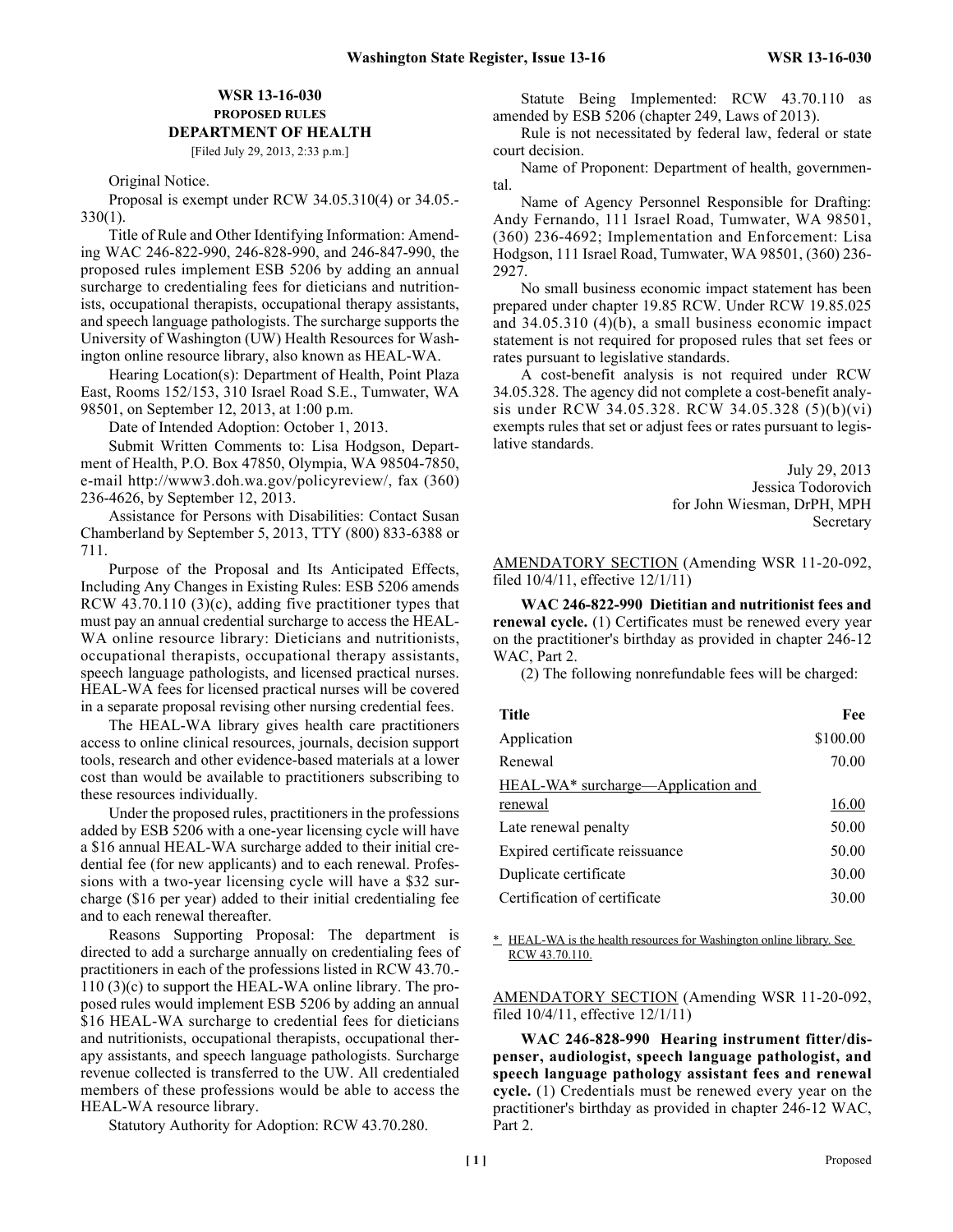(2) Practitioners must pay the following nonrefundable  $\epsilon$ 

| rees:                                                |              |
|------------------------------------------------------|--------------|
| <b>Audiologist or Speech Language</b><br>Pathologist |              |
| Fee Type:                                            | Fee          |
| Interim permit                                       |              |
| Application                                          | \$165.00     |
| Permit                                               | 140.00       |
| Initial license                                      |              |
| Application                                          | 165.00       |
| License                                              | 140.00       |
| <b>HEAL-WA*</b> surcharge                            | <u>16.00</u> |
| Renewal                                              | 110.00       |
| HEAL-WA <sup>*</sup> surcharge                       | <u>16.00</u> |
| Inactive license                                     | 60.00        |
| Late renewal penalty                                 | 90.00        |
| Expired license reissuance                           | 140.00       |
| Expired inactive license reissuance                  | 90.00        |
| Certification of license                             | 30.00        |
| Duplicate license                                    | 30.00        |
|                                                      |              |

\* Surcharge applies to speech language pathologists only. HEAL-WA is the health resources for Washington online library. See RCW 43.70.110.

# **Hearing Instrument Fitter/Dispenser**

| Fee Type:                           | Fee      |
|-------------------------------------|----------|
| License application                 | \$165.00 |
| Initial license                     | 140.00   |
| Renewal                             | 110.00   |
| Inactive license                    | 56.00    |
| Late renewal penalty                | 90.00    |
| Expired license reissuance          | 136.00   |
| Expired inactive license reissuance | 86.00    |
| Certification of license            | 30.00    |
| Duplicate license                   | 30.00    |
|                                     |          |

### **Speech Language Pathology Assistant**

| Fee Type:                              | Fee      |
|----------------------------------------|----------|
| Application                            | \$125.00 |
| Renewal                                | 70.00    |
| Inactive credential                    | 50.00    |
| Late renewal penalty                   | 50.00    |
| Expired credential reissuance          | 50.00    |
| Expired inactive credential reissuance | 50.00    |
| Certification of credential            | 15.00    |
| Duplicate credential                   | 15.00    |

AMENDATORY SECTION (Amending WSR 11-20-092, filed 10/4/11, effective 12/1/11)

**WAC 246-847-990 Occupational therapy fees and renewal cycle.** (1) Licenses must be renewed every two years on the practitioner's birthday as provided in chapter 246-12 WAC, Part 2.

(2) The following nonrefundable fees will be charged for occupational therapist:

| <b>Title of Fee</b>                              | Fee      |
|--------------------------------------------------|----------|
| Application and initial license fee              | \$175.00 |
| License renewal                                  | 145.00   |
| HEAL-WA <sup>*</sup> surcharge - Initial license |          |
| and renewal (\$16.00 per year for two-year       | 32.00    |
| cycle)                                           |          |
| Limited permit fee                               | 55.00    |
| Late renewal fee                                 | 80.00    |
| Expired license reissuance                       | 80.00    |
| Inactive license                                 | 15.00    |
| Expired inactive license reissuance              | 15.00    |
| Duplicate license                                | 30.00    |
| Certification of license                         | 30.00    |

(3) The following nonrefundable fees will be charged for occupational therapy assistant:

| <b>Title of Fee</b>                    | Fee    |
|----------------------------------------|--------|
| Application and initial license fee    | 175.00 |
| License renewal                        | 125.00 |
| HEAL-WA* surcharge - Initial license   |        |
| and renewal (\$16.00 per year for two- |        |
| year cycle)                            | 32.00  |
| Late renewal fee                       | 70.00  |
| Expired license reissuance             | 70.00  |
| Inactive license                       | 15.00  |
| Expired inactive license reissuance    | 14.00  |
| Limited permit fee                     | 45.00  |
| Duplicate license                      | 30.00  |
| Certification of license               | 30.00  |

\* HEAL-WA is the health resources for Washington online library. See RCW 43.70.110.

# **WSR 13-16-031 PROPOSED RULES DEPARTMENT OF HEALTH**

[Filed July 29, 2013, 2:40 p.m.]

Original Notice.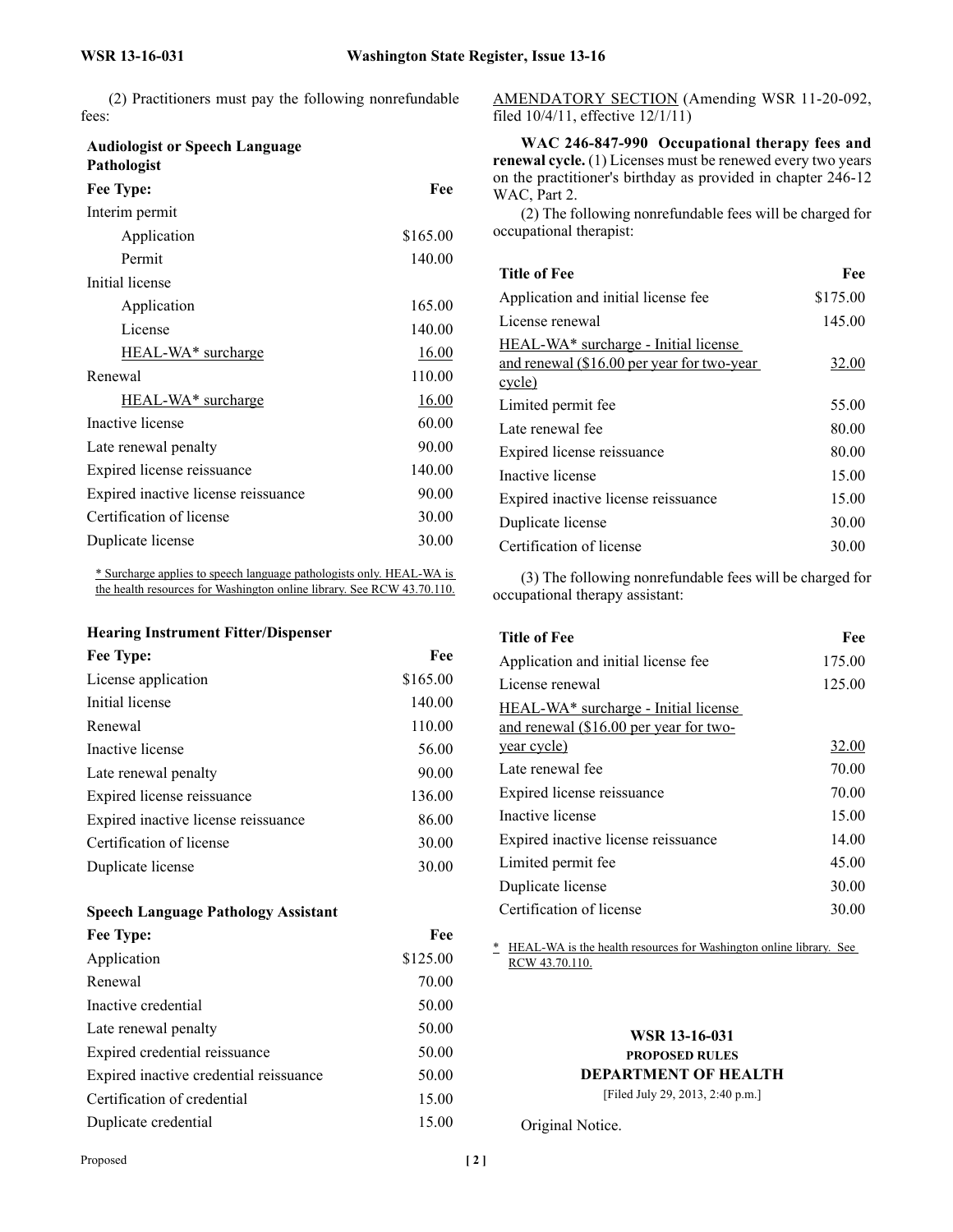Proposal is exempt under RCW 34.05.310(4) or 34.05.330(1).

Title of Rule and Other Identifying Information: WAC 246-817-990 Dentist fees and renewal cycle, 246-853-990 Osteopathic fees and renewal cycle, and 246-922-990 Podiatry fees and renewal cycle. Proposing to reduce initial application and license renewal fees; increase the surcharge for the impaired dentist program and clarify this surcharge applies to the renewal of active and inactive dentist licenses; and make general housekeeping edits.

Hearing Location(s): Department of Health, Point Plaza East, Rooms 152/153, 310 Israel Road S.E., Tumwater, WA 98501, on September 12, 2013, at 1 p.m.

Date of Intended Adoption: October 1, 2013.

Submit Written Comments to: Dick Goldsmith, Health Systems Quality Assurance, P.O. Box 47830, Olympia, WA 98504-7830, e-mail http://www3.doh.wa.gov/policyreview/, fax (360) 236-4626, by September 12, 2013.

Assistance for Persons with Disabilities: Contact Susan Chamberland by September 5, 2013, TTY (800) 833-6388 or 711.

Purpose of the Proposal and Its Anticipated Effects, Including Any Changes in Existing Rules: Current licensing fees generate more revenue than needed to cover the full cost of administering the credentialing programs for these professions. The department is proposing to amend WAC 246-817- 990, 246-853-990, and 246-922-990 to reduce the initial application and license renewal fees for these professions as shown below.

|         | Fee Reductions and Impaired Dentist Program Surcharge |  |  |  |
|---------|-------------------------------------------------------|--|--|--|
| Toble 1 |                                                       |  |  |  |

| .                                    |                             |                                                                  |                               |                                                                        |
|--------------------------------------|-----------------------------|------------------------------------------------------------------|-------------------------------|------------------------------------------------------------------------|
| Profession                           | Current<br>Application Fee* | Proposed Application Fee<br>(Percent Change Over<br>Current Fee) | Current Active<br>Renewal Fee | Proposed Active<br>Renewal Fee (Percent<br>Change Over Current<br>Fee) |
| Dentist                              | \$700                       | $$500 (-28.6 %)$                                                 | \$551                         | $$350 (-36.5 %)$                                                       |
| Osteopathic Physician<br>and Surgeon | \$600                       | $$425 (-29.2 %)$                                                 | \$600                         | $$425 (-29.2 %)$                                                       |
| Podiatric Physician and<br>Surgeon   | \$975                       | $$650 (-33.3\%)$                                                 | \$975                         | $$650 (-33.3\%)$                                                       |

\*For dentist, pertains to initial application fee for original application by examination, initial application fee for original application - without examination, and initial license fee for original application - without examination. For osteopathic physician and surgeon, pertains to endorsement application fee.

|               |                       | Proposed Active                  |
|---------------|-----------------------|----------------------------------|
|               |                       | Renewal Fee $+$ Pro-             |
|               |                       | posed                            |
|               |                       | <b>Impaired Dentist</b>          |
| Proposed      | <b>Current Active</b> | Program (Percent                 |
| Impaired Den- | Renewal Fee +         | Change Over                      |
| tist          | Current Impaired      | Current Renewal                  |
| Program       | Dentist Program       | $\text{Fe} + \text{Current Sur}$ |
| Surcharge     | Surcharge             | charge)                          |
| \$50          | $$551 + $25 = $576$   | $\$350 + \$50 = \$400$           |
|               |                       | $(-30.6.6\%)$                    |

**Table 2**

\*\*RCW 18.32.534(2) requires the department to impose this surcharge on each license issuance or renewal; the department chose to do so on all license renewals. As part of its proposal, the department would revise the text in WAC 246-817-990(3) to clarify that a dentist must pay this surcharge when renewing an active or inactive license.

The department also is proposing to increase the surcharge from \$25 to \$50 for the impaired dentist program as directed by HB 1534 (chapter 129, Laws of 2013), which is added to the fee when a dentist renews his or her license. In addition, the department is proposing to amend the list of dentist fees to clarify that this surcharge applies to the renewal of an inactive dentist license.

General housekeeping edits are also proposed.

Reasons Supporting Proposal: RCW 43.70.250 requires the cost of each licensing program to be fully borne by the profession's members and licensing fees to be based on the department's licensure costs. Reducing fees to proposed levels will align revenue with each program's expenses and enable reserves to be maintained should unanticipated events, such as complaint increases, occur. A \$25 surcharge imposed on the renewal of active and inactive dentist licenses currently finances the impaired dentist program. RCW 18.32.534, as amended by HB 1534, requires the department to increase this surcharge to no more than \$50.

Statutory Authority for Adoption: RCW 43.70.250 and 43.70.280.

Statute Being Implemented: HB 1534 (chapter 129, Laws of 2013).

Rule is not necessitated by federal law, federal or state court decision.

Name of Proponent: Department of health, governmental.

Name of Agency Personnel Responsible for Drafting: Dick Goldsmith, Town Center 2, 111 Israel Road S.E., Tumwater, WA 98501, (360) 236-4985; Implementation: Shannon Beigert, Town Center 2, 111 Israel Road S.E., Tumwater, WA 98501, (360) 236-4606; and Enforcement: Blake Maresh, Town Center 2, 111 Israel Road S.E., Tumwater, WA 98501, (360) 236-4760.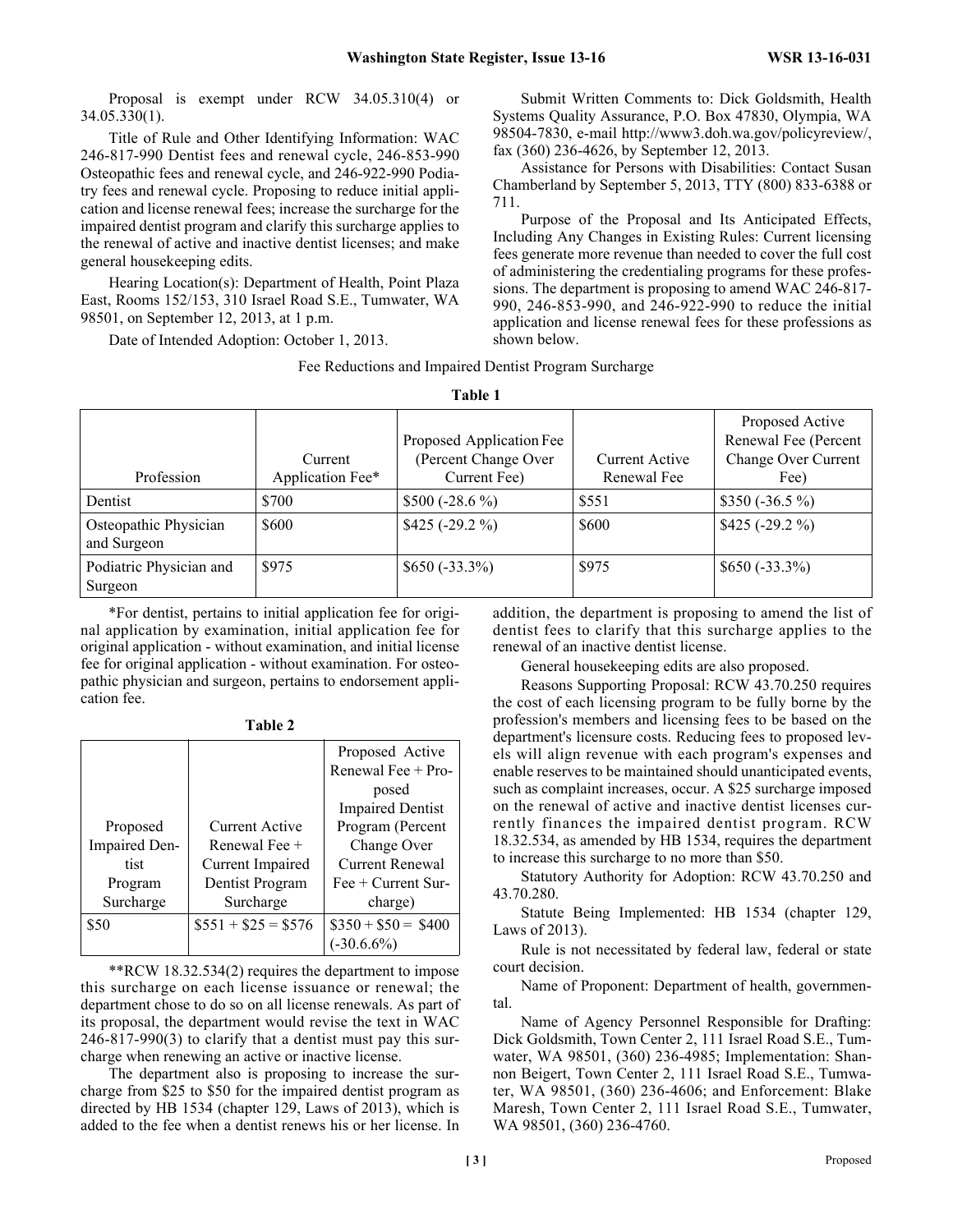No small business economic impact statement has been prepared under chapter 19.85 RCW. Under RCW 19.85.025 and 34.05.310 (4)(f), a small business economic impact statement is not required for proposed rules that set or adjust fees or rates pursuant to legislative standards.

A cost-benefit analysis is not required under RCW 34.05.328. The agency did not complete a cost-benefit analysis under RCW 34.05.328. RCW 34.05.328 (5)(b)(vi) exempts rules that set or adjust fees or rates pursuant to legislative standards.

> July 29, 2013 Jessica Todorovich for John Wiesman, DrPH, MPH Secretary

AMENDATORY SECTION (Amending WSR 10-19-071, filed 9/16/10, effective 10/15/10)

**WAC 246-817-990 Dentist fees and renewal cycle.** (1) Licenses must be renewed every year on the practitioner's birthday as provided in chapter 246-12 WAC, Part 2, except faculty and resident licenses. ((The secretary may require payment of renewal fees less than those established in this section if the current level of fees is likely to result in a surplus of funds. Surplus funds are those in excess of the amount necessary to pay for the costs of administering the program and to maintain a reasonable reserve. Notice of any adjustment in the required payment will be provided to practitioners. The adjustment in the required payment shall remain in place for the duration of a renewal cycle to assure practitioners an equal benefit from the adjustment.))

(2) Faculty and resident licenses must be renewed every year on July 1 as provided in chapter 246-12 WAC, Part 2. ((The secretary may require payment of renewal fees less than those established in this section if the current level of fees is likely to result in a surplus of funds. Surplus funds are those in excess of the amount necessary to pay for the costs of administering the program and to maintain a reasonable reserve. Notice of any adjustment in the required payment will be provided to practitioners. The adjustment in the required payment shall remain in place for the duration of a renewal cycle to assure practitioners an equal benefit from the adjustment.))

(3) The following nonrefundable fees will be charged:

| <b>Title of Fee</b>                               | Fee            |
|---------------------------------------------------|----------------|
| Original application by examination*              |                |
| Initial application                               | $\$((700.00))$ |
|                                                   | 500.00         |
| <b>Original application - Without examination</b> |                |
| Initial application                               | ((700.00))     |
|                                                   | 500.00         |
| Initial license                                   | ((700.00))     |
|                                                   | 500.00         |
| <b>Faculty license application</b>                | 560.00         |
| <b>Resident license application</b>               | 115.00         |
| <b>Active license renewal:</b>                    |                |

| Title of Fee                                  | Fee                                          |
|-----------------------------------------------|----------------------------------------------|
| Renewal                                       | ((551.00))                                   |
|                                               | 350.00                                       |
| Surcharge - Impaired dentist                  | ((25.00))                                    |
|                                               | 50.00                                        |
| Late renewal penalty                          | 288.00                                       |
| Expired license reissuance                    | 300.00                                       |
| Inactive license renewal:                     | ((125.00))                                   |
| <b>Renewal</b>                                | <u>125.00</u>                                |
| Surcharge - Impaired dentist                  | 50.00                                        |
| $((\textbf{Inactive})$ ) Late renewal penalty | 50.00                                        |
| <b>Duplicate license</b>                      | 15.00                                        |
| <b>Certification of license</b>               | 25.00                                        |
| Anesthesia permit                             |                                              |
| Initial application                           | 150.00                                       |
| Renewal - (Three-year renewal<br>cycle)       | 150.00                                       |
| Late renewal penalty                          | 75.00                                        |
| Expired permit reissuance                     | 50.00                                        |
| On-site inspection fee                        | To be determined by<br>future rule adoption. |

In addition to the initial application fee above, applicants for licensure via examination will be required to submit a separate application and examination fee directly to the dental testing agency accepted by the dental quality assurance commission.

AMENDATORY SECTION (Amending WSR 12-19-088, filed 9/18/12, effective 11/1/12)

**WAC 246-853-990 Osteopathic fees and renewal cycle.** (1) Licenses must be renewed every year on the practitioner's birthday as provided in chapter 246-12 WAC, Part 2, except postgraduate training limited licenses.

(2) Postgraduate training limited licenses must be renewed every year to correspond to program dates.

(3) The following nonrefundable fees will be charged for osteopathic physicians:

| <b>Title of Fee</b>                 | Fee          |
|-------------------------------------|--------------|
| Endorsement application             | \$((600.00)) |
|                                     | 425.00       |
| Active license renewal              | ((600.00))   |
|                                     | 425.00       |
| Active late renewal penalty         | 250.00       |
| Active expired license reissuance   | 250.00       |
| Inactive license renewal            | 350.00       |
| Expired inactive license reissuance | 225.00       |
| Inactive late renewal penalty       | 175.00       |
| Endorsement/state exam application  | 500.00       |
| Reexam                              | 100.00       |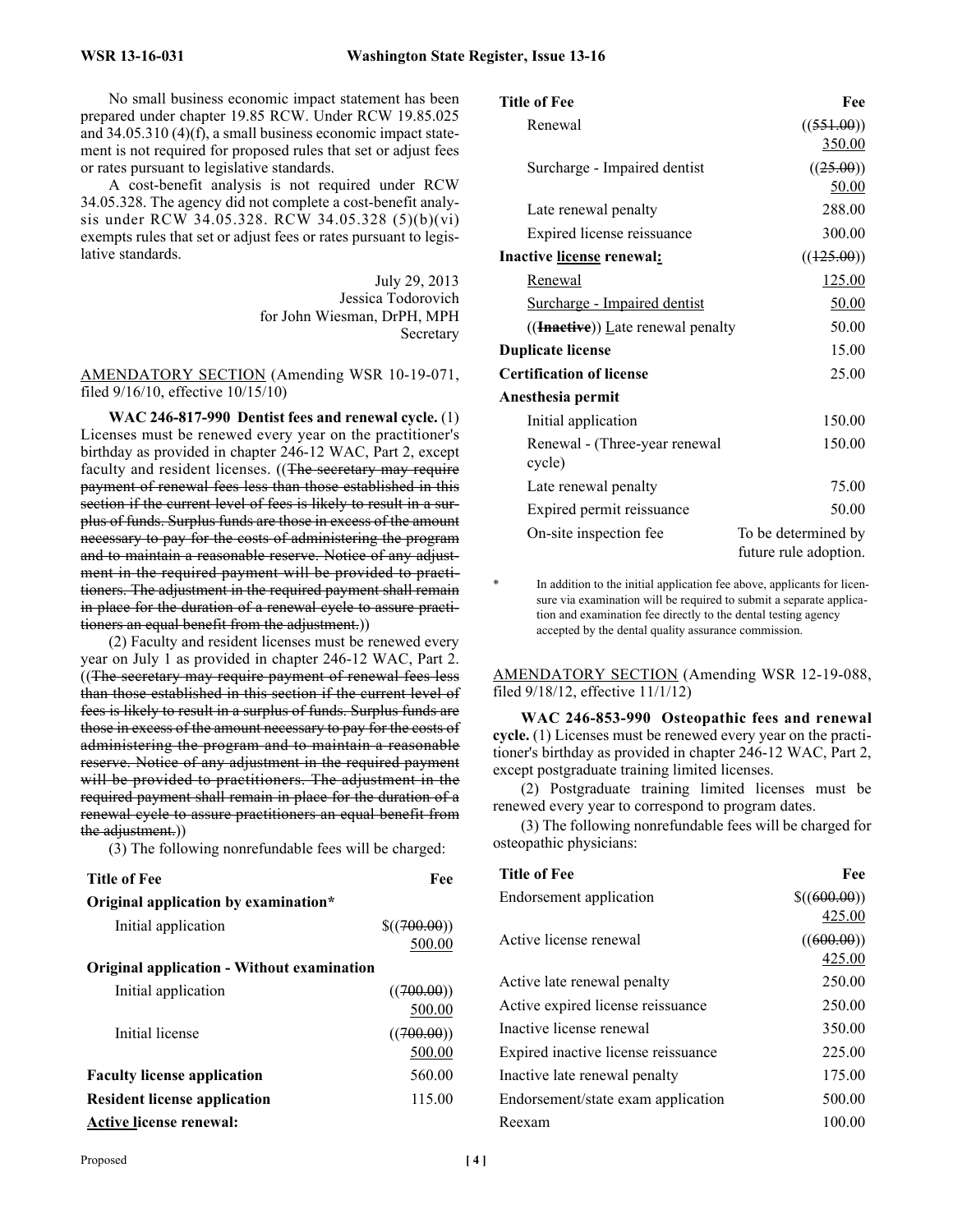| <b>Title of Fee</b>            | Fee    |
|--------------------------------|--------|
| Certification of license       | 50.00  |
| Limited license application    | 325.00 |
| Limited license renewal        | 300.00 |
| Temporary permit application   | 70.00  |
| Duplicate certificate          | 20.00  |
| Substance abuse                |        |
| monitoring surcharge           | 25.00  |
| UW online access fee (HEAL-WA) | 16.00  |

 (4) The following nonrefundable fees will be charged for osteopathic physician assistants:

| <b>Title of Fee</b>            | Fee      |
|--------------------------------|----------|
| Application                    | \$250.00 |
| Renewal                        | 250.00   |
| Late renewal penalty           | 150.00   |
| Expired license reissuance     | 100.00   |
| Certification of license       | 30.00    |
| Practice plan                  | 70.00    |
| Interim permit                 | 200.00   |
| License after exam             | 100.00   |
| Duplicate certificate          | 20.00    |
| Substance abuse                |          |
| monitoring surcharge           | 25.00    |
| UW online access fee (HEAL-WA) | 16.00    |
|                                |          |

#### AMENDATORY SECTION (Amending WSR 12-19-088, filed 9/18/12, effective 11/1/12)

**WAC 246-922-990 Podiatry fees and renewal cycle.** (1) Licenses must be renewed every year on the practitioner's birthday as provided in chapter 246-12 WAC, Part 2, except for postgraduate training limited licenses.

(2) Postgraduate training limited licenses must be renewed every year to correspond to program dates.

(3) The following nonrefundable fees will be charged:

| <b>Title of Fee</b>                 | Fee            |
|-------------------------------------|----------------|
| Application                         | $\$((975.00))$ |
|                                     | 650.00         |
| License renewal                     | ((975.00))     |
|                                     | 650.00         |
| Inactive license renewal            | 175.00         |
| Inactive late renewal penalty       | 100.00         |
| Active late renewal penalty         | 300.00         |
| Active expired license reissuance   | 300.00         |
| Expired inactive license reissuance | 67.50          |
| Duplicate license                   | 30.00          |
| Certification of license            | 50.00          |

| Title of Fee                 | Fee    | <b>Title of Fee</b>            | Fee    |
|------------------------------|--------|--------------------------------|--------|
| Certification of license     | 50.00  | Retired active status          | 275.00 |
| Limited license application  | 325.00 | Temporary practice permit      | 50.00  |
| Limited license renewal      | 300.00 | Limited license application    | 400.00 |
| Temporary permit application | 70.00  | Limited license renewal        | 475.00 |
| Duplicate certificate        | 20.00  | Substance abuse                | 25.00  |
| Substance abuse              |        | monitoring surcharge           |        |
| monitoring surcharge         | 25.00  | UW online access fee (HEAL-WA) | 16.00  |

# **WSR 13-16-032 PROPOSED RULES DEPARTMENT OF HEALTH**

[Filed July 29, 2013, 2:58 p.m.]

Original Notice.

Proposal is exempt under RCW 34.05.310(4) or 34.05.330(1).

Title of Rule and Other Identifying Information: WAC 246-282-005 Sanitary control of shellfish—Minimum performance standards, update the reference to the most current version (2011) of the National Shellfish Sanitation Program Guide for the Control of Molluscan Shellfish (NSSP Guide).

Hearing Location(s): Department of Health, Town Center 3, Room 252, 243 Israel Road S.E., Tumwater, WA 98501, on October 10, 2013, at 10:00 a.m.

Date of Intended Adoption: October 15, 2013.

Submit Written Comments to: Brandy Brush, Office of Shellfish and Water Protection, P.O. Box 47824, Olympia, WA 98504-7824, e-mail http://www3.doh.wa.gov/policy review/, fax (360) 236-2257, by September 11, 2013.

Assistance for Persons with Disabilities: Contact (800) 833-6388 by September 9, 2013, TTY (800) 833-6388 or 711.

Purpose of the Proposal and Its Anticipated Effects, Including Any Changes in Existing Rules: The United States Food and Drug Administration (FDA) requires all shellfishproducing states to follow the most current version of the NSSP guide in order to place molluscan shellfish into interstate commerce. WAC 246-282-005 currently references the 2009 NSSP guide. FDA has adopted a 2011 version of the NSSP guide, leaving the current rules out of date. This proposed rule updates the reference to the 2011 version of the NSSP guide.

Reasons Supporting Proposal: The FDA oversees a cooperative program between the shellfish-producing states and the shellfish industry for the production and processing of shellfish consistent with the NSSP guide. The FDA evaluates each state's shellfish sanitation control program to ensure compliance with the NSSP guide. Therefore, an update to WAC 246-282-005 is needed so that Washington state remains compliant with the NSSP guide and molluscan shellfish products from the state can continue to be placed into interstate commerce.

Statutory Authority for Adoption: RCW 69.30.030. Statute Being Implemented: RCW 69.30.030.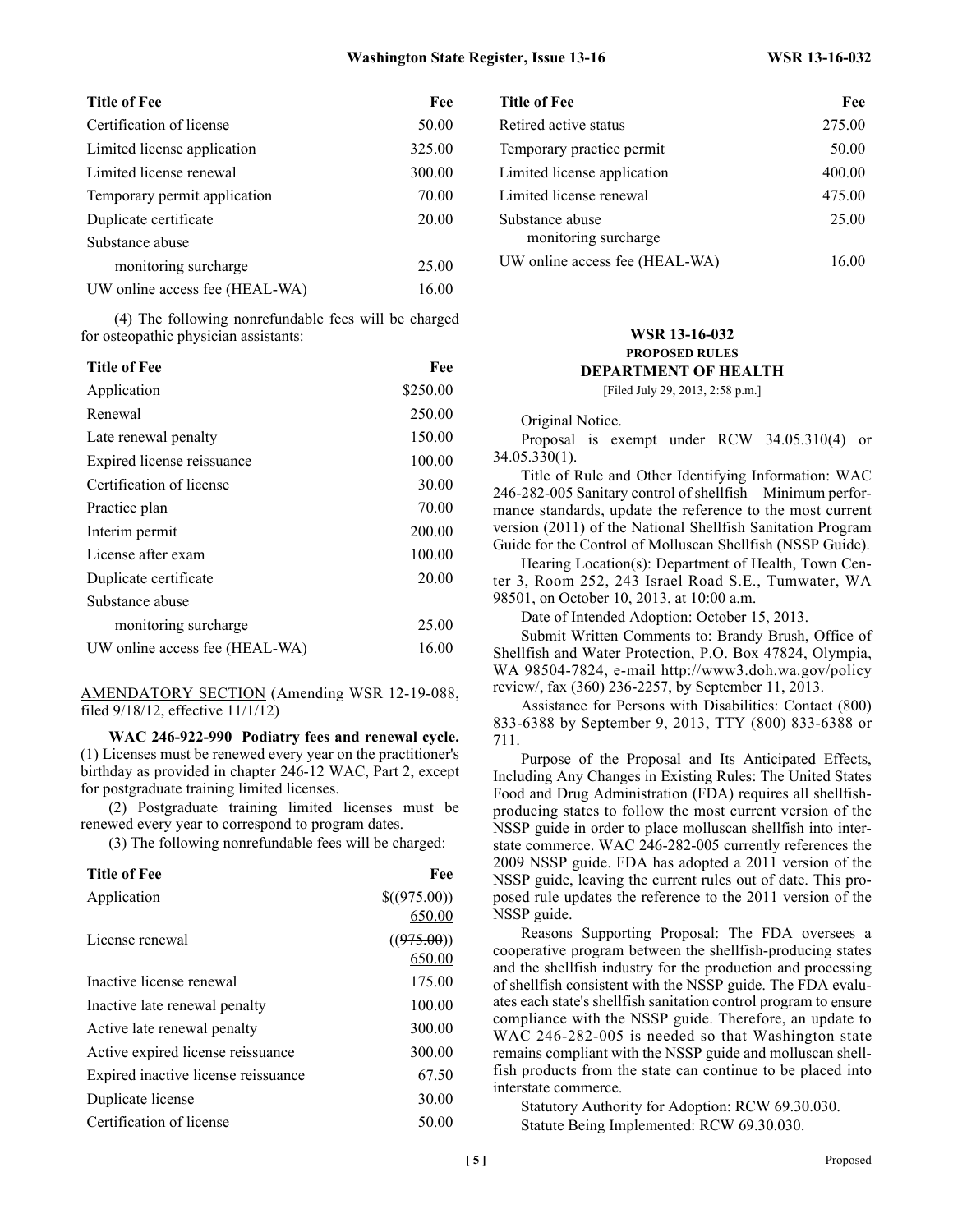Rule is not necessitated by federal law, federal or state court decision.

Name of Proponent: Department of health, governmental.

Name of Agency Personnel Responsible for Drafting: Brandy Brush, 243 Israel Road S.E., Tumwater, WA 98501, (360) 236-3342; Implementation and Enforcement: Jerrod Davis, 243 Israel Road S.E., Tumwater, WA 98501, (360) 236-3391.

No small business economic impact statement has been prepared under chapter 19.85 RCW. Under RCW 19.85.025 and 34.05.310 (4)(c), a small business economic impact statement is not required for proposed rules that adopt or incorporate by reference, without material change, federal statutes or regulations, Washington state law, the rules of other Washington state agencies, or national consensus codes that generally establish industry standards, if the material adopted or incorporated regulates the same subject matter and conduct as the adopting or incorporating rule.

A cost-benefit analysis is not required under RCW 34.05.328. The agency did not complete a cost-benefit analysis under RCW 34.05.328. RCW 34.05.328 (5)(b)(iii) exempts rules that adopt or incorporate by reference, without material change, federal statutes or regulations, Washington state law, rules of other Washington state agencies, or national consensus codes that generally establish industry standards, if the material adopted or incorporated regulates the same subject matter and conduct as the adopting or incorporating rule.

> July 26, 2013 John Wiesman, DrPH, MPH **Secretary**

AMENDATORY SECTION (Amending WSR 11-17-104, filed 8/22/11, effective 9/22/11)

**WAC 246-282-005 Minimum performance standards.** (1) Any person engaged in a shellfish operation or possessing a commercial quantity of shellfish or any quantity of shellfish for sale for human consumption must comply with and is subject to:

(a) The requirements of the  $((2009))$  2011 National Shellfish Sanitation Program (NSSP) Guide for the Control of Molluscan Shellfish, published by the United States Department of Health and Human Services, Public Health Service, Food and Drug Administration (copies available through the U.S. Food and Drug Administration, Shellfish Sanitation Branch, and the Washington state department of health, office of shellfish and water protection);

(b) The provisions of 21 Code of Federal Regulations (C.F.R.), Part 123 - Fish and Fishery Products, adopted December 18, 1995, by the United States Food and Drug Administration, regarding Hazard Analysis Critical Control Point (HACCP) plans (copies available through the U.S. Food and Drug Administration, Office of Seafood, and the Washington state department of health, office of food safety and shellfish programs); and

(c) All other provisions of this chapter.

(2) If a requirement of the NSSP Guide for the Control of Molluscan Shellfish or a provision of 21 C.F.R., Part 123, is

inconsistent with a provision otherwise established under this chapter or other state law or rule, then the more stringent provision, as determined by the department, will apply.

# **WSR 13-16-035 PROPOSED RULES HEALTH CARE AUTHORITY**

(Medicaid Program) [Filed July 29, 2013, 3:42 p.m.]

Original Notice.

Preproposal statement of inquiry was filed as WSR 13- 10-062.

Title of Rule and Other Identifying Information: WAC 182-500-0075 Medical assistance definitions—N, 182-500- 0080 Medical assistance definitions—O, 182-500-0085 Medical assistance definitions—P, 182-502-0005 Core provider agreement (CPA), 182-502-0006 Enrollment for nonbilling individual providers, and 182-530-1000 Outpatient drug program—General.

Hearing Location(s): Health Care Authority (HCA), Cherry Street Plaza Building, Sue Crystal Conference Room 106A, 626 8th Avenue, Olympia, WA 98504 (metered public parking is available street side around building. A map is available at http://maa.dshs.wa.gov/pdf/CherryStreet DirectionsNMap.pdf or directions can be obtained by calling (360) 725-1000), on September 10, 2013, at 10:00 a.m.

Date of Intended Adoption: Not sooner than September 11, 2013.

Submit Written Comments to: HCA Rules Coordinator, P.O. Box 45504, Olympia, WA 98504-5504, delivery 626 8th Avenue, Olympia, WA 98504, e-mail arc@hca.wa.gov, fax (360) 586-9727, by 5:00 p.m. on September 10, 2013.

Assistance for Persons with Disabilities: Contact Kelly Richters by September 3, 2013, TTY (800) 848-5429 or (360) 725-1307 or e-mail kelly.richters@hca.wa.gov.

Purpose of the Proposal and Its Anticipated Effects, Including Any Changes in Existing Rules: These rules are necessary to establish the medicaid agency's authority to designate willing providers as nonbilling providers and to establish rules applicable to those providers who may apply for this new designation. Nonbilling providers are health care professionals who wish to enroll with the agency to only be an ordering, referring, prescribing provider for the Washington medicaid program and who is not otherwise enrolled as a medicaid provider with the agency. Also adding definitions of the terms "nursing facility long-term care services" and "nursing facility rehabilitative services" to support implementation of the Affordable Care Act (ACA).

Reasons Supporting Proposal: This is required for medicaid to be compliant with the ACA, while retaining access to clients for providers who qualify for this designation.

Statutory Authority for Adoption: RCW 41.05.021.

Statute Being Implemented: 42 C.F.R. 455.410.

Rule is necessary because of federal law, Patient Protection and Affordable Care Act (Public Law 111-148).

Name of Proponent: Health care authority, medicaid program, governmental.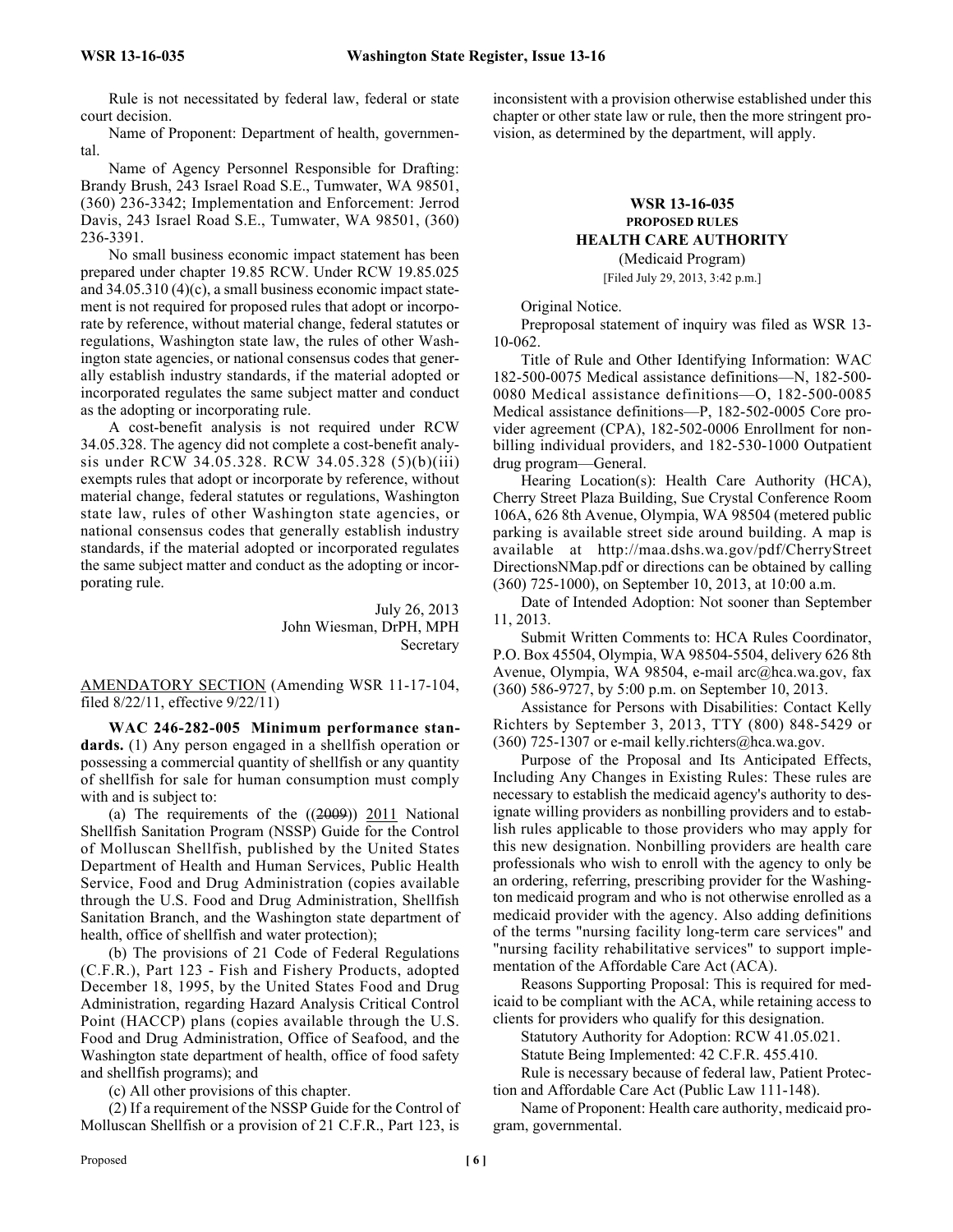Name of Agency Personnel Responsible for Drafting: Wendy L. Boedigheimer, P.O. Box 42716, Olympia, WA 98504-2716, (360) 725-1306; Implementation and Enforcement: Gail Kreiger, P.O. Box 45506, Olympia, WA 98504- 5506, (360) 725-1681.

No small business economic impact statement has been prepared under chapter 19.85 RCW. The agency has analyzed the proposed rules and concludes they do not impose more than minor costs for affected small businesses.

A cost-benefit analysis is not required under RCW 34.05.328. RCW 34.05.328 does not apply to HCA rules unless requested by the joint administrative rules review committee or applied voluntarily.

> July 29, 2013 Kevin M. Sullivan Rules Coordinator

AMENDATORY SECTION (Amending WSR 11-14-075, filed 6/30/11, effective 7/1/11)

**WAC 182-500-0075 Medical assistance definitions— N. "National correct coding initiative (NCCI)"** is a national standard for the accurate and consistent description of medical goods and services using procedural codes. The standard is based on coding conventions defined in the American Medical Association's Current Procedural Terminology (CPT®) manual, current standards of medical and surgical coding practice, input from specialty societies, and analysis of current coding practices. The Centers for Medicare and Medicaid Services (CMS) maintain NCCI policy. Information can be found at: http://www.cms.hhs.gov/National CorrectCodInitEd/.

**"National provider indicator (NPI)"** is a federal system for uniquely identifying all providers of health care services, supplies, and equipment.

**"NCCI edit"** is a software step used to determine if a claim is billing for a service that is not in accordance with federal and state statutes, federal and state regulations, agency or the agency's designee's fee schedules, billing instructions, and other publications. The agency or the agency's designee has the final decision whether the NCCI edits allow automated payment for services that were not billed in accordance with governing law, NCCI standards or agency or agency's designee policy.

**"Nonapplying spouse"** see "spouse" in WAC ((388-500-0100)) 182-500-0100.

**"Nonbilling provider"** is a health care professional enrolled with the agency only as an ordering, referring, prescribing provider for the Washington medicaid program and who is not otherwise enrolled as a medicaid provider with the agency.

**"Noncovered service"** see "covered service" in WAC  $((388-500-0020))$   $182-500-0020$ .

**"Nursing facility"** see "institution" in WAC ((388-500- 0050)) 182-500-0050.

**"Nursing facility long-term care services"** are services in a nursing facility when a person does not meet the criteria for rehabilitation. Most long-term care assists people with support services. (Also called custodial care.)

**"Nursing facility rehabilitative services"** are the planned interventions and procedures which constitute a continuing and comprehensive effort to restore a person to the person's former functional and environmental status, or alternatively, to maintain or maximize remaining function.

AMENDATORY SECTION (Amending WSR 11-14-075, filed 6/30/11, effective 7/1/11)

**WAC 182-500-0080 Medical assistance definitions— O. "Ordering and referring provider"** means any physician or other health care professional who orders or refers items or services for clients eligible for Washington's health care programs administered by the agency.

**"Outpatient"** means a patient receiving care in a hospital outpatient setting or a hospital emergency department, or away from a hospital such as in a physician's office or clinic, the patient's own home, or a nursing facility.

**"Overhead costs"** means those costs that have been incurred for common or joint objectives and cannot be readily identified with a particular final cost objective. Overhead costs that are allocated must be clearly distinguished from other functions and identified as a benefit to a direct service.

AMENDATORY SECTION (Amending WSR 11-14-075, filed 6/30/11, effective 7/1/11)

**WAC 182-500-0085 Medical assistance definitions— P. "Patient transportation"** means client transportation to and/or from covered health care services under federal and state health care programs.

**"Physician"** means a doctor of medicine, osteopathy, or podiatry who is legally authorized to perform the functions of the profession by the state in which the services are performed.

**"Prescribing provider"** means any physician or other health care professional authorized by law or rule to prescribe drugs for current clients of Washington's health care programs administered by the agency.

**"Prior authorization"** is the requirement that a provider must request, on behalf of a client and when required by rule, the agency's or the agency's designee's approval to render a health care service or write a prescription in advance of the client receiving the health care service or prescribed drug, device, or drug-related supply. The agency's or the agency's designee's approval is based on medical necessity. Receipt of prior authorization does not guarantee payment. Expedited prior authorization and limitation extension are types of prior authorization.

**"Prosthetic devices"** means replacement, corrective, or supportive devices prescribed by a physician or other licensed practitioner of the healing arts within the scope of his or her practice as defined by state law to:

- Artificially replace a missing portion of the body;
- Prevent or correct physical deformity or malfunction; or
- Support a weak or deformed portion of the body.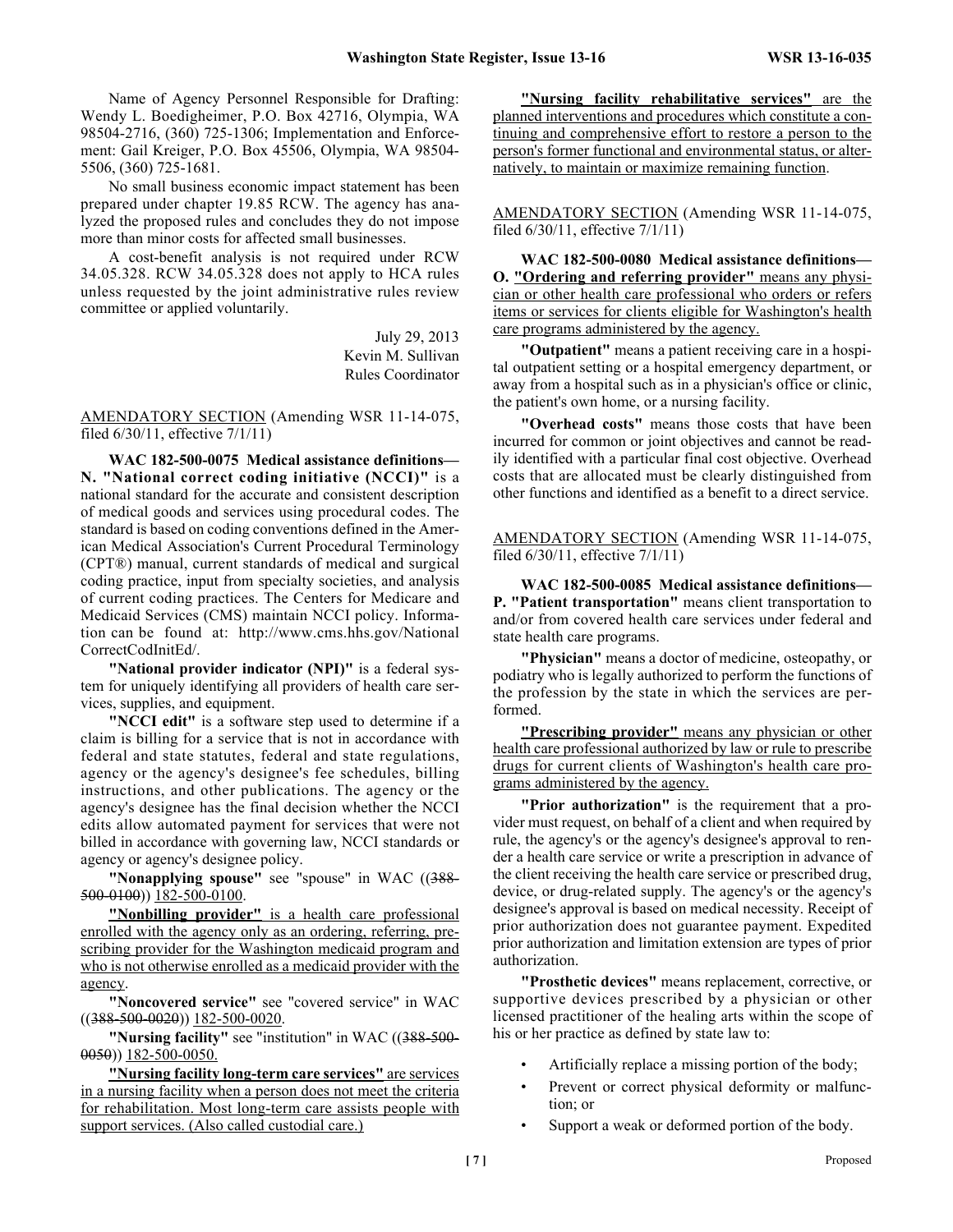**"Provider"** means an institution, agency, or person that is licensed, certified, accredited, or registered according to Washington state laws and rules, and:

(1) Has signed a core provider agreement or signed a contract with the agency or the agency's designee, and is authorized to provide health care, goods, and/or services to medical assistance clients; or

(2) Has authorization from a managed care organization (MCO) that contracts with the agency or the agency's designee to provide health care, goods, and/or services to eligible medical assistance clients enrolled in the MCO plan.

**"Public institution"** see "institution" in WAC ((388- 500-0050)) 182-500-0050.

AMENDATORY SECTION (Amending WSR 12-12-032, filed 5/29/12, effective 7/1/12)

**WAC 182-502-0005 Core provider agreement (CPA).** (1) The agency only pays claims submitted by or on behalf of a health care professional, health care entity, supplier or contractor of service that has an approved core provider agreement (CPA) with the agency  $((\Theta$ r)), is a performing provider on an approved CPA with the agency, or has an approved agreement with the agency as a nonbilling provider in accordance with WAC 182-502-0006.

(2) Performing providers of services to a medical assistance client must be enrolled under the billing providers' CPA.

(3) Any ordering, prescribing, or referring providers must be enrolled in the agency's claims payment system in order for any services or supplies ordered, prescribed, or referred by them to be paid. The national provider identifier (NPI) of any referring, prescribing, or ordering provider must be included on the claim form. Refer to WAC 182-502-0006 for enrollment as anonbilling provider.

(4) For services provided out-of-state, refer to WAC 182-501-0180, 182-501-0182, and 182-501-0184.

(5) The agency does not pay for services provided to clients during the CPA application process or application for nonbilling provider process, regardless of whether the agency later approves or denies the  $((\text{CPA}))$  application, except as provided in subsection (6) of this section or WAC 182-502- 0006(5).

(6) Enrollment of a provider applicant is effective on the date the agency approves the provider application.

(a) A provider applicant may ask for an effective date earlier than the agency's approval of the provider application by submitting a written request to the agency's chief medical officer. The request must specify the requested effective date and include an explanation justifying the earlier effective date. The chief medical officer will not authorize an effective date that is:

(i) Earlier than the effective date of any required license or certification; or

(ii) More than three hundred sixty-five days prior to the agency's approval of the provider application.

(b) The chief medical officer or designee may approve exceptions as follows:

(i) Emergency services;

(ii) Agency-approved out-of-state services;

(iii) Medicaid provider entities that are subject to survey and certification by CMS or the state survey agency;

(iv) Retroactive client eligibility; or

(v) Other critical agency need as determined by the agency's chief medical officer or designee.

(c) For federally qualified health centers (FQHCs), see WAC 182-548-1200. For rural health clinics (RHCs), see WAC 182-549-1200.

(d) Exceptions granted under this subsection (6) do not supersede or otherwise change the agency's timely billing requirements under WAC 182-502-0150.

#### NEW SECTION

**WAC 182-502-0006 Enrollment for nonbilling individual providers.** (1) The agency pays for health care services, drugs, supplies or equipment prescribed, ordered, or referred by a health care professional only when the health care professional has one of the following approved agreements with the agency and all other conditions of payment have been met (see WAC 182-501-0050):

(a) Core provider agreement, in accordance with WAC 182-502-0005; or

(b) Nonbilling provider agreement, in accordance with subsection (4) of this section.

(2) Only a licensed health care professional whose scope of practice under their licensure includes ordering, prescribing, or referring may enroll as a nonbilling provider.

(3) Nothing in this chapter obligates the agency to enroll any health care professional who requests enrollment as a nonbilling provider.

# (4) **Enrollment.**

(a) To enroll as a nonbilling provider with the medicaid agency, a health care professional must, on the date of application:

(i) Not already be enrolled with the medicaid agency as a billing or servicing provider;

(ii) Be currently licensed, certified, accredited, or registered according to Washington state laws and rules;

(iii) Be enrolled with medicare, when required in specific program rules;

(iv) Have current professional liability coverage, individually or as a member of a group;

(v) Have a current federal drug enforcement agency (DEA) certificate, if applicable to the profession's scope of practice;

(vi) Pass the agency's screening process, including license verifications, data base checks, site visits, and criminal background checks, including fingerprint-based criminal background checks as required by 42 C.F.R. 455.434 if considered high-risk under 42 C.F.R. 455.450. The agency uses the same screening level risk categories that apply under medicare. For those provider types that are not recognized under medicare, the agency assesses the risk of fraud, waste, and abuse using similar criteria to those used in medicare;

(vii) Meet the conditions in this chapter and other chapters regulating the specific type of health care practitioner;

(viii) Sign, without modification, a Medicaid Enrollment Application and Agreement for Nonbilling Individual Providers form (HCA 13-002). The medicaid agency and each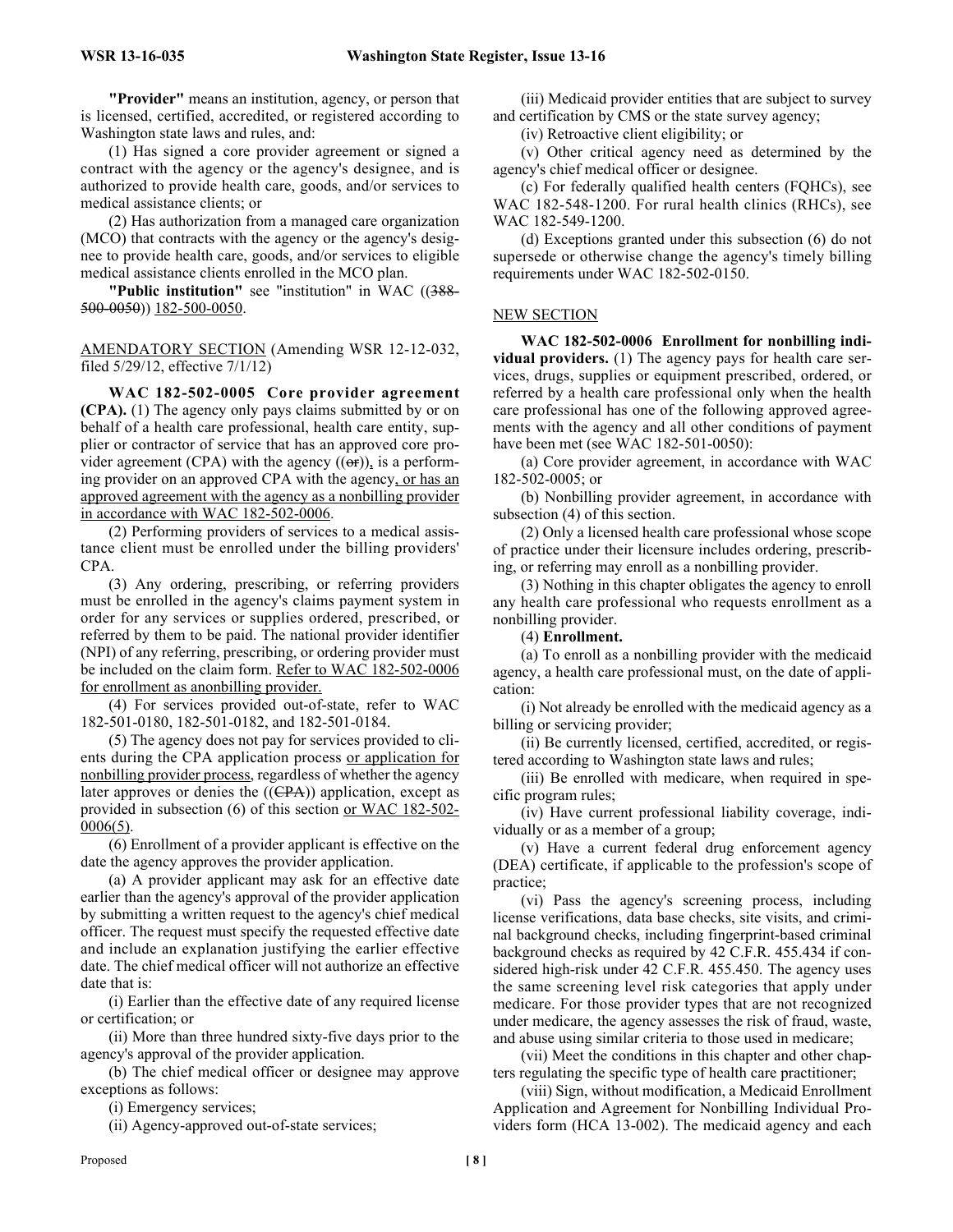provider signing a Medicaid Enrollment Application and Agreement for Nonbilling Individual Providers form (HCA 13-002) will hold each other harmless from a legal action based on the negligent actions or omissions of either party under the terms of this agreement.

(b) The medicaid agency does not enroll a nonbilling provider for reasons which include, but are not limited to, the following:

(i) The agency determines that:

(A) There is a quality of care issue with significant risk factors that may endanger client health and/or safety (see WAC 182-502-0030 (1)(a)); or

(B) There are risk factors that affect the credibility, honesty, or veracity of the health care practitioner (see WAC 182-502-0030 (1)(b)).

(ii) The health care professional:

(A) Is excluded from participation in medicare, medicaid or any other federally funded health care program;

(B) Has a current formal or informal pending disciplinary action, statement of charges, or the equivalent from any state or federal professional disciplinary body at the time of initial application;

(C) Has a suspended, terminated, revoked, or surrendered professional license as defined under chapter 18.130 RCW;

(D) Has a restricted, suspended, terminated, revoked, or surrendered professional license in any state;

(E) Is noncompliant with the department of health's or other state health care agency's stipulation of informal disposition, agreed order, final order, or similar licensure restriction;

(F) Is suspended or terminated by any agency within the state of Washington that arranges for the provision of health care;

(G) Fails a background check, including a fingerprintbased criminal background check, performed by the agency. See WAC 182-502-0014, except that subsection (2) of this section does not apply to nonbilling providers;

(H) Does not have sufficient liability insurance according to (a)(i) of this subsection for the scope of practice; or

(I) Fails to meet the requirements of a site visit, as required by 42 C.F.R. 455.432.

(5) **Effective date of enrollment of nonbilling provider.** Enrollment of a nonbilling provider applicant is effective on the date the agency approves the nonbilling provider application.

(a) A nonbilling provider applicant may ask for an effective date earlier than the agency's approval of the nonbilling provider application by submitting a written request to the agency's chief medical officer. The request must specify the requested effective date and include an explanation justifying the earlier effective date. The chief medical officer will not authorize an effective date that is:

(i) Earlier than the effective date of any required license or certification; or

(ii) More than three hundred sixty-five days prior to the agency's approval of the nonbilling provider application.

(b) The chief medical officer or designee may approve exceptions as follows:

(i) Emergency services;

(ii) Agency-approved out-of-state services;

(iii) Medicaid provider entities that are subject to survey and certification by CMS or the state survey agency;

(iv) Retroactive client eligibility; or

(v) Other critical agency need as determined by the agency's chief medical officer or designee.

(6) **Continuing requirements.** To continue eligibility, a nonbilling provider must:

(a) Only order, refer, or prescribe for clients consistent with the scope of their department of health (DOH) licensure and agency program rules;

(b) Provide all services without discriminating on the grounds of race, creed, color, age, sex, sexual orientation, religion, national origin, marital status, the presence of any sensory, mental or physical handicap, or the use of a trained dog guide or service animal by a person with a disability;

(c) Document that the client was informed that the provider:

(i) May bill the client for any billable item or service. The rules in WAC 182-502-0160 do not apply; and

(ii) Is enrolled with the agency for the sole purpose of ordering, prescribing, or referring items or services for clients.

(d) Inform the agency of any changes to the provider's Medicaid Enrollment Application and Agreement for Nonbilling Individual Providers form (HCA 13-002) including, but not limited to, changes in:

(i) Address or telephone number;

(ii) Business name.

(e) Retain a current professional state license, registration, certification and applicable business license for the service being provided, and update the agency of all changes;

(f) Inform the agency in writing within seven business days of receiving any informal or formal disciplinary order, decision, disciplinary action or other action(s) including, but not limited to, restrictions, limitations, conditions and suspensions resulting from the practitioner's acts, omissions, or conduct against the provider's license, registration, or certification in any state;

(g) Maintain professional liability coverage requirements;

(h) Not surrender, voluntarily or involuntarily, his or her professional state license, registration, or certification in any state while under investigation by that state or due to findings by that state resulting from the practitioner's acts, omissions, or conduct;

(i) Furnish documentation or other assurances as determined by the agency in cases where a provider has an alcohol or chemical dependency problem, to adequately safeguard the health and safety of medical assistance clients that the provider:

(i) Is complying with all conditions, limitations, or restrictions to the provider's practice both public and private; and

(ii) Is receiving treatment adequate to ensure that the dependency problem will not affect the quality of the provider's practice.

(j) Submit to a revalidation process at least every five years. This process includes, but is not limited to:

(i) Updating provider information;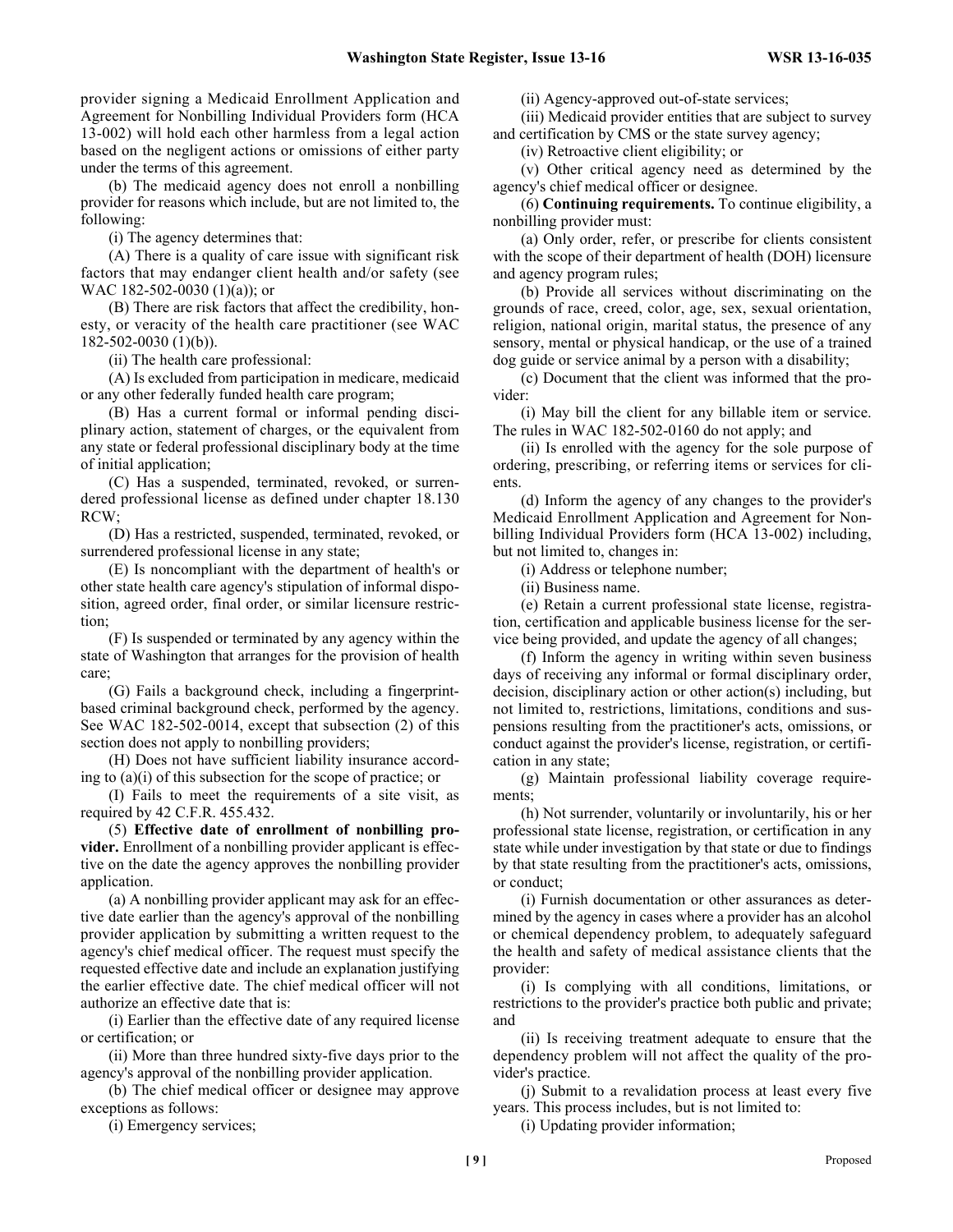(ii) Submitting forms as required by the agency including, but not limited to, a new Medicaid Enrollment Application and Agreement for Nonbilling Individual Providers form (HCA 13-002); and

(iii) Passing the agency's screening process as specified in subsection  $(4)(a)(vi)$  of this section.

(k) Follow the laws and rules that govern the agency's programs. A nonbilling provider may contact the agency with questions regarding the agency's programs. However, the agency's response is based solely on the information provided to the agency's representative at the time of inquiry, and in no way exempts a nonbilling provider from this requirement.

(7) **Audit or investigation.**

(a) Audits or investigations may be conducted to determine compliance with the rule and regulations of the program.

(b) If an audit or investigation is initiated, the provider must retain all original records and supportive materials until the audit is completed and all issues are resolved even if the period of retention extends beyond the required six year period.

(8) **Inspection; maintenance of records.** For six years from the date of services, or longer if required specifically by law, the nonbilling provider must:

(a) Keep complete and accurate medical records that fully justify and disclose the extent of the services or items ordered, referred or prescribed.

(b) Make available upon request appropriate documentation, including client records, supporting material for review by the professional staff within the agency or the U.S. Department of Health and Human Services. The nonbilling provider understands that failure to submit or failure to retain adequate documentation may result in the termination of the nonbilling provider's enrollment.

#### (9) **Terminations.**

(a) The agency may immediately terminate a nonbilling provider's agreement, and refer the nonbilling provider to the appropriate state health professions quality assurance commission for:

(i) Any of the reasons in WAC 182-502-0030 termination for cause (except that subsection  $(1)(a)(ix)$  and  $(b)(i)$  do not apply); and

(ii) Failure to comply with the requirements of subsections  $(4)$ ,  $(6)$ , and  $(8)$  of this section.

(b) Either the agency or the provider may terminate this agreement for convenience at any time with thirty calendar days' written notification to the other.

(c) If this agreement is terminated for any reason, the agency will pay for services ordered, referred, or prescribed by the provider only through the date of termination.

#### (10) **Termination disputes.**

(a) To dispute terminations of a nonbilling provider agreement under subsection (9)(a) of this section, the dispute process in WAC 182-502-0050 applies.

(b) Nonbilling providers cannot dispute terminations under subsection (9)(b) of this section.

AMENDATORY SECTION (Amending WSR 13-04-095, filed 2/6/13, effective 3/9/13)

**WAC 182-530-1000 Outpatient drug program— General.** (1) The purpose of the outpatient drug program is to reimburse providers for outpatient drugs, vitamins, minerals, devices, and drug-related supplies according to medicaid agency rules and subject to the limitations and requirements in this chapter.

(2) The agency reimburses for outpatient drugs, vitamins, minerals, devices, and pharmaceutical supplies that are:

(a) Covered. Refer to WAC 182-530-2000 for covered drugs, vitamins, minerals, devices, and drug-related supplies and to WAC 182-530-2100 for noncovered drugs and drugrelated supplies;

(b) Prescribed by a provider with prescriptive authority (see exceptions for family planning and emergency contraception for women eighteen years of age and older in WAC 182-530-2000 (1)(b), and over-the-counter (OTC) drugs to promote smoking cessation in WAC 182-530-2000  $(1)(g)$ ;

(c) Prescribed by:

(i) A provider with an approved core provider agreement;  $((or))$ 

(ii) A provider who is enrolled as a performing provider on an approved core provider agreement; or

(iii) A provider who is enrolled as a nonbilling provider.

(d) Within the scope of an eligible client's medical assistance program;

(e) Medically necessary as defined in WAC 182-500- 0070 and determined according to the process found in WAC 182-501-0165;

(f) Authorized, as required within this chapter;

(g) Billed according to WAC 182-502-0150 and 182- 502-0160; and

(h) Billed according to the requirements of this chapter.

(3) Coverage determinations for the agency are made by the agency's pharmacists or medical consultants in accordance with applicable federal law. The agency's determination may include consultation with the drug use review (DUR) board.

# **WSR 13-16-069 PROPOSED RULES SPOKANE REGIONAL CLEAN AIR AGENCY**

[Filed August 5, 2013, 10:54 a.m.]

Original Notice.

Proposal is exempt under RCW 70.94.141(1).

Title of Rule and Other Identifying Information: SRCAA Regulation I, Article VI, Section 6.01 - Outdoor Burning and SRCAA Regulation I, Article X, Section 10.13 - Outdoor Burning Permit Fees.

Hearing Location(s): Spokane Regional Clean Air Agency (SRCAA), 3104 East Augusta Avenue, Spokane, WA 99207, on October 3, 2013, at 9:30 a.m.

Date of Intended Adoption: October 3, 2013.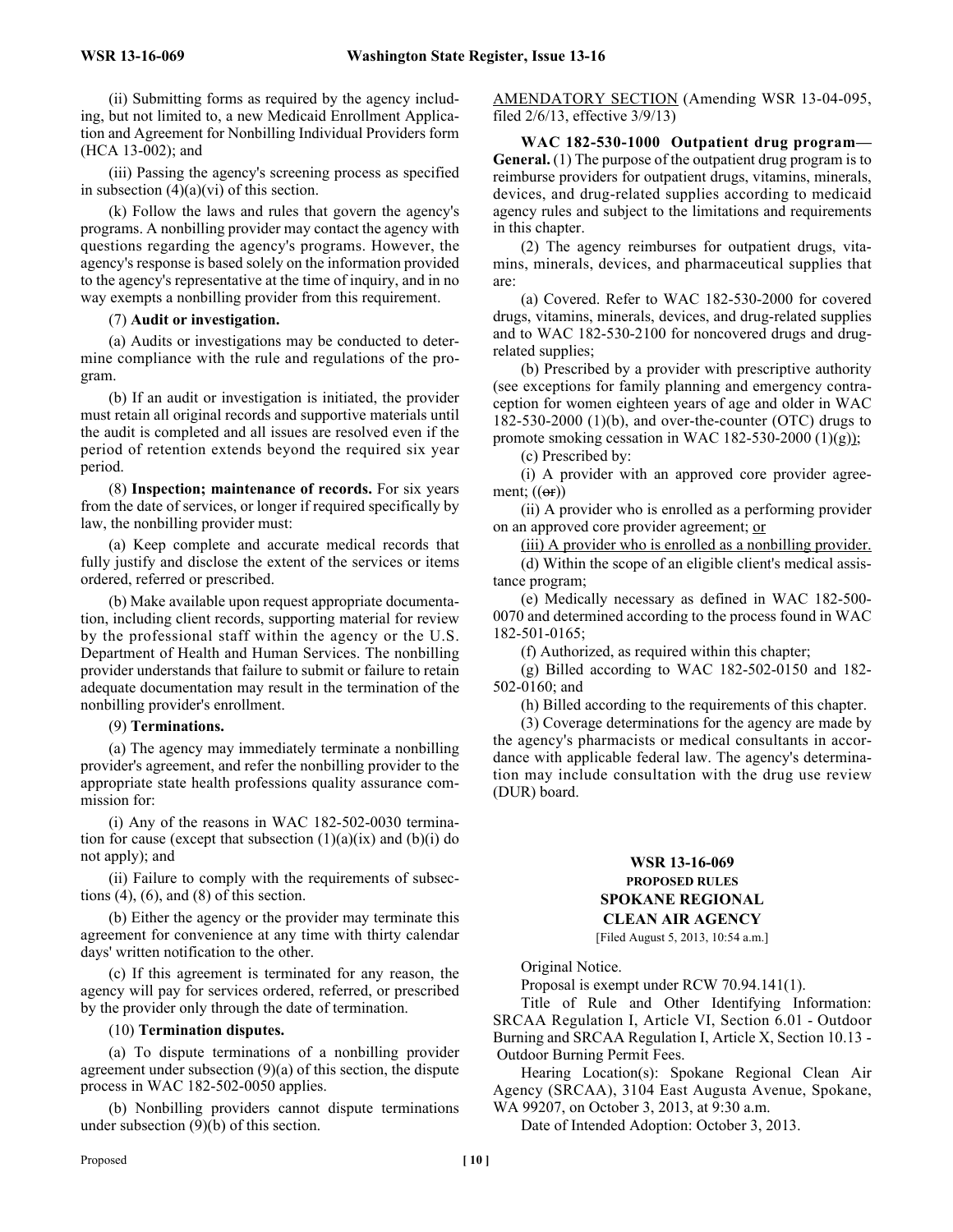Submit Written Comments to: Matt Holmquist, 3104 East Augusta Avenue, Spokane, WA 99207, e-mail mholmquist@spokanecleanair.org, fax (509) 477-6828, by September 20, 2013.

Assistance for Persons with Disabilities: Contact Barbara Nelson by September 26, 2013, (509) 477-4727 ext. 116.

Purpose of the Proposal and Its Anticipated Effects, Including Any Changes in Existing Rules: In summary, revisions are designed to make the regulation largely a standalone document which will help alleviate the need to routinely cross-reference the Washington Administrative Code (WAC) for applicable requirements. It will incorporate the definitions into applicable subsections, where practical, so that there's no need to jump between the body of the regulation and the definitions section when reading the regulation. For each type of outdoor burning, it lists applicable requirements. The proposal addresses forest fire training and other types of firefighting instruction fires (e.g., car rescue training fires, simulated fires at permanent fire training facilities, mobile fire training units, etc.). Like other fire training fires in the current regulation, these fires would be allowed by rule (no written permit and no fee). The proposal also allows for flag retirement ceremonies by rule. The revisions include a nuisance provision specific to outdoor burning. All permit waiting periods are made to be consistent with the only fee increase proposal being for social event fires (\$50 to \$55).

Reasons Supporting Proposal: Same as above.

Statutory Authority for Adoption: RCW 70.94.141, 70.94.380(2), 70.94.6518, and chapter 173-425 WAC.

Statute Being Implemented: RCW 70.94.755, 70.94.- 6511-[70.94.]6518, 70.94.6544-[70.94.]6552, chapter 173- 425 WAC.

Rule is not necessitated by federal law, federal or state court decision.

Name of Proponent: SRCAA, governmental.

Name of Agency Personnel Responsible for Drafting, Implementation and Enforcement: Matt Holmquist, SRCAA, 3104 East Augusta Avenue, Spokane, WA 99207, (509) 477- 4727.

No small business economic impact statement has been prepared under chapter 19.85 RCW. SRCAA is not required under chapter 19.85 RCW to file small business economic impact statements.

A cost-benefit analysis is not required under RCW 34.05.328. This is a local agency rule and pursuant to RCW 70.94.141(1). RCW 34.05.328 does not apply to this rule.

August 5, 2013

Matt Holmquist

Compliance Administrator

**Reviser's note:** The material contained in this filing exceeded the page-count limitations of WAC 1-21-040 for appearance in this issue of the Register. It will appear in the 13-17 issue of the Register.

# **WSR 13-16-071 PROPOSED RULES PROFESSIONAL EDUCATOR STANDARDS BOARD**

[Filed August 5, 2013, 2:38 p.m.]

Original Notice.

Preproposal statement of inquiry was filed as WSR 13- 12-040.

Title of Rule and Other Identifying Information: Amends WAC 181-79A-030 to add citation of RCW and new content requirements from Laws of 2013, SB [ESSB] 5563 and HB [ESHB] 1336, including child exploitation, suicide prevention and social/emotional distress identification and response.

Hearing Location(s): Red Lion Inn at the Park, 303 West North River Drive, Spokane, WA 99201, on September 19, 2013, at 8:30.

Date of Intended Adoption: September 19, 2013.

Submit Written Comments to: David Brenna, Old Capitol Building, 600 Washington Street, Room 400, Olympia, WA 98504, e-mail david.brenna@k12.wa.us, fax (360) 586- 4548, by September 19, 2013.

Assistance for Persons with Disabilities: Contact David Brenna by September 19, 2013, (360) 725-6238.

Purpose of the Proposal and Its Anticipated Effects, Including Any Changes in Existing Rules: During the 2013 legislative session, HB [ESHB] 1336 and SB [ESSB] 5563 both amended requirements for the mandated educator course on issues of abuse.

Reasons Supporting Proposal: Meets statutory requirements.

Statutory Authority for Adoption: Chapter 28A.410 RCW.

Rule is not necessitated by federal law, federal or state court decision.

Name of Proponent: Professional educator standards board, governmental.

Name of Agency Personnel Responsible for Drafting, Implementation and Enforcement: David Brenna, P.O. Box 42736 [47236], Olympia, WA 98504, (360) 725-6238.

No small business economic impact statement has been prepared under chapter 19.85 RCW. No fiscal impact.

A cost-benefit analysis is not required under RCW 34.05.328. Not applicable.

> August 5, 2013 David Brenna Senior Policy Analyst

AMENDATORY SECTION (Amending WSR 12-18-005, filed 8/23/12, effective 9/23/12)

**WAC 181-79A-030 Definitions.** The following definitions shall apply to terms used in this chapter:

(1) The terms, "program approval," "endorsement," "interstate compact," "college or university," and "regionally accredited institution of higher education," as defined in WAC 180-78-010 and 181-78A-010 shall apply to the provisions of this chapter.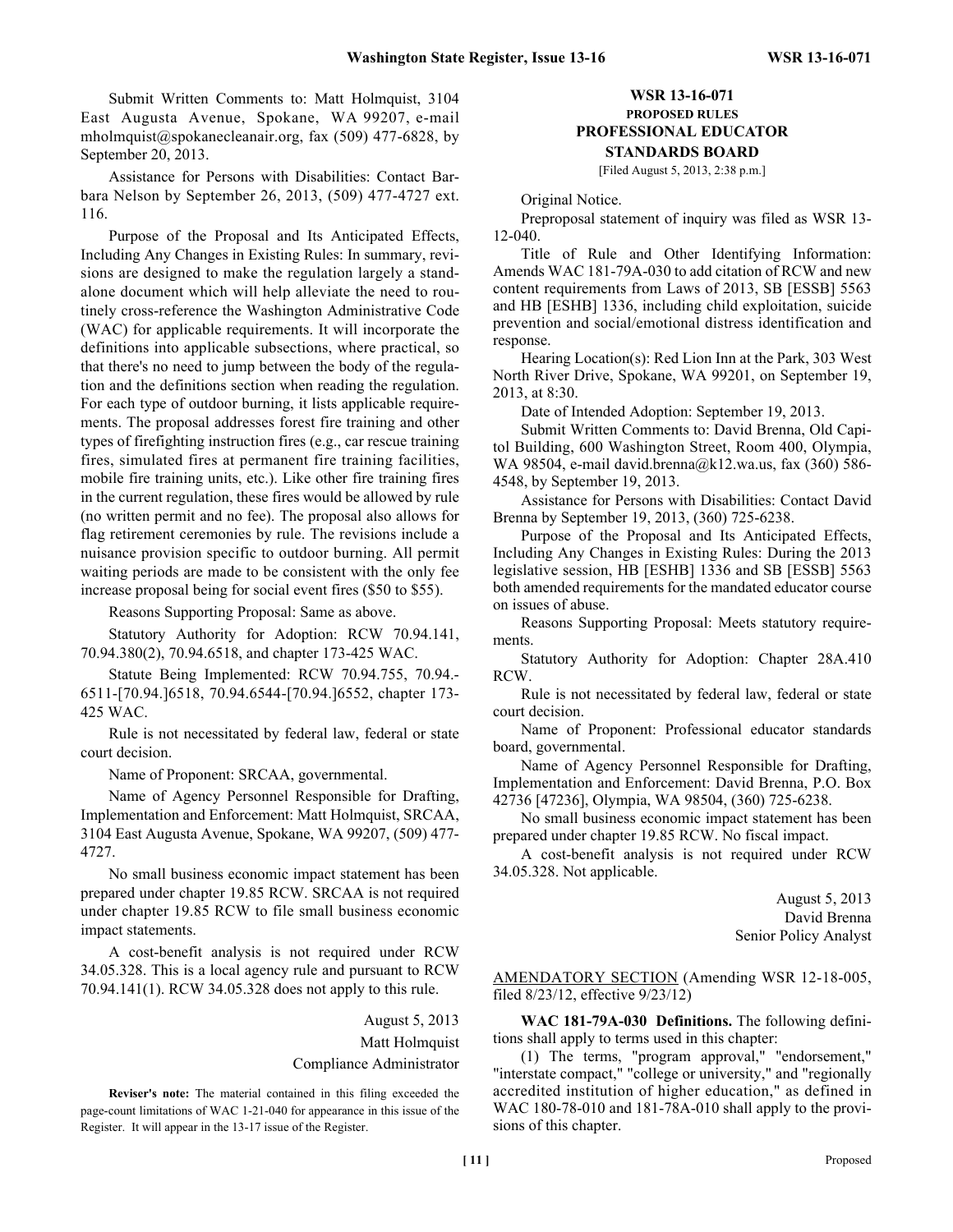(2) "Certificate" means the license issued by the superintendent of public instruction to teachers, administrators, and educational staff associates verifying that the individual has met the requirements set forth in this chapter.

(3) "Certificate renewal" means the process whereby the validity of a certificate, subject to expiration, is extended.

(4) "Certificate reinstatement" means the process whereby the validity of an expired certificate is regained.

(5) "Lapsed certificate" means a residency certificate that is subject to the timelines and renewal described under WAC 181-79A-251.

(6) "Expired certificate" means a teacher certificate that can only be reinstated under WAC 181-79A-251.

(7) "Classroom teaching" means instructing pupils in an instructional setting.

(8) "Approved baccalaureate degree" for the purpose of this chapter, means a baccalaureate from a regionally accredited college or university in any of the subject areas of the endorsement listed in chapter 181-82 WAC as now or hereafter amended: Provided, That if a candidate is accepted into a program in Washington state on or before August 31, 2000, and completes the program on or before August 31, 2003, in accordance with WAC 181-79A-299, the candidate may hold a baccalaureate degree in any of the subject areas of the endorsements listed in WAC 181-79A-302. Such degrees shall require the completion of at least forty-five quarter hours (thirty semester hours) of course work in the subject area: Provided, That a candidate who holds a baccalaureate degree in another academic field will not be required to obtain a second baccalaureate degree if the candidate provides evidence to the superintendent of public instruction that he or she has completed the required forty-five quarter or thirty semester hours of course work in one of the subject areas of the endorsements listed in chapter 181-82 WAC: Provided further, That a candidate who holds a baccalaureate degree in early childhood education, elementary education, or special education will not be required to obtain a second baccalaureate degree if the candidate provides evidence to the superintendent of public instruction that he or she has completed thirty quarter or twenty semester credit hours in one academic field in an approved endorsement area pursuant to WAC 181-82A-202.

(9) "Issues of abuse course work requirement" means completion of course work or an in-service program on issues of abuse. The content shall discuss the identification of physical, emotional, sexual, and substance abuse, information on the impact of abuse on the behavior and learning abilities of students, discussion of the responsibilities of a teacher to report abuse or provide assistance to students who are victims of abuse, and methods for teaching students about abuse of all types and their prevention. Additionally, content areas identified by the legislature in RCW 28A.410.035 shall be required in the issues of abuse course, including exploitation of minors and suicide prevention.

(10) "Approved master's degree" for the purpose of this chapter, means a master's or doctorate degree from a regionally accredited college or university.

(11) "Credit hour(s)" means credit (normally 100 level or above) awarded by a regionally accredited institution of higher education.

(12) "Previous standards" means a certification system in place prior to a revision in rules that results in changed names and/or validity periods for the certificates issued.

(13) "Application for certification" means an application for a certificate or endorsement that includes a signed affidavit (as specified in WAC 181-79A-157) by the applicant. Such application shall be considered valid for two years from the date of receipt by the superintendent of public instruction, or its designee.

(14) "Professional growth team" for the purpose of renewal of the professional certificate, means a team comprised of the individual renewing the certificate and a minimum of three colleagues, who hold a current educator certificate, chosen by the individual.

(15) "Professional growth plan."

(a) Teacher individualized professional growth plan means the document which identifies the specific competencies, knowledge, skills and experiences needed to meet the standards at the "career level" benchmarks as published by the professional educator standards board.

(b) Principal/program administrator individualized professional growth plan means the document which identifies the specific competencies, knowledge, skills and experiences needed to meet the standards at the "career level" benchmarks set forth in WAC 181-78A-540(1).

(c) ESA individualized professional growth plan means the document which identifies the specific competencies, knowledge, skills and experiences needed to meet the standards and career level benchmarks set forth in WAC 181- 78A-540(2).

(16) "A positive impact on student learning" means that a teacher through instruction and assessment has been able to document students' increased knowledge and/or demonstration of a skill or skills related to the state goals and/or essential academic learning requirements: Provided, That teachers employed by private schools who are candidates for the professional teaching certificate shall document students' increased knowledge and/or demonstration of a skill or skills related to either:

(a) The state goals or essential academic learning requirements; or

(b) Such alternative learning goals as the private school has established.

(17) "Professional certificate support provider" means any organization or institution operating training or consulting services as a public entity or private company holding an appropriate business license.

(18) "Approved private school" means any organization of institution providing educational services to children including, but not limited to, approved private schools, state institutions, juvenile institutions, nonpublic agencies providing special education services, development centers, and bureau of Indian affairs schools.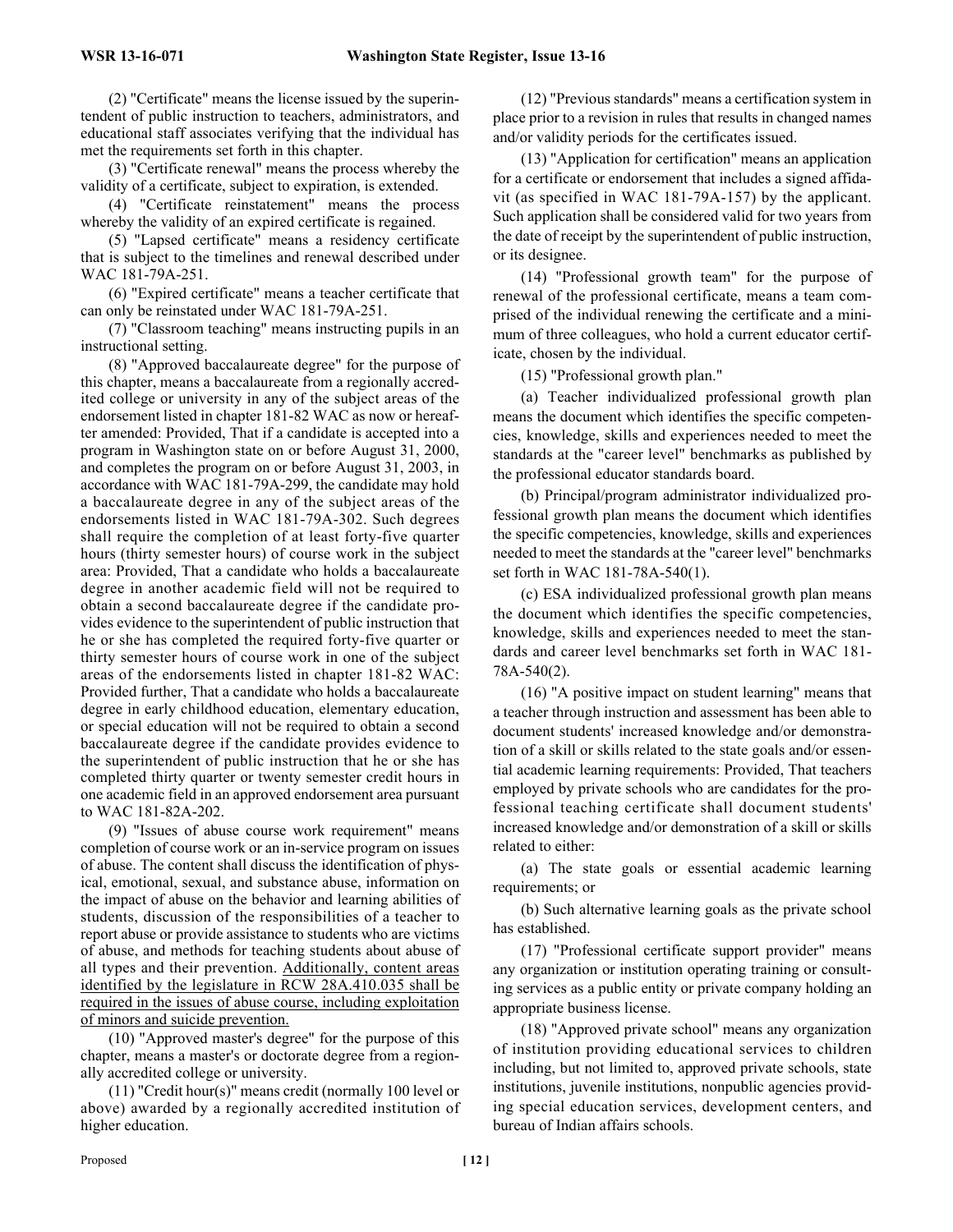# **WSR 13-16-073 PROPOSED RULES DEPARTMENT OF AGRICULTURE**

[Filed August 6, 2013, 8:23 a.m.]

Original Notice.

Proposal is exempt under RCW 34.05.310(4) or 34.05.330(1).

Title of Rule and Other Identifying Information: Washington red raspberry commission, chapter 16-561 WAC.

Hearing Location(s): Bellewood Acres, 6140 Guide Meridian, Lynden, WA, on September 11, 2013, at 10:00 a.m.

Date of Intended Adoption: January 6, 2014.

Submit Written Comments to: Kelly Frost, P.O. Box 42560, Olympia, WA 98504-2560, e-mail kfrost@agr.wa. gov, fax (360) 902-2092, by 5:00 p.m., September 13, 2013.

Assistance for Persons with Disabilities: Contact WSDA receptionist by August 28, 2013, TTY 1-800-833-6388 or (360) 902-1976.

Purpose of the Proposal and Its Anticipated Effects, Including Any Changes in Existing Rules: During past legislative sessions, significant amendments were made to the Washington red raspberry commission's enabling statute, chapter 15.65 RCW. These statutory changes prompted the proposed amendments to chapter 16-561 WAC. The proposed amendments expand the commission's policy and purpose statements, update the definitions, reduce the number of voting board members and redefine district representation, update the commission member selection process, allow for the voting members to appoint up to two nonvoting advisory board members to the board, add additional power and duties to benefit the industry, update meeting and administrative procedures, and other housekeeping changing. These proposed amendments are intended to achieve consistency with the statute, as well as, improve the readability and clarity of the marketing order. The following marketing order sections are affected by the proposed amendments: Amending WAC 16-561-005 Marketing order for Washington red raspberries—Policy statement, 16-561-010 Definitions, 16-561-020 Red raspberry commodity board, 16-561-040 Assessments and collections, 16-561-060 Termination of the order and 16- 561-080 Separability; new sections WAC 16-561-006 Marketing order purposes and 16-561-035 Powers and duties of the board; and repealing WAC 16-561-030 Marketing order purposes.

Reasons Supporting Proposal: The proposed amendments are intended to make the marketing order consistent with the commodity commission enabling statute, chapter 15.65 RCW, and to implement the petition received from the Washington red raspberry commission in accordance with RCW 15.65.050.

Statutory Authority for Adoption: RCW 15.65.047 and chapter 34.05 RCW.

Statute Being Implemented: Chapter 15.65 RCW.

Rule is not necessitated by federal law, federal or state court decision.

Agency Comments or Recommendations, if any, as to Statutory Language, Implementation, Enforcement, and Fiscal Matters: Any rule proposal that results from this rulemaking process will not be adopted unless the proposed rules are also approved in a referendum of affected red raspberry producers pursuant to chapter 15.65 RCW.

Name of Proponent: Washington state red raspberry commission, governmental.

Name of Agency Personnel Responsible for Drafting: Kelly Frost, P.O. Box 42560, Olympia, WA 98504, (360) 902-1802; Implementation and Enforcement: Washington Red Raspberry Commission, Lynden, Washington, (360) 354-8767 and Department of Agriculture, Olympia, Washington, (360) 902-1802.

No small business economic impact statement has been prepared under chapter 19.85 RCW. Any adoption of the amendments to chapter 16-561 WAC would ultimately be determined by a referendum vote of the affected parties. A formal small business economic impact statement under chapter 19.85 RCW is not required because of the exemption granted in RCW 15.65.570(2).

A cost-benefit analysis is not required under RCW 34.05.328. The department of agriculture and the Washington red raspberry commission are not named agencies in RCW 34.05.328 (5)(a)(i).

> August 6, 2013 Don R. Hover Director

#### NEW SECTION

**WAC 16-561-005 Marketing order for Washington red raspberries—Policy statement.** (1) The marketing of red raspberries within this state is in the public interest. It is vital to the continued economic well-being of the citizens of this state and their general welfare that its red raspberries be properly promoted by:

(a) Enabling producers of red raspberries to help themselves in establishing orderly, fair, sound, efficient, and unhampered marketing of the red raspberries they produce; and

(b) Working towards stabilizing the agricultural industry by increasing consumption of red raspberries within the state, the nation, and internationally.

(2) That it is in the overriding public interest that support for the red raspberry industry be clearly expressed, that adequate protection be given to the industry and its activities and operations, and that red raspberries be promoted individually, and as part of a comprehensive agricultural industry to:

(a) Enhance the reputation and image of Washington state's red raspberries;

(b) Increase the sale and use of Washington state's red raspberries in local, domestic, and foreign markets;

(c) Protect the public by educating the public in reference to the quality, care, and methods used in the production of Washington state's red raspberries;

(d) Increase the knowledge of the health-giving qualities and dietetic value of Washington state's red raspberries and products; and

(e) Support and engage in programs or activities that benefit the planting, production, harvesting, handling, processing, marketing, and uses of red raspberries produced in Washington state.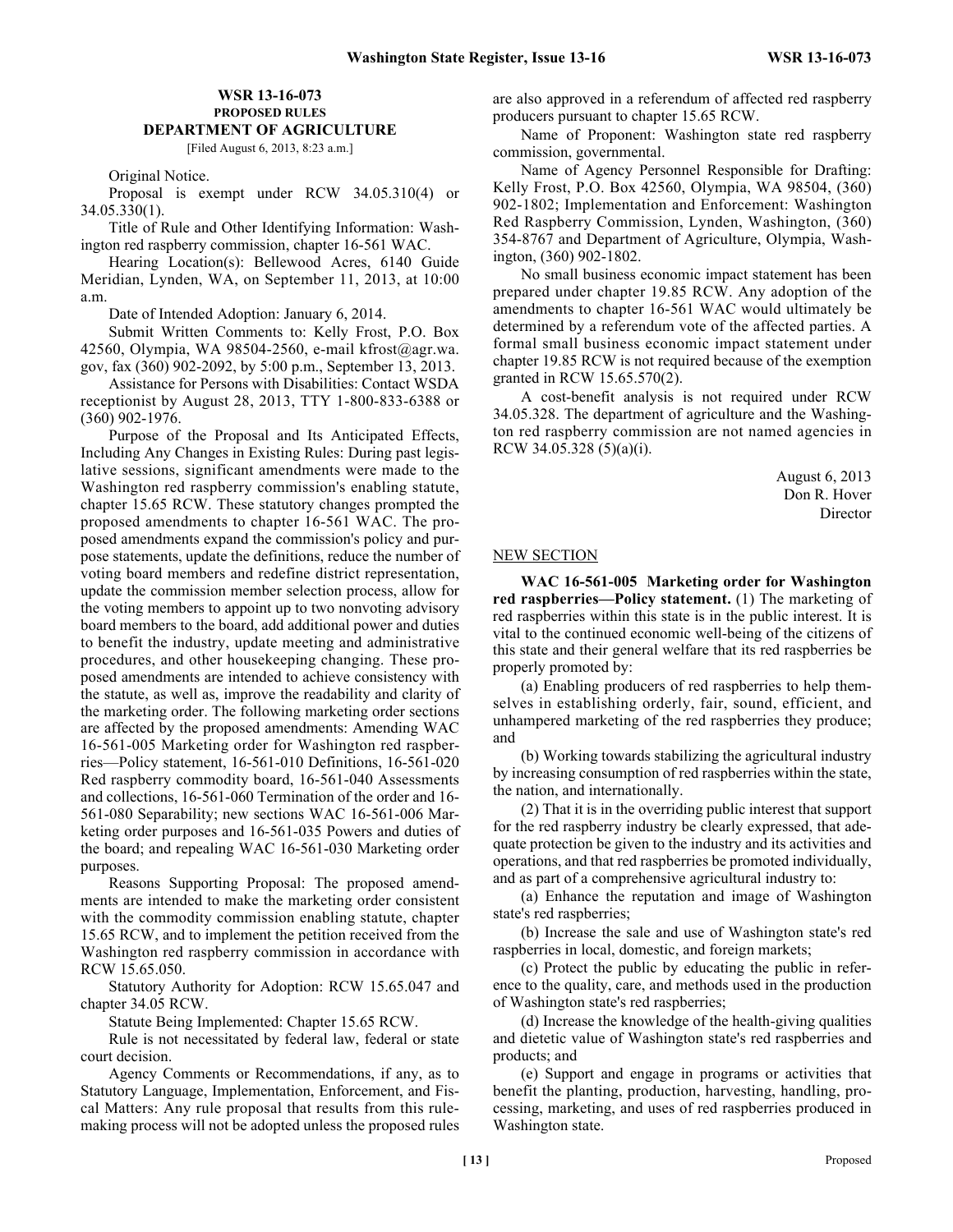(3) The director is authorized to implement, administer, and enforce chapter 15.65 RCW through adoption of this marketing order.

(4) The Washington state red raspberry commodity board exists primarily for the benefit of the people of the state of Washington and its economy, and with oversight by the director, the board is authorized to speak on behalf of Washington state government with regard to red raspberries under the provisions of this marketing order.

#### NEW SECTION

**WAC 16-561-006 Marketing order purposes.** This marketing order is to promote the general welfare of the state and for the purpose of maintaining existing markets or creating new or larger local, domestic, and foreign markets; increasing production efficiency; ensuring a fair regulatory environment; or increasing per capita consumption of red raspberries grown in Washington state. The Washington state red raspberry commodity board is designated by the director to conduct programs in accordance with chapter 15.65 RCW.

(1) To carry out the purposes of the marketing order, the board may provide for a program in one or more of the following areas:

(a) Establish plans and conduct programs for marketing, sales, promotion or other programs for maintaining present markets or creating new or larger markets for raspberries. Programs shall be directed toward increasing the sale of raspberries without reference to any particular brand or trade name and shall neither make use of false or unwarranted claims on behalf of raspberries nor disparage the quality, value, sale, or use of any other agricultural commodity. The board may also engage in cooperative efforts in the domestic or foreign marketing of red raspberries;

(b) Develop and engage in research for developing better and more efficient production, processing, irrigation, transportation, handling, or marketing of red raspberries and expend the necessary funds for such purposes. Insofar as practicable, such research shall be carried out by Washington State University, but if in the judgment of the board, Washington State University does not have adequate facilities for a particular project or if some other research agency has better facilities, the project may be carried out by other research agencies selected by the board;

(c) Conduct programs for the purpose of providing information and education including:

(i) Marketing information and services to affected producers for the verification of weights, tests, and sampling of quality and quantity of raspberries purchased by handlers from affected producers;

(ii) Information and services enabling producers to meet their resource conservation objectives;

(iii) Red raspberry-related education and training.

(d) Subject to the provisions of the act, provide information and communicate on matters pertaining to the production, irrigation, processing, transportation, marketing, or uses of red raspberries produced in Washington state to any elected official or officer or employee of any agency.

(2) The director shall approve any plans, programs, and projects concerning:

(a) The establishment, issuance, effectuation, and administration of programs authorized under this section for advertising and promotion of red raspberries; and

(b) The establishment and effectuation of market research projects, market development projects, or both to the end that marketing and utilization of the affected commodity may be encouraged, expanded, improved, or made more efficient.

(3) The Washington state red raspberry commission will not adopt rules relating to grades and standards.

#### AMENDATORY SECTION (Amending WSR 86-13-012, filed 6/6/86)

**WAC 16-561-010 Definitions ((of terms)).** ((For the purpose of this marketing order:)) Definition for terms used in this chapter must be interpreted as consistent with the definitions in chapter 15.65 RCW, Washington state agricultural commodity boards.

(1) "Director" means the director of agriculture of the state of Washington or ((his)) the director's duly appointed representative.

(2) "Department" means the department of agriculture of the state of Washington.

(3) "Act" means the Washington State Agricultural Enabling Act  $((of 1961))$  or chapter 15.65 RCW.

(4) "Person" means any ((person)) individual, firm, ((association, or)) corporation, limited liability company, trust, association, partnership, society or any other organization of individuals or any unit or agency of local or state or federal government.

(5) "Affected producer" means any person who produces or stores in the state of Washington raspberries in commercial quantities for fresh market, for processing, or for sale to processors. "To produce" means to act as a producer.

(6) "Commercial quantity" means any raspberries produced or stored in quantities of three tons (6,000 pounds) or more, in any calendar year.

(7) "Handler" means any person who acts as principal or agent or otherwise in processing, selling, marketing, storing, freezing, or distributing raspberries not produced by him or her. Handler does not include a common carrier used to transport an agricultural commodity. "To handle" means to act as a handler.

(8) "Red raspberry commodity board," hereinafter referred to as "board $((,))$ " <u>or "commission"</u> means the commodity board formed under the provisions of WAC 16-561- 020.

(9) "Raspberries" means and includes all kinds, varieties, and hybrids of "*rubus idaeus*" of red color.

(10) "Marketing season" or "fiscal year" means the twelve-month period beginning with January 1 of any year and ending with the last day of December following, both dates being inclusive.

(11) "Producer-handler" means any person who acts both as a producer and as a handler with respect to raspberries. A producer-handler shall be deemed to be a producer with respect to the raspberries which he <u>or she</u> produces and a handler with respect to the raspberries which he or she handles, including those produced by himself or herself.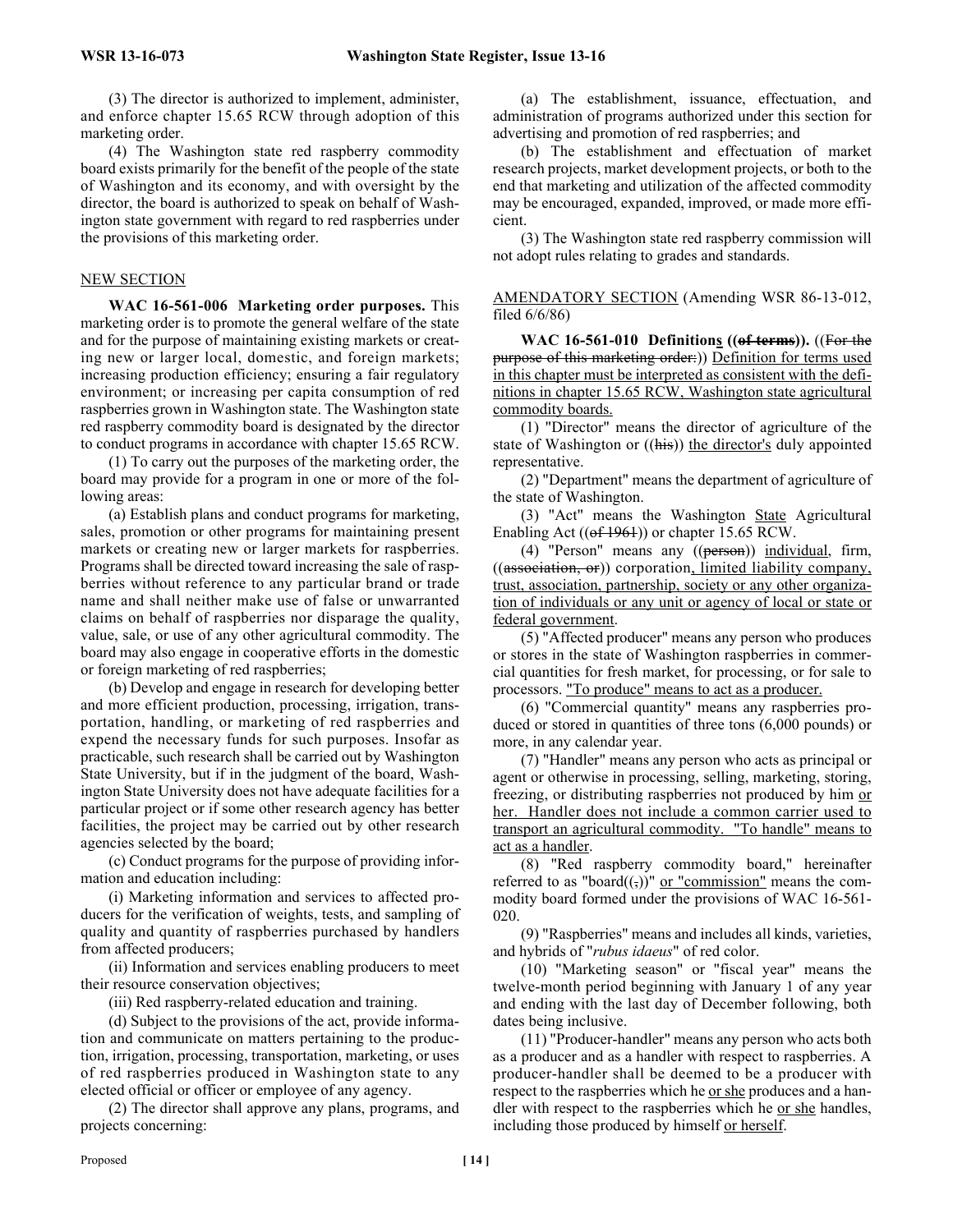(12) "Affected area" means that portion of the state of Washington located west of the summit of the Cascade Mountains.

(13) "Sell" includes offer for sale, expose for sale, have in possession for sale, exchange, barter, or trade.

(14) "Affected unit" means one pound net of raspberries.

AMENDATORY SECTION (Amending WSR 92-12-003, filed 5/21/92, effective 6/21/92)

**WAC 16-561-020 Red raspberry commodity board.** (1) **Administration.** The provisions of this order and the applicable provisions of the act shall be administered and enforced by the board as the designee of the director.

(2) **Board membership.**

(a) The board shall consist of ((eleven)) seven voting members.  $((Ten))$  Six members shall be affected producers appointed or elected as provided in this section. The director shall appoint one member who is neither an affected producer nor a handler to represent the ((department and the public)) director. The position representing the director shall be a voting member.

((There shall be a minimum of two producer board members per district, with additional producer board members added based on acreage; using two thousand acres as the baseline, every one thousand acres, or increment thereof, would entitle a district to another board member, so long as no single district had an over-all majority of representatives.))

(b) Director-appointed producer positions on the board shall be designated as position 1, position 5, and position 6.

(c) Elected producer positions on the board shall be designated as position 2, position 3, and position 4.

(d) The position representing the director who is neither an affected producer nor a handler shall be designated as position 7.

(e) For the purpose of nomination, appointment, and election of producer members of the board, the affected area shall be that portion of the state of Washington located west of the summit of the Cascade Mountains and shall be divided into ((four)) two representative districts as follows:

(i) District I shall have  $((four))$  three board members, being positions  $1, 2$ , and 3, ((4, and 8,)) and shall ((be Whatcom County)) include the counties of Whatcom, Skagit, Snohomish, and King.

(ii) District II shall have  $((\text{two}))$  one board member((s)), being position( $(s - 1, \text{ and } 7)$ ) 4, and shall include ((the)) all western Washington counties ((of Clallam, Grays Harbor, Island, Jefferson, King, Kitsap, Mason, Pierce, and Thurston)) not included in District I.

(iii) ((District III shall have two board members, being positions 5 and 9, and shall include the counties of Clark, Cowlitz, Lewis, Pacific, Skamania, and Wahkiakum.

(iv) District IV shall have two members, being positions 6 and 10, and shall include the counties of San Juan, Skagit, and Snohomish)) Position 5 and 6 are designated as at-large position and may be filled from any western Washington county. The positions are filled in accordance with RCW 15.65.250.

(f) The voting board may also appoint up to two additional nonvoting members to serve in an advisory capacity from among the crop advisors, handlers or others with expertise in the red raspberry industry. The voting members of the board will make these appointments at the first meeting of the calendar year. Advisory board member appointments are for a one-year period. Nonvoting advisory members may serve additional consecutive terms of office if reappointed by the board.

(3) **Board membership qualifications.** The ((affected)) producer members of the board ((shall)) must be practical producers of raspberries and each shall be (( $e$ itizens and))  $\underline{a}$ resident((s)) of ((the)) this state ((of Washington)), and over the age of  $((\text{~~twenty-five~~)) eighteen years $((\text{,-each of whom is})$$ and has)). Each producer board member must be and have been actually engaged in producing raspberries within the state of Washington for a period of five years and has, during that time, derived a substantial portion of his or her income therefrom. Producer-handlers shall be considered to be acting only as producers for purpose of appointment or election and membership on a commodity board. The qualifications of members of the board as herein set forth must continue during the terms of office.

(4) **Term of office.**

(a) The term of office, for members of the board shall be three years, and one-third of the membership as nearly as possible shall be elected each year.  $((\text{These}))$  Terms shall expire on November 30.

(b) Membership positions on the board shall be designated numerically; affected producers shall have positions one through  $((ten))$  six and the member  $((appointed by))$  representing the director, position ((eleven)) seven.

(c) The term of office for the initial board members shall be as follows:

Positions one and two - One year;

Positions three, four, five, and nine - Two years;

Positions six, seven, eight, ten, and eleven - Three years.

(d) ((No elected member of the board may serve more than two full consecutive three-year terms.)) To accomplish the transition to the newly defined districts and areas and to a commodity board structure where the director appoints a majority of the voting board members, the initial producer appointments are as follows:

(i) The current incumbent representing position 6 will be appointed to the new position 1 with an expiration date of November 30, 2015;

(ii) The current incumbent representing position 8 will be appointed to the new position 2 with an expiration date of November 30, 2016;

(iii) The current incumbent representing position 3 will be appointed to the new position 3 with an expiration date of November 30, 2014;

(iv) The current incumbent representing position 5 will be appointed to the new position 4 with an expiration date of November 30, 2014;

(v) The current incumbent representing position 9 will be appointed to the new position 5 with an expiration date of November 30, 2015;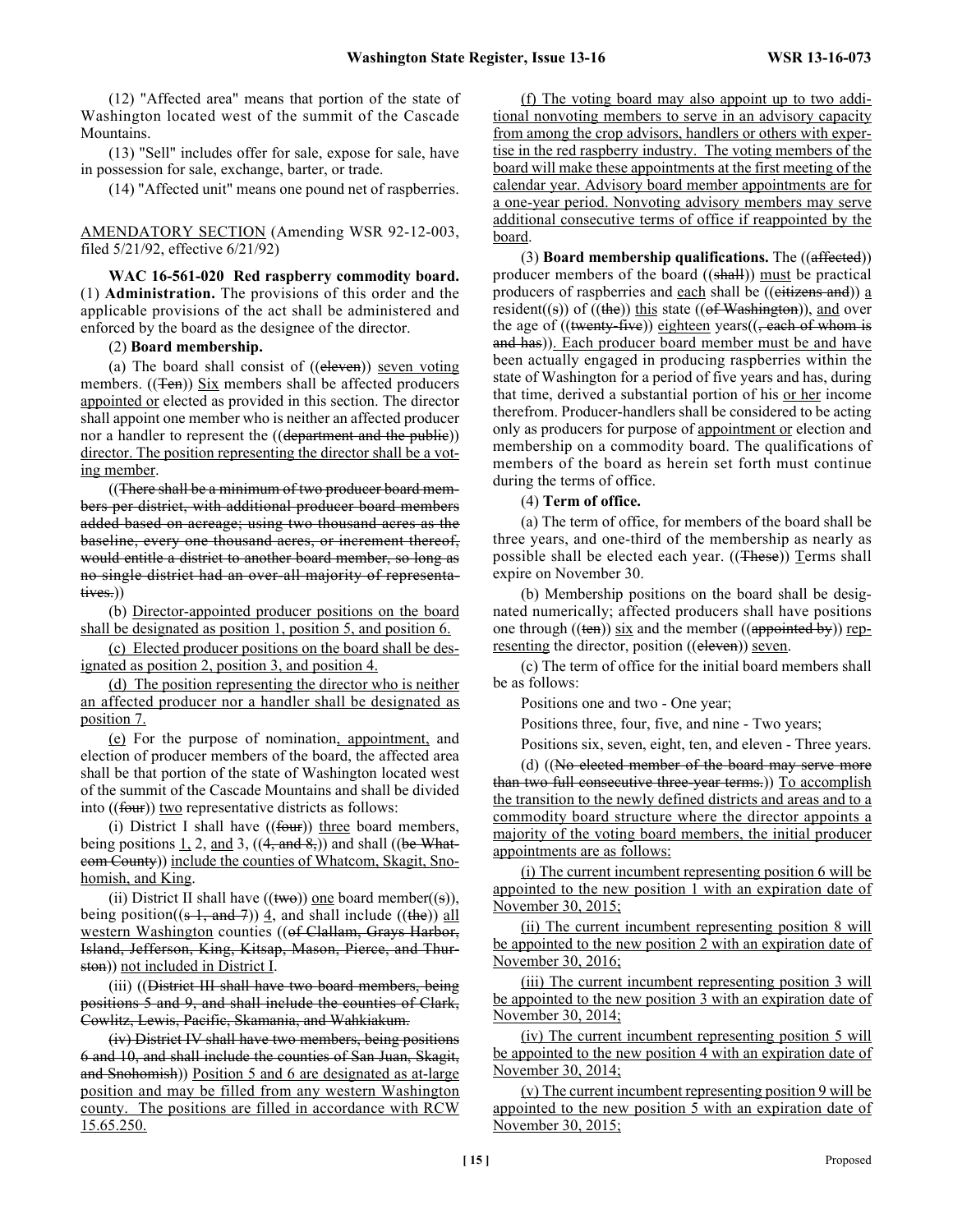(vi) The current incumbent representing position 10 will be appointed to the new position 6 with an expiration date of November 30, 2016.

Any remaining board members not appointed to a new position will serve out the remainder of their existing term.

(e) Except for the director's representative, no appointed or elected member of the board may serve more than two full consecutive three-year terms. Any previous board member may be reelected to a qualified position after such term limits if at least one full three-year period has passed since the last date of the second consecutive term in office.

(5) **Nomination ((and election)) of elected or directorappointed board members.** Each year the director shall call  $((**for**))$  a nomination meeting <u>for elected or director-appointed</u> producer board members.  $((\text{Such}))$  The meeting(s) shall be held at least thirty days in advance of the date set by the director for the election or advisory vote of board members.

(a) Notice of ((every such)) a nomination meeting shall be published in a newspaper of general circulation within the affected area not less than ten days in advance of the date of such meeting; and, in addition, written notice of every such meeting shall be given to all affected producers within the affected area according to the list maintained by the ((director pursuant to RCW 15.65.200 of the act)) board pursuant to RCW 15.65.295.

(b) Nonreceipt of notice by any interested person shall not invalidate the proceedings at such nomination meeting.

(c) Any qualified affected producer may be nominated orally for membership on the board at  $((\text{such}))$  a nomination meeting. Nominations may also be made within five days after  $((any such))$  the meeting by written petition filed with the director, signed by not less than five affected producers. ((At the inception of this order, nominations may be made at the issuance hearing.))

#### (6) **Election or advisory vote of board members.**

(a) ((Members of the board shall be elected by secret mail ballot within the month of October)) An election or advisory vote shall be conducted by secret ballot under the supervision of the director within the month of October. Each affected producer shall be entitled to one vote.

((Affected producer)) (b) Elected members of the board shall be elected by a majority of the votes cast by the affected producers within the affected area. ((Each affected producer within the affected area shall be entitled to one vote.

(b))) (c) If a nominee <u>for an elected position</u> does not receive a majority of the votes on the first ballot, a run-off election shall be held by mail in a similar manner between the two candidates for such position receiving the largest number of votes.

 $((\text{e}))$  (d) An advisory vote shall be conducted for producer board members appointed by the director under the provisions of RCW 15.65.243. The names of the two candidates receiving the most votes in the advisory vote shall be forwarded to the director for potential appointment to the board. In the event there are only two candidates nominated for a board position, an advisory vote may not be held and the candidates' names shall be forwarded to the director for potential appointment.

(e) Notice of every election or advisory vote for board membership shall be published in a newspaper of general circulation within the affected area not less than ten days in advance of the date of  $((\text{such}))$  the election. Not less than ten days prior to every election <u>or advisory vote</u> for board membership, the director shall mail a ballot of the candidates to each affected producer entitled to vote whose name appears on the list of  $((\text{such}))$  affected producers within the affected area maintained by the ((director in accordance with RCW 15.65.200)) board pursuant to RCW 15.65.295. Any other affected producer entitled to vote may obtain a ballot by application to the director upon establishing his or her qualifications.

(f) Nonreceipt of a ballot by any affected producer shall not invalidate the election of any board members.

# (7) **Vacancies ((prior to election)).**

(a) In the event of a vacancy on the board in an elected position, the remaining members shall select a qualified person to fill the unexpired term. The appointment shall be made at the board's first or second meeting after the position becomes vacant.

(b) In the event of a vacancy in a director-appointed position, the remaining board members shall recommend to the director a qualified person for appointment to the vacant position. The director shall appoint the person recommended by the board unless the person fails to meet the qualifications of board members under chapter 15.65 RCW and this order.

(8) **Quorum.** A majority of the voting members shall constitute a quorum for the transaction of all business and the carrying out of all duties of the board.

(9) **Board compensation.** No member of the board shall receive any salary or other compensation, but each voting and advisory board member ((shall receive \$35.00 for each day in actual attendance at or traveling to and from meetings of the board or on special assignment for the board, together with travel expenses at the rates allowed state employees)) may be compensated in accordance with RCW 43.03.230 and shall be reimbursed for subsistence, lodging, and mileage in accordance with RCW 43.03.050 and 43.03.060, as provided for in RCW 15.65.270. The board may adopt by resolution provisions for reimbursement of actual travel expenses incurred by members and employees of the board in carrying out the provisions of this marketing order pursuant to RCW 15.65.270.

(10) ((**Powers and duties of the board.** The board shall have the following powers and duties:

(a) To administer, enforce, and control the provisions of this order as the designee of the director.

(b) To elect a chairman and such other officers as the board deems advisable.

(c) To employ and discharge at its discretion such personnel as the board determines necessary and proper to carry out the purpose of the order and effectuate the declared policies of the act.

(d) To pay only from moneys collected as assessments or advances thereon the costs arising in connection with the formulation, issuance, administration, and enforcement of the order. Such expenses and costs may be paid by check, draft, or voucher in such form and in such manner and upon the signature of the person as the board may prescribe.

(e) To reimburse any applicant who has deposited with the director in order to defray the costs of formulating the order.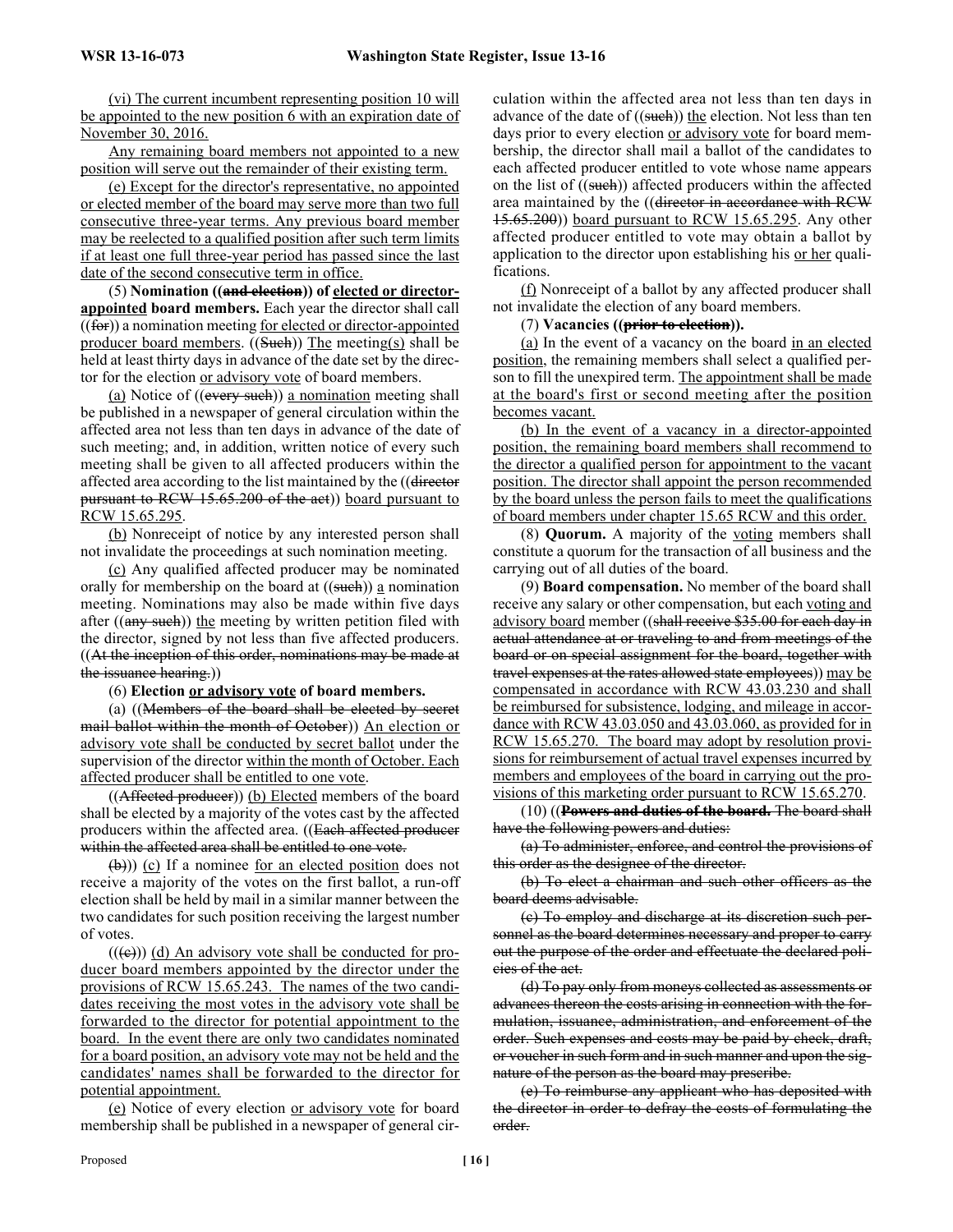(f) To establish a "raspberry board marketing revolving fund" and such fund to be deposited in a bank or banks or financial institution or institutions, approved for the deposit of state funds, in which all money received by the board, shall be deposited as often as advisable.

(g) To keep or cause to be kept in accordance with accepted standards of good accounting practice, accurate records of all assessments, paid outs, moneys, and other financial transactions made and done pursuant to this order. Such records, books, and accounts shall be audited subject to procedures and methods lawfully prescribed by the state auditor. Such books and accounts shall be closed as of the last day of each fiscal year. A copy of such audit shall be delivered within thirty days after the completion thereof to the governor, the director, the state auditor, and the board.

(h) To require a bond of all board members and employees of the board in a position of trust in the amount the board shall deem necessary. The premium for such bond or bonds shall be paid by the board from assessments collected. Such bond shall not be necessary if any such board member or employee is covered by any blanket bond covering officials or employees of the state of Washington.

(i) To prepare a budget or budgets covering anticipated income and expenses to be incurred in carrying out the provisions of the order during each fiscal year.

(j) To establish by resolution, a headquarters which shall continue as such unless and until so changed by the board. All records, books, and minutes of board meetings shall be kept at such headquarters.

(k) To adopt rules and regulations of a technical or administrative nature, subject to the provisions of chapter 34.05 RCW (Administrative Procedure Act).

(l) To carry out the provisions of RCW 15.65.510 covering the obtaining of information necessary to effectuate the provisions of the order and the act, along with the necessary authority and procedure for obtaining such information.

(m) To bring actions or proceedings upon joining the director as a party for specific performance, restraint, injunction, or mandatory injunction against any person who violates or refuses to perform the obligations or duties imposed upon him by the act or the order.

(n) To confer with and cooperate with the legally constituted authorities of other states and of the United States for the purpose of obtaining uniformity in the administration of federal and state marketing regulations, licenses, agreements, or orders.

(o) To authorize the members of a commodity board, or their agents or designees, to participate in federal or state hearings or other proceedings concerning regulation of the manufacture, distribution, sale, or use of any pesticide as defined by RCW 15.38.030(1) or any agricultural chemical which is of use or potential use in producing the affected commodity, and may authorize the expenditure of commission funds for this purpose.

(p) To carry out any other grant of authority or duty provided designees and not specifically set forth in this section.

#### (11))) **Procedures for board.**

(a) The board shall hold regular meetings, at least four times annually, and such meetings shall be held in accordance with chapter 42.30 RCW (Open Public Meetings Act).

Notice of the time and place of regular meetings shall be published on or before January of each year in the *Washington State Register*. Notice of any change of the regular meeting schedule shall be published in the *Washington State Register* at least twenty days prior to the rescheduled meeting date.

(b) The board shall hold an annual meeting, at which time an annual report will be presented. The budget shall be presented for discussion at the meeting. Notice of the annual meeting shall be given by the board at least ten days prior to the meeting by written notice to each producer and by regular news service.

(c) The board shall establish by resolution, the time, place, and manner of calling special meetings of the board with reasonable notice to the members: Provided, That the notice to a member of any special meeting may be waived by a waiver ((thereof by each)) from that member of the board. Notice of special meetings will be in compliance with chapter 42.30 RCW.

#### NEW SECTION

**WAC 16-561-035 Powers and duties of the board.** The board shall have the following powers and duties to:

(1) Administer, enforce, and control the provisions of this order as the designee of the director.

(2) Elect a chairman and such other officers as the board deems advisable.

(3) Employ and discharge at its discretion such personnel as the board determines necessary and proper to carry out the purpose of the order and effectuate the declared policies of the act.

(4) Pay only from moneys collected as assessments or advances thereon the costs arising in connection with the formulation, issuance, administration, and enforcement of the order. Such expenses and costs may be paid by check, draft, or voucher in such form and in such manner and upon the signature of the person as the board may prescribe.

(5) Reimburse any applicant who has deposited with the director in order to defray the costs of formulating the order.

(6) Establish a "raspberry board marketing revolving fund" and such fund to be deposited in a bank or banks or financial institution or institutions, approved for the deposit of state funds, in which all money received by the board shall be deposited as often as advisable.

(7) Keep or cause to be kept in accordance with accepted standards of good accounting practice, accurate records of all assessments, paid outs, moneys, and other financial transactions made and done pursuant to this order. Such records, books, and accounts shall be audited subject to procedures and methods lawfully prescribed by the state auditor. Such books and accounts shall be closed as of the last day of each fiscal year. A copy of such audit shall be delivered within thirty days after the completion thereof to the governor, the director, the state auditor, and the board.

(8) Require a bond of all board members and employees of the board in a position of trust in the amount the board shall deem necessary. The premium for such bond or bonds shall be paid by the board from assessments collected. Such bond shall not be necessary if any such board member or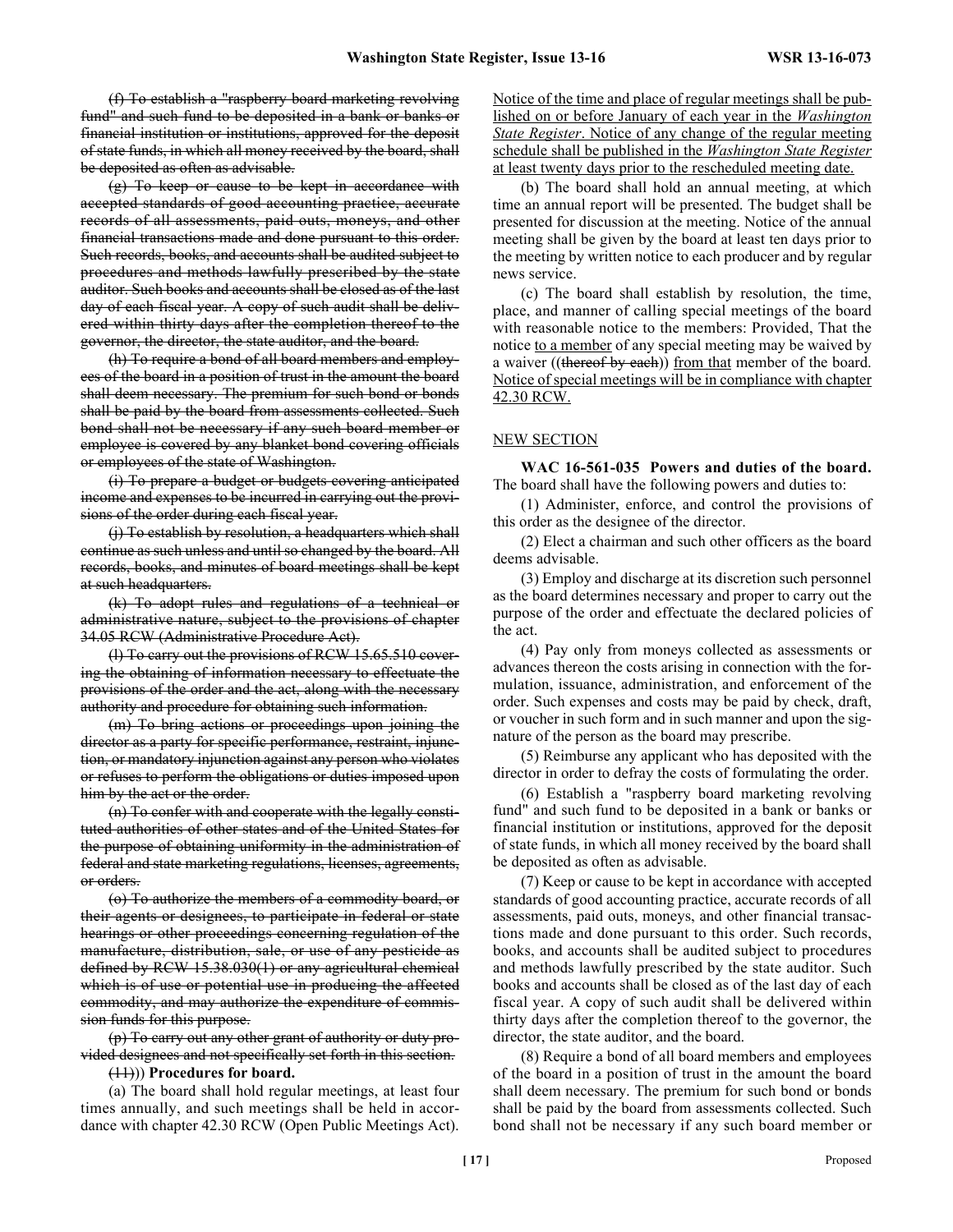employee is covered by any blanket bond covering officials or employees of the state of Washington.

(9) Prepare a budget or budgets covering anticipated income and expenses to be incurred in carrying out the provisions of the order during each fiscal year. The board, at least fifteen days prior to the beginning of its fiscal year, shall prepare and submit to the director for approval its research plan, its commodity-related education and training plan, and its budget.

(10) Establish by resolution, a headquarters which shall continue as such unless and until so changed by the board. All records, books, and minutes of board meetings shall be kept at such headquarters.

(11) Adopt rules of a technical or administrative nature for the operation of the board, subject to the provisions of chapter 34.05 RCW (Administrative Procedure Act).

(12) Carry out the provisions of RCW 15.65.510 covering the obtaining of information necessary to effectuate the provisions of the order and the act, along with the necessary authority and procedure for obtaining such information.

(13) Bring actions or proceedings upon joining the director as a party for specific performance, restraint, injunction, or mandatory injunction against any person who violates or refuses to perform the obligations or duties imposed upon him by the act or the order.

(14) Confer with and cooperate with the legally constituted authorities of other states and of the United States for the purpose of obtaining uniformity in the administration of federal and state marketing regulations, licenses, agreements, or orders.

(15) Authorize the members of a commodity board, or their agents or designees, to participate in federal or state hearings or other proceedings concerning regulation of the manufacture, distribution, sale, or use of any pesticide as defined by RCW 15.58.030 or any agricultural chemical which is of use or potential use in producing the affected commodity, and may authorize the expenditure of commission funds for this purpose.

(16) Work cooperatively with other local, state, and federal agencies; universities; and national organizations for the purposes provided in this order.

(17) Enter into contracts or interagency agreements with any private or public agency, whether federal, state, or local. Personal service contracts must comply with chapter 39.26 RCW.

(18) Accept and expend or retain any gifts, bequests, contributions, or grants from private persons or private and public agencies.

(19) Enter into contracts or agreements for research in the production, irrigation, processing, transportation, marketing, use, or distribution of red raspberries.

(20) Retain in emergent situations the services of private legal counsel to conduct legal actions on behalf of the commission. The retention of a private attorney is subject to review by the office of the attorney general.

(21) Engage in appropriate fund-raising activities for the purpose of supporting activities authorized by this order.

(22) Participate in international, federal, state, and local hearings, meetings, and other proceedings relating to the production, irrigation, manufacture, regulation, transportation, distribution, sale, or use of red raspberries, including activities authorized under RCW 42.17A.635, including the reporting of those activities to the public disclosure commission.

(23) Maintain a list of the names and addresses of affected producers that may be compiled from information used to collect assessments under the provisions of this marketing order and data on the units of each producer's production pursuant to RCW 15.65.295. This list may be compiled from information used to collect producer assessments for a three-year period.

(24) Maintain a list of the names and addresses of persons who handle red raspberries within the affected area and data on the amount of the red raspberries handled by each person pursuant to RCW 15.65.295 for a minimum three-year period.

(25) Establish a foundation using commission funds as grant money for the purposes established in this marketing order.

(26) Acquire or own intellectual property rights, licenses, or patents and to collect royalties resulting from commission-funded research related to red raspberries.

(27) Submit for review and approval by the director of any new or amended marketing, including for the purposes required under RCW 15.65.287.

(28) Carry out any other grant of authority or duty provided designees and not specifically set forth in this section.

#### AMENDATORY SECTION (Amending WSR 86-13-012, filed 6/6/86)

#### **WAC 16-561-040 Assessments and collections.** (1) **Assessments.**

(a) The annual assessment on all varieties of raspberries shall be one-half cent per affected unit (pound).

(b) For the purpose of collecting assessments, the board may:

(i) Require handlers to collect producer assessments from producers whose production they handle, and remit the same to the board; or

(ii) Require the person subject to the assessment to give adequate assurance or security for its payment; or

(iii) Require in the case of assessments against affected units stored in frozen condition:

(A) Cold storage facilities storing  $((\text{such}))$  the commodity to file information and reports with the commission regarding the amount of commodity in storage, the date of receipt, and the name and address of each such owner; and

(B) That  $((\text{such})\)$  the commodity not be shipped from a cold storage facility until the facility has been notified by the commission that the commodity owner has paid the commission for any assessments imposed by the marketing order.

(c) Subsequent to the first sale, no affected units shall be transported, carried, shipped, sold, marketed, or otherwise handled or disposed of until every due and payable assessment herein provided for has been paid and the receipt issued. The foregoing shall include all affected units shipped, stored, or sold, both inside and outside the state.

(2) **Collections.** Any moneys collected or received by the board pursuant to the provisions of  $((the))$  this order during or with respect to any season or year, may be refunded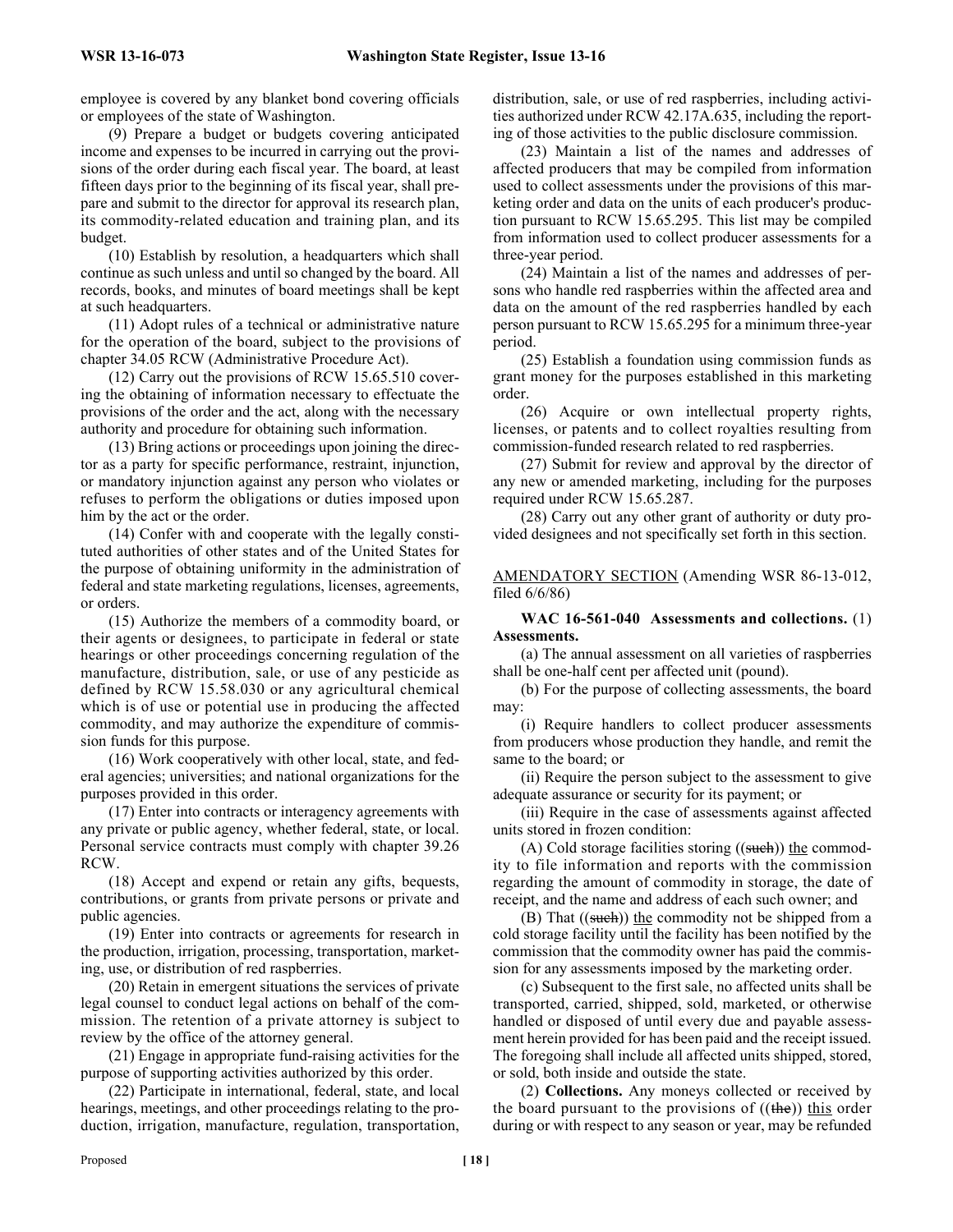on a pro rata basis at the close of  $((\text{such})$  the season or year or at the close of such longer period as the board determines to be reasonably adapted to effectuate the declared policies of this act and the purposes of  $((\text{such})\)$  this marketing  $((\text{agree})\)$ ment or)) order, to all persons from whom such moneys were collected or received or may be carried over into and used with respect to the next succeeding season, year, or period whenever the board finds that the same will tend to effectuate such policies and purposes.

(3) **Penalties.** Any due and payable assessment herein levied in ((such)) a specified amount as may be determined by the board pursuant to the provisions of the act and the order, shall constitute a personal debt of every person so assessed or who otherwise owes the same, and the same shall be due and payable to the board when payment is called for by it. In the event any person fails to pay the board the full amount of  $((\text{such})\)$  the assessment or  $((\text{such})\)$  other sum on or before the date due, the board may, and is hereby authorized to, add to such unpaid assessment or sum an amount not exceeding ten percent of the same to defray the cost of enforcing the collecting of  $((the same))$  it. In the event of failure of such person or persons to pay any such due and payable assessment or other such sum, the board may bring a civil action against such person or persons in a state court of competent jurisdiction for the collection thereof, together with the above specified ten percent  $((\text{thereon}))$ , and  $((\text{such}))$ the action shall be tried and judgment rendered as in any other cause of action for debt due and payable.

AMENDATORY SECTION (Amending Order 1478, filed 7/ 29/76)

**WAC 16-561-060 Termination of the order.** ((The order shall be terminated if the director finds that fifty-one percent by numbers and fifty-one percent by volume of production of the affected producers favor or assent such dissolution. The director may ascertain without compliance with RCW 15.65.050 through 15.65.130 of the act whether such termination is so assented to or favored whenever twenty percent by numbers and twenty percent by volume of production of the affected producers file written application with him for such termination. The termination shall not, however, become effective until the expiration of the marketing season.)) Termination shall be accomplished pursuant to RCW 15.65.183 through 15.65.193.

AMENDATORY SECTION (Amending Order 1478, filed 7/ 29/76)

**WAC 16-561-080 ((Separability)) Severability.** If any provisions hereof are declared invalid, or the applicability thereof to any person, circumstances, or thing is held invalid, the validity of the remainder hereof or of the applicability thereof to any other person, circumstances, or thing shall not be affected thereby.

#### REPEALER

The following section of the Washington Administrative Code is repealed:

WAC 16-561-030 Marketing order purposes.

# **WSR 13-16-075 PROPOSED RULES PROFESSIONAL EDUCATOR STANDARDS BOARD**

[Filed August 6, 2013, 9:41 p.m.]

Original Notice.

Preproposal statement of inquiry was filed as WSR 12- 23-037.

Title of Rule and Other Identifying Information: Amends WAC 181-82A-215 requiring new certificates issued with either a special education, early childhood special education, English language learner or bilingual must have an accompanying endorsement in an academic content area.

Hearing Location(s): Red Lion at the Park, 303 West North River Drive, Spokane, WA 99201, on September 19, 2013, at 8:30.

Date of Intended Adoption: September 19, 2013.

Submit Written Comments to: David Brenna, Old Capitol Building, 600 Washington Street, Room 400, Olympia, WA 98504, e-mail david.brenna@k12.wa.us, fax (360) 586- 4548, by September 12, 2013.

Assistance for Persons with Disabilities: Contact David Brenna by September 12, 2013, (360) 725-6238.

Purpose of the Proposal and Its Anticipated Effects, Including Any Changes in Existing Rules: Teachers with endorsements that describe special skills required to work with certain students will be required to also have an academic content area expertise indicated by endorsement. This applied to new issues after September 2014, and does not apply to out-of-state reciprocal endorsements.

Statutory Authority for Adoption: Chapter 28A.410 RCW.

Rule is not necessitated by federal law, federal or state court decision.

Name of Proponent: Professional educator standards board, governmental.

Name of Agency Personnel Responsible for Drafting, Implementation and Enforcement: David Brenna, P.O. Box 42736 [47236], Olympia, WA 98504, (360) 725-6238.

No small business economic impact statement has been prepared under chapter 19.85 RCW. No fiscal impact.

A cost-benefit analysis is not required under RCW 34.05.328. Not applicable.

> August 6, 2013 David Brenna Senior Policy Analyst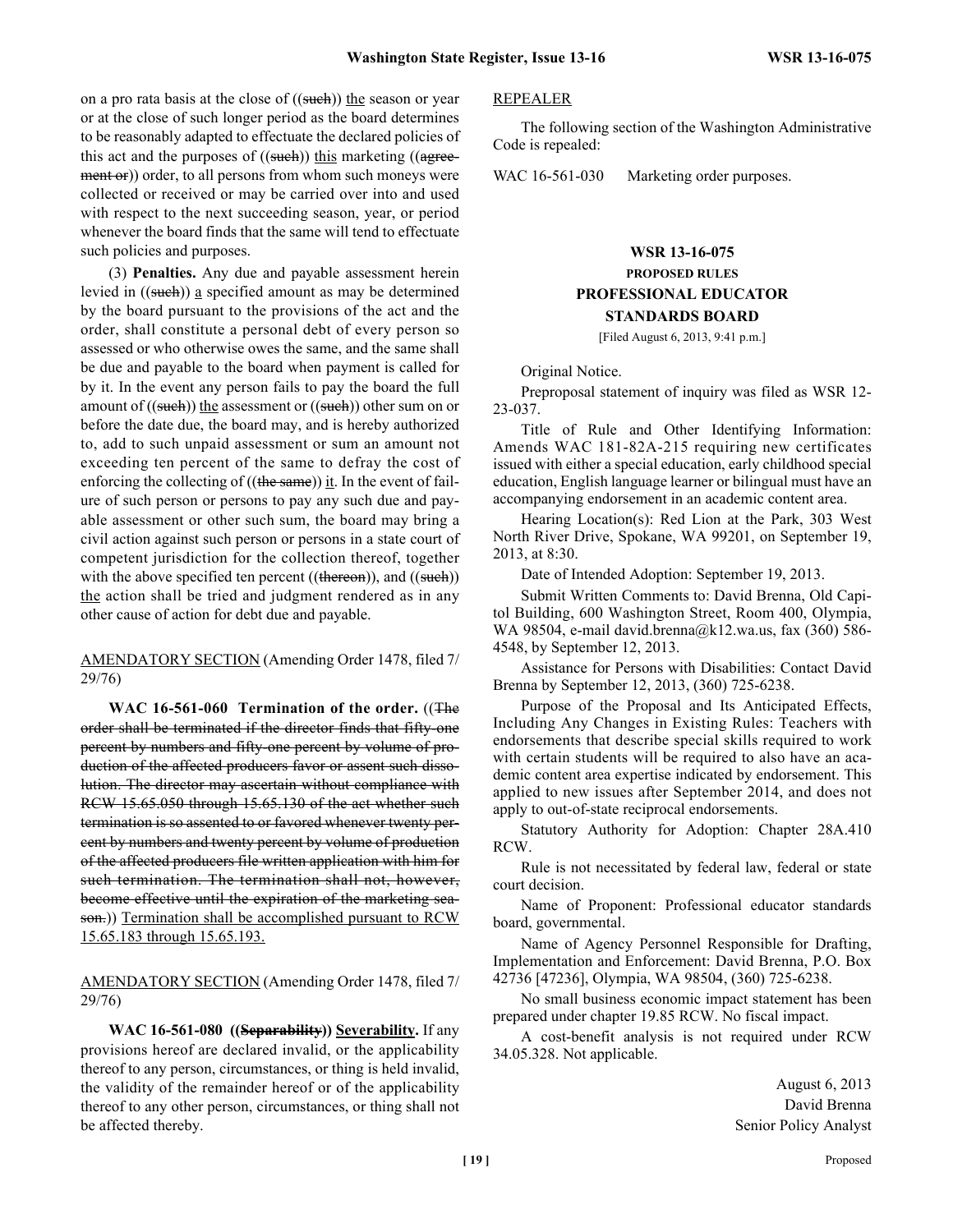AMENDATORY SECTION (Amending WSR 07-19-057, filed 9/14/07, effective 10/15/07)

**WAC 181-82A-215 Implementation policies.** (1) In order to maintain an endorsement for which revised competencies have been adopted by the professional educator standards board after January 1, 2007, each college or university shall seek reapproval per WAC 181-82A-206(2) according to the timeline adopted and published by the professional educator standards board.

(2) All individuals seeking to obtain endorsements after September 1, 2009, shall meet the requirements adopted by the professional educator standards board after January 1, 2007. Prior to September 1, 2009, individuals shall meet endorsement and testing requirements identified on the timeline adopted and published by the professional educator standards board.

(3) Teachers shall be required to obtain a minimum of one endorsement. Provided, that a teacher who obtains a special education, early childhood education, bilingual education, or English language learner endorsement after September 1, 2014, must earn and/or hold a second endorsement in a core academic content area.

### **WSR 13-16-078 WITHDRAWL OF PROPOSED RULES DEPARTMENT OF SOCIAL AND HEALTH SERVICES**

(By the Code Reviser's Office) [Filed August 6, 2013, 9:56 a.m.]

WAC 388-877A-0175 and 388-877A-0185, proposed by the department of social and health services in WSR 13-02-028, appearing in issue 13-03 of the Washington State Register, which was distributed on February 6, 2013, is withdrawn by the office of the code reviser under RCW 34.05.335(3), since the proposal was not adopted within the one hundred eighty day period allowed by the statute.

> Kerry S. Radcliff, Editor Washington State Register

# **WSR 13-16-079 WITHDRAWL OF PROPOSED RULES SUPERINTENDENT OF PUBLIC INSTRUCTION**

(By the Code Reviser's Office) [Filed August 6, 2013, 9:56 a.m.]

WAC 392-340-336, proposed by the superintendent of public instruction in WSR 13-03-004, appearing in issue 13-03 of the Washington State Register, which was distributed on February 6, 2013, is withdrawn by the office of the code reviser under RCW 34.05.335(3), since the proposal was not adopted within the one hundred eighty day period allowed by the statute.

> Kerry S. Radcliff, Editor Washington State Register

# **WSR 13-16-080 WITHDRAWL OF PROPOSED RULES OLYMPIC COLLEGE**

(By the Code Reviser's Office) [Filed August 6, 2013, 9:56 a.m.]

WAC 132C-10-020, proposed by the Olympic College in WSR 13-03-042, appearing in issue 13-03 of the Washington State Register, which was distributed on February 6, 2013, is withdrawn by the office of the code reviser under RCW 34.05.335(3), since the proposal was not adopted within the one hundred eighty day period allowed by the statute.

> Kerry S. Radcliff, Editor Washington State Register

# **WSR 13-16-083 PROPOSED RULES DEPARTMENT OF ECOLOGY**

[Order 12-05—Filed August 6, 2013, 10:14 a.m.]

Original Notice.

Preproposal statement of inquiry was filed as WSR 13- 06-020.

Title of Rule and Other Identifying Information: Creating chapter 173-476 WAC, Ambient air quality standards and repealing chapter 173-470 WAC, Ambient air quality standards for particulate matter, chapter 173-474 WAC, Ambient air quality standards for sulfur oxides, and chapter 173-475 WAC, Ambient air quality standards for carbone [carbon] monoxide, ozone, and nitrogen dioxide.

Hearing Location(s): Department of Ecology, Headquarters, 300 Desmond Drive S.E., Lacey, WA 98503, on September 10, 2013, at 10:30 a.m. Presentation, question and answer session followed by the formal public hearing on the rule proposal. The SIP hearing will follow.

Date of Intended Adoption: October 15, 2013.

Submit Written Comments to: Margo Thompson, P.O. Box 47600, Olympia, WA 98504-7600, e-mail AQ Comments@ECY.WA.GOV, fax (360) 407-7534, by September 19, 2013.

Assistance for Persons with Disabilities: Contact Margo Thompson at (360) 407-6827, by September 3, 2013. If you have hearing loss, call TTY 771 or for Washington relay service if you have speech disability call (877) 833-6341.

Purpose of the Proposal and Its Anticipated Effects, Including Any Changes in Existing Rules: Ecology proposes to adopt the current national ambient air quality standards for the following air pollutants into a new chapter:

- Particulate matter (PM-10).
- Particulate matter (PM-2.5).
- Lead (Pb).
- Sulfur oxides (except the annual and twenty-four hour standards).
- Nitrogen oxides.
- Ozone.
- Carbon monoxide.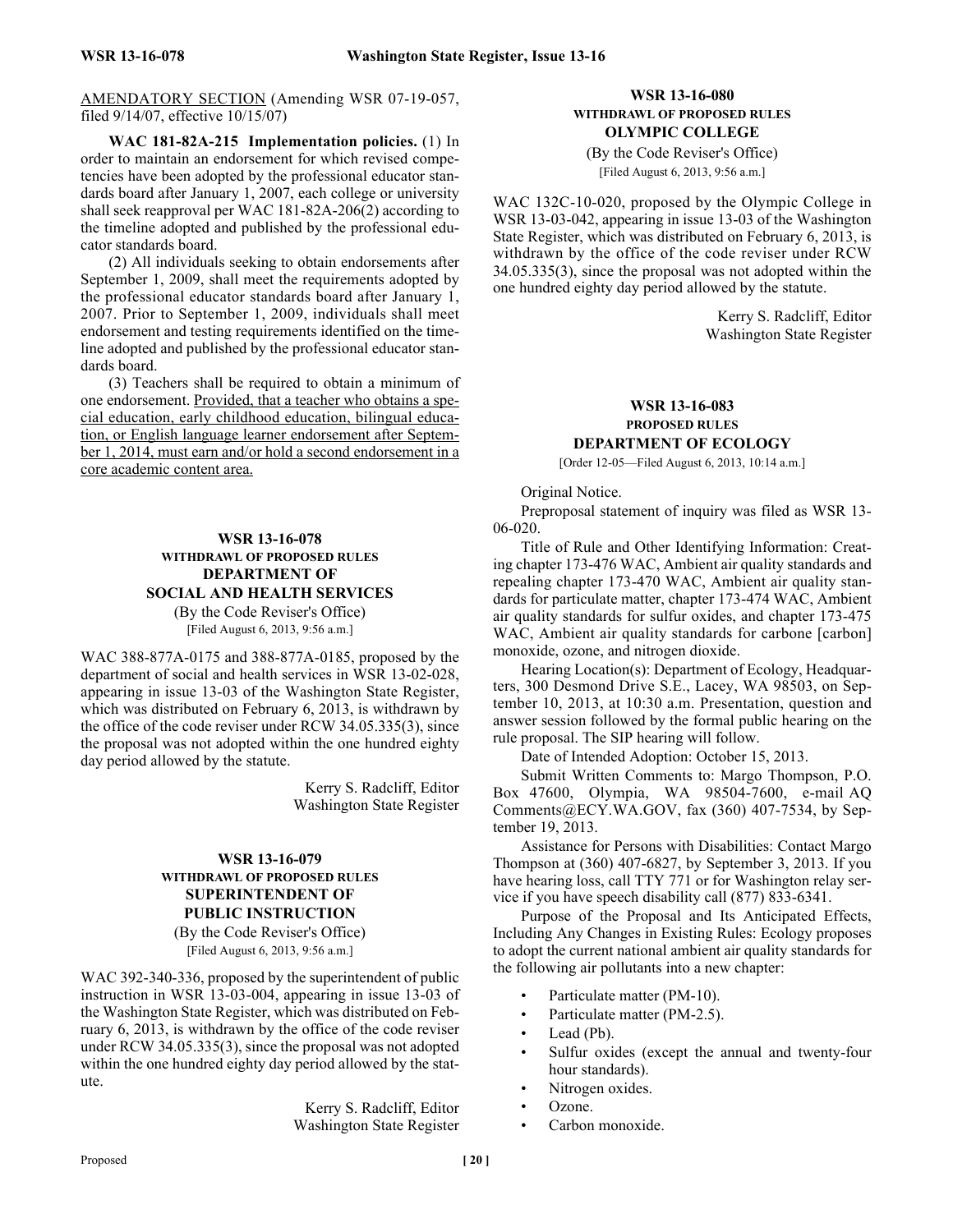We propose to retain the existing ecology sulfur oxides standards for the annual and twenty-four hour averaging periods.

We also propose to repeal the following outdated chapters because the standards included in the new rule include more updated versions of these standards. Ecology will make minor housekeeping revisions to the content of these repealed rules when including the content in chapter 173-476 WAC.

- Chapter 173-470 WAC, Ambient air quality standards (formerly chapter 18-40 WAC).
- Chapter 173-474 WAC, Ambient air quality standards for sulfur oxides (formerly chapter 18-56 WAC).
- Chapter 173-475 WAC, Ambient air quality standards for carbon monoxide, ozone, and nitrogen dioxide.

Reasons Supporting Proposal: The ambient air quality standards adopted in Washington state rules are outdated. Updated standards are required by the federal and state clean air acts (CAA). They protect sensitive populations including children, elderly, and people with heart and lung disease.

In order to meet requirements of the federal CAA, states must have state implementation plans (SIP). These plans describe how the state implements, maintains, and enforces national ambient air quality standards (NAAQS). The federal CAA requires Washington to revise the SIPs under certain circumstances, such as when EPA issues revised national ambient air quality standards. SIP revisions include submitting updated rules to show we can implement, maintain, and enforce the NAAQS. The changes proposed in this rule making are necessary now because:

- EPA is requiring that ecology update the NAAQS in rule before they will approve SIPs for particulate matter, sulfur oxides, carbon monoxide, ozone, nitrogen oxides, and lead.
- Ambient air quality standards must be updated in our rules to gain EPA approval of these plans. Ecology must submit SIPs for the different criteria pollutants in the NAAQS by the appropriate federal deadlines for each one. If we do not submit approvable SIPs in time, EPA will issue federal implementation plans (FIPs). Ecology, local governments, and the business community prefer ecology maintain regulatory control rather than having EPA impose regulations through a federal plan.
- Under the federal CAA, EPA cannot approve the Tacoma-Pierce County maintenance plan or redesignate the area from nonattainment to attainment until ecology meets PM-2.5 SIP requirements. We must change our rules to meet the requirements. Ecology needs to submit the maintenance plan and redesignation request in 2014. EPA's denial would result in additional stricter requirements being imposed on the area and current economic constraints would continue longer than necessary.

Statutory Authority for Adoption: Chapter 70.94 RCW provides sufficient authority to adopt rule changes.

Statute Being Implemented: Chapter 70.94 RCW.

Rule is necessary because of federal law, [no further information supplied by agency].

Name of Proponent: Washington state department of ecology, governmental.

Name of Agency Personnel Responsible for Drafting: Margo Thompson, Department of Ecology, Lacey, Washington, (360) 407-6827; Implementation: Alan Newman, Department of Ecology, Lacey, Washington, (360) 407- 6810; and Enforcement: Stu Clark, Department of Ecology, Lacey, Washington, (360) 407-6880.

No small business economic impact statement has been prepared under chapter 19.85 RCW. This rule making is exempt from requirements under chapter 19.85 RCW to develop a small business economic impact statement because the action does not impose additional costs on businesses in an industry. The proposed amendments do not impose additional costs of any kind. The proposed amendments are either "housekeeping" amendments or are mandated by federal or existing state statute.

A cost-benefit analysis is required under RCW 34.05.- 328. A preliminary cost-benefit analysis may be obtained by contacting Margo Thompson, Department of Ecology, Air Quality Program, P.O. Box 47600, Olympia, WA 98504- 7600, phone (360) 407-6827, fax (360) 407-7534, e-mail margo.thompson@ecy.wa.gov.

> August 5, 2013 Polly Zehm Deputy Director

#### **Chapter 173-476 WAC**

#### **AMBIENT AIR QUALITY STANDARDS**

# NEW SECTION

**WAC 173-476-010 Purpose.** This chapter establishes maximum acceptable levels in the ambient air for particulate matter, lead, sulfur dioxide, nitrogen oxides, ozone, and carbon monoxide.

#### NEW SECTION

**WAC 173-476-020 Applicability.** (1) The provisions of this chapter apply to all areas of the state of Washington.

(2) All federal regulations referenced in this regulation are adopted as they exist on August 3, 2013.

#### NEW SECTION

**WAC 173-476-030 Definitions.** (1) Unless a different meaning is clearly required by context, words and phrases in this chapter have meanings consistent with general terms defined in chapter 173-400 WAC.

- (2) Definitions specific to this chapter:
- (a) "Period" means any interval of the specified time.
- (b) "ppmv" means parts per million by volume.

(c) "ppb" means parts per billion by volume, which is 1 part in 1,000,000,000 parts by volume.

(d) "Federal Reference Method" or "FRM" means an EPA designated ambient air quality sampling and analysis method specified in an appendix to 40 C.F.R. Part 50, or a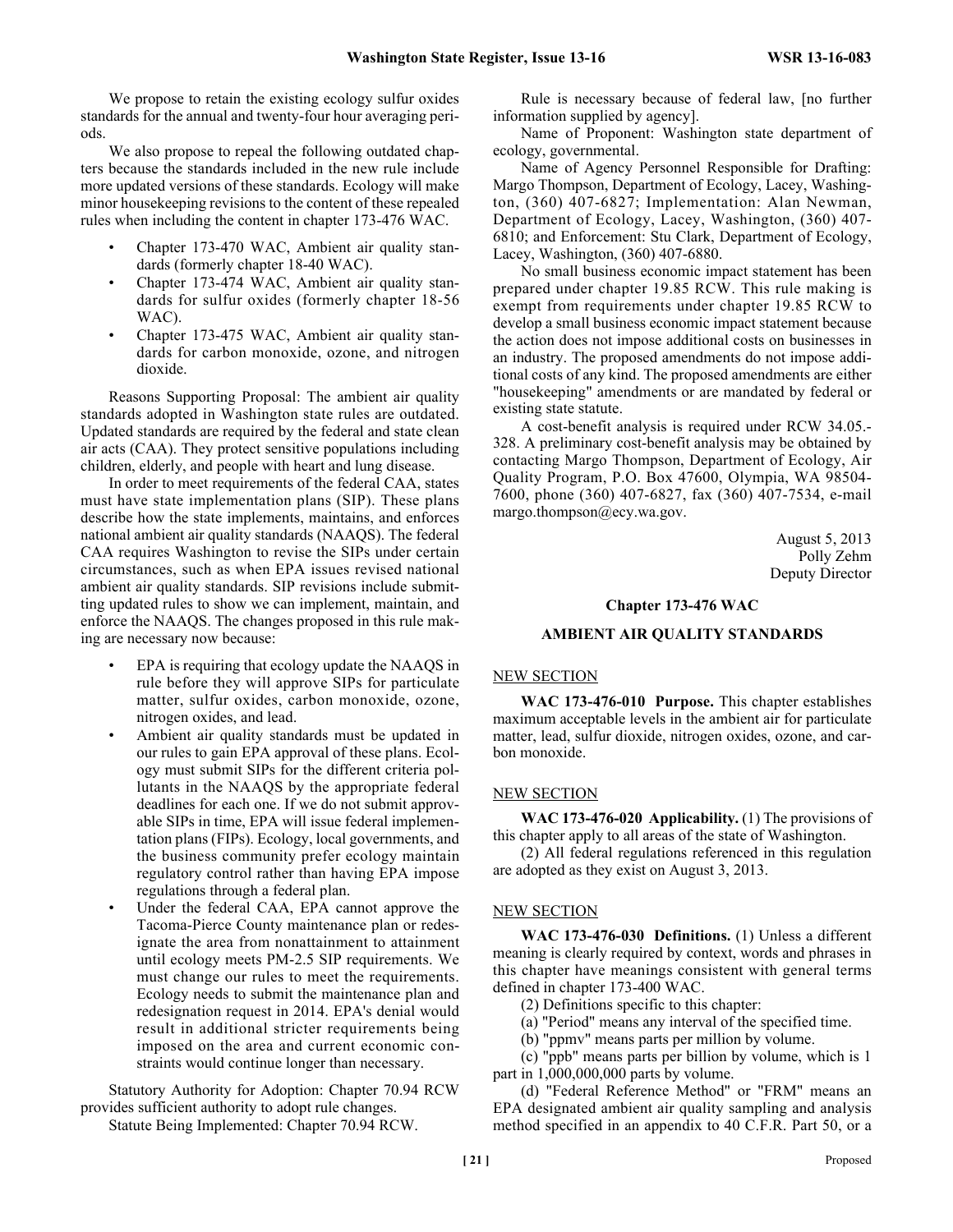method that has been designated as a reference method according to 40 C.F.R. Part 53. It does not include a method for which a reference method designation has been canceled according to 40 C.F.R. 53.11 or 53.16.

(e) "Federal Equivalent Method" or "FEM" means an EPA designated ambient air quality sampling and analysis method that has been designated as an equivalent method according to 40 C.F.R. Part 53. It does not include a method for which an equivalent method designation has been canceled according to 40 C.F.R. 53.11 or 53.16.

#### NEW SECTION

**WAC 173-476-100 Ambient air quality standard for particulate matter, PM-10.** (1) **Standard for PM-10.** The twenty-four-hour average concentration of PM-10 in the ambient air must not exceed 150 micrograms per cubic meter  $(\mu g/m^3)$  more than one time per year, on a three-year average.

(2) **Measurement method.** The levels of PM-10 in the ambient air must be measured by:

(a) A FRM based on 40 C.F.R. Part 50, Appendix J and designated according to 40 C.F.R. Part 53; or

(b) A FEM designated according to 40 C.F.R. Part 53.

(3) **Interpretation method.** The interpretation method found in 40 C.F.R. Part 50, Appendix K must be used.

#### NEW SECTION

**WAC 173-476-110 Ambient air quality standards for particulate matter, PM-2.5.** (1) **Standards for PM-2.5.**

(a) The three-year average of the annual arithmetic mean concentration of PM-2.5 must not exceed 12.0 micrograms per cubic meter (*μ*g/m3 ).

(b) The three-year average of the ninety-eighth percentile twenty-four-hour average concentration of PM-2.5 must not exceed  $35 \mu g/m^3$ .

(2) **Measurement method.** The levels of PM-2.5 in the ambient air must be measured by:

(a) A FRM based on 40 C.F.R. Part 50, Appendix L and designated according to 40 C.F.R. Part 53; or

(b) A FEM designated according to 40 C.F.R. Part 53.

(3) **Interpretation method**. The interpretation method found in 40 C.F.R. Part 50, Appendix N must be used.

#### NEW SECTION

**WAC 173-476-120 Ambient air quality standard for lead (Pb).** (1) **Standard for lead.** The three-month rolling average concentration of lead (Pb) and its compounds in the ambient air must not exceed 0.15 micrograms per cubic meter  $(\mu$ g/m<sup>3</sup>).

(2) **Measurement method.** The levels of Pb in the ambient air must be measured by:

(a) A FRM based on 40 C.F.R. Part 50, Appendix G and designated according to 40 C.F.R. Part 53; or

(b) A FEM designated according to 40 C.F.R. Part 53.

(3) **Interpretation method**. The interpretation method found in 40 C.F.R. Part 50, Appendix R must be used.

**WAC 173-476-130 Ambient air quality standards for sulfur oxides (sulfur dioxide).** (1) **Standard for sulfur oxides (measured as sulfur dioxide).**

(a) Annual. The annual average concentration for sulfur oxides in the ambient air must not exceed 0.02 ppmv in a calendar year.

(b) Twenty-four-hour. The twenty-four-hour average concentration for sulfur oxides in the ambient air must not exceed 0.1 ppmv more than once per calendar year. The twenty-four-hour averages must be determined from successive nonoverlapping twenty-four-hour blocks starting at midnight each calendar day.

(c) Three-hour. The three-hour average concentration for sulfur oxides in the ambient air must not exceed 0.5 ppmv more than once per calendar year. The three-hour averages must be determined from successive nonoverlapping threehour blocks starting at midnight each calendar day.

(d) One-hour. The three-year average of the annual ninety-ninth percentile of the daily maximum one-hour average concentrations for sulfur oxides in the ambient air must not exceed 75 ppb.

(2) **Measurement method.** The levels of sulfur oxides must be measured as sulfur dioxide by:

(a) A FRM based on 40 C.F.R. Part 50, Appendix A or  $A-1$ ; or

(b) A FEM designated according to 40 C.F.R. Part 53.

(3) **Interpretation methods.**

(a) The annual arithmetic mean is based on the average of hourly data. To be used in calculating the annual average, the hourly data must be at least seventy-five percent complete in each calendar quarter of the year.

(b) The interpretation method for the twenty-four-hour average found in 40 C.F.R. Part 50.4(d) must be followed.

(c) The interpretation method for the three-hour average found in 40 C.F.R. Part 50.5(c) must be followed.

(d) The interpretation method for the one-hour average found in 40 C.F.R. Part 50, Appendix T must be followed.

(4) **Rounding of values**.

(a) The annual arithmetic mean must be rounded to three decimal places (fractional parts equal to or greater than 0.005 ppmv must be rounded up).

(b) The twenty-four-hour averages must be rounded to two decimal places (fractional parts equal to or greater than 0.05 ppmv must be rounded up).

(c) The three-hour standard averages must be rounded to one decimal place (fractional parts equal to or greater than 0.05 ppmv must be rounded up).

(5) **Sunset provision**. The ambient standards in WAC 173-476-130 (1)(a) and (b) are no longer applicable in a specific area one year after the effective date of the EPA's designation of attainment status of that area for the standard in WAC 173-476-130 (1)(d) and 40 C.F.R. 50.17.

#### NEW SECTION

**WAC 173-476-140 Ambient air quality standards for nitrogen oxides (nitrogen dioxide).** (1) **Standards for nitrogen oxides (measured as nitrogen dioxide).**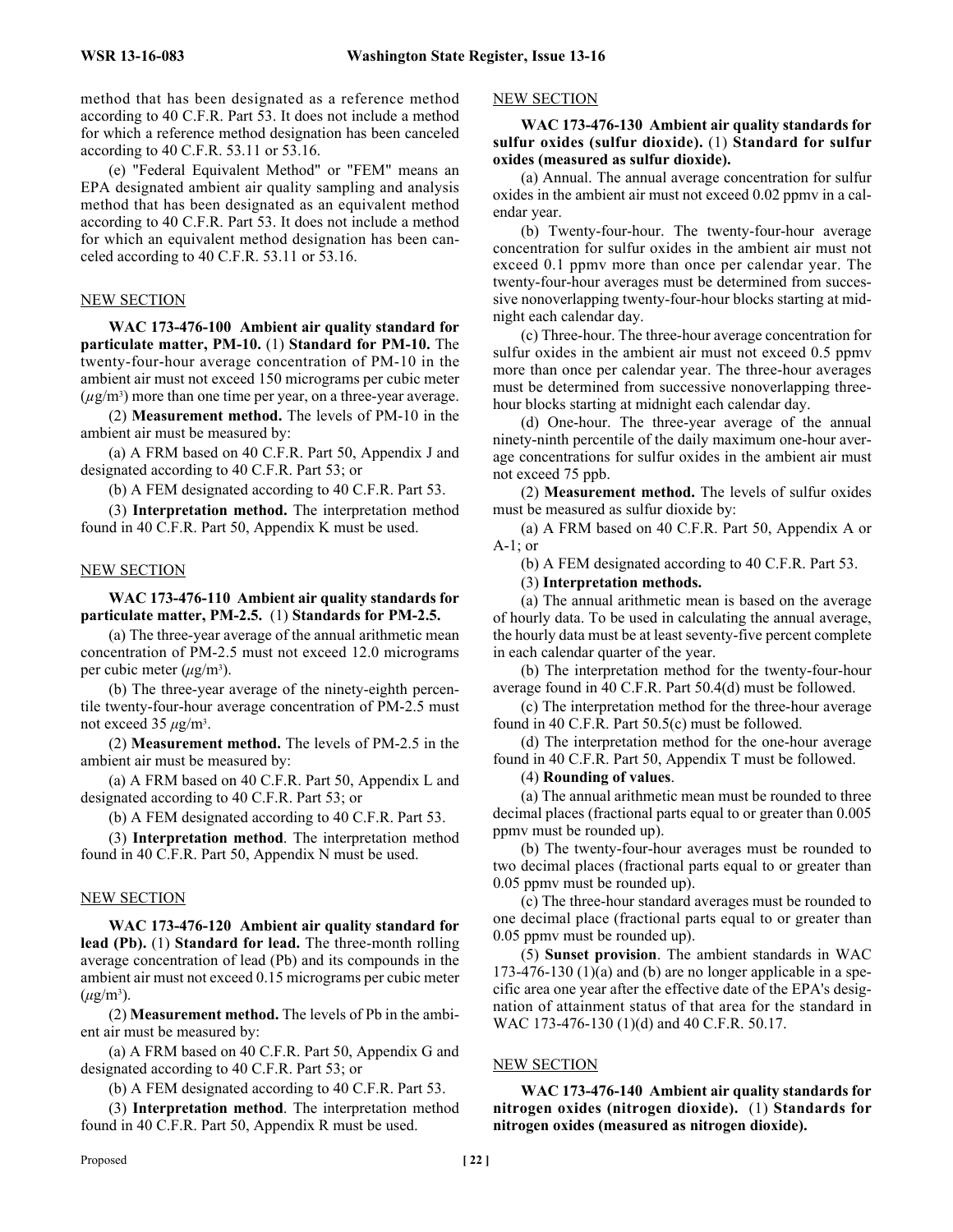(a) The annual average concentration for nitrogen oxides in ambient air must not exceed 53 ppb  $(100 \mu g/m<sup>3</sup>)$  measured in the ambient air as nitrogen dioxide.

(b) The three-year average of the ninety-eighth percentile of the daily maximum one-hour average concentration of nitrogen oxides must not exceed 100 ppb, as measured in the ambient air as nitrogen dioxide.

(2) **Measurement method.** The levels of nitrogen oxides must be measured as nitrogen dioxide by:

(a) A FRM based on 40 C.F.R. Part 50, Appendix F; or

(b) A FEM designated according to 40 C.F.R. Part 53.

(3) **Interpretation method**. The interpretation method found in 40 C.F.R. Part 50, Appendix S must be followed.

#### NEW SECTION

**WAC 173-476-150 Ambient air quality standard for ozone.** (1) **Standard for ozone**. The three-year average of the annual fourth highest daily maximum eight-hour average concentration of ozone in the ambient air must not exceed 0.075 ppmv.

(2) **Measurement method**. The levels of ozone in the ambient air must be measured by:

(a) A FRM based on 40 C.F.R. Part 50, Appendix D and designated according to 40 C.F.R. Part 53; or

(b) A FEM designated according to 40 C.F.R. Part 53.

(3) **Interpretation method**. The interpretation method found in 40 C.F.R. Part 50, Appendix P must be followed.

#### NEW SECTION

#### **WAC 173-476-160 Ambient air quality standards for carbon monoxide.** (1) **Standards for carbon monoxide.**

(a) The eight-hour average concentration of carbon monoxide in the ambient air must not exceed 9 ppmv (10 milligrams per cubic meter) more than once per year.

(b) The one-hour average concentration of carbon monoxide in the ambient air must not exceed 35 ppmv (40 milligrams per cubic meter) more than once per year.

#### NEW SECTION

# **WAC 173-476-900 Appendix A—Table of standards.**

Disclaimer: This table is provided as an overview. See complete rule for more detail.

| Pollutant             |          | <b>Averaging Time</b>      | Level                      | <b>Remarks</b>                                                                   | <b>Measurement</b><br>Method     | Interpretation<br>Method         |  |
|-----------------------|----------|----------------------------|----------------------------|----------------------------------------------------------------------------------|----------------------------------|----------------------------------|--|
| Particle<br>Pollution | $PM-10$  | 24-hour                    | 150 $\mu$ g/m <sup>3</sup> | Not to be exceeded more than once per<br>year averaged over 3 years              | 40 C.F.R. Part 50,<br>Appendix J | 40 C.F.R. Part 50,<br>Appendix K |  |
|                       | $PM-2.5$ | Annual                     | $12.0 \ \mu g/m^3$         | Annual mean, averaged over 3 years                                               | 40 C.F.R. Part 50.               | 40 C.F.R. Part 50,               |  |
|                       |          | 24-hour                    | $35 \mu g/m^3$             | 98th percentile, averaged over 3 years                                           | Appendix L                       | Appendix N                       |  |
| Lead                  |          | Rolling 3-month<br>average | $0.15 \ \mu g/m^3$         | Not to be exceeded                                                               | 40 C.F.R. Part 50.<br>Appendix G | 40 C.F.R. Part 50,<br>Appendix R |  |
| <b>Sulfur Dioxide</b> |          | Annual                     | $0.02$ ppmv                | Not to be exceeded in a calendar year                                            | 40 C.F.R. Part 50,               | WAC 173-476-130(3)               |  |
|                       |          | 24-hour                    | $0.1$ ppm                  | Not to be exceeded more than once per<br>year                                    | Appendix A or A-1                |                                  |  |
|                       |          | 3-hour                     | $0.5$ ppm                  | Not to be exceeded more than once per<br>year                                    |                                  |                                  |  |
|                       |          | 1-hour                     | 75 ppb                     | 99th percentile of 1-hour daily maximum<br>concentrations, averaged over 3 years |                                  |                                  |  |

(2) **Measurement method.** The levels of carbon monoxide in the ambient air must be measured by:

(a) A FRM based on 40 C.F.R. Part 50, Appendix C and designated according to 40 C.F.R. Part 53; or

(b) A FEM designated according to 40 C.F.R. Part 53.

(3) **Interpretation method.** An eight-hour average must be considered valid if at least seventy-five percent of the hourly averages for the eight-hour period are available. In the event that only six (or seven) hourly averages are available, the eight-hour average must be computed on the basis of the hours available using six (or seven) as the divisor.

(4) **Rounding of values.** When summarizing data for comparison with the standards, averages must be stated to one decimal place. Comparison of the data with the levels of the standards in ppmv must be made in terms of integers with fractional parts of 0.5 or greater rounding up.

#### NEW SECTION

**WAC 173-476-170 Monitor siting criteria.** Ambient monitors must be sited as required in 40 C.F.R. Part 58.

#### NEW SECTION

**WAC 173-476-180 Reference conditions.** (1) All measurements of air quality that are expressed as mass per unit volume (e.g., micrograms per cubic meter) must be corrected to:

(a) A reference temperature of 25°C; and

(b) A reference pressure of 760 millimeters of mercury (1,013.2 millibars (hectopascals)).

(2) Exception for measurements of particulate matter (PM-2.5) and Pb. Measurements of PM-2.5 and Pb must be reported based on the actual ambient air volume measured at the actual ambient temperature and pressure at the monitoring site during the measurement period.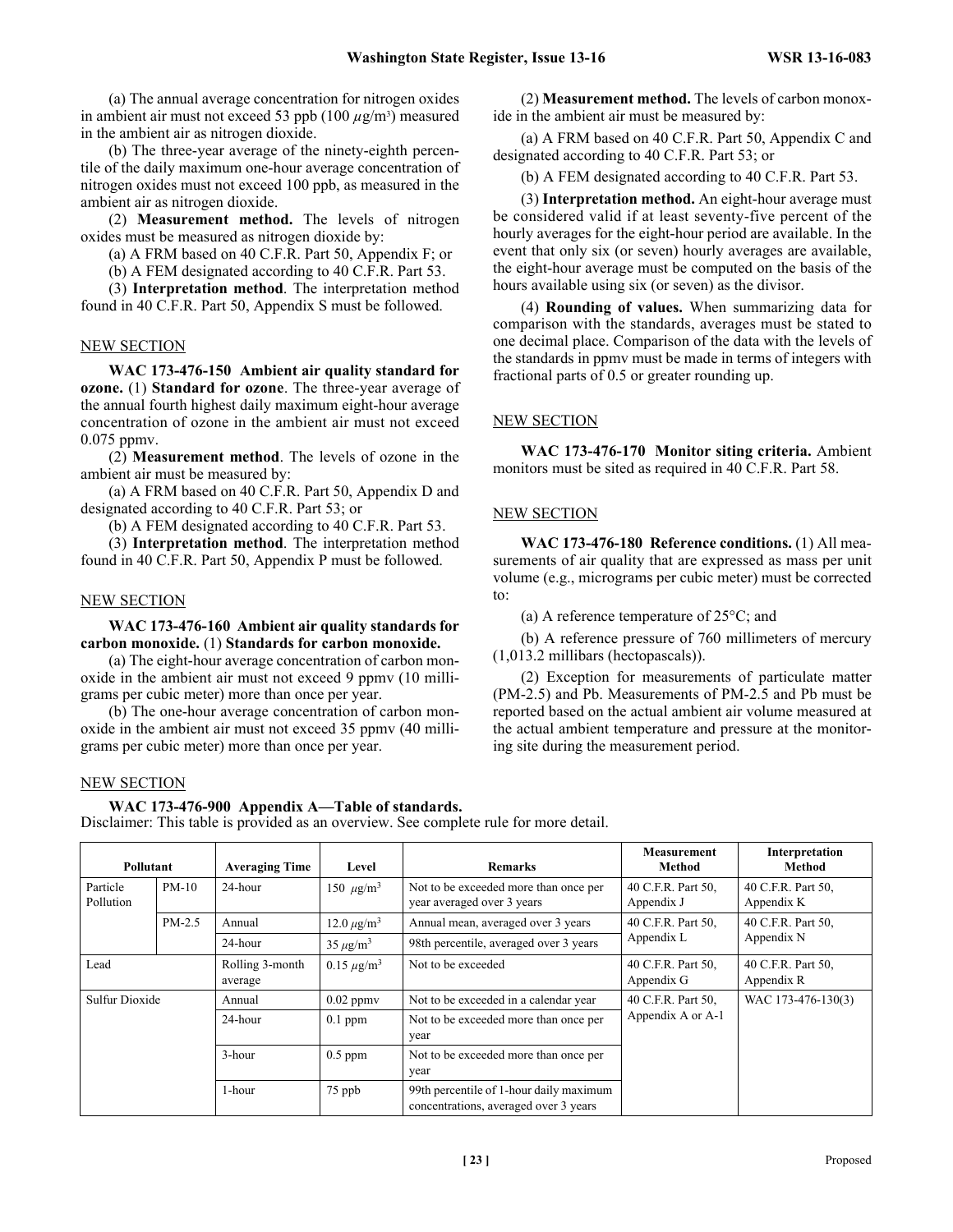| Pollutant        | <b>Averaging Time</b> | Level       | <b>Remarks</b>                                                                    | Measurement<br>Method            | Interpretation<br>Method         |
|------------------|-----------------------|-------------|-----------------------------------------------------------------------------------|----------------------------------|----------------------------------|
| Nitrogen Dioxide | Annual                | 53 ppb      | Annual Mean                                                                       | 40 C.F.R. Part 50.               | 40 C.F.R. Part 50,               |
|                  | 1-hour                | $100$ ppb   | 98th percentile of 1-hour daily maximum<br>concentrations, averaged over 3 years  | Appendix F                       | Appendix S                       |
| Ozone            | 8-hour                | $0.075$ ppm | Annual fourth-highest daily maximum 8-<br>hr concentration, averaged over 3 years | 40 C.F.R. Part 50.<br>Appendix D | 40 C.F.R. Part 50,<br>Appendix P |
| Carbon Monoxide  | 8-hour                | 9 ppm       | Not to be exceeded more than once per                                             | 40 C.F.R. Part 50,               | WAC 173-476-160(3)               |
|                  | 1-hour                | 35 ppm      | year                                                                              | Appendix C                       |                                  |

### REPEALER

The following chapter of the Washington Administrative Code is repealed:

| WAC 173-470-010 Purpose.           |                                                |
|------------------------------------|------------------------------------------------|
| WAC 173-470-020 Applicability.     |                                                |
| WAC 173-470-030 Definitions.       |                                                |
|                                    | WAC 173-470-100 Ambient air quality standards. |
|                                    | WAC 173-470-110 Particle fallout standards.    |
|                                    | WAC 173-470-150 Method of measurement.         |
| WAC 173-470-160 Reporting of data. |                                                |

### REPEALER

The following chapter of the Washington Administrative Code is repealed:

| WAC 173-474-010 Purpose.        |                                        |
|---------------------------------|----------------------------------------|
| WAC 173-474-015 Objective.      |                                        |
| WAC 173-474-020 Applicability.  |                                        |
| WAC 173-474-030 Definitions.    |                                        |
|                                 | WAC 173-474-100 Air quality standards. |
|                                 | WAC 173-474-150 Measurement method.    |
| WAC 173-474-160 Data reporting. |                                        |

#### REPEALER

The following chapter of the Washington Administrative Code is repealed:

| WAC 173-475-010 Purpose.           |                                        |
|------------------------------------|----------------------------------------|
| WAC 173-475-020 Definitions.       |                                        |
|                                    | WAC 173-475-030 Air quality standards. |
|                                    | WAC 173-475-040 Measurement methods.   |
| WAC 173-475-050 Reporting of data. |                                        |

# **WSR 13-16-087 PROPOSED RULES BUILDING CODE COUNCIL**

[Filed August 6, 2013, 11:09 a.m.]

Original Notice.

Preproposal statement of inquiry was filed as WSR 13- 07-075.

Title of Rule and Other Identifying Information: Amendments to chapter 51-51 WAC, the Washington State Residential Code.

Hearing Location(s): DES Presentation Room, 1500 Jefferson S.E., Olympia, WA 98504, on October 18, 2013, at 10 a.m.

Date of Intended Adoption: November 8, 2013.

Submit Written Comments to: Ray Allshouse, P.O. Box 41449, Olympia, WA 98504-1449, e-mail sbcc@ga,wa,gov [sbcc@ga.wa.gov], fax (360) 586-9088, by October 25, 2013.

Assistance for Persons with Disabilities: Contact Peggy Bryden by October 8, 2013, (360) 407-9280.

Purpose of the Proposal and Its Anticipated Effects, Including Any Changes in Existing Rules: Corrects an error in chapter 51-51 WAC, Table R302.1(2) Exterior Walls – Dwellings with fire sprinklers, to specify fire resistance rating for walls is determined based on exposure to the outside not both sides.

Makes changes to chapter 51-51 WAC, by amendment of Section R-0302, to provide two exceptions to the requirement for floor assemblies to be fire resistance rated in two family dwellings. If automatic fire sprinklers are present in both dwelling units, or if the required smoke alarms in both dwelling units are interconnected such that the actuation of one of the alarms will activate all alarms in both dwelling units, then the floor assemblies are not required to be fire resistance rated.

Reasons Supporting Proposal: To correct an error in Table R302.1(2) Exterior walls – Dwellings with fire sprinklers.

For consistency with the Building Code: To permit the use of modern technical methods, devices and improvements.

Statutory Authority for Adoption: Chapter 19.27A RCW.

Statute Being Implemented: Chapters 19.27 and 34.05 RCW.

Rule is not necessitated by federal law, federal or state court decision.

Name of Proponent: State building code council, governmental.

Name of Agency Personnel Responsible for Drafting and Implementation: Joanne T. McCaughan, P.O. Box 41011, Olympia, WA 98504-1449, (360) 407-9279; and Enforcement: Local jurisdictions.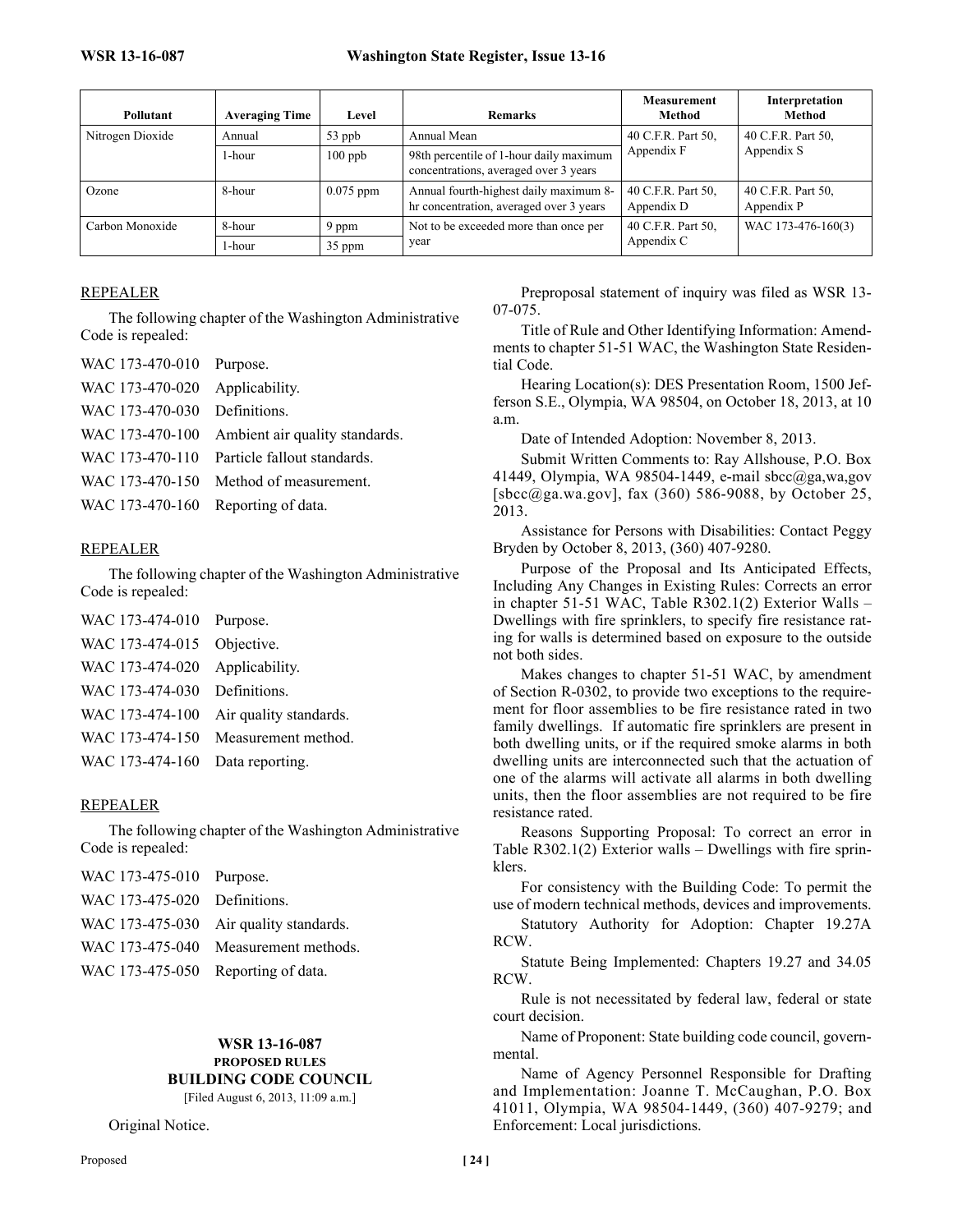No small business economic impact statement has been prepared under chapter 19.85 RCW. This amendment will not result in any cost or impact on small business.

A cost-benefit analysis is not required under RCW 34.05.328. The state building code council is not a listed agency under RCW 34.05.328  $(5)(a)(i)$ . This rule is not considered to be substantive; its function is to provide economic relief in certain instances.

> June 14, 2013 C. Ray Allshouse Council Chair

AMENDATORY SECTION (Amending WSR 13-04-068, filed 2/1/13, effective 7/1/13)

**WAC 51-51-0302 Section R302—Fire-resistant construction.**

**R302.1 Exterior walls.** Construction, projections, openings and penetrations of exterior walls of dwellings and accessory buildings shall comply with Table R302.1(1); or *dwellings* equipped throughout with an *automatic sprinkler system* installed in accordance with Section P2904 shall comply with Table R302.1(2).

EXCEPTIONS: 1. Walls, projections, openings or penetrations in walls perpendicular to the line used to determine the fire separation distance.

2. Walls of dwellings and accessory structures located on the same lot.

3. Detached tool sheds and storage sheds, playhouses and similar structures exempted from permits are not required to provide protection based on location on the lot. Projections beyond the exterior wall shall not extend over the lot line.

4. Detached garages accessory to a dwelling located within 2 feet (610 mm) of a lot line are permitted to have roof eave projections not exceeding 4 inches (102 mm).

5. Foundation vents installed in compliance with this code are permitted.

#### **TABLE R302.1(1) EXTERIOR WALLS**

|                   | <b>Exterior Wall Element</b>          | <b>Minimum Fire-Resistance</b><br>Rating                                                  | <b>Minimum Fire Separation</b><br><b>Distance</b> |
|-------------------|---------------------------------------|-------------------------------------------------------------------------------------------|---------------------------------------------------|
| Walls             | Fire-resistance rated                 | 1-hour tested in accordance<br>with ASTM E 119 or UL 263<br>with exposure from both sides | $<$ 5 feet                                        |
|                   | Not fire-resistance rated             | 0 hours                                                                                   | $> 5$ feet                                        |
| Projections       | Fire-resistance rated                 | 1 hour on the underside <sup>ab</sup>                                                     | $>$ 2 feet to $<$ 5 feet                          |
|                   | Not fire-resistance rated             | 0 hours                                                                                   | $\geq$ 5 feet                                     |
| Openings in walls | Not allowed                           | N/A                                                                                       | $\leq$ 3 feet                                     |
|                   | 25% maximum of wall area<br>per story | 0 hours                                                                                   | 3 feet                                            |
|                   | Unlimited                             | 0 hours                                                                                   | 5 feet                                            |
| Penetrations      | All                                   | Comply with Section R302.4                                                                | $\leq$ 5 feet                                     |
|                   |                                       | None required                                                                             | 5 feet                                            |

For IS: 1 foot =  $304.8$  mm. N/A = Not Applicable

 $((a))$ <sup>2</sup> Roof eave fire-resistance rating shall be permitted to be reduced to 0 hours on the underside of the eave if fire blocking is provided from the wall top plate to the underside of the roof sheathing.

 $((b))$  Roof eave fire-resistance rating shall be permitted to be reduced to 0 hours on the underside of the eave provided no gable vent openings are installed.

|  | <b>Table R302.1(2)</b>                               |  |  |
|--|------------------------------------------------------|--|--|
|  | <b>Exterior Walls—Dwellings with Fire Sprinklers</b> |  |  |

|       | <b>Exterior Wall Element</b> | <b>Minimum Fire-Resistance</b><br>Rating                                                                       | <b>Minimum Fire Separation</b><br><b>Distance</b> |
|-------|------------------------------|----------------------------------------------------------------------------------------------------------------|---------------------------------------------------|
| Walls | Fire-resistance rated        | 1-hour tested in accordance<br>with ASTM $E$ 119 or UL 263<br>with exposure from ((both-<br>sides) the outside | 0 feet                                            |
|       | Not fire-resistance rated    | 0 hours                                                                                                        | $3$ feet <sup>a</sup>                             |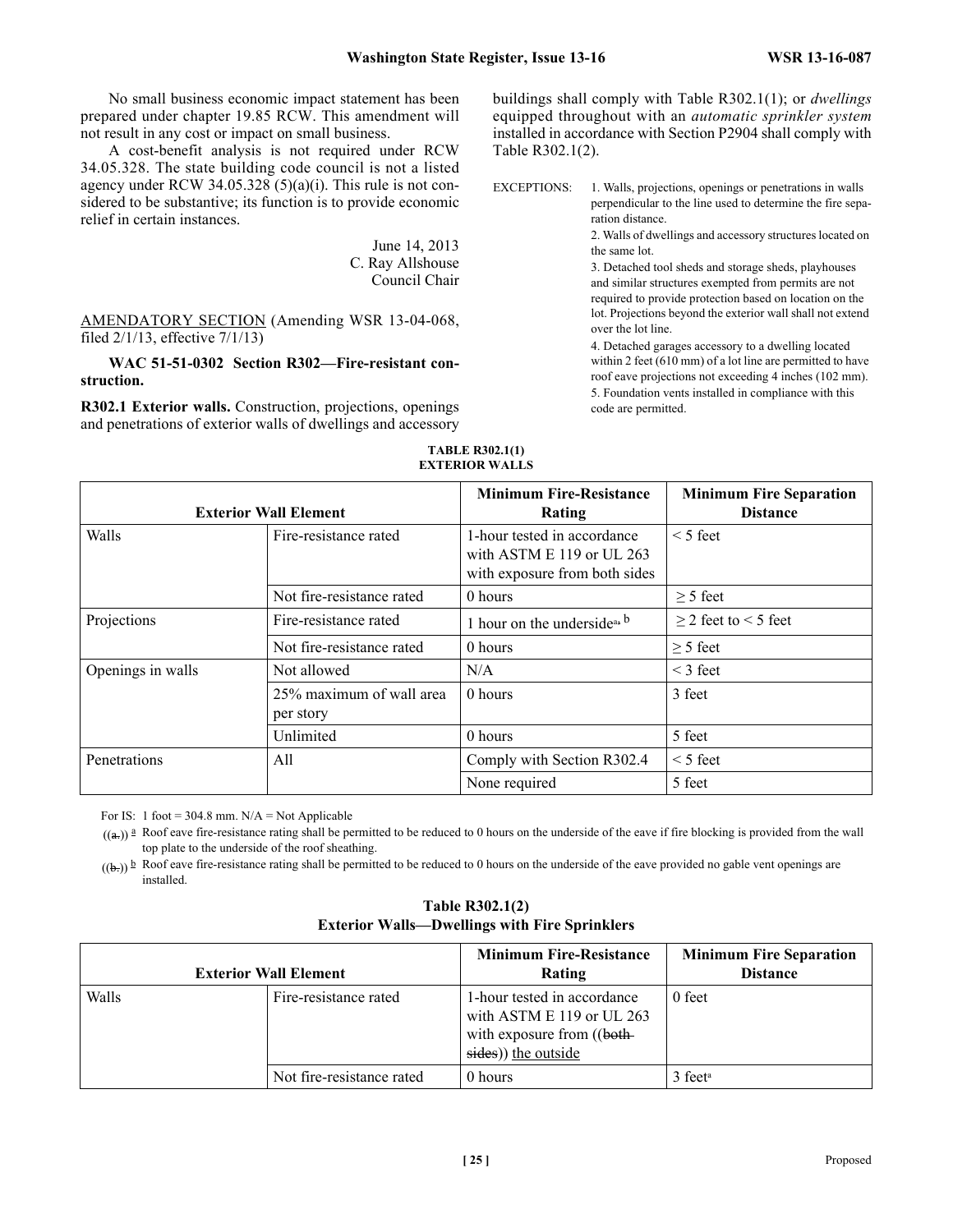| <b>Exterior Wall Element</b> |                           | <b>Minimum Fire-Resistance</b><br>Rating | <b>Minimum Fire Separation</b><br><b>Distance</b> |  |
|------------------------------|---------------------------|------------------------------------------|---------------------------------------------------|--|
| Projections                  | Fire-resistance rated     | 1 hour on the underside <sup>b, c</sup>  | $2$ feet <sup>a</sup>                             |  |
|                              | Not fire-resistance rated | 0 hours                                  | 3 feet                                            |  |
| Openings in walls            | Not allowed               | N/A                                      | $<$ 3 feet                                        |  |
|                              | Unlimited                 | 0 hours                                  | $3$ feet <sup>a</sup>                             |  |
| Penetrations                 | All                       | Comply with Section R302.4               | $<$ 3 feet                                        |  |
|                              |                           | None required                            | 3 feet <sup>a</sup>                               |  |

For IS: 1 foot =  $304.8$  mm. N/A = Not Applicable

- a For residential subdivisions where all dwellings are equipped throughout with an automatic sprinkler system installed in accordance with P2904, the fire separation distance for nonrated exterior walls and rated projections shall be permitted to be reduced to 0 feet, and unlimited unprotected openings and penetrations shall be permitted, where the adjoining lot provides an open setback yard that is 6 feet or more in width on the opposite side of the property line.
- b Roof eave fire-resistance rating shall be permitted to be reduced to 0 hours on the underside of the eave if fire blocking is provided from the wall top plate to the underside of the roof sheathing.
- c Roof eave fire-resistance rating shall be permitted to be reduced to 0 hours on the underside of the eave provided no gable vent openings are installed.

**R302.2.1 Continuity.** The fire-resistance-rated wall or assembly separating townhouses shall be continuous from the foundation to the underside of the roof sheathing, deck or slab. The fire-resistance rating shall extend the full length of the wall or assembly, including wall extensions through and separating attached enclosed accessory structures.

Where a story extends beyond the exterior wall of a story below:

1. The fire-resistance-rated wall or assembly shall extend to the outside edge of the upper story; or

2. The underside of the exposed floor-ceiling assembly shall be protected as required for projections in Section R302.

**R302.2.4 Structural independence.** Each individual townhouse shall be structurally independent.

EXCEPTIONS: 1. Foundation supporting exterior walls or common walls.

2. Structural roof and wall sheathing from each unit may be fastened to the common wall framing.

3. Nonstructural wall and roof coverings.

4. Flashing at termination of roof covering over common wall.

5. Townhouses separated by a common 1-hour fire-resistance-rated wall as provided in Section R302.2.

6. Floor sheathing may fasten to the floor framing of both units.

**R302.3.1 Supporting construction.** When floor assemblies are required to be fire-resistance rated by Section R302.3, the supporting construction of such assemblies shall have an equal or greater fire-resistance rating.

EXCEPTION: The supporting construction is not required to be fireresistance rated where:

1. Automatic fire sprinklers are installed in accordance with appendix R in both dwelling units;

or

2. All required smoke alarms in both dwelling units are interconnected in such a manner that the actuation of one alarm will activate all alarms in both dwelling units.

# **WSR 13-16-088 PROPOSED RULES**

# **STATE BOARD OF EDUCATION**

#### [Filed August 6, 2013, 11:45 a.m.]

### Original Notice.

Preproposal statement of inquiry was filed as WSR 13- 08-065.

Title of Rule and Other Identifying Information: Charter schools—Annual report by authorizer.

Hearing Location(s): ESD 105, 33 South 2nd Avenue, Yakima, WA 98902-3486, on September 11, 2013, at 2:15 p.m.

Date of Intended Adoption: September 11, 2013.

Submit Written Comments to: Jack Archer, Old Capitol Building, 600 Washington Street S.E., Olympia, WA, e-mail jack.archer@k12.wa.us, fax (360) 586-2357, by September 4, 2013.

Assistance for Persons with Disabilities: Contact Denise Ross by September 6, 2013, TTY (360) 664-3631 or (360) 725-6025.

Purpose of the Proposal and Its Anticipated Effects, Including Any Changes in Existing Rules: RCW 28A.710.- 100 enumerates the powers and duties of charter authorizers. Subsection (4) requires each charter authorizer to submit an annual report to the state board of education (SBE) according to a timeline, content and format specified by the board. Rule making is needed to set the annual date by which the report must be submitted, to specify the information to be submitted, as necessary, and to establish the form and manner in which the report must be submitted.

Anticipated effects of the proposed rules are to clarify the requirements for authorizer reports under this section and to ensure that the SBE information needed to carry out its duties for oversight of school district authorizers under RCW 28A.710.120, and to meet the requirement of RCW 28A.710.250 to submit an annual report on the state's charter schools for the preceding school year to the governor, legislature and general public.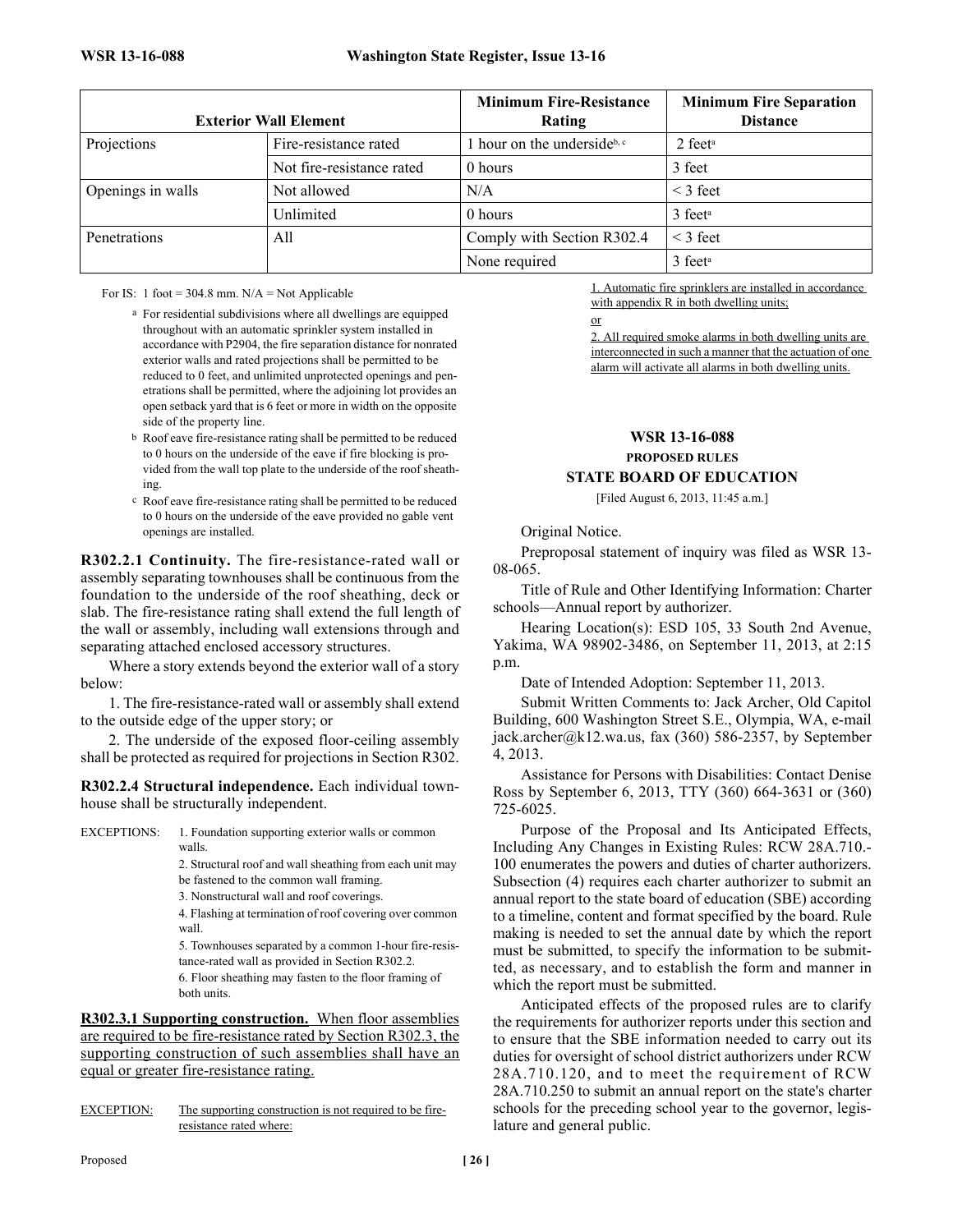Specific effects of the proposed rules include:

- Set a due date of November 1 for the annual authorizer reports, starting in 2014.
- Require the SBE to develop and post a standard form to be used in submitting the authorizer reports.
- Require the SBE to post the completed reports on its web site.
- Add a requirement for an executive summary.
- Provide for certain additional information about charter authorizers and their charter portfolios to be included in the reports.
- Add detail and clarity to the information required to be submitted on the performance of operating charter schools overseen by the authorizer, including the

academic progress of each school based on the authorizer's performance framework.

Statutory Authority for Adoption: RCW 28A.710.100.

Statute Being Implemented: Chapter 28A.710 RCW (Initiative 1240).

Rule is not necessitated by federal law, federal or state court decision.

Name of Proponent: SBE, governmental.

Name of Agency Personnel Responsible for Drafting: Jack Archer, Old Capitol Building, 600 Washington Street S.E., Olympia, WA; Implementation and Enforcement: Ben Rarick, Old Capitol Building, 600 Washington Street S.E., Olympia, WA.

A school district fiscal impact statement has been prepared under section 1, chapter 210, Laws of 2012.

#### **SCHOOL DISTRICT FISCAL IMPACT STATEMENT**

| WSR: Title of Rule: I-1240 Section 209 Charter Schools | Agency: SDF - School District Fiscal Impact - SPI |
|--------------------------------------------------------|---------------------------------------------------|
| <b>Authorizer Approval Process</b>                     |                                                   |

### **Part I: Estimates**: **Estimated Expenditures From:**

| <b>ACCOUNT</b>             | <b>FY 2014</b> | FY 2015 | 2013-15 | 2015-17 | 2017-19 |
|----------------------------|----------------|---------|---------|---------|---------|
| $001 - 01$                 | 39,000         | 34,000  | 73,000  | 68,000  | 68,000  |
| (Costs are per authorizer) |                |         |         |         |         |
| Total S                    | 39,000         | 34,000  | 73,000  | 68,000  | 68,000  |

**Estimated Capital Impact:** No estimated capital impact.

# **Part II: Narrative Explanation**:

**II. A – Brief Description Of What the Measure Does That Has Fiscal Impact:** *Briefly describe by section, the significant provisions of the rule, and any related workload or policy assumptions, that have revenue or expenditure impact on the responding agency.*

School districts that chose [choose] to become authorizers will be required to review and approve charter school applications, develop charter school policies and practices, ongoing charter school oversight and evaluation, and annual reporting to the SBE would include a report on academic and financial performance of each charter school. In order to complete the report, authorizers must play an active role in the tasks listed above, therefore the cost of performing those tasks are included in this estimate.

**II. B – Cash Receipts Impact**: *Briefly describe and quantify the cash receipts impact of the rule on the responding agency, identifying the cash receipts provisions by section number and when appropriate the detail of the revenue sources. Briefly describe the factual basis of the assumptions and the method by which the cash receipts impact is derived. Explain how workload assumptions translate into estimates. Distinguish between one time and ongoing functions.*

Cash receipts due to charter school authorizers amount to four percent of the overall allocation paid to each charter school. The overall amount is indeterminate, because we have no way of accurately projecting all of the variables that would generate a charter school's allocation. These receipts

can be used by charter school authorizers to offset, either partially or entirely, the expenditures outlined in the section below.

**II. C – Expenditures:** *Briefly describe the agency expenditures necessary to implement this rule (or savings resulting from this rule), identifying by section number the provisions of the rule that result in the expenditures (or savings). Briefly describe the factual basis of the assumptions and the method by which the expenditure impact is derived. Explain how workload assumptions translate into cost estimates. Distinguish between one time and ongoing functions.*

This fiscal impact statement does not project the total amount of charter school authorizers that will operate. Therefore the costs assumed are per authorizer per school year.

Per authorizer, per school year, performing these tasks would require three hundred twenty hours of administrator time, one hundred twenty hours of classified time, and \$5,000 per year in additional cost to prepare statements according to generally accepted accounting principles which is a more stringent reporting baseline than the school district accounting manual.

An additional \$5,000 of legal costs for application and policy review would be required (per authorizer) for the first year only.

#### **Part III: Expenditure Detail:**

**III. A – Expenditures by Object or Purpose.**

Expenditures are detailed per authorizer per year.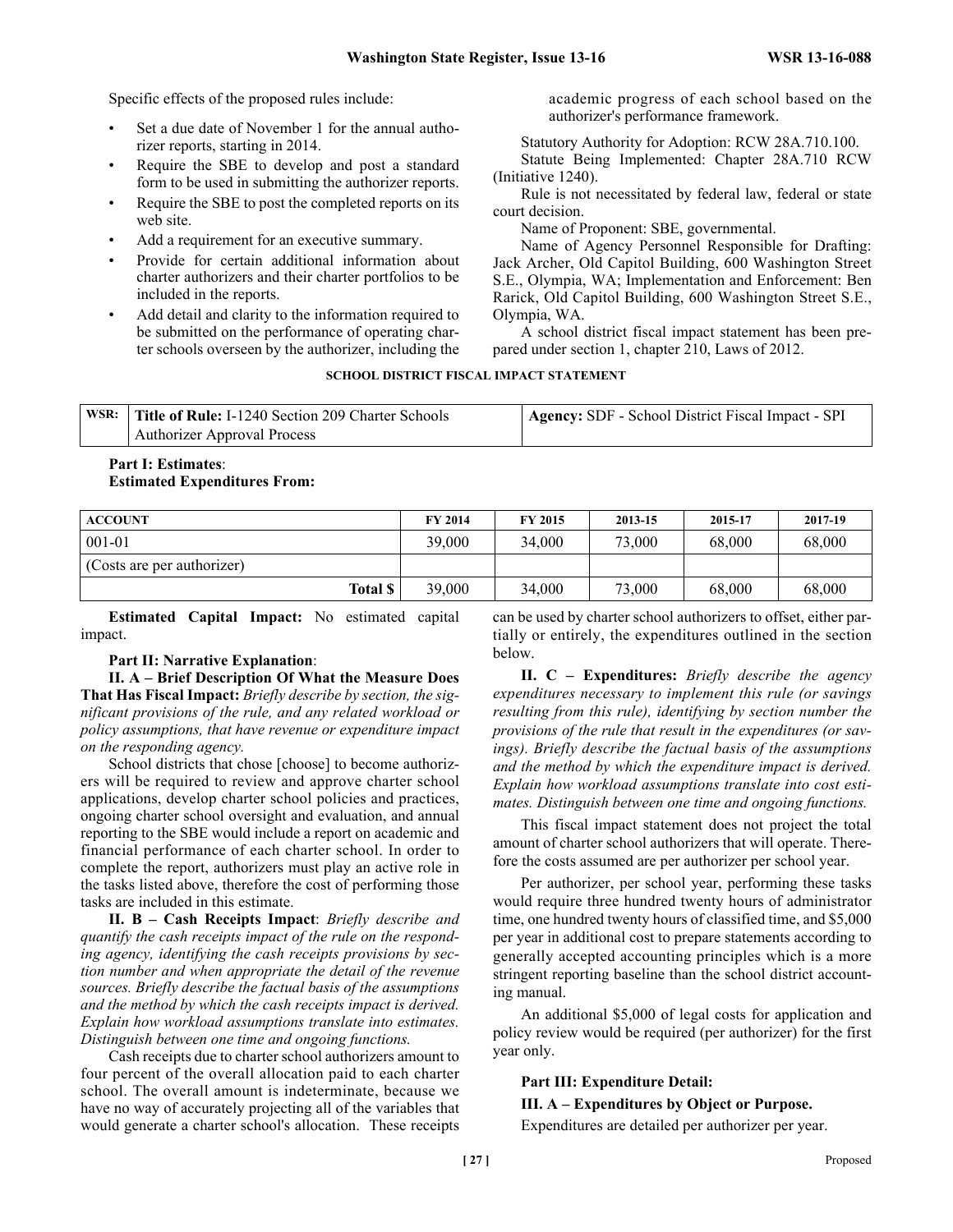| <b>Total FTE</b>                  | 03     |
|-----------------------------------|--------|
| Salaries and Wages                | 18,363 |
| <b>Employee Benefits</b>          | 9,637  |
| <b>Personal Service Contracts</b> | 5,640  |
| Goods and Services                | 360    |
| Fiscal Impact Statement:          |        |
| <b>Travel Total</b>               | 34.000 |

#### **Part IV: Capital Budget Impact**: None.

A copy of the statement may be obtained by contacting Thomas J. Kelly, Old Capitol Building, 600 Washington Street S.E., Olympia WA, phone (360) 725-6031, e-mail thomas.kelly@k12.wa.us.

A cost-benefit analysis is not required under RCW 34.05.328.

> August 6, 2013 Ben Rarick Executive Director

#### NEW SECTION

**WAC 180-19-210 Annual report by authorizer.** (1) Each authorizer must, no later than November 1st of each year starting in 2014, submit an annual report to the state board of education meeting the requirements of RCW 28A.710.100(4). The board shall develop and post on its web site by September 1st of each year a standard form which must be used, and instructions which must be followed, by each authorizer in making its report. The completed report must be sent via electronic mail to  $sbe@k12.wa.us$  and shall be posted on the board's web site.

(2) The report must include:

(a) The date of authorizer approval by the board;

(b) The names and job titles of district personnel having principal authorizing responsibilities, with contact information for each;

(c) An executive summary including, but not limited to, an overview of authorizing activity during the prior year and the status and performance of the charter schools authorized;

(d) The authorizer's strategic vision for chartering, as submitted to the state board under WAC 180-19-030 (3)(a), and its assessment of progress toward achieving that vision;

(e) The status of the authorizer's charter school portfolio, identifying all charter schools in each of the following categories:

(i) Approved but not yet open, including, for each, the targeted student population and the community the school hopes to serve; the location or geographic area proposed for the school; the projected enrollment; the grades to be operated each year of the term of the charter contract; the names of and contact information for the governing board, and the planned date for opening;

(ii) Operating, including, for each, location; grades operated; enrollment, in total and by grade, and at-risk students served, in total and as percent of enrollment;

(iii) Charter renewed, with date of renewal;

(iv) Charter transferred to another authorizer during the prior year, with date of transfer;

(v) Charter revoked during the prior year, with date of and reasons for revocation;

(vi) Voluntarily closed;

(vii) Never opened, with no planned date for opening.

(f) The academic performance of each operating charter school overseen by the authorizer, based on the authorizer's performance framework, including:

(i) Student achievement on each of the required indicators of academic performance in RCW 28A.710.170 (2)(a) through (f), as applicable by grade, in absolute values and in relation to the annual performance targets set by the charter school under RCW 28A.710.170(3). Student academic proficiency, student academic growth, achievement gaps, graduation rates and postsecondary readiness must be included as reported in the achievement index developed by the state board of education under RCW 28A.657.110.

(ii) Student achievement on each additional indicator of academic performance the authorizer has chosen to include in its performance framework to augment external evaluations of performance, in absolute values and in statistical relation to the annual performance targets set by the authorizer under RCW 28A.710.170.

(iii) Student achievement on each indicator must be disaggregated by major student subgroups, including gender, race and ethnicity, poverty status, special education status, English language learner status, and highly capable status as required of performance frameworks in RCW 28A.710.170.

(g) The financial performance of each operating charter school overseen by the authorizer, based on the indicators and measures of financial performance and sustainability in the authorizer's performance framework;

(h) The authorizer's operating costs and expenses for the prior year for fulfilling the responsibilities of an authorizer as enumerated in RCW 28A.710.100(1) and provided under the terms of each charter contract, detailed in annual financial statements that conform with generally accepted accounting principles and applicable reporting and accounting requirements of the office of the superintendent of public instruction;

(i) The contracted, fee-based services purchased from the authorizer by the charter schools under its jurisdiction under RCW 28A.710.110, including a brief description of each service purchased and an itemized accounting of the revenue received from the schools for the services and the actual costs of these services to the authorizer.

#### **WSR 13-16-093 PROPOSED RULES WASHINGTON STATE UNIVERSITY** [Filed August 7, 2013, 9:31 a.m.]

Original Notice.

Preproposal statement of inquiry was filed as WSR 13- 03-136.

Title of Rule and Other Identifying Information: Chapter 504-45 WAC, Public records.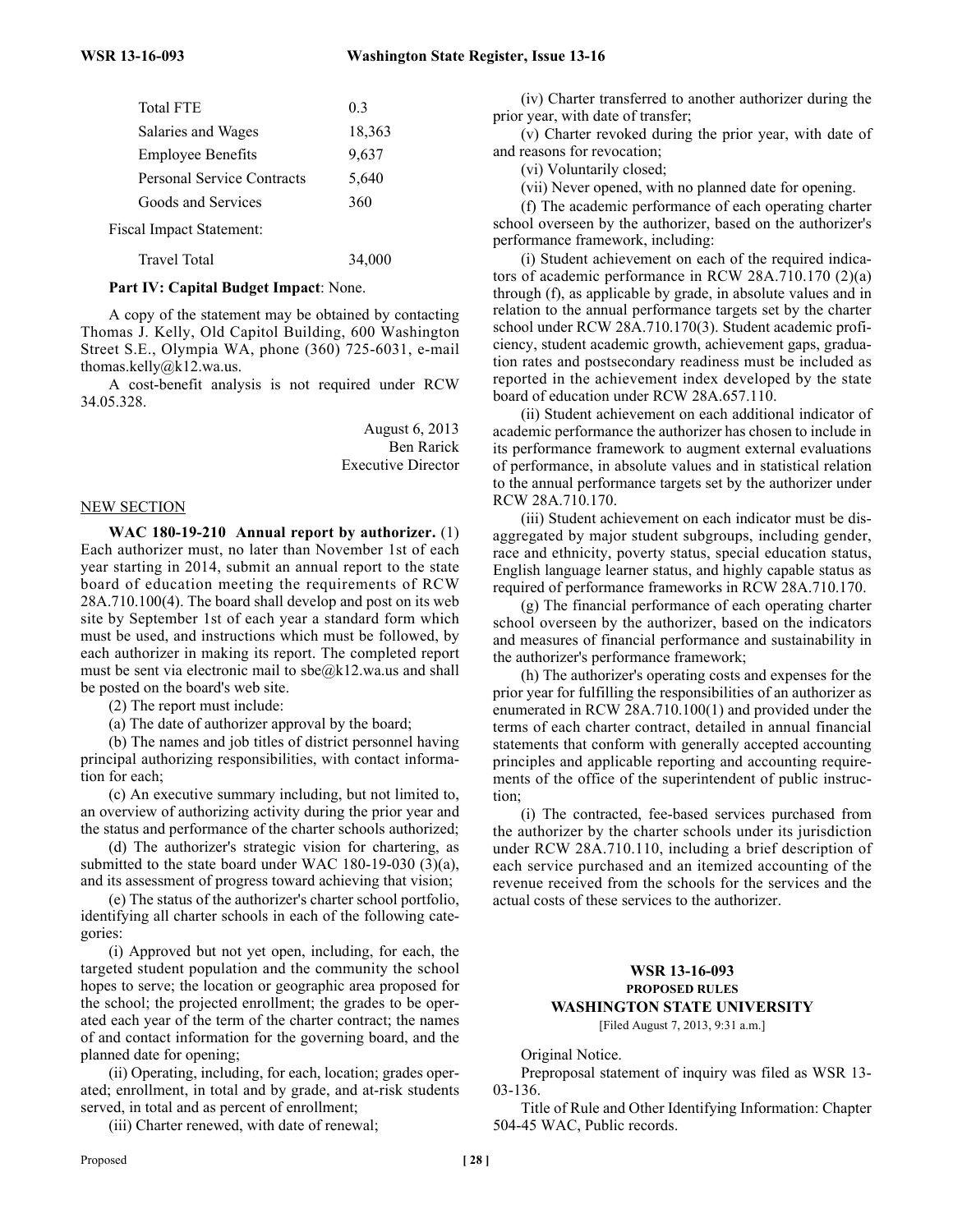Hearing Location(s): Lighty 403, WSU Pullman, Pullman, Washington, on September 26, 2013, at 4:00 p.m.

Date of Intended Adoption: November 22, 2013.

Submit Written Comments to: Ralph Jenks, Rules Coordinator, P.O. Box 641225, Pullman, WA 99164-1225, e-mail prf.forms@wsu.edu, fax (509) 335-3969, by September 26, 2013.

Assistance for Persons with Disabilities: Contact Deborah Bartlett, (509) 335-2005, by September 24, 2013.

Purpose of the Proposal and Its Anticipated Effects, Including Any Changes in Existing Rules: The university is updating the procedures regarding requesting public records from Washington State University.

Statutory Authority for Adoption: RCW 28B.30.150.

Rule is not necessitated by federal law, federal or state court decision.

Name of Proponent: Washington State University, public.

Name of Agency Personnel Responsible for Drafting: Linda A. Nelson, Public Records Coordinator, Public Records Office, Information Technology 3013, Pullman, WA 99164-1233, (509) 335-3928; Implementation and Enforcement: Kathryn R-Barnard-La Pointe, Executive Director, University Communications, French Administration 446M, Pullman, WA 99164-1040, (509) 335-8055.

No small business economic impact statement has been prepared under chapter 19.85 RCW. This rule has no impact on small business.

A cost-benefit analysis is not required under RCW 34.05.328. The university does not consider this rule to be a significant legislative rule.

> August 7, 2013 Ralph T. Jenks, Director Procedures, Records, and Forms University Rules Coordinator

AMENDATORY SECTION (Amending WSR 07-04-027, filed 1/29/07, effective 3/1/07)

**WAC 504-45-020 Agency description—Contact information—Public records officer.** (1) Washington State University is an institution of higher education, authority for which is located in chapter 28B.30 RCW. The administrative offices of the university are located at the university's main campus at Pullman, Washington. Regional campuses are located in Spokane, Tri-Cities, and Vancouver, Washington. Agricultural research centers are located at Mt. Vernon, Prosser, Puyallup, Vancouver and Wenatchee, Washington. Cooperative extension offices are maintained in the county seats of all counties in the state. ((The Intercollegiate College) of Nursing is located in Spokane, Washington. Learning Centers are located in Longview, Aberdeen, Goldendale, Wenatchee, Port Hadlock, Tacoma, Mt. Vernon, Yakima and Walla Walla, Washington.)) The university also has operations offices in Seattle and Olympia, Washington.

(2) Any person wishing to request access to public records of the university, or seeking assistance in making such a request should contact the university's public records  $((\text{offer})$ ) office located at the Pullman administrative offices. Current contact information and additional information regarding release of public records can be found on the university web site at http://www.wsu.edu.

(3) The public records officer will oversee compliance with the act but another university staff member may process the request. Therefore, these rules will refer to the public records officer or "designee." The public records officer or designee and the university will provide the "fullest assistance" to requestors; ensure that public records are protected from damage or disorganization; and prevent fulfilling public records requests from causing excessive interference with essential functions of the university.

AMENDATORY SECTION (Amending WSR 07-04-027, filed 1/29/07, effective 3/1/07)

**WAC 504-45-030 Availability of public records.** (1) Hours for inspection of records. Public records are available for inspection and copying during normal business hours of the university. For the purposes of this chapter, the normal business hours for the public records office shall be from 8:00 a.m. to noon and from 1:00 p.m. to 5:00 p.m., Monday through Friday, excluding the university's holidays and scheduled and emergency closure periods. Records must be inspected at the offices of the university.

(2) Index of records. An index of final orders, declaratory orders, interpretive statements, and policy statements entered after June 30, 1990, is available at the office of the university's rules coordinator at the Pullman campus. The university will post links to many of these records on its web site at http://www.wsu.edu.

(3) Organization of records. The university will maintain its records in a reasonably organized manner. The university will take reasonable actions to protect records from damage and disorganization. A requestor shall not take university records from university offices without the permission of the public records officer or designee. Certain records are available on the university web site at www.wsu.edu. Requestors are encouraged to view the documents available on the web site prior to submitting a records request.

(4) Making a request for public records.

(a) Any person wishing to inspect or copy public records of the university should make the request in writing on the university's request form, or by letter, fax, or e-mail addressed to the public records officer  $((and including))$  or designee. The following information must be included in the request:

(i) Name of  $((\text{requestor}))$  the person requesting records;

(ii) Mailing address of requestor;

(iii) Other contact information, including telephone number and any e-mail address;

(iv) Identification of the public records adequate for the public records officer or designee to locate the records; and

(v) The date of the request.

(b) If the requestor wishes to have copies of the records made instead of simply inspecting them, he or she should so indicate and make arrangements to pay for copies of the records or a deposit. Pursuant to RCW 42.56.120, standard photocopies will be provided at a rate of no more than fifteen cents per page. The university may charge the current approved rate for scanned images of paper records if images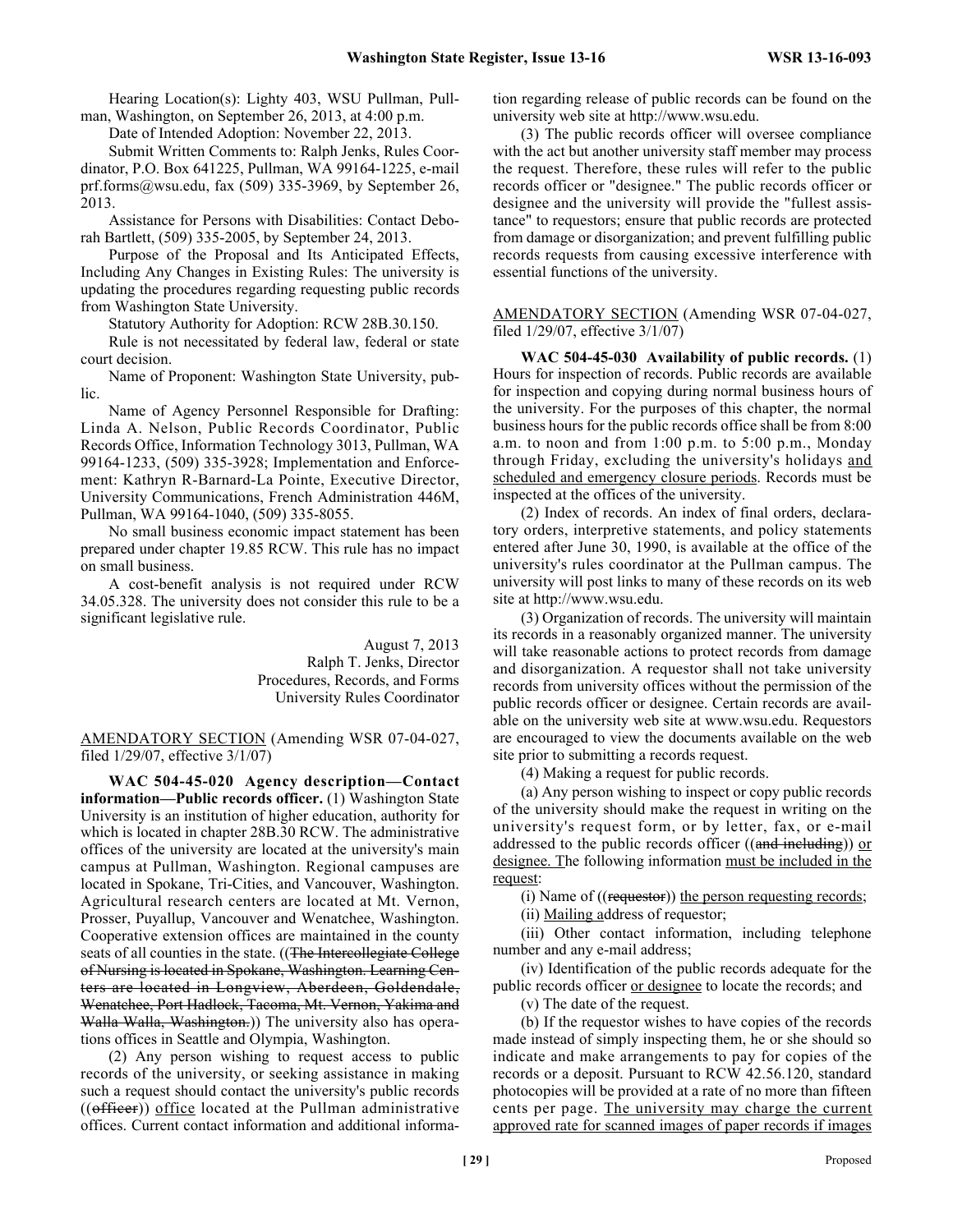are requested. A requestor may refer to the university web site at http://www.wsu.edu for current rates.

(c) A form is available for use by requestors at the  $((\text{office of the}))$  public records  $((\text{office})\)$  office and on the university's web site at http://www.wsu.edu.

(d) The public records officer or designee may accept requests for public records that contain the above information by telephone or in person. If the public records officer or designee accepts such a request, he or she will confirm receipt of the information and the substance of the request in writing.

AMENDATORY SECTION (Amending WSR 07-04-027, filed 1/29/07, effective 3/1/07)

**WAC 504-45-040 Processing of public records requests—General.** (1) Providing "fullest assistance." The university is charged by statute with adopting rules which provide for how it will "provide full access to public records," "protect records from damage or disorganization," "prevent excessive interference with the essential functions of the agency," provide "fullest assistance" to requestors, and provide the "most timely possible action" on public records requests. The public records officer or designee will process requests in the order allowing the most requests to be processed in the most efficient manner.

(2) Acknowledging receipt of request. Within five business days of receipt of the request, the public records officer or designee will do one or more of the following:

(a) Make the records available for inspection or copying;

(b) If copies are requested and payment for the copies, if any, is made or terms of payment are agreed upon, send the copies to the requestor;

(c) Provide a reasonable estimate of when records will be available;

(d) If the request is unclear or does not sufficiently identify the requested records, request clarification from the requestor. Such clarification may be requested and provided by telephone, e-mail or mail. Based upon that clarification, the public records officer or designee may revise the estimate of when records will be available; or

(e) Deny the request.

(3) Consequences of failure to respond. If the university does not respond in writing within five business days of receipt of the request for disclosure, the requestor should consider contacting the public records officer or designee to determine the reason for the failure to respond.

(4) Protecting rights of others. In the event that the requested records contain information that may affect rights of others and may be exempt from disclosure, the public records officer or designee may, prior to providing the records, give notice to such others whose rights may be affected by the disclosure. Such notice should be given so as to make it possible for those other persons to contact the requestor and ask him or her to revise the request, or, if necessary, seek an order from a court to prevent or limit the disclosure. The notice to the affected persons will include a copy of the request.

(5) Records exempt from disclosure. Some records are exempt from disclosure, in whole or in part. If the university believes that a record is exempt from disclosure and should be withheld, the public records officer or designee will state the specific exemption and provide a brief explanation of why the record or a portion of the record is being withheld. If only a portion of a record is exempt from disclosure, but the remainder is not exempt, the public records officer or designee will redact the exempt portions, provide the nonexempt portions, and indicate to the requestor why portions of the record are being redacted.

(6) Inspection of records.

(a) Consistent with other demands, the university shall promptly provide space to inspect public records. No member of the public may remove a document from the viewing area or disassemble or alter any document. The requestor shall indicate which documents he or she wishes the university to copy.

(b) The requestor must claim or review the assembled records within thirty days of the university's notification to him or her that the records are available for inspection or copying. The university will notify the requestor in writing of this requirement and inform the requestor that he or she should contact the university to make arrangements to claim or review the records. If the requestor or a representative of the requestor fails to claim or review the records within the thirty-day period or make other arrangements, the university may close the request. Other public records requests can be processed ahead of a subsequent request by the same person for the same or almost identical records, which can be processed as a new request.

(7) Providing copies of records. After inspection is complete, the public records officer or designee shall make any copies of records requested by the requestor or arrange for copying.

(8) Providing records in installments. When the request is for a large number of records, the public records officer or designee will provide access for inspection and copying in installments, if he or she reasonably determines that it would be practical to provide the records in that way. If, within thirty days, the requestor fails to inspect the entire set of records or one or more of the installments, the public records officer or designee may stop searching for the remaining records and close the request.

(9) Completion of inspection. When the inspection of the requested records is complete and all requested copies are provided, the public records officer or designee will indicate that the university has completed a diligent search for the requested records and made any located nonexempt records available for inspection.

(10) Closing withdrawn or abandoned request. When the requestor either withdraws the request or fails to fulfill his or her obligations to inspect the records or pay the deposit or final payment for the requested copies, the public records officer or designee will close the request and indicate to the requestor that the university has closed the request.

(11) Later discovered documents. If, after the university has informed the requestor that it has provided all available records, the university becomes aware of additional responsible documents existing at the time of the request, it will promptly inform the requestor of the additional documents and will make them available for inspection or provide copies upon payment on an expedited basis.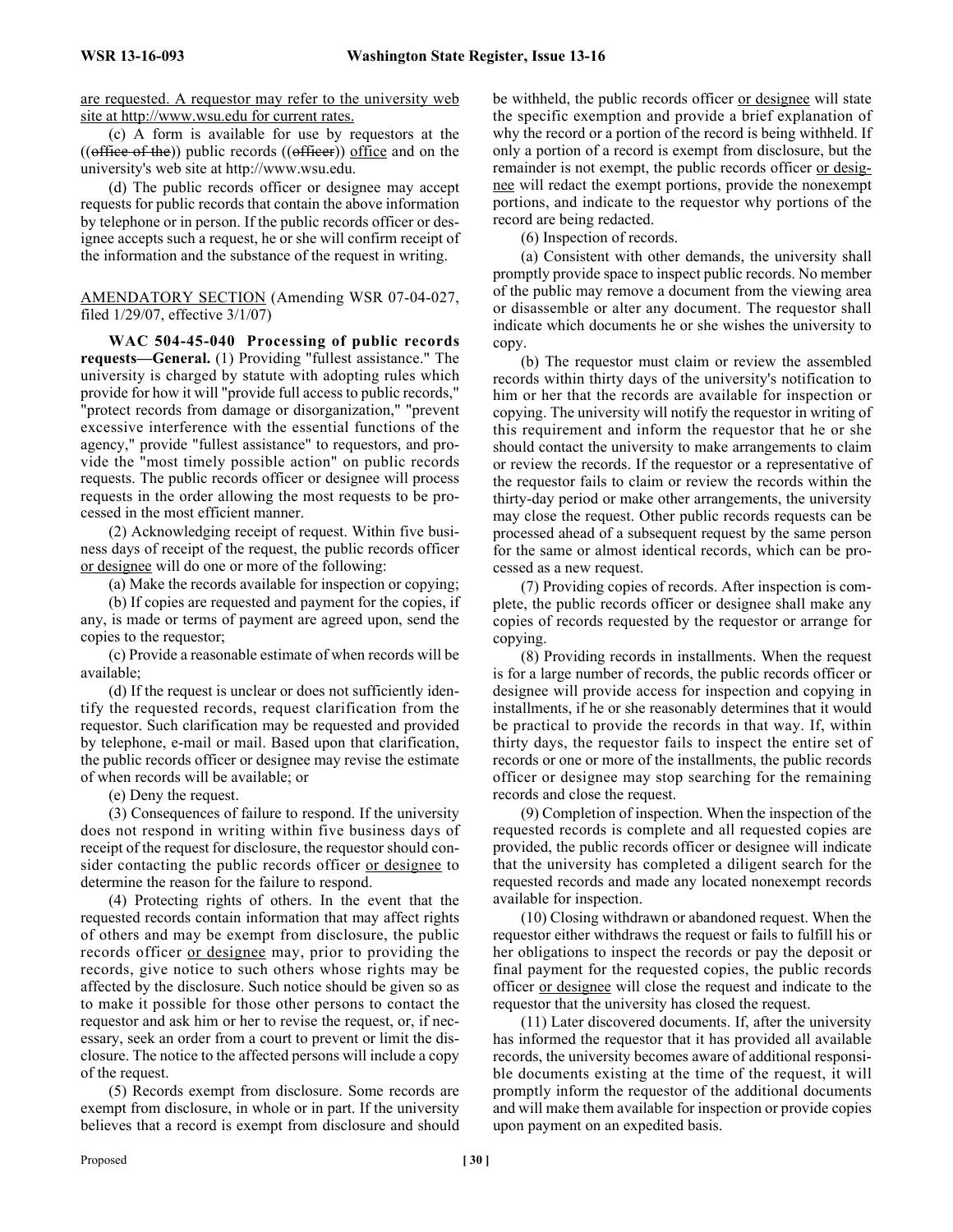AMENDATORY SECTION (Amending WSR 07-04-027, filed 1/29/07, effective 3/1/07)

**WAC 504-45-050 ((Reserved.)) Processing of public records requests—Electronic records.** (1) Requesting electronic records. The process for requesting electronic public records is the same as for requesting paper public records.

(2) Providing electronic records. When a requestor requests records in an electronic format, the public records officer or designee will provide the nonexempt records or portions of such records that are reasonably locatable in an electronic format that is used by the agency and is generally commercially available, or in a format that is reasonably translatable from the format in which the agency keeps the record.

(3) Customized access to data bases. With the consent of the requestor, the university may provide customized access under RCW 43.41A.130 if the record is not reasonably locatable or not reasonably translatable into the format requested. The university may charge a fee consistent with RCW 43.41A.130 for such customized access.

AMENDATORY SECTION (Amending WSR 07-04-027, filed 1/29/07, effective 3/1/07)

**WAC 504-45-070 Costs of providing copies of public records.** (1) Costs for ((paper)) copies of paper records. There is no fee for inspecting public records. A requestor may obtain standard black and white photocopies for fifteen cents per page or scanned images at the current approved rate per image. Before beginning to make the copies or images, the public records officer or designee may require a deposit of up to ten percent of the estimated costs of copying all the records selected by the requestor. The public records officer or designee may also require the payment of the remainder of the copying costs before providing all the records, or the payment of the costs of copying an installment before providing that installment. The university will not charge sales tax when it makes copies of public records. The university may charge actual costs for special arrangements necessary for providing copies of records when required by the requestor, e.g., costs of color copying.

(2) Costs of mailing. The university may also charge actual costs of mailing, including the cost of the shipping container.

(3) Payment. Payment may be made by cash, check or money order to the university.

# **WSR 13-16-094 PROPOSED RULES OFFICE OF FINANCIAL MANAGEMENT** [Filed August 7, 2013, 9:54 a.m.]

Original Notice.

Proposal is exempt under RCW 34.05.310(4) or 34.05.330(1).

Title of Rule and Other Identifying Information: WAC 357-19-205 Upon return from exempt service, how is the employee's salary set?, 357-28-035 What must be addressed in the employer's salary determination policy?, 357-28-055 How is the periodic increment date determined for a general government employee?, 357-28-056 How is the periodic increment date determined for a higher education employee?, 357-28-060 When does an employee receive an increment increase?, 357-28-070 Can an employer adjust the time and amount of increment increases?, 357-28-075 Can an employer accelerate or defer increment increases based on performance?, 357-28-082 Is step M on the salary schedule different than other salary steps?, 357-28-084 Can an employee be appointed to step M upon demotion?, 357-28- 086 When may an employee progress to step M of the salary range?, 357-28-088 If an employee accepts a new appointment will the time spent at step L count towards the six years to qualify for step M in the new position?, 357-28-090 Can an employer adjust an employee's base salary within the employee's current salary range for recruitment, retention, or other business related reasons?, 357-28-110 Must an employee who is promoted to a position in a class with a higher salary range receive a salary increase?, 357-28-115 Must an employee occupying a position that is reallocated to a class with a higher salary range receive a salary increase?, 357-28-120 What is the base salary of an employee occupying a position that is reallocated to a class with the same or lower salary range?, 357-28-135 How is an employee's salary determined when the employee is appointed to a position due to a layoff action?, 357-28-165 When an exempt position is converted to classified, how is the base salary of the incumbent determined?, and 357-13-090 How is an employee affected when his/her position is reallocated?

Hearing Location(s): Office of Financial Management (OFM), Capitol Court Building, 1110 Capitol Way South, Suite 120, Conference Room 110, Olympia, WA 98501, on September 12, 2013, at 8:30 a.m.

Date of Intended Adoption: September 12, 2013.

Submit Written Comments to: Kristie Wilson, OFM, P.O. Box 47500, e-mail Kristie.wilson@ofm.wa.gov, fax (360) 586-4694, by September 5, 2013. For OFM tracking purposes, please note on submitted comments "FORMAL COM-MENT."

Assistance for Persons with Disabilities: Contact OFM, by September 5, 2013, TTY (360) 753-4107 or (360) 586- 8260.

Purpose of the Proposal and Its Anticipated Effects, Including Any Changes in Existing Rules: The 2013-2015 operating budget that was passed by the legislature provides for a longevity step to be added to the state salary schedule effective July 1, 2013. It provides for an approximate 2.5 percent increase. Employees who have been at the top step (step L) in the same salary range for six years will move to the new step M.

We have amended two WACs since the emergency filing effective July 1, 2013. We have added language to WAC 357-28-088 which clarifies that if a new appointment is due to an employee accepting a demotion in lieu of layoff or a layoff option to a position with a lower salary range maximum then time spent at step L in the previous position will count towards the six years to qualify for step M in the new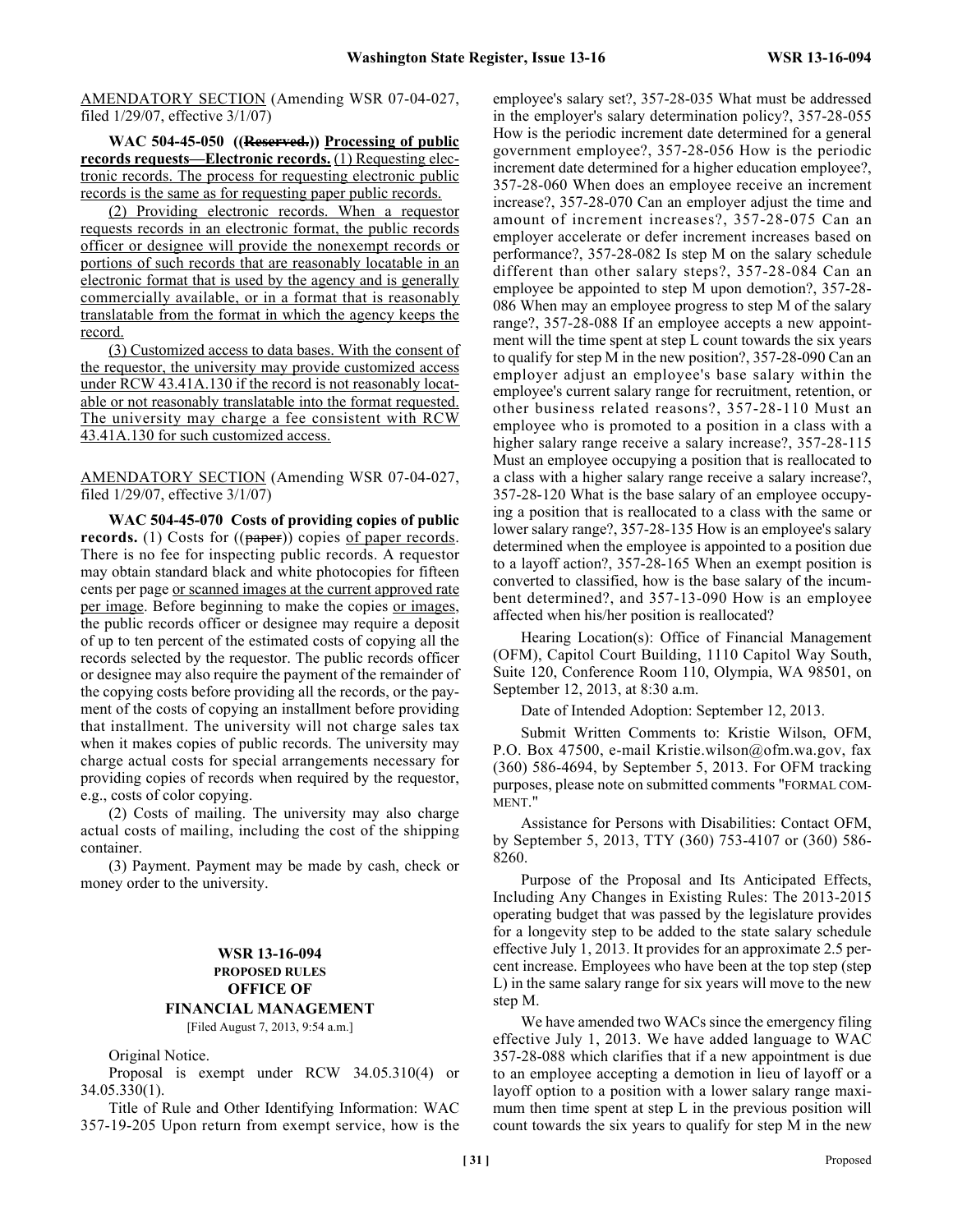salary range. We have added language to WAC 357-28-035 which addresses nurses' special pay salary schedules.

Statutory Authority for Adoption: Chapter 41.06 RCW.

Statute Being Implemented: RCW 41.06.150.

Rule is not necessitated by federal law, federal or state court decision.

Name of Agency Personnel Responsible for Drafting: Kristie Wilson, 400 Insurance Building, (360) 902-0483.

No small business economic impact statement has been prepared under chapter 19.85 RCW.

A cost-benefit analysis is not required under RCW 34.05.328.

> August 7, 2014 [2013] Sandi Stewart Acting Assistant Director State Human Resources

AMENDATORY SECTION (Amending WSR 11-23-054, filed 11/10/11, effective 12/13/11)

# **WAC 357-13-090 How is an employee affected when his/her position is reallocated?**

| This table is used to determine how an employee whose position is reallocated is affected. |                                                                                                                                                                                                                                                                                                                                                                                                                                                                                                                                                                                                                                      |                                                                                                        |                                                                                                                                                                                                            |  |
|--------------------------------------------------------------------------------------------|--------------------------------------------------------------------------------------------------------------------------------------------------------------------------------------------------------------------------------------------------------------------------------------------------------------------------------------------------------------------------------------------------------------------------------------------------------------------------------------------------------------------------------------------------------------------------------------------------------------------------------------|--------------------------------------------------------------------------------------------------------|------------------------------------------------------------------------------------------------------------------------------------------------------------------------------------------------------------|--|
|                                                                                            | Employee's position reallocated to:                                                                                                                                                                                                                                                                                                                                                                                                                                                                                                                                                                                                  |                                                                                                        |                                                                                                                                                                                                            |  |
|                                                                                            | Class with a higher salary range maximum                                                                                                                                                                                                                                                                                                                                                                                                                                                                                                                                                                                             | Class with an equal salary<br>range maximum                                                            | Class with a lower salary range<br>maximum                                                                                                                                                                 |  |
| Reallocation results from:                                                                 |                                                                                                                                                                                                                                                                                                                                                                                                                                                                                                                                                                                                                                      |                                                                                                        |                                                                                                                                                                                                            |  |
| A position review requested<br>by the employee or initiated<br>by the employer             | If the employee has performed the higher level duties for<br>at least six months and meets the competencies and other<br>position requirements:                                                                                                                                                                                                                                                                                                                                                                                                                                                                                      | If the employee meets the com-<br>petencies and other position<br>requirements:                        | If the employee meets the com-<br>petencies and other position<br>requirements and chooses to<br>remain in the reallocated posi-<br>tion:                                                                  |  |
|                                                                                            | $\rightarrow$ The employee remains in the position and is appointed<br>with permanent status provided the probationary or trial<br>service period for the class to which the position is reallo-<br>cated is six months in duration. If the probationary period<br>or trial service period is longer than six months and the<br>employee has not performed higher level duties for the<br>length of the probationary period or trial service period,<br>the employer may require the employee serve the remain-<br>der of the probationary or trial service period before gain-<br>ing permanent status in the reallocated position. | $\rightarrow$ The employee remains in<br>the position and retains exist-<br>ing appointment status.    | $\rightarrow$ The employee retains<br>appointment status; has the<br>right to be placed on the<br>employer's internal layoff list;<br>and has his/her salary set in<br>accordance with WAC 357-28-<br>120. |  |
|                                                                                            | If the reallocation is the result of a change in the duties of<br>the position and the employee has not performed the<br>higher level duties for six months or more:                                                                                                                                                                                                                                                                                                                                                                                                                                                                 |                                                                                                        |                                                                                                                                                                                                            |  |
|                                                                                            | $\rightarrow$ The employer must give the employee the opportunity<br>to compete for the position. The employer may choose to<br>promote the employee without competition as long as the<br>employee meets the competencies and any other position<br>requirements.                                                                                                                                                                                                                                                                                                                                                                   | $\rightarrow$ The employee retains the<br>previous base salary in accor-<br>dance with WAC 357-28-120. | If the employee chooses to<br>vacate the position or does not<br>meet the competencies and<br>other position requirements:                                                                                 |  |
|                                                                                            | If the employee is not selected for the position, the<br>employer's layoff procedure applies. If the employee is<br>appointed and he/she has already gained permanent status,<br>the employee must serve a trial service period. If the<br>employee has not completed the probationary period, then<br>the new trial service period will overlap provided the<br>higher and lower classes are in the same or a closely<br>related field. If the classes are not in the same or closely<br>related field, then the employee will start their probation-<br>ary period over in the new class.                                          | If the employee does not meet<br>the competencies and other<br>position requirements:                  | $\rightarrow$ The employer's layoff pro-<br>cedure applies.                                                                                                                                                |  |
|                                                                                            | Upon appointment to the higher class, the employee's base<br>salary must be increased a minimum of a two step<br>increase, not to exceed $((the top))$ step $L$ of the range as<br>provided in WAC 357-28-115.                                                                                                                                                                                                                                                                                                                                                                                                                       | $\rightarrow$ The employer's layoff pro-<br>cedure applies.                                            |                                                                                                                                                                                                            |  |
| The director revising the<br>classification plan.                                          | The employee remains in the position and keeps existing appointment status. See WAC 357-28-130 for determining the<br>employee's salary.                                                                                                                                                                                                                                                                                                                                                                                                                                                                                             |                                                                                                        |                                                                                                                                                                                                            |  |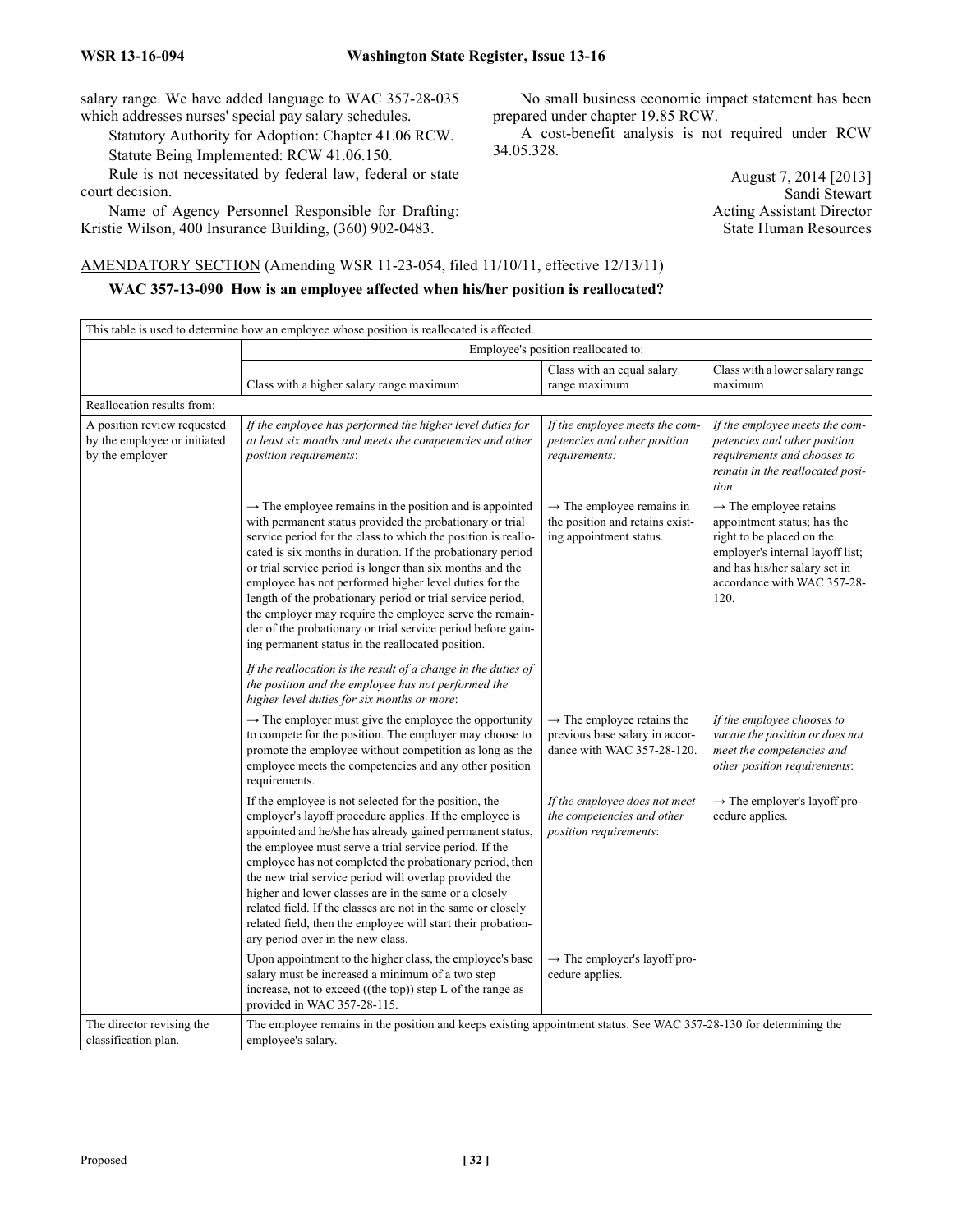AMENDATORY SECTION (Amending WSR 05-01-206, filed 12/21/04, effective 7/1/05)

**WAC 357-19-205 Upon return from exempt service, how is the employee's salary set?** The employee's base salary must not be less than the employee's previous base salary in classified service, adjusted according to any changes to salary range that occurred while the employee was in exempt service.

If the employee was at step L at the time they accepted the exempt appointment and they are returned to step L of the same pay range, time spent in exempt service will count towards the six years to qualify for step M.

AMENDATORY SECTION (Amending WSR 05-21-061, filed 10/13/05, effective 11/15/05)

**WAC 357-28-035 What must be addressed in the employer's salary determination policy?** The employer's salary determination policy must minimally address the following:

(1) Setting base salary for new employees;

(2) Increasing base salary in accordance with WAC 357- 28-110 when an employee promotes to a position in a new class;

(3) Increasing base salary in accordance with WAC 357- 28-110 when an employee promotes to a permanent position while in a nonpermanent appointment;

(4) Setting base salary in accordance with WAC 357-28- 140 when an employee transfers to a new position;

(5) Setting base salary when an employee ((accepts a layoff option, accepts a demotion in lieu of layoff,)) is appointed from an internal or statewide layoff list( $\left($ , or is reallocated to a position with a lower range and the employee's previous base salary is not within the salary range of the new position));

(6) Setting base salary when an employee is reallocated to a position with a lower salary range and the employee's previous base salary is above step L of the new salary range as permitted in WAC 357-28-120. Under no circumstance should an employee's salary exceed their previous base salary;

(7) Setting base salary when an employee demotes for reasons other than accepting a demotion in lieu of layoff or accepting a demotion when a position is reallocated;

 $((\overline{(7)}))$  (8) Setting base salary when an employee is reverted following a voluntary demotion; ((and

 $(\frac{8}{6})$ ) (9) Authorizing premiums for recruitment and retention as provided in WAC 357-28-095 and 357-28-100; and

(10) Setting base salary and progression based on recruitment and retention rather than years of experience for the nurse special pay salary schedules, if allowed by the employer.

AMENDATORY SECTION (Amending WSR 10-17-062, filed 8/13/10, effective 9/15/10)

**WAC 357-28-055 How is the periodic increment date determined for a general government employee?** (1) For a general government employee appointed to a position before July 1, 2005, the employee's periodic increment date as of June 30, 2005 is retained.

(2) For a general government employee appointed to a position on or after July 1, 2005 whose base salary is set at the minimum of the salary range, the periodic increment date is six months from the date of appointment.

(3) For a general government employee appointed to a position on or after July 1, 2005 whose base salary is set above the minimum but below ((the maximum)) step  $L$  of the salary range, the periodic increment date is twelve months from date of appointment.

(4) A general government employee appointed to a position on or after July 1, 2005, whose base salary is set at ((the  $maximum)$ ) step  $L$  of the range will not have a periodic increment date set. If the employee later receives a new appointment, the periodic increment date will be set at that time, as described in this section.

(5) Once a general government employee's periodic increment date is set, it remains the same unless:

(a) The periodic increment date is advanced or postponed in accordance with WAC 357-28-070 and 357-28-075; or

(b) The periodic increment date is adjusted for leave without pay in accordance with WAC 357-31-345.

AMENDATORY SECTION (Amending WSR 06-11-048, filed 5/11/06, effective 6/12/06)

**WAC 357-28-056 How is the periodic increment date determined for a higher education employee?** (1) For a higher education employee appointed to a position before July 1, 2005, the employee's periodic increment date as of June 30, 2005 is retained.

(2) For a higher education employee appointed to a position on or after July 1, 2005 whose base salary is set at the minimum of the salary range, the periodic increment date is six months from the date of appointment.

(3) For a higher education employee appointed to a position on or after July 1, 2005 whose base salary is set above the minimum but below  $((the maximum))$  step L of the salary range, the periodic increment date is twelve months from date of appointment.

(4) Once a higher education employee's periodic increment date is set, it remains the same unless:

(a) The periodic increment date is advanced or postponed in accordance with WAC 357-28-070 and 357-28-075; or

(b) The employee is appointed to another position with a different salary range maximum. Upon subsequent appointment, the provisions of subsection (2) and (3) of this section apply.

AMENDATORY SECTION (Amending WSR 05-01-205, filed 12/21/04, effective 7/1/05)

**WAC 357-28-060 When does an employee receive an increment increase?** Unless adjusted under the provisions of WAC 357-28-070 or 357-28-075, an employee must receive a two step increase to base salary on the periodic increment date. Increment increases continue until the employee reaches ((the top)) step  $\underline{L}$  of the salary range.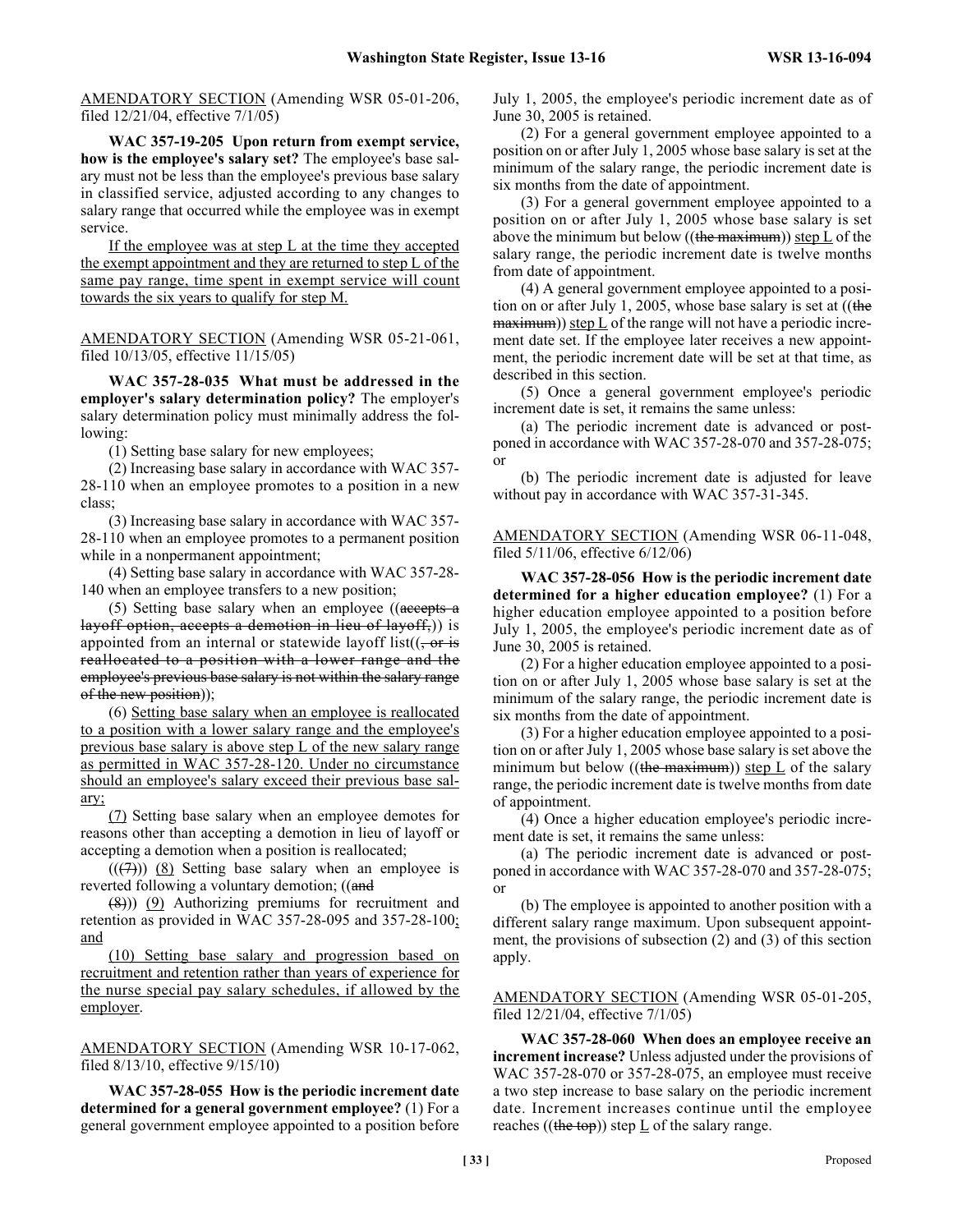AMENDATORY SECTION (Amending WSR 05-12-077, filed 5/27/05, effective 7/1/05)

**WAC 357-28-070 Can an employer adjust the timing and amount of increment increases?** Employers may adjust the timing and/or amount of regularly scheduled increment increases stated in WAC 357-28-060 by resetting the periodic increment date based on the nature of the work or training requirements. This may apply to all employees, employees in specific positions, all employees allocated to a class, or all employees in an organizational unit. This may happen as long as employees receive minimally an increase of two steps annually until their salary reaches ((the top)) step  $\underline{L}$  of the salary range.

AMENDATORY SECTION (Amending WSR 05-21-061, filed 10/13/05, effective 11/15/05)

**WAC 357-28-075 Can an employer accelerate or defer increment increases based on performance?** Employers who have received performance management confirmation from the director may in accordance with the employer's policy on performance-based increments:

(1) Accelerate the timing and/or amount of regularly scheduled increment increases stated in WAC 357-28-060 by advancing the periodic increment date for individual employees. This may only happen if employees receive an increase of at least two steps every twelve months from the periodic increment date until their salary reaches ((the top)) step  $\underline{L}$  of the salary range. When the periodic increment date is advanced, the employee has a new periodic increment date.

(2) Defer scheduled increment increases by postponing the periodic increment date for individual employees whose performance is less than satisfactory. When the periodic increment date is postponed to a future date, the employee has a new periodic increment date.

#### NEW SECTION

**WAC 357-28-082 Is step M on the salary schedule different than other salary steps?** Step M is a longevity step. An employee cannot be appointed to step M upon initial hire or progress to step M upon promotion.

#### NEW SECTION

**WAC 357-28-084 Can an employee be appointed to step M upon demotion?** An employee cannot be appointed to step M upon demotion (voluntary or involuntary) unless the employee was at step M of the salary range from which the employee is demoting or the employee was previously at step M in the salary range of the class the employee is demoting to.

#### NEW SECTION

**WAC 357-28-086 When may an employee progress to step M of the salary range?** (1) If an employee is currently at step L of a salary range, the employee will progress to step M of that same salary range six years from the date they were advanced or appointed to step L. The progression to step M is regardless of what has transpired in the six years since the employee was appointed to step L, provided that the employee is at step L in the same pay range as the pay range the employee was in at the beginning of the six-year period.

(2) With director approval, higher education institutions may make all movements to step M effective:

(a) The first of the current month for actions occurring between the first and the fifteenth of the month; or

(b) The first of the following month for actions occurring between the sixteenth and the end of the month.

#### NEW SECTION

**WAC 357-28-088 If an employee accepts a new appointment will the time spent at step L count towards the six years to qualify for step M in the new position?** If an employee accepts a new appointment to a position which is the same pay range as the previous position, the time at step L in the previous position will count towards the six years to qualify for step M in the new position.

If an employee accepts a new appointment to a position which is a different pay range as the previous position, the time at step L in the previous position will not count towards the six years to qualify for step M in the new salary range. An exception to this is if the new appointment is due to an employee accepting a demotion in lieu of layoff or a layoff option to a position with a lower salary range maximum. In that case, the time spent at step L in the previous position will count towards the six years to qualify for step M in the new salary range.

AMENDATORY SECTION (Amending WSR 05-01-205, filed 12/21/04, effective 7/1/05)

**WAC 357-28-090 Can an employer adjust an employee's base salary within the employee's current salary range for recruitment, retention, or other business related reasons?** The employer may adjust an employee's base salary  $\mu$  to step  $\overline{L}$  within the salary range to address issues that are related to recruitment, retention or other business related reason, such as equity, alignment, or competitive market conditions.

#### AMENDATORY SECTION (Amending WSR 05-01-205, filed 12/21/04, effective 7/1/05)

**WAC 357-28-110 Must an employee who is promoted to a position in a class with a higher salary range receive a salary increase?** An employee who is promoted to a position in a class with a higher salary range must receive a minimum increase of two steps not to exceed  $((the top))$  step  $L$  of the salary range. The employer may grant higher increases not to exceed step L if:

(1) Significant increases in duties and responsibilities, as documented by the employer, warrant greater compensa $tion((,))$ ;

(2) The increase is necessary for internal salary alignment, retention of the employee, or other documented business needs $((\overline{\cdot}))$ ; or

(3) The increase is necessary to bring the employee to the minimum of the salary range for the position.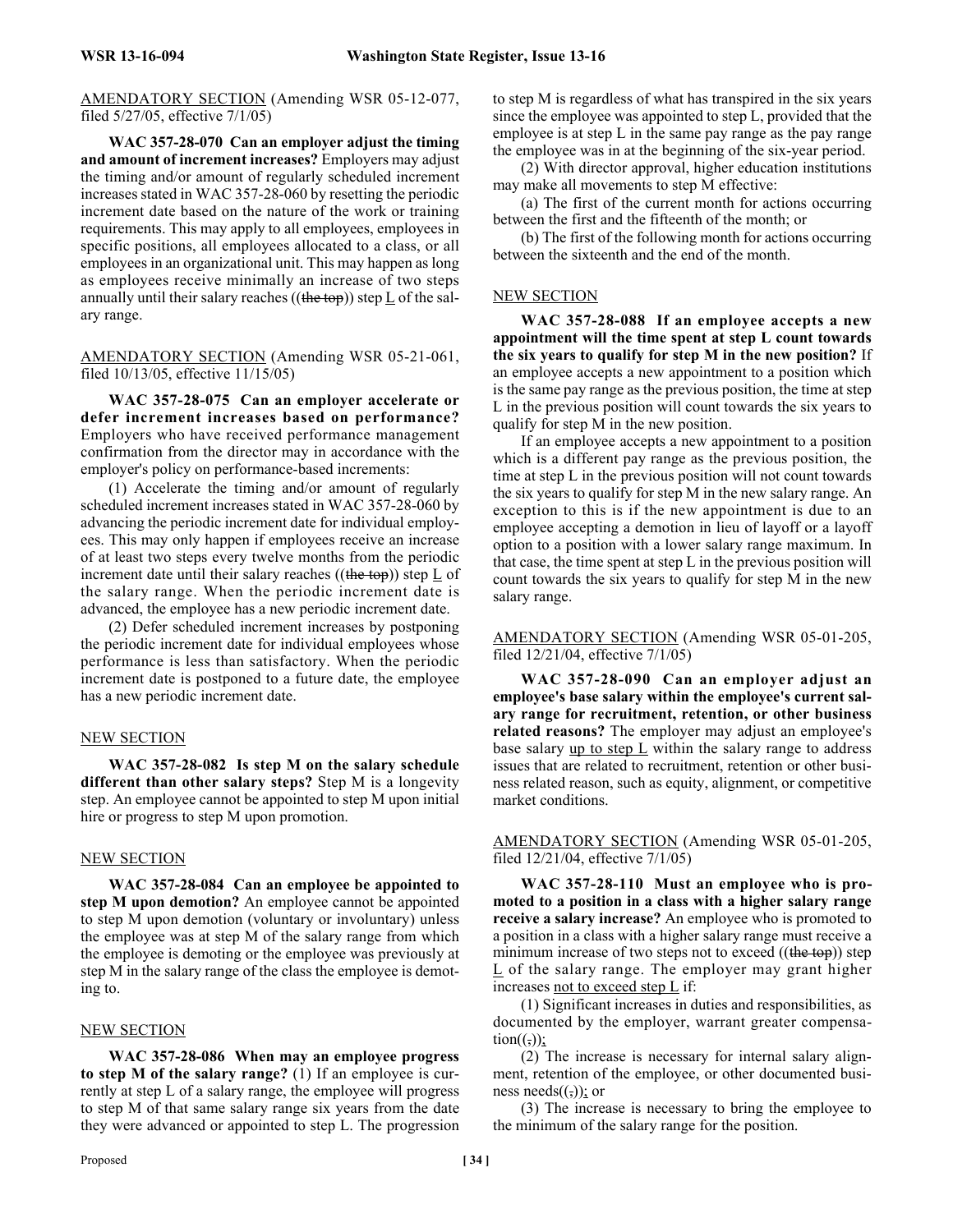AMENDATORY SECTION (Amending WSR 05-01-205, filed 12/21/04, effective 7/1/05)

**WAC 357-28-115 Must an employee occupying a position that is reallocated to a class with a higher salary range receive a salary increase?** An employee occupying a position that is reallocated to a class with a higher salary range must receive at least two steps not to exceed ((the top)) step  $\underline{L}$  of the salary range in accordance with WAC 357-28-110.

AMENDATORY SECTION (Amending WSR 05-01-205, filed 12/21/04, effective 7/1/05)

**WAC 357-28-120 What is the base salary of an employee occupying a position that is reallocated to a class with the same or lower salary range?** An employee occupying a position that is reallocated to a class with the same or lower salary range must be placed within the new salary range at an amount equal to his/her previous base salary. If the previous base salary exceeds the new salary range, the employee's base salary must be set equal to ((the maxi $mum)$ ) step L of the salary range for the reallocated position. The employee's base salary may be set at step M or higher than the range maximum, but not exceeding the previous base salary, if allowed by the employer's salary determination policy.

AMENDATORY SECTION (Amending WSR 05-01-205, filed 12/21/04, effective 7/1/05)

**WAC 357-28-135 How is an employee's salary determined when the employee is appointed to a position due to a layoff action?** The base salary of an employee appointed to a position due to a layoff action must be determined as follows:

(1) An employee who accepts a layoff option to a different position with the same salary range keeps the same base salary.

(2) An employee who accepts a demotion in lieu of layoff or accepts a layoff option to a position with a lower salary range maximum must be placed within the new range at a salary equal to the employee's previous base salary. If the previous base salary exceeds the new range, the employee's base salary must be set equal to ((the new range maximum. The employee's base salary may be set higher than the range maximum, but not exceeding the previous base salary, if allowed by the employer's salary determination policy)) step L of the new salary range. If the employee's previous base salary was at step M of the salary range the employee must be placed at step M of the new salary range.

(3) An employee who is appointed from an internal or statewide layoff list to a position with the same range as the position from which the employee was laid off must be placed within the range at a salary equal to the employee's previous base salary.

(4) An employee who is appointed from an internal or statewide layoff list to a position with a lower range maximum than the position from which the employee was laid off must have the salary determined by the employer's salary determination policy.

AMENDATORY SECTION (Amending WSR 05-12-077, filed 5/27/05, effective 7/1/05)

**WAC 357-28-165 When an exempt position is converted to classified, how is the base salary of the incumbent determined?** If an exempt position is converted to classified status under the provisions of WAC 357-19-225, the base salary of the incumbent must not be less than the exempt salary at the time of conversion. If the employee's salary at the time of conversion exceeds the maximum of the salary range, the employee's base salary must be set outside the range in accordance with WAC 357-28-040.

If the exempt salary is equal to step L of the classified position and the employee has been at that salary level for six or more years, the employee will progress to step M upon conversion. If the employee has been at that salary level for less than six years, the employee will progress to step M when the total amount of time equals six years.

If the exempt salary is between step L and step M of the new classified salary range and the employee has been at that salary for six or more years, the employee will be placed at step M upon conversion. If the employee has been at that salary level for less than six years, the employee will progress to step M when the total amount of time equals six years.

If the exempt salary is equal to step M of the new classified salary range, the employee will be placed at step M upon conversion.

# **WSR 13-16-096 PROPOSED RULES HEALTH CARE AUTHORITY**

[Filed August 7, 2013, 10:08 a.m.]

Original Notice.

Preproposal statement of inquiry was filed as WSR 12- 19-092.

Title of Rule and Other Identifying Information: WAC 182-500-0010 Medical assistance definitions—A, 182-500- 0045 Medical assistance definitions—H, 182-500-0070 Medical assistance definitions—M, 182-500-0090 Medical assistance definitions—Q, 182-500-0095 Medical assistance definitions—R, 182-500-0100 Medical assistance definitions—S, 182-505-0211 WAH—Foster care, 182-506-0010 Medical assistance units for MAGI-based WAH programs, 182-506-0015 Medical assistance units for non-MAGI-based WAH programs, 182-509-0001 Countable income for Washington apple health programs, 182-509-0220 Washington apple health—How resources are considered, 182-509-0300 Modified adjusted gross income (MAGI), 182-509-0305 MAGI income—Persons subject to the MAGI methodology, 182-509-0310 MAGI income—Timing of income, 182-509- 0315 MAGI income—Ownership of income, 182-509-0320 MAGI income—Noncountable income, 182-509-0325 MAGI income—Unearned income, 182-509-0330 MAGI income—Earned income, 182-509-0335 MAGI income— Educational benefits, 182-509-0340 MAGI income—Native American benefits and payments, 182-509-0345 MAGI income—Income from employment and training program, 182-509-0350 MAGI income—Needs-based assistance from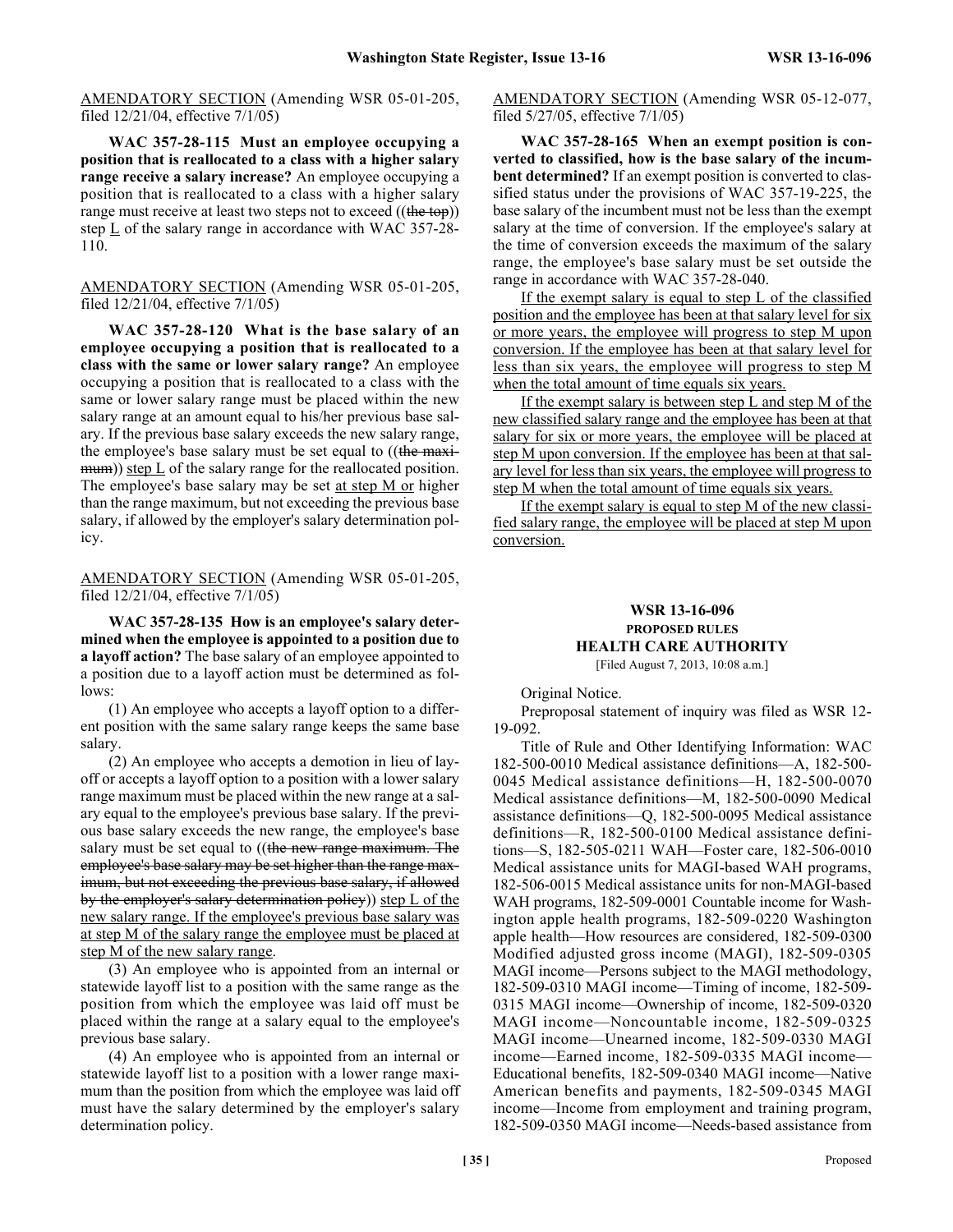other agencies or organizations, 182-509-0355 MAGI income—Gifts and inheritances, 182-509-0360 MAGI income—How a child's income is counted, 182-509-0365 MAGI income—Self-employment income, 182-509-0370 MAGI income—How self-employment income is counted, 182-509-0375 MAGI income—Lump sums, 182-520-0005 WAH fraud referrals and overpayments, and 182-520-0010 WAH overpayments resulting from an administrative hearing.

Hearing Location(s): Health Care Authority (HCA), Cherry Street Plaza Building, Sue Crystal Conference Room 106A, 626 8th Avenue, Olympia, WA 98504 (metered public parking is available street side around building. A map is available at http://maa.dshs.wa.gov/pdf/CherryStreet DirectionsNMap.pdf or directions can be obtained by calling (360) 725-1000), on September 10, 2013, at 10:00 a.m.

Date of Intended Adoption: Not sooner than September 11, 2013.

Submit Written Comments to: HCA Rules Coordinator, P.O. Box 45504, Olympia, WA 98504-5504, delivery 626 8th Avenue, Olympia, WA 98504, e-mail arc@hca.wa.gov, fax (360) 586-9727, by 5:00 p.m. on September 10, 2013.

Assistance for Persons with Disabilities: Contact Kelly Richters by September 3, 2013, TTY (800) 848-5429 or (360) 725-1307 or e-mail kelly.richters@hca.wa.gov.

Purpose of the Proposal and Its Anticipated Effects, Including Any Changes in Existing Rules: HCA is implementing new regulations under the federal Patient Protection and Affordable Care Act in preparation for healthcare reform in Washington state. This includes the establishment of standalone rules for medical assistance programs, which are required under 2E2SHB 1738, Laws of 2011, which creates the HCA as the single state agency responsible for the administrations and supervision of Washington's medicaid program (Washington apple health (WAH)).

Reasons Supporting Proposal: See Purpose above.

Statutory Authority for Adoption: RCW 41.05.021.

Statute Being Implemented: Patient Protection and Affordable Care Act (Public Law 111-148); 42 C.F.R. § 431, 435, and 457; and 45 C.F.R. § 155.

Rule is necessary because of federal law, Patient Protection and Affordable Care Act (Public Law 111-148).

Name of Proponent: HCA, governmental.

Name of Agency Personnel Responsible for Drafting: Kevin Sullivan, P.O. Box 42716, Olympia, WA 98504-2716, (360) 725-1344; Implementation and Enforcement: Jessie Minier, P.O. Box 45534, Olympia, WA 98504-5534, (360) 725-1501.

No small business economic impact statement has been prepared under chapter 19.85 RCW. The joint administrative rules review committee has not requested the filing of a small business economic impact statement, and these rules do not impose a disproportionate cost impact on small businesses.

A cost-benefit analysis is not required under RCW 34.05.328. RCW 34.05.328 does not apply to HCA rules unless requested by the joint administrative rules review committee or applied voluntarily.

> August 7, 2013 Kevin M. Sullivan Rules Coordinator

AMENDATORY SECTION (Amending WSR 11-14-075, filed 6/30/11, effective 7/1/11)

**WAC 182-500-0010 Medical assistance definition— A. "Administrative renewal"** means the agency uses verification from electronically available income data sources to verify and recertify a person's Washington apple health benefits for a subsequent certification period. A case is administratively renewed when the person's self-attested income is reasonably compatible (as defined in WAC 182-500-0095) with the information available to the agency from the electronic data sources and the person meets citizenship, immigration, Social Security number, and age requirements.

**"Agency"** means the Washington state health care authority (HCA), created pursuant to chapter 41.05 RCW.

**"Agency's designee"** means the Washington state department of social and health services (DSHS), created pursuant to chapter 43.20A RCW.

**"Allowable costs"** are the documented costs as reported after any cost adjustment, cost disallowances, reclassifications, or reclassifications to nonallowable costs which are necessary, ordinary and related to the outpatient care of medical care clients are not expressly declared nonallowable by applicable statutes or regulations. Costs are ordinary if they are of the nature and magnitude which prudent and cost-conscious management would pay.

**"Alternative benefits plan"** means the range of health care services included within the scope of service categories described in WAC 182-501-0060 available to persons eligible to receive health care coverage under the Washington apple health modified adjusted gross income (MAGI)-based adult coverage described in WAC 182-505-0250.

**"Ancillary services"** means additional services ordered by the provider to support the core treatment provided to the patient. These services may include, but are not limited to, laboratory services, radiology services, drugs, physical therapy, occupational therapy, and speech therapy.

**"Apple health for kids"** is the umbrella term for health care coverage for certain groups of children that is funded by the state and federal governments under Title XIX medicaid programs or Title XXI Children's Health Insurance Program, or solely through state funds (including the program formerly known as the children's health program). Funding for any given child depends on the program for which the child is determined to be eligible. ((Children who may be eligible for medical assistance but who are not included under the apple health for kids umbrella are described in WAC 388-505- 0210.)) Apple health for kids programs are included in the array of health care programs available through Washington apple health (WAH).

**"Attested income"** means a self-declared statement of a person's income made under penalty of perjury to be true. (See also "self-attested income.")

**"Authorization"** means the agency's or the agency's designee's determination that criteria are met, as one of the preconditions to the agency's or the agency's designee's decision to provide payment for a specific service or device. (See also "expedited prior authorization" and "prior authorization.")

**"Authorized representative"** means a family member, friend, organization or someone acting responsibly on behalf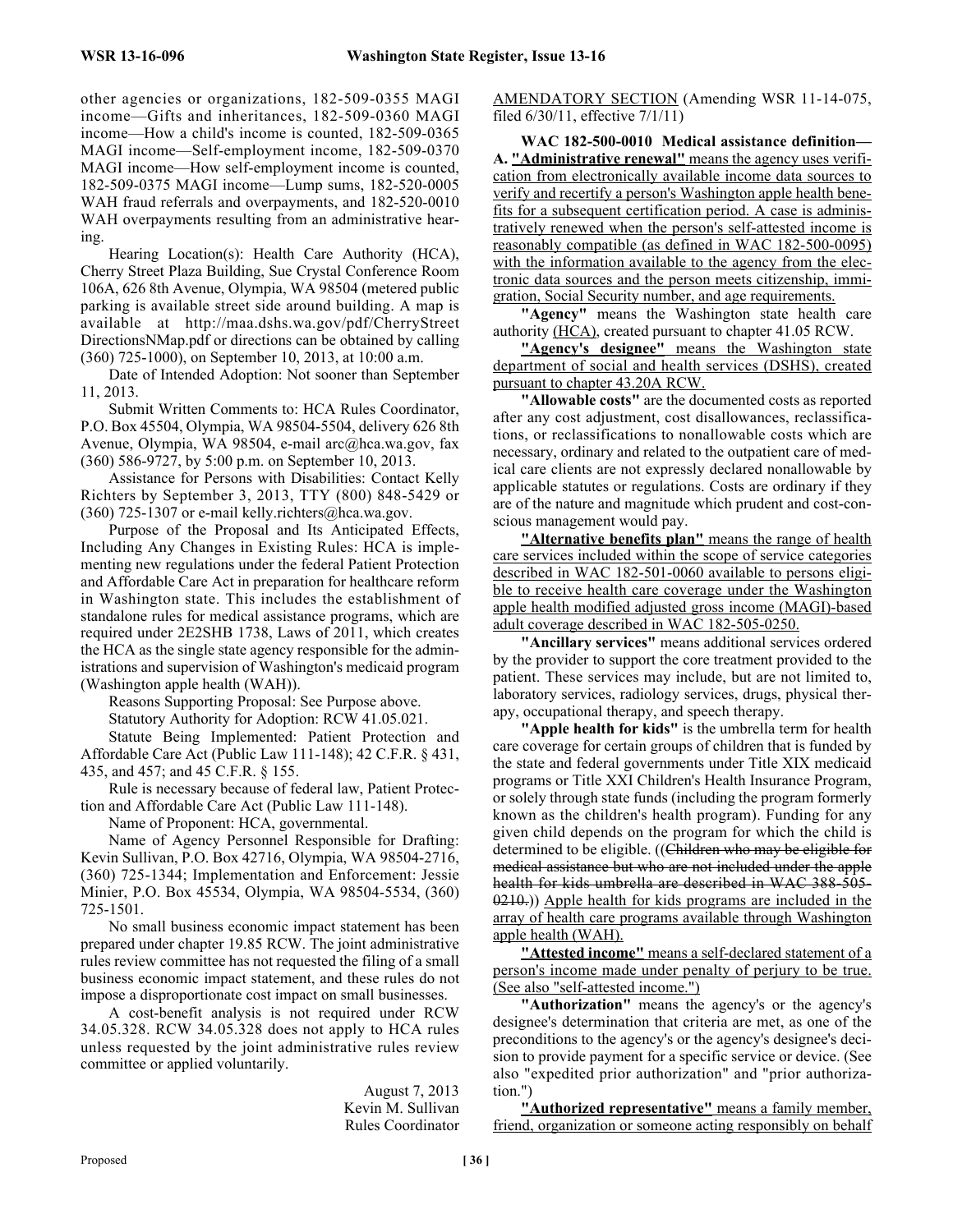of a person who is designated by the person to act on his or her behalf in all matters relating to an application or renewal of Washington apple health or other ongoing communications with agency or its designee. The authorization must be made in writing and signed by the person unless the person's medical condition prevents such written authorization. Authority to act on behalf of an applicant or beneficiary under state law can substitute for the person's authorization. The power to act as an authorized representative ends when the person or a court-appointed guardian of the person informs the agency or its designee that the representative is no longer authorized to act on his or her behalf, or when the agency learns of a change in the legal authority upon which the authorization is based.

AMENDATORY SECTION (Amending WSR 11-14-075, filed 6/30/11, effective 7/1/11)

**WAC 182-500-0045 Medical assistance definitions— H. "Health benefit exchange"** means the public-private partnership created pursuant to chapter 43.71 RCW.

**"Health insurance premium tax credit (HIPTC)"** is a premium tax credit that is refundable and can also be paid in advance from the Internal Revenue Service to a taxpayer's insurance company to help cover the cost of premiums for a taxpayer enrolled in a qualified health plan (QHP) through the health benefit exchange. This tax credit is specified in Section 36B of the Internal Revenue Code of 1986.

**"Health maintenance organization (HMO)"** means an entity licensed by the office of the insurance commissioner to provide comprehensive medical services directly to an eligible enrolled client in exchange for a premium paid by the agency on a prepaid capitation risk basis.

**"Health care professional"** means a provider of health care services licensed or certified by the state in which they practice.

**"Health care service category"** means a grouping of health care services listed in the table in WAC ((388-501-0060)) 182-501-0060. A health care service category is included or excluded depending on the client's medical assistance benefits package.

**"Home health agency"** means an agency or organization certified under medicare to provide comprehensive health care on a part-time or intermittent basis to a patient in the patient's place of residence.

**"Hospital"** means an entity that is licensed as an acute care hospital in accordance with applicable state laws and rules, or the applicable state laws and rules of the state in which the entity is located when the entity is out-of-state, and is certified under Title XVIII of the federal Social Security Act. The term "hospital" includes a medicare or state-certified distinct rehabilitation unit or a psychiatric hospital.

AMENDATORY SECTION (Amending WSR 12-19-051, filed 9/13/12, effective 10/14/12)

**WAC 182-500-0070 Medical assistance definitions— M. "Medicaid"** is the federal aid ((<del>Title XIX</del>)) program under Title XIX of the Social Security Act under which  $((\text{median}))$  health care is provided to eligible persons.

**"Medical assistance"** ((for the purposes of chapters 388-500 through 388-561 WAC, means the various)) is the term the agency and its predecessors used prior to the implementation of the Affordable Care Act in Washington state to mean all federal and/or state-funded health care programs administered by the agency or ((the agency's)) its designee that ((provide federally funded and/or state-funded health care benefits to eligible clients)) are now known as Washington apple health.

**"Medical assistance administration (MAA)"** is the former organization within the department of social and health services authorized to administer the federally funded and/or state-funded health care programs that are now administered by the agency, formerly the medicaid purchasing administration (MPA), of the health and recovery services administration (HRSA).

**"Medical care services (MCS)"** means the limited scope  $((\theta f))$  health care  $((\text{median}))$  program financed by state funds for clients who meet the incapacity criteria defined in chapter 182-508 WAC or who are eligible for the Alcohol and Drug Addiction Treatment and Support Act (ADATSA) program.

**"Medical consultant"** means a physician employed or contracted by the agency or the agency's designee.

**"Medical facility"** means a medical institution or clinic that provides health care services.

**"Medical institution"** See "institution" in WAC 182- 500-0050.

**"Medical services card"** means the card issued by the agency at the initial approval of a person's Washington apple health (WAH) benefit. The card identifies the person's name and medical services identification number, but is not proof of eligibility for WAH. The card may be replaced upon request if it is lost or stolen, but is not required to access health care through WAH.

**"Medically necessary"** is a term for describing requested service which is reasonably calculated to prevent, diagnose, correct, cure, alleviate or prevent worsening of conditions in the client that endanger life, or cause suffering or pain, or result in an illness or infirmity, or threaten to cause or aggravate a handicap, or cause physical deformity or malfunction. There is no other equally effective, more conservative or substantially less costly course of treatment available or suitable for the client requesting the service. For the purposes of this section, "course of treatment" may include mere observation or, where appropriate, no medical treatment at all.

**"Medically needy (MN) or medically needy program (MNP)"** is the state- and federally funded health care program available to specific groups of persons who would be eligible as categorically needy (CN), except their monthly income is above the CN standard. Some long-term care clients with income and/or resources above the CN standard may also qualify for MN.

**"Medicare"** is the federal government health insurance program for certain aged or disabled persons under Titles II and XVIII of the Social Security Act. Medicare has four parts: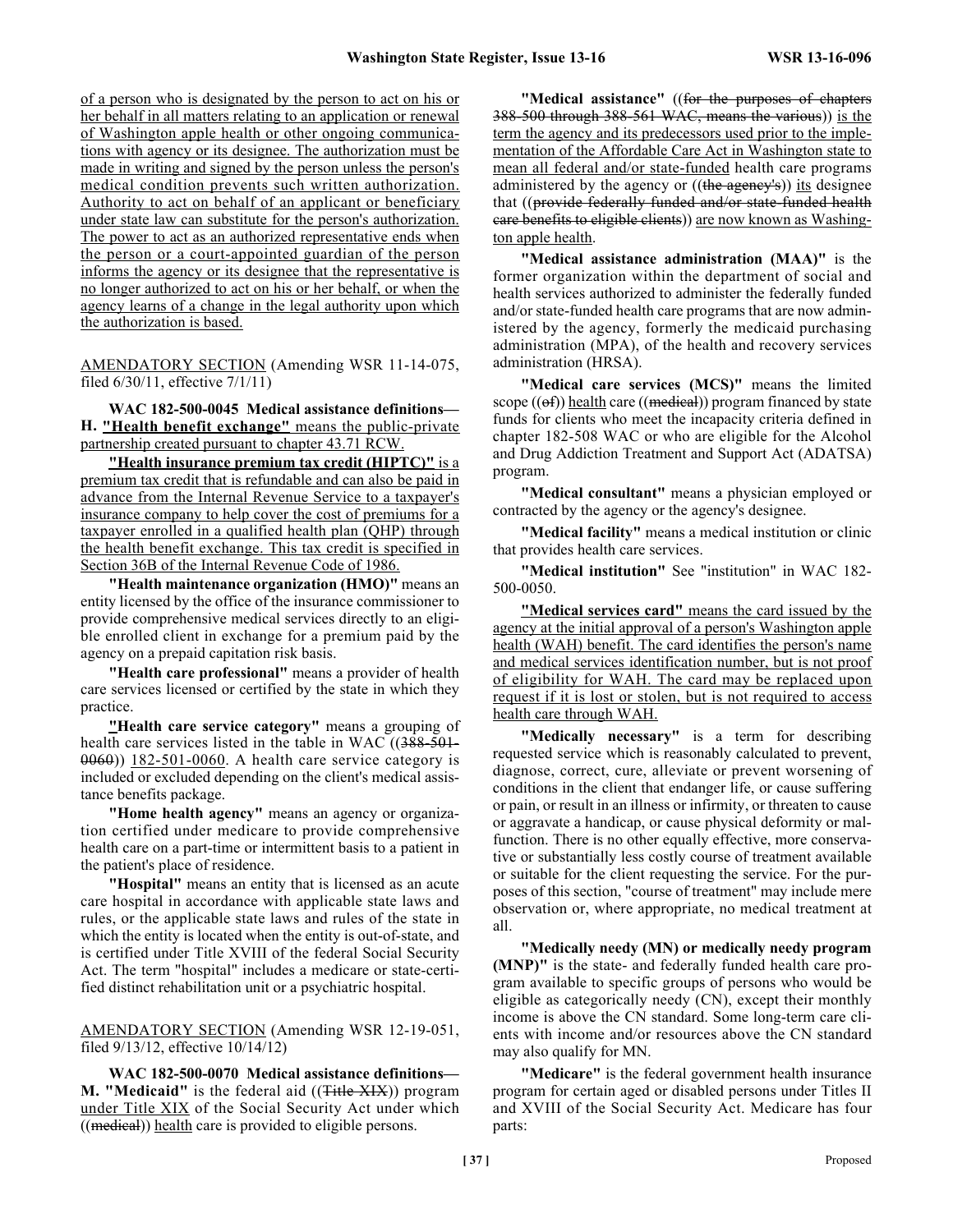(1) **"Part A" -** Covers medicare inpatient hospital services, post-hospital skilled nursing facility care, home health services, and hospice care.

(2) **"Part B" -** The supplementary medical insurance benefit (SMIB) that covers medicare doctors' services, outpatient hospital care, outpatient physical therapy and speech pathology services, home health care, and other health services and supplies not covered under Part A of medicare.

(3) **"Part C" -** Covers medicare benefits for clients enrolled in a medicare advantage plan.

(4) **"Part D" -** The medicare prescription drug insurance benefit.

**"Medicare assignment"** means the process by which a provider agrees to provide services to a medicare beneficiary and accept medicare's payment for the services.

**"Medicare cost-sharing"** means out-of-pocket medical expenses related to services provided by medicare. For medical assistance clients who are enrolled in medicare, costsharing may include Part A and Part B premiums, co-insurance, deductibles, and copayments for medicare services. See chapter 182-517 WAC for more information.

**"Minimum essential coverage"** means coverage defined in Section 5000A(f) of Subtitle D of the Internal Revenue Code of 1986, as added by Section 1401 of the Affordable Care Act.

**"Modified adjusted gross income (MAGI)"** means the adjusted gross income (as determined by the Internal Revenue Service under the Internal Revenue Code of 1986) increased by:

(1) Any amount excluded from gross income under Section 911;

(2) Any amount of interest received or accrued by the taxpayer during the taxable year which is exempt from tax; and

(3) Title II Social Security income or Tier 1 railroad retirement income.

#### NEW SECTION

**WAC 182-500-0090 Medical assistance definitions— Q. "Qualified health plan (QHP)"** means a health insurance plan that has been certified by the Washington health benefit exchange to meet at minimum the standards described in 45 C.F.R. Part 156, Subpart C and RCW 43.71.065 and offered in accordance with the process described in 45 C.F.R. Part 155, Subpart K and RCW 43.71.065.

AMENDATORY SECTION (Amending WSR 11-14-075, filed 6/30/11, effective 7/1/11)

**WAC 182-500-0095 Medical assistance definitions— R. "Reasonably compatible"** means the amount of a person's self-attested income (as defined in WAC 182-500- 0100) and the amount of a person's income verified via electronic data sources are either both above or both below the applicable income standard for Washington apple health (WAH). When self-attested income is less than the standard for WAH, but income from available data sources is more than the WAH standard, or when the self-attested income cannot be verified via electronic data sources, the selfattested income is considered not reasonably compatible.

**"Regional support network (RSN)"** means a single or multiple-county authority or other entity operating as a prepaid health plan through which the agency or the agency's designee contracts for the delivery of community outpatient and inpatient mental health services system in a defined geographic area.

**"Retroactive period"** means approval of medical coverage for any or all of the retroactive period. A client may be eligible only in the retroactive period or may have both current eligibility and a separate retroactive period of eligibility approved.

AMENDATORY SECTION (Amending WSR 11-14-075, filed 6/30/11, effective 7/1/11)

**WAC 182-500-0100 Medical assistance definitions— S. "Self-attestation"** means a person's written, verbal, or electronic declaration of his or her income and/or circumstances made under penalty of perjury, confirming a statement to be true. (See also "attested income.")

**"Spenddown"** is a term used in the medically needy (MN) program and means the process by which a person uses incurred medical expenses to offset income and/or resources to meet the financial standards established by the agency. See WAC ((388-519-0110)) 182-519-0110.

"Spouse" means, for the purposes of ((medicaid)) Washington apple health (WAH) programs for which federal funding is available, a person who is a husband or wife legally married to a person of the opposite sex. Washington state recognizes other states' determinations of legal and common-law marriages between two persons of the opposite gender. For state-funded only WAH programs, a person who is a husband or wife legally married to a person of the same sex.

(1) **"Community spouse"** means a person who:

(a) Does not reside in a medical institution; and

(b) Is legally married to a client who resides in a medical institution or receives services from a home and communitybased waiver program. A person is considered married if not divorced, even when physically or legally separated from his or her spouse.

(2) **"Eligible spouse"** means an aged, blind or disabled husband or wife of an SSI-eligible person, who lives with the SSI-eligible person, and is also eligible for SSI.

(3) **"Essential spouse"** means a husband or wife whose needs were taken into account in determining old age assistance (OAA), aid to the blind (AB), or disability assistance (DA) for a client in December 1973, who continues to live in the home and remains married to the client.

(4) **"Ineligible spouse"** means the husband or wife of an SSI-eligible person, who lives with the SSI-eligible person, and who has not applied or is not eligible to receive SSI.

(5) **"Institutionalized spouse"** means a legally married person who has attained institutional status as described in chapter  $((388-513))$  182-513 WAC, and receives services in a medical institution or from a home or community-based waiver program described in chapter  $((388-515))$  182-515 WAC. A person is considered married if not divorced, even when physically or legally separated from his or her spouse.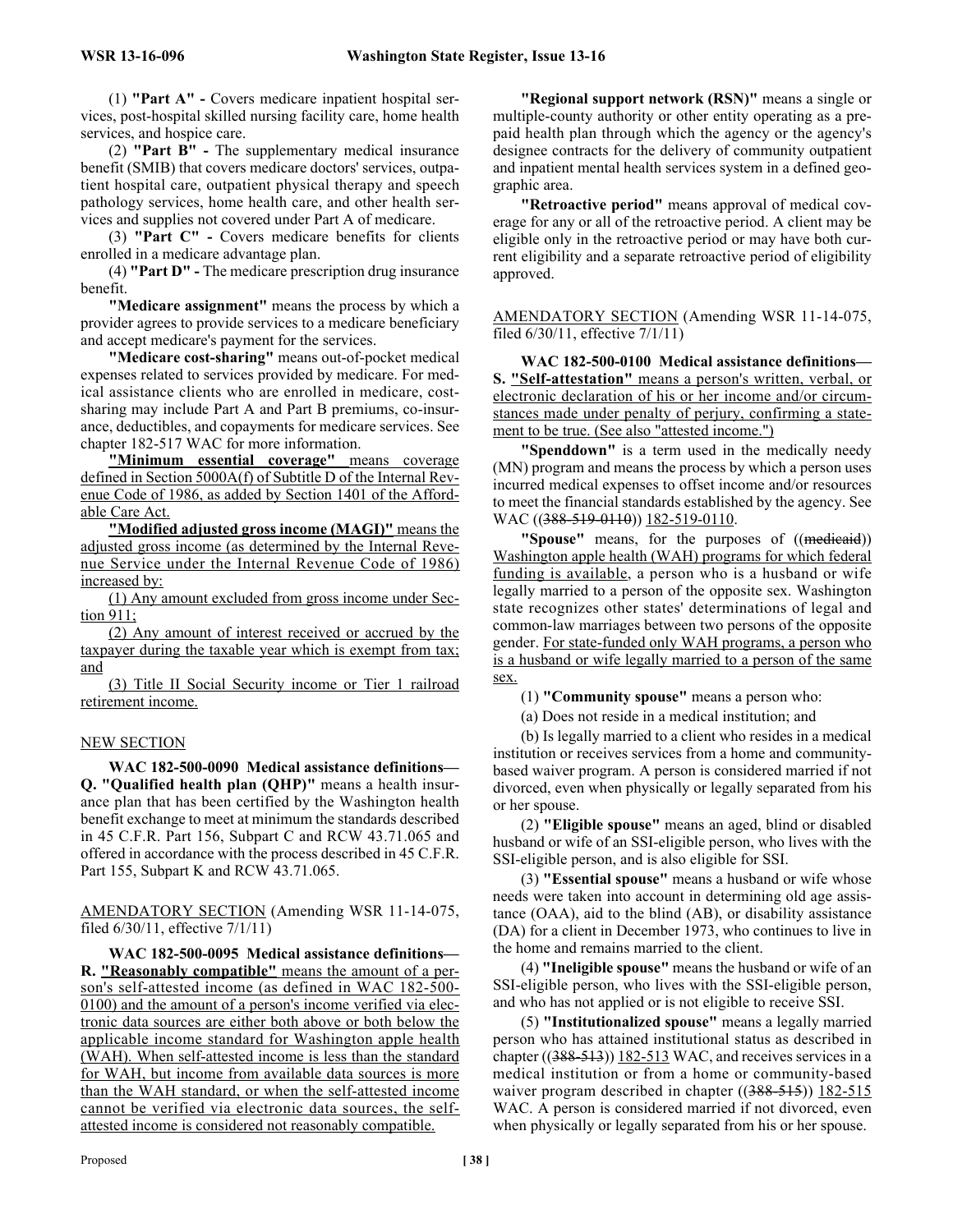(6) **"Nonapplying spouse"** means an SSI-related person's husband or wife, who has not applied for medical assistance.

**"SSI-related"** means an aged, blind or disabled person not receiving an SSI cash grant.

**"State supplemental payment (SSP)"** is a state-funded cash benefit for certain individuals who are either recipients of the Title XVI supplemental security income (SSI) program or who are clients of the division of developmental disabilities. The SSP allotment for Washington state is a fixed amount of twenty-eight million nine hundred thousand dollars and must be shared between all individuals who fall into one of the groups listed below. The amount of the SSP may vary each year depending on the number of individuals who qualify. The following groups are eligible for an SSP:

(1) Mandatory SSP group—SSP made to a mandatory income level client (MIL) who was grandfathered into the SSI program. To be eligible in this group, an individual must have been receiving cash assistance in December 1973 under the department of social and health services former old age assistance program or aid to the blind and disability assistance. Individuals in this group receive an SSP to bring their income to the level they received prior to the implementation of the SSI program in 1973.

(2) Optional SSP group—SSP made to any of the following:

(a) An individual who receives SSI and has an ineligible spouse.

(b) An individual who receives SSI based on meeting the age criteria of sixty-five or older.

(c) An individual who receives SSI based on blindness.

(d) An individual who has been determined eligible for SSP by the division of developmental disabilities.

(e) An individual who is eligible for SSI as a foster child as described in WAC 388-474-0012.

**"Supplemental security income (SSI) program (Title XVI)"** is the federal grant program for aged, blind, and disabled persons, established by section 301 of the Social Security amendments of 1972, and subsequent amendments, and administered by the Social Security Administration (SSA).

#### NEW SECTION

**WAC 182-505-0211 Washington apple health (WAH)—Foster care.** (1) A child under the age of nineteen is eligible for Washington apple health (WAH) when he or she:

(a) Is in foster care under the legal responsibility of the state, or a federally recognized tribe located within the state; and

(b) Meets Washington residency requirements as described in WAC 182-503-0520 or 182-503-0525.

(2) A child under the age of twenty-one is eligible for WAH when he or she meets:

(a) Washington residency requirements as described in WAC 182-503-0520 or 182-503-0525;

(b) Citizenship or immigration status requirements as described in WAC 182-503-0535;

(c) Social Security number requirements as described in WAC 182-503-0515; and

(d) Is in foster care under the legal responsibility of the state, or a federally recognized tribe located within the state; or

(e) Receives subsidized adoption services through the children's administration; or

(f) Is enrolled in the unaccompanied refugee minor (URM) program as authorized by the office of refugee and immigrant assistance (ORIA); or

(g) Is living in a group home operated or contracted by the juvenile rehabilitation administration; or

(h) Is placed in a foster home or group home through the voluntary placement waiver program managed by the division of developmental disabilities.

(3) A person age nineteen but under age twenty-six is eligible for WAH when he or she:

(a) Was in foster care under the legal responsibility of the state or a federally recognized tribe located within the state on his or her eighteenth birthday, on or after July 22, 2007; and

(b) Meets residency, Social Security number, and citizenship requirements as described in subsection (2) of this section.

(4) A person described in subsections (1) through (3) of this section is not eligible for WAH if he or she is confined to a public institution as defined in WAC 182-500-0050, except:

(a) If he or she is under age twenty-one;

(b) Resides in an institution for mental disease (IMD); and

(c) Meets the institutional status requirements in WAC 182-505-0240.

AMENDATORY SECTION (Amending WSR 11-24-018, filed 11/29/11, effective 12/1/11)

**WAC 182-506-0010 Medical assistance units (MAU) for MAGI-based Washington apple health programs.**  $((1)$  One or more medical assistance units  $(MAU)$  is established for individuals living in the same household based on the type of medical program, each individual's relationship to other family members, and the individual's financial responsibility for the other family members.

(2) Financial responsibility applies only to spouses and to parents, as follows:

(a) Married persons, living together are financially responsible for each other; and

(b) Persons who meet the definition of a natural, adoptive, or step-parent described in WAC 388-454-0010 are financially responsible for their unmarried, minor children living in the same household.

(3) Minor children are not financially responsible for their parents or for their siblings.

(4) When determining eligibility for family, pregnancy, or children's medical programs, follow the income rules as described in WAC 388-450-0106 (1) through (7). Only one MAU is required when all family members are eligible for categorically needy (CN) medical coverage.

(5) If a family is not eligible as one MAU for a CN program, separate MAUs are required for family members living in the same household in the following situations: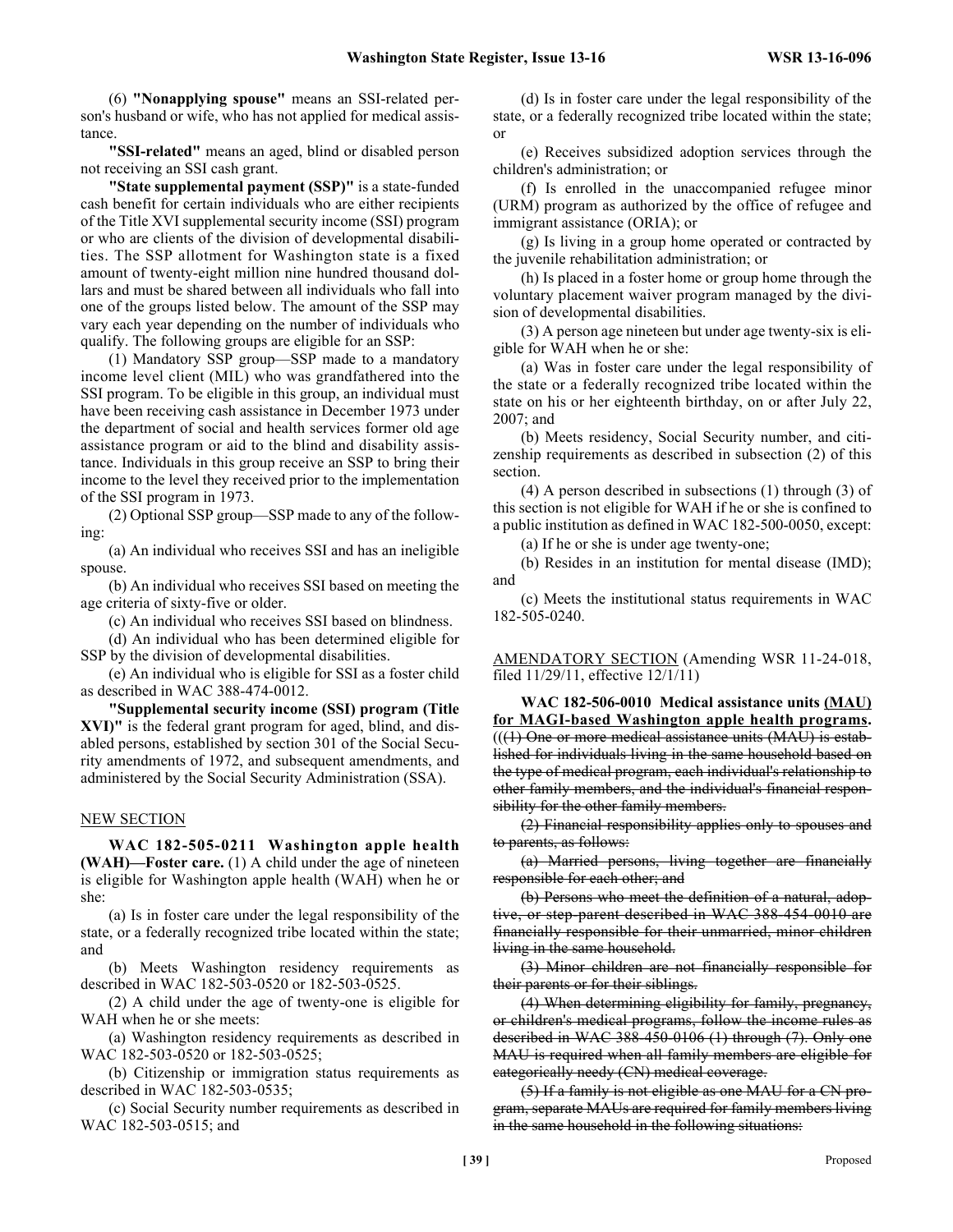(a) A pregnant minor, regardless of whether she lives with her parent(s);

(b) A child with earned or unearned income;

(c) A child with resources which make another family member ineligible for medical assistance;

(d) A child of unmarried parents when both parents reside with the child;

(e) Each unmarried parent of a child in common, plus any of their children who are not in separate MAUs;

(f) A caretaker relative that is not financially responsible for the support of the child;

(6) For a family with multiple MAUs established based on the criteria described in subsection (5) of this section, a parent's:

(a) Income up to one hundred percent of the federal poverty level (FPL) is allocated to the parent and other members of the parent's MAU. The excess is allocated to their children in separate MAUs.

(b) Resources are allocated equally to the parent and all persons in the parent's household for whom the parent is financially responsible. This includes family members in separate MAUs.

(7) The exceptions to the income allocations described in subsection (6) of this section are as follows:

(a) Only the parent's income actually contributed to a pregnant minor is considered income to the minor.

(b) A parent's financial responsibility is limited when the minor child is receiving inpatient chemical dependency or mental health treatment. Only the income a parent chooses to contribute to the child is considered available when:

(i) The treatment is expected to last ninety days or more;

(ii) The child is in court-ordered, out-of-home care in accordance with chapter 13.34 RCW; or

(iii) The department determines the parents are not exercising responsibility for the care and control of the child.

(8) When determining eligibility for an SSI-related medical program, a separate MAU is required for:

(a) SSI recipients;

(b) An SSI-related person who has not been found eligible for family medical under this chapter; or

(c) The purpose of applying medical income standards for an:

(i) SSI-related applicant whose spouse is not relatable to SSI or is not applying for SSI-related medical; and

(ii) Ineligible spouse of an SSI recipient.

(9) For a person in a separate MAU, based on the criteria described in subsection (8) of this section, the income and resource allocations described in subsection (6) of this section are not used. The SSI-related individual's eligibility is determined using the allocations or deeming rules in chapter 388-475 WAC.

(10) Countable income for medical programs:

(a) For SSI individuals is described in chapter 388-475 WAC; or

(b) For family medical, pregnancy medical, and children's medical is described in WAC 388-450-0210.)) (1) A person's financial eligibility for programs that use modified adjusted gross income (MAGI) methodology, as described in WAC 182-509-0300, is based on multiple factors including relationship to other household members, age, tax status and

pregnancy. The rules in this section describe which household members' income is counted in determining a person's eligibility. These household members comprise the person's "medical assistance unit" (MAU). Members of a single household may have different MAUs.

(2) The determination of countable income for MAGIbased programs is described in chapter 182-509 WAC.

(3) A person's MAGI-based countable income equals the total countable income of the members of the person's MAU (see WAC 182-509-0001). This income is compared to the income standard for the MAU size when determining eligibility for programs based on a federal poverty limit standard.

(4) The number of persons in the MAU is increased by one for each verified unborn child for each pregnant woman already included in the MAU under this section.

(5) For any given tax year in which an initial eligibility determination, renewal of eligibility, post-eligibility review or change of circumstance is made, MAUs are determined as follows:

(a) The MAU for a person who expects to file a federal tax return and does not expect to be claimed as a tax dependent by another tax filer includes the following:

(i) The person (tax filer) and all persons the tax filer expects to claim as a tax dependent; and

(ii) The following additional persons, but only if they live in the same residence:

(A) The person's spouse;

(B) The person's natural, adopted and step-children less than nineteen years of age;

(C) If the person is less than nineteen years of age, the person's natural, adopted and step-parents; and

(D) If the person is less than nineteen years of age, the natural, adoptive and step-siblings who are less than nineteen years of age.

(b) The MAU for a person who expects to be claimed as a tax dependent by a tax filer includes:

(i) The person (tax dependent), the tax filer, and any other persons in the tax filer's MAU (as determined according to (a) of this subsection), except if:

(A) The person is not the spouse or biological, adopted, or natural child of the tax filer;

(B) The person is under age nineteen and living in the same residence as both parents, but is expected to be claimed as a tax dependent by only one parent, either because the parents are unmarried or do not expect to file taxes jointly; or

(C) The person is under age nineteen and expects to be claimed by a noncustodial parent.

(ii) If  $(b)(i)(A)$ ,  $(B)$  or  $(C)$  of this section applies, the person's MAU is determined according to the nonfiler rules described in (c) of this subsection.

(c) The MAU for a person who does not expect to file a federal tax return and who either does not expect to be claimed as a tax dependent or meets one of the tax dependent exceptions in (b) of this subsection includes the following persons, but only if they live in the same residence:

(i) The person (self);

(ii) The person's spouse;

(iii) The person's natural, adopted and step-children less than nineteen years of age;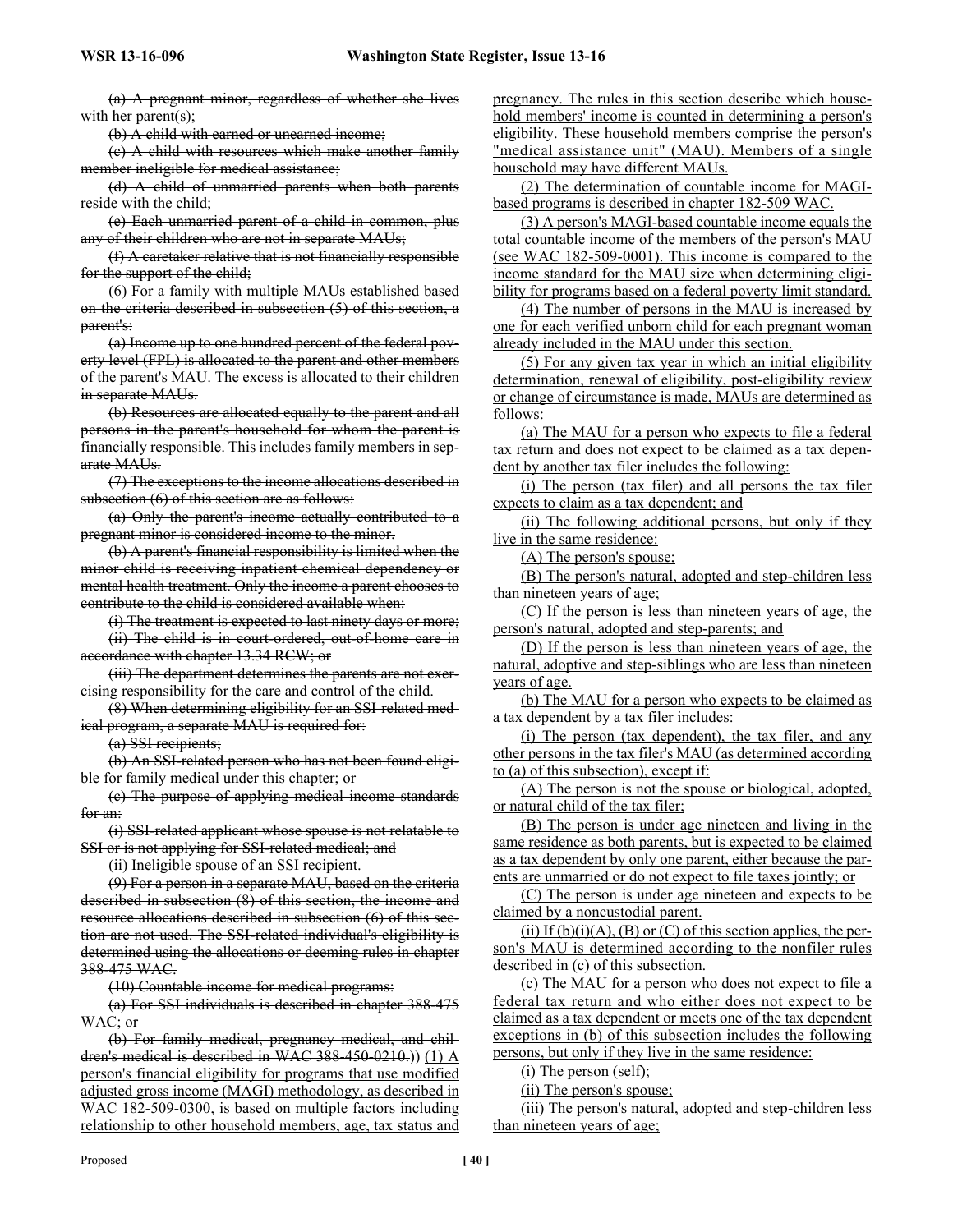(iv) If the person is less than nineteen years of age, the person's natural, adopted and step-parents; and

(v) If the person is less than nineteen years of age, the natural, adoptive and step-siblings who are less than nineteen years of age.

#### NEW SECTION

**WAC 182-506-0015 Medical assistance units for non-MAGI-based Washington apple health programs.** This section explains how medical assistance units (MAUs) are constructed for programs not based on modified adjusted gross income (MAGI) methodologies. (MAGI-based programs are described in WAC 182-503-0510.)

(1) An MAU is a person or group of people who must be included together when determining eligibility. MAUs are established based on each person's relationship to other family members and the person's financial responsibility for the other family members.

(2) Financial responsibility applies only to spouses and to parents, as follows:

(a) Married persons, living together are financially responsible for each other;

(b) Natural, adoptive, or step-parents are financially responsible for their unmarried, minor children living in the same household;

(c) Minor children are not financially responsible for their parents or for their siblings;

(d) Married persons' financial responsibility for each other when not living together because one or both are residing in a medical institution is described in chapter 182-513 WAC.

(3) The number of persons in the MAU is increased by one for each verified unborn child for each pregnant woman already included in the MAU under this section.

(4) When determining eligibility for an SSI-related medical program, the agency determines household size according to the rules described in WAC 182-512-0820 and 182- 512-0900 through 182-512-0960. A one-person MAU is required for:

(a) SSI recipients;

(b) Institutionalized persons;

(c) The purpose of applying medical income standards for an:

(i) SSI-related applicant whose spouse is not relatable to SSI or is not applying for SSI-related medical; and

(ii) Ineligible spouse of an SSI recipient.

AMENDATORY SECTION (Amending WSR 11-23-091, filed 11/17/11, effective 11/21/11)

**WAC 182-509-0001 Countable income for ((medical)) Washington apple health programs.** (1) For purposes of ((medical)) Washington apple health (WAH) program eligibility, a ((client's)) person's countable income is income which remains when:

(a) The income cannot be specifically excluded; and

(b) All appropriate deductions and disregards allowed by a specific program $((,))$  have been applied.

(2) A  $((\text{client's}))$  person's countable income  $((\text{cannot}))$ may not exceed the income standard for the specific ((medieal)) WAH program((s described in WAC 388-478-0065, 388-478-0070, 388-478-0075, 388-478-0080, or 388-513- 1305, 388-513-1315, or 388-513-1395)), unless the program allows for those limits to be exceeded. Specific program standards are described below:

(a) For modified adjusted gross income (MAGI)-based programs described in WAC 182-503—0510, see WAC 182- 505-0100 for the applicable program standard based on a percentage of the federal poverty level (FPL);

(b) For WAH SSI-related CN coverage, see WAC 182- 512-0010;

(c) For WAH MN coverage, see WAC 182-519-0050;

(d) For WAH for workers with disabilities, see WAC 182-511-0025;

(e) For WAH medicare savings programs, see WAC 182-517-0100;

(f) For WAH noninstitutional medical in an alternative living facility, see WAC 182-513-1305; and

(g) For WAH long-term care programs, see WAC 182- 513-1315 and 182-513-1395.

 $(3)$  ((Unless modified by subsection  $(4)$  or  $(6)$  of this section, the TANF/SFA income rules, as described in this chapter, are used to determine a client's countable income for the following programs:

(a) Family medical program as described in WAC 388- 505-0220;

(b) Medical extensions as described in chapter 388-523 WAC;

(c) Pregnant women's program as described in WAC 388-462-0015;

(d) Children's health care programs as described in WAC 388-505-0210; and

(e) Psychiatric indigent inpatient (PII) program as described in WAC 388-865-0217.

(4) Exceptions to the TANF/SFA cash assistance methodology apply as follows:

(a) The financial responsibility of relatives when a client is applying for medical for families, children, pregnant women or for the psychiatric indigent inpatient program is specified in WAC 388-408-0055;

(b) Actual work-related child and dependent care expenses, which are the client's responsibility, are income deductions (the limits on this deduction in WAC 388-450-  $0170$  (3) and (4) do not apply);

(c) Court or administratively ordered current or back support paid to meet the needs of legal dependents, are income deductions;

(d) Only income actually contributed to an alien client from the alien's sponsor is countable unless the sponsor signed the affidavit of support I-864 or I-864A. See subsection (5) of this section;

(e) TANF/SFA gross earned income limits as described in WAC 388-450-0165 do not apply;

(f) The fifty percent earned income deduction is not used to calculate countable income for CN scope of care programs with income levels based upon the federal poverty level (FPL). These programs are listed in subsections (3)(c) and (d). The only work related income deductions for these programs are:

(i) Ninety dollars; and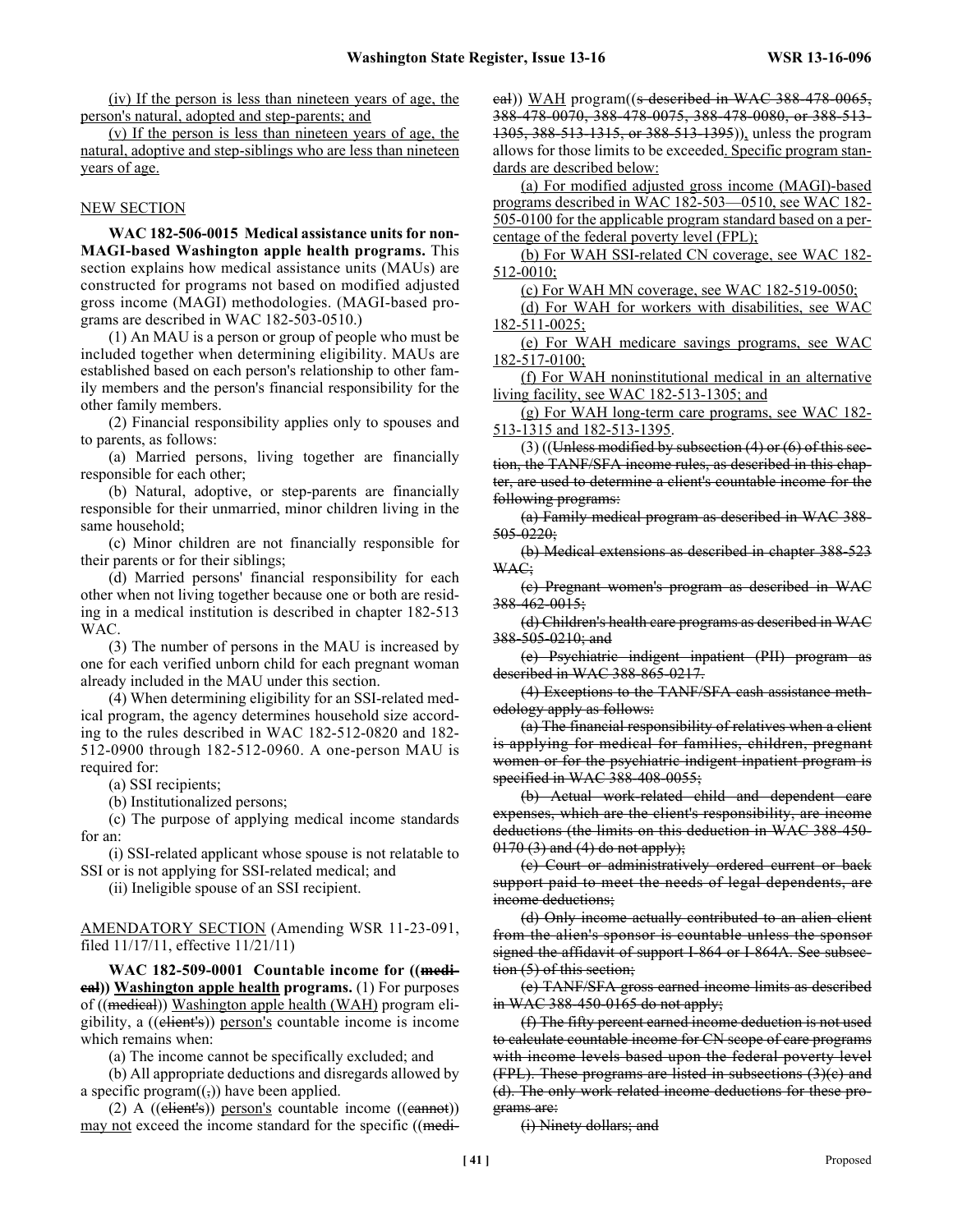(ii) Actual work-related child and dependent care expenses, as described in (b) of this subsection; and

(iii) Child support as described in (c) of this subsection.

(g) When determining medically needy (MN) or MN scope of care coverage for children or pregnant women for the programs described in subsections  $(3)(c)$  and  $(d)$ , the exception described in subsection  $(4)(f)$  is not used as the MN income standards are not based on the FPL;

(h) For nonrecurring lump sum payments, see chapter 388-455 WAC and WAC 388-475-0300(4);

(i) Diversion cash assistance (DCA), is not countable income;

(j) Effective April 1, 2002, the department will disregard an increase in earned income when:

(i) A family is receiving benefits under the family medical program; and

(ii) The increase occurs during the second or third month of eligibility. The disregard stops the last day of the third month of eligibility for a family medical program.

(5) When an alien's sponsor has signed the affidavit of support I-864 or I-864A, the sponsor's income and resources are counted as described in WAC 388-450-0155, 388-450- 0156, 388-450-0160, and 388-470-0060.

(6) Except when this state has adopted more liberal rules, SSI income rules are used to determine a client's countable income for the following programs:

(a) SSI-related CN or MN; and

(b) Medicare savings programs. Refer to chapter 388- 475 WAC.)) Anticipated nonrecurring lump sum payments received by an applicant or recipient of a WAH SSI-related medical program are counted as income in the month of receipt, with the exception of retroactive supplemental security income (SSI)/Social Security disability lump sum payments. See WAC 182-512-0300(4) and 182-512-0700 for more information.

(4) For the MAGI-based programs listed below, the agency or its designee determines eligibility based on the countable MAGI income of the members of the person's medical assistance unit as determined per WAC 182-506- 0010:

(a) WAH for parents and caretaker relatives program as described in WAC 182-505-0240;

(b) WAH pregnancy program as described in WAC 182- 505-0115;

(c) WAH for kids programs as described in WAC 182- 505-0210 with the following exceptions:

(i) Newborn children born to a woman who is eligible for WAH on the date of the newborn's birth, including a retroactive eligibility determination;

(ii) Children who are receiving SSI;

(iii) Children who are in foster care or receiving subsidized adoption services.

(d) WAH MAGI-based adult medical as described in WAC 182-505-0250; and

(e) WAH MAGI-based alien emergency medical as described in WAC 182-507-0110.

(5) For the following SSI-related WAH programs, unless the state has adopted more liberal rules, income rules for the SSI program are used to determine a person's countable income:

(a) WAH noninstitutional SSI-related CN or medically needy (MN) coverage described in chapters 182-511 and 182-512 WAC;

(b) WAH institutional SSI-related CN or MN long-term care or hospice coverage described in chapters 182-513 and 182-515 WAC;

(c) WAH alien emergency medical programs based on age sixty-five or older or disability described in chapter 182- 507 WAC; and

(d) WAH medicare savings programs described in chapter 182-517 WAC.

(6) Countable income for the WAH refugee medical (RMA) program and WAH MN program for pregnant women and children is determined as follows:

(a) The agency or its designee allows the following deductions from a person's gross earnings:

(i) Fifty percent of gross earned income;

(ii) Actual work-related child and dependent care expenses, which are the person's responsibility; and

(iii) Court or administratively ordered current or back support paid to meet the needs of legal dependents.

(b) Only income actually contributed to an alien client from the alien's sponsor is countable unless the sponsor signs the affidavit of support I-864 or I-864A.

(c) Nonrecurring lump sum payments are counted as income in the month of receipt and as a resource if the person retains the payment after the month of receipt (resource limits do not apply to MN coverage for pregnant women and children). For RMA, nonrecurring lump sum payments are counted as income if received in the month of application and not considered if received thereafter per WAC 182-507- 0130.

(7) Countable income rules for other WAH programs that are not MAGI-based or SSI-related are described in the specific program rules listed in WAC 182-503-0510 (3)(c).

(8) Some WAH programs are not based on a person's or household's countable income but are based on a specific status or entitlement in federal rule. The rules for these deemed eligible WAH programs are described in WAC 182-503-  $0510(4)$ .

# NEW SECTION

**WAC 182-509-0220 Washington apple health—How resources are considered.** (1) A resource is any cash, other personal property, or real property that a person:

(a) Owns;

(b) Has the right, authority, or power to convert to cash (if not already cash); and

(c) Has the legal right to use for his or her support and maintenance.

(2) There is no resource limit for an applicant or recipient of the following Washington apple health (WAH) programs:

(a) WAH for workers with disabilities (HWD) program, as described in chapter 182-511 WAC;

(b) WAH foster care program (see WAC 182-505-0211);

(c) All programs that are based on modified adjusted gross income (MAGI) methodologies, as described in WAC 182-503-0510. This includes the following: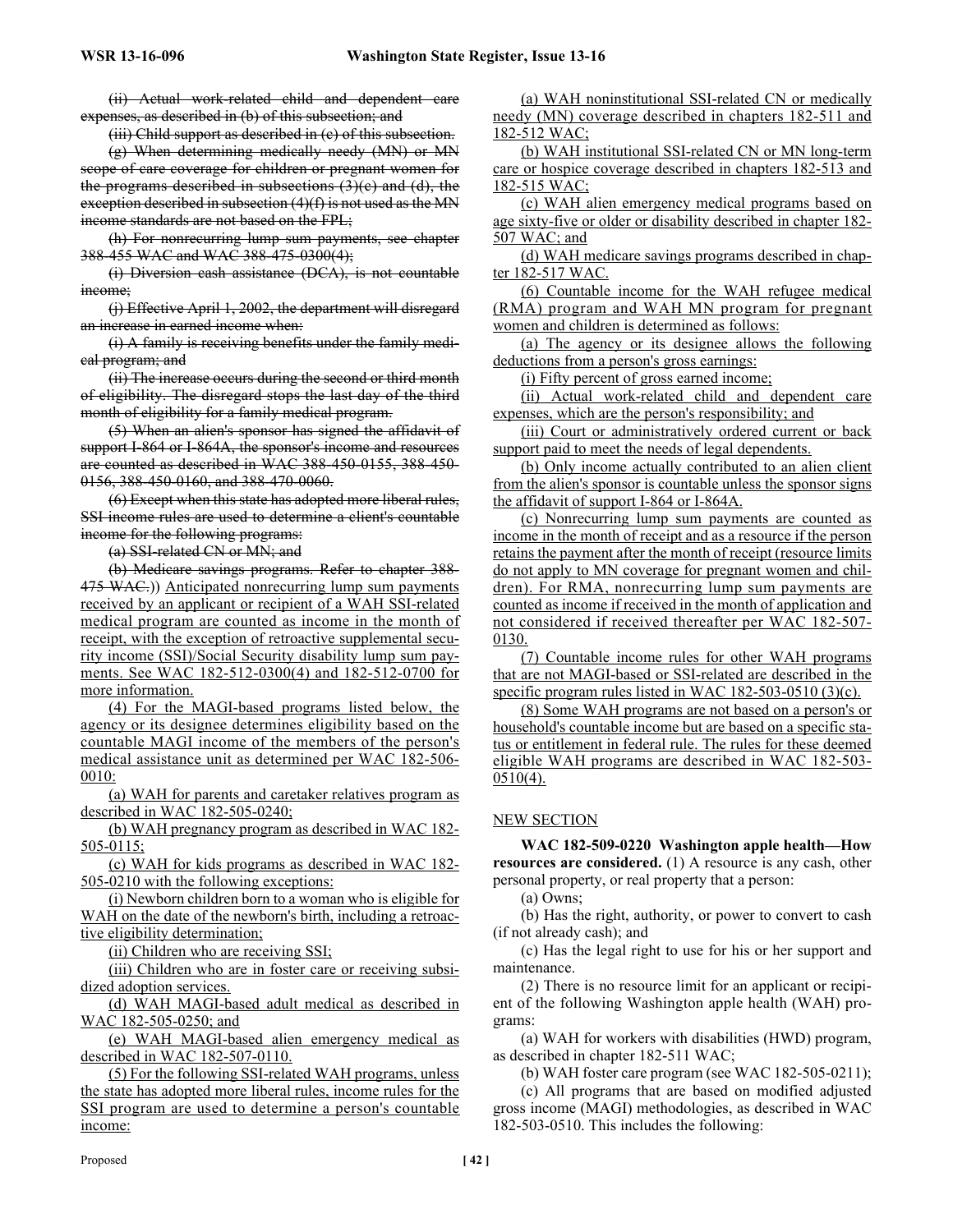(i) WAH for parents and caretaker relatives (see WAC 182-505-0240);

(ii) WAH for pregnant women (see WAC 182-505- 0115);

(iii) WAH for kids (see WAC  $182-505-0210$ );

(iv) Premium-based WAH for kids (see WAC 182-505- 0215);

(v) WAH long-term care for children and adults (see WAC 182-514-0230);

(vi) WAH for MAGI-based adult coverage (see WAC 182-505-0250); and

(vii) WAH MAGI-based adult alien emergency medical (see WAC 182-507-0110).

(3) For all other WAH programs, the resource limits can be found in the following chapters:

(a) WAH SSI-related medical (see WAC 182-512- 0300);

(b) WAH long-term care (see chapters 182-513 and 182- 515 WAC);

(c) SSI-related WAH alien medical program (see chapter 182-507 WAC);

(d) Medicare savings program (see WAC 182-517- 0310); and

(e) WAH for refugees (see WAC 182-507-0130).

(4) The agency or its designee determines how trusts, annuities and life estates affect eligibility for WAH coverage for the programs listed in subsections  $(3)(a)$  through (e) of this section by following the rules described in chapter 182- 516 WAC.

(5) Receipt of money by a member of a federally recognized tribe from exercising federally protected rights or extraction of protected resources, such as fishing, shell-fishing, or selling timber, is considered conversion of an exempt resource during the month of receipt. Any amounts remaining from the conversion of this exempt resource on the first of the month after the month of receipt will remain exempt if the funds were used to purchase another exempt resource. Any amounts remaining in the form of countable resources (such as in checking or savings accounts) on the first of the month after receipt, will be added to other countable resources for eligibility determinations when a resource determination is required by the specific WAH program. If no resource determination is required by the specific WAH program, eligibility is not affected.

#### NEW SECTION

**WAC 182-509-0300 Modified adjusted gross income (MAGI).** (1) The agency uses the modified adjusted gross income (MAGI) methodology to determine eligibility for MAGI-based Washington apple health (WAH) programs described in WAC 182-509-0305.

(2) MAGI methodology is described in WAC 182-509- 0300 through 182-509-0375. Generally, MAGI includes adjusted gross income (as determined by the Internal Revenue Code (IRC)) increased by:

(a) Any amount excluded from gross income under Section 911 of the IRC;

(b) Any amount of interest received or accrued by the taxpayer during the taxable year which is exempt from tax; and

(c) Title II Social Security income or Tier 1 Railroad Retirement income.

(3) When calculating a person's eligibility for the programs listed in WAC 182-509-0305, the agency uses the person's MAGI income with the following exceptions:

(a) Scholarships or fellowship grants described in WAC 182-509-0335 used for education purposes are excluded from income;

(b) Income received by American Indian/Alaskan Native individuals described in WAC 182-509-0340 is excluded from income; and

(c) Any income received as a lump sum as described in WAC 182-509-0375 is counted as income only in the month in which it is received.

(4) Countable MAGI income is reduced by an amount equal to five percentage points of the federal poverty level (FPL) based on household size to determine net income. Net income is compared to the applicable standard described in WAC 182-505-0100.

(5) When calculating a person's eligibility for MAGIbased programs listed in WAC 182-509-0305, the agency determines the medical assistance unit for each person according to WAC 182-506-0010.

### NEW SECTION

**WAC 182-509-0305 MAGI income—Persons subject to the modified adjusted gross income (MAGI) methodology.** Eligibility for Washington apple health (WAH) for the following persons is determined using the modified adjusted gross income (MAGI) methodology described in WAC 182- 509-0300.

(1) Parents or caretaker relatives with an eligible dependent child (described in WAC 182-503-0565) whose net countable income is below thirty-five percent of the federal poverty level (FPL) as described in WAC 182-505-0240.

(2) Parents or caretaker relatives with an eligible dependent child whose net countable income exceeds the standard described in subsection (1) of this section but is at or below one hundred thirty-three percent FPL as described in WAC 182-505-0250 and 182-507-0110.

(3) Adults with no eligible dependent child with net countable income at or below one hundred thirty-three percent FPL as described in WAC 182-505-0250 and 182-507- 0110.

(4) Pregnant women or women within a two-month postpartum period whose net countable income, based on a household size that includes any unborn children, is below one hundred eighty-five percent FPL at the time of application, as described in WAC 182-505-0115.

(5) Children age eighteen or younger in households with net countable income which is below two hundred percent FPL as described in WAC 182-505-0210 (3)(a).

(6) Children age eighteen or younger in households with net countable income which is between two hundred percent and three hundred percent FPL as described in WAC 182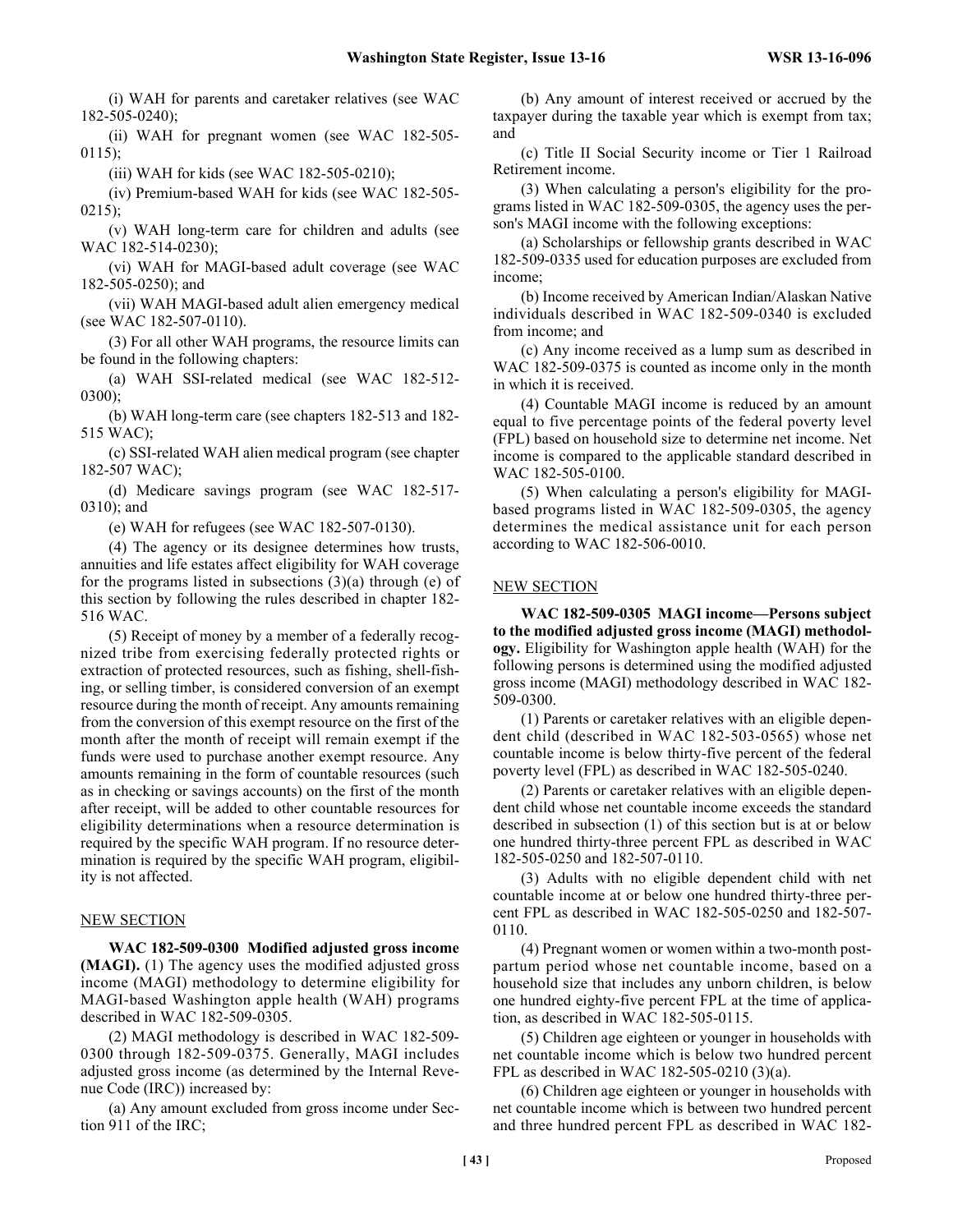505-0215. Children who are eligible under this section are subject to premiums as described in WAC 182-505-0225.

(7) Household size for a person who is subject to MAGI income methodologies is determined according to WAC 182- 506-0010.

#### NEW SECTION

**WAC 182-509-0310 MAGI income—Timing of income.** (1) The agency uses a point-in-time estimate to determine a person's countable MAGI income.

(2) Point-in-time means that the income is received, or is likely to be received, in the month in which the person submits an application or renewal for Washington apple health (WAH), or the month in which the agency completes a redetermination of coverage, with the following provisions:

(a) When a person is paid less frequently than on a monthly basis, (for example, they are self-employed), the agency uses an average to calculate the monthly amount. The average is calculated by:

(i) Adding the total income for representative period of time;

(ii) Dividing by the number of months in the time frame; and

(iii) Using the result as a monthly average.

(b) When a person is paid more frequently than on a monthly basis, the agency uses the following budgeting method to calculate a monthly amount:

(i) If the person is paid weekly, the agency multiplies weekly expected income by 4.3;

(ii) If the person is paid every other week, the agency multiplies expected income by 2.15.

(c) If the person's current income does not represent his or her projected income as evidenced by clear indications of future changes in income, the agency permits the person to estimate a monthly amount by averaging income over a representative period of time.

(3) If the person normally gets the income:

(a) On a specific day, the agency counts it as available on that date.

(b) Monthly or twice monthly and pay dates change due to a reason beyond the person's control, such as a weekend or holiday, it is counted in the month it would normally be received.

(c) Weekly or every other week and pay dates change due to a reason beyond the person's control, it is counted in the month it would normally be received.

(4) The agency relies on annual income data from the Internal Revenue Service and quarterly cross matches with state income sources to determine whether a household's selfattested income statement is a reasonable estimate of ongoing monthly income. When income is not reasonably compatible, the agency may conduct a post-eligibility review of the household's income and circumstances.

(5) If the person reports a change in income as required under WAC 182-504-0105 and the change is expected to last for two months or longer, the agency updates the estimate of income based on this change, unless the person receives categorically needy WAH coverage as a pregnant woman or child.

#### NEW SECTION

#### **WAC 182-509-0315 MAGI income—Ownership of income.** (1) Income is considered available to a person if:

(a) An individual in the person's medical assistance unit receives or can reasonably predict that he or she will receive the income.

(b) The income must be counted based on rules under chapter 182-509 WAC.

(c) The person has control over the income, which means the income is available to them. If the person has a representative payee, protective payee, or other individual who manages the income on the person's behalf, it is considered as if the person has control over this income.

(d) The person can use the income to meet current needs.

(2) Income that is included in the person's taxable gross income which is required to be reported to the Internal Revenue Service (IRS) is considered as available even if it is paid to someone else or withheld to pay a garnishment, lien or other obligation. (For example, a person manages a block of apartments and lives in one of the apartments. The employer withholds a portion of the person's monthly wages as rent due for the apartment in which he resides. The income that is counted is the gross amount prior to the deduction for rent.)

(3) The agency conducts post-eligibility reviews of health care applications. Upon request by the agency, a person must provide proof about a type of income, including submitting clarification on:

(a) Who owns the income;

- (b) Who has legal control of the income;
- (c) The amount of the income; or
- (d) If the income is available.

#### NEW SECTION

**WAC 182-509-0320 MAGI income—Noncountable income.** (1) Some types of income are not counted when determining eligibility for modified adjusted gross income MAGI-based Washington apple health (WAH). Under the MAGI income methodology described in WAC 182-509- 0300, income is not counted if the Internal Revenue Service (IRS) permits it to be excluded or deducted for purposes of determining the tax liability of a person. (See 26 U.S.C. Sections 62(a) and 101-140.)

(2) Examples of income that are not counted include, but are not limited to:

(a) Bona fide loans, except certain student loans as specified under WAC 182-509-0335;

(b) Federal income tax refunds and earned income tax credit (EITC) payments for up to twelve months from the date received;

(c) Child support payments received by any person included in household size under WAC 182-506-0010;

(d) Time loss benefits or other compensation received for sickness or injury, such as benefits from the department of labor and industries (L&I) or a private insurance company;

(e) Title IV-E and state foster care maintenance payments;

(f) Veteran's benefits including, but not limited to, disability compensation and pension payments for disabilities paid to the veteran or family members; education, training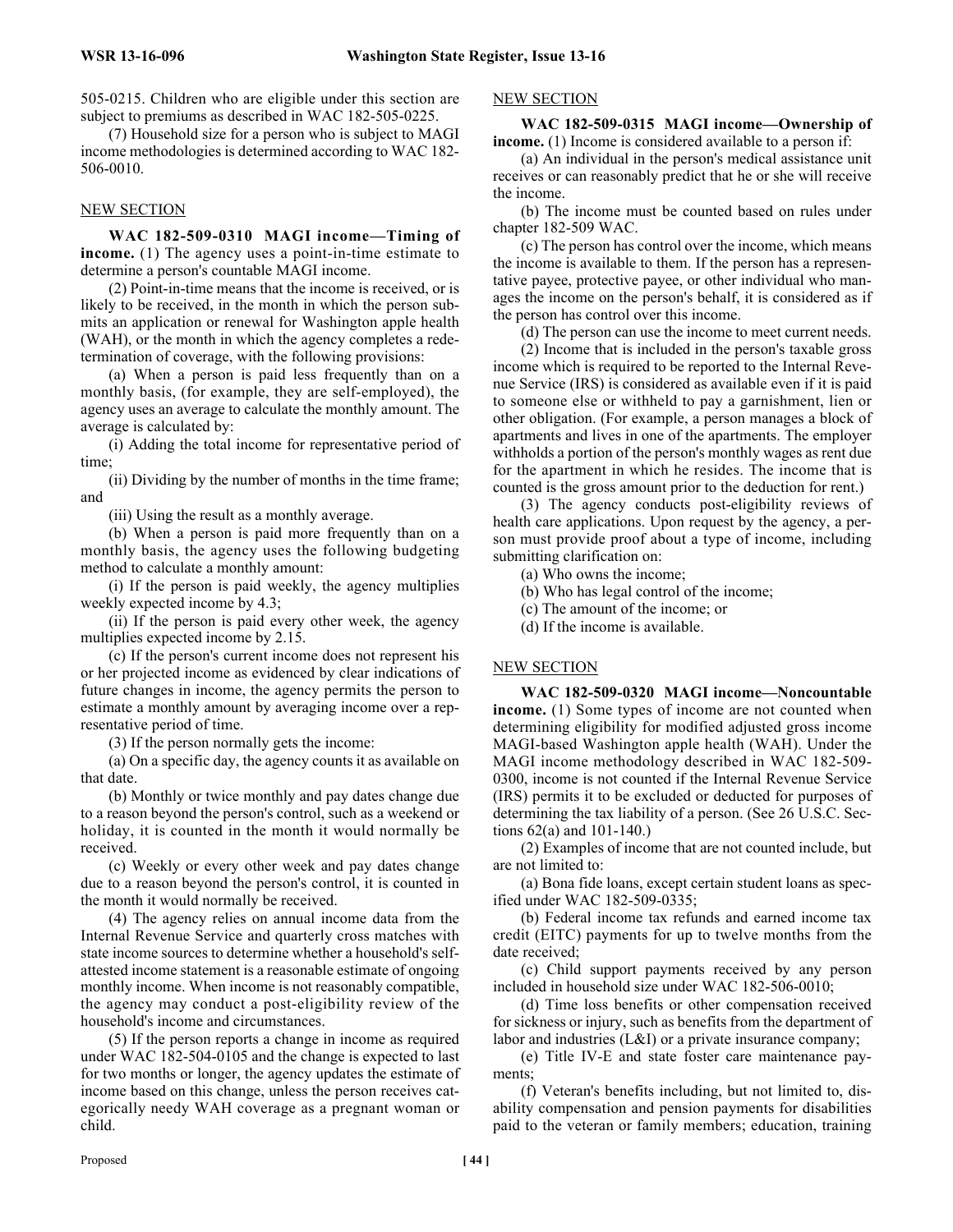and subsistence; benefits under a dependent-care assistance program for veterans, housebound allowance and aid and attendance benefits;

(g) Educational assistance that is not counted under WAC 182-509-0335;

(h) Native American benefits and payments that are not counted under WAC 182-509-0340;

(i) Income from employment and training programs that is not counted under WAC 182-509-0345;

(j) Needs-based assistance from other agencies or organizations that is not counted under WAC 182-509-0350;

(k) Money withheld from a benefit to repay an overpayment from the same income source;

(l) One-time payments issued under the Department of State or Department of Justice reception and replacement programs, such as Voluntary Agency (VOLAG) payments;

(m) Any portion of income used to repay the cost of obtaining that income source;

(n) Insurance proceeds or other income received as a result of being a Holocaust survivor;

(o) Federal economic stimulus payments that are excluded for federal and federally assisted state programs;

(p) Federal twenty-five dollar supplement weekly unemployment compensation payment authorized by the American Recovery and Reinvestment Act of 2009;

(q) Income from a sponsor given to a sponsored immigrant;

(r) Energy assistance payments;

(s) Fringe benefits provided on a pretax basis by an employer, such as transportation benefits or moving expenses;

(t) Employer contributions to certain pretax benefits funded by an employee's elective salary reduction, such as amounts for a flexible spending account;

(u) Distribution of pension payments paid by the employee (such as premiums or contributions) that were previously subject to tax;

(v) Gifts or inheritances to the person that are not counted under WAC 182-509-0355;

(w) Death benefits from life insurance and certain benefits paid for deaths that occur in the line of duty; and

(x) Other payments that are excluded from income under state or federal law.

(3) Income received from the following cash programs is not countable income for MAGI-based WAH programs:

(a) Diversion cash assistance (DCA);

(b) Temporary assistance for needy families (TANF);

(c) State family assistance (SFA);

(d) Pregnant women's assistance (PWA);

(e) Refugee cash assistance (RCA);

(f) Aged, blind, disabled cash assistance (ABD); and

(g) Supplemental security income (SSI).

### NEW SECTION

**WAC 182-509-0325 MAGI income—Unearned income.** (1) Unearned income is income received from a source other than employment or self-employment. Examples of unearned income include, but are not limited to:

(a) Tier 1 Railroad Retirement;

(b) Unemployment compensation, except as described in WAC 182-509-0320;

(c) Title II Social Security benefits (including retirement benefits, disability benefits, and benefits for survivors);

(d) Rental income;

(e) Pensions, IRAs, military retirement and annuity payments, except as described in WAC 182-509-0320;

(f) Dividend payments from stocks or shares held in companies; and

(g) Per capita distributions from gaming made by a tribe (see WAC 182-509-0340).

(2) When the unearned income must be counted, the agency counts the gross amount before any taxes or premiums are taken out.

(3) See WAC 182-509-0320 for examples of unearned income that are not counted.

#### NEW SECTION

**WAC 182-509-0330 MAGI income—Earned income.** (1) Earned income money is income received from working. This includes, but is not limited to:

(a) Wages;

(b) Salaries;

(c) Tips;

(d) Commissions;

(e) Profits from self-employment activities as described in WAC 182-509-0365 (http://www.dshs.wa.gov/manuals/ wac/388-450-0080.shtml); and

(f) One-time payments for work done over a period of time, if the income is received in the month of application.

(2) When earned income must be counted, the agency computes the countable amount based on deductions from income allowed by the Internal Revenue Service when determining a person's tax liability.

(3) See WAC 182-509-0370 for information on how self-employment income is counted.

#### NEW SECTION

**WAC 182-509-0335 MAGI income—Educational benefits.** The agency or its designee does not count educational assistance as income. Examples include, but are not limited to:

(1) Educational assistance in the form of grants or loans issued under Title IV of the Higher Education Amendments (Title IV - HEA) or through a program administered by the Department of Education (DOE), such as:

(a) Pell grants (Title IV);

(b) Stafford loans (Title IV);

(c) Perkins loan program (Title IV);

(d) State need grant program (Title IV);

(e) Christa McAuliffe fellowship program (DOE);

(f) Jacob K. Javits fellowship program (DOE); and

(g) Library career training program (DOE).

(2) Payments received for education, training, or subsistence under any law administered by the department of Veteran's Affairs (VA).

(3) Student financial assistance provided under the Bureau of Indian Affairs education programs.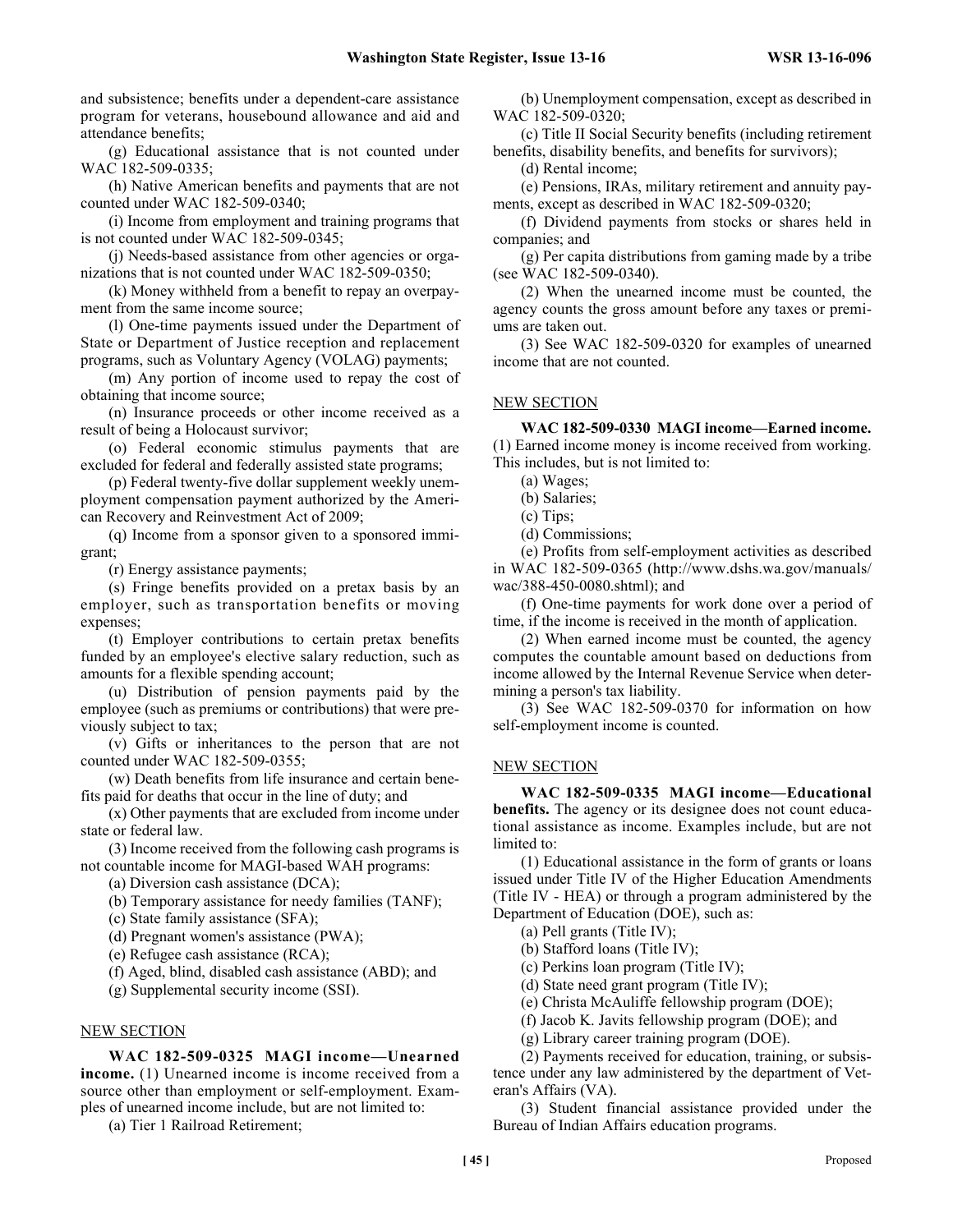(4) Educational assistance in the form of grants or loans under the Carl D. Perkins Vocational and Applied Technology Education Act, P.L. 101-392.

(5) Work study income including:

(a) Federal or state work study income; and

(b) WorkFirst work study income.

(6) Payments to service academy cadets at a military academy.

(7) Payments for the purposes of tuition made on behalf of the individual to an educational organization for the education or training of such individual.

#### NEW SECTION

**WAC 182-509-0340 MAGI income—Native American benefits and payments.** (1) The agency counts per capita distributions made to a tribal member from gaming moneys.

(2) Examples of income the agency does not count include, but are not limited to:

(a) Up to two thousand dollars per person per calendar year received under the Alaska Native Claims Settlement Act, P.L. 92-203 and 100-241;

(b) Income received from Indian trust funds or lands held in trust by the Secretary of the Interior for an Indian tribe or individual tribal member. Income includes:

(i) Interest; and

(ii) Investment income accrued while such funds are held in trust.

(c) Income received from Indian judgment funds or funds held in trust by the Secretary of the Interior distributed per capita under P.L. 93-134 as amended by P.L. 97-458 and 98-64. Income includes:

(i) Interest; and

(ii) Investment income accrued while such funds are held in trust.

(d) Up to two thousand dollars per person per calendar year received from leases or other uses of individually owned trust or restricted lands, P.L. 103-66;

(e) Payments from an annuity fund established by the Puyallup Tribe of Indians Settlement Act of 1989, P.L. 101- 41, made to a Puyallup Tribe member upon reaching twentyone years of age; and

(f) Payments from the trust fund established by the P.L. 101-41 made to a Puyallup Tribe member.

(3) The agency excludes other Native American payments and benefits that are excluded by federal law. Examples include, but are not limited to:

(a) White Earth Reservation Land Settlement Act of 1985, P.L. 99-264, Section 16;

(b) Payments made from submarginal land held in trust for certain Indian tribes as designated by P.L. 94-114 and P.L. 94-540;

(c) Payments under the Seneca Nation Settlement Act, P.L. 101-503; and

(d) The receipt of money by a member of a federally recognized tribe from exercising Native American treaty rights or extraction of protected resources, such as fishing, shellfishing, or selling timber, is considered conversion of an exempt resource during the month of receipt and is not counted as income.

For more information see 20 C.F.R. 416 Appendix to Subpart K at http://www.socialsecurity.gov/OP\_Home/ cfr20/416/416-app-k.htm.

#### NEW SECTION

**WAC 182-509-0345 MAGI income—Income from employment and training programs.** (1) The agency excludes income received from the following programs:

(a) Payments issued under the Workforce Investment Act (WIA);

(b) Payments issued under the National and Community Service Trust Act of 1993. This includes payments made through the AmeriCorps program;

(c) Payments issued under Title I of the Domestic Volunteer Act of 1973, such as VISTA, AmeriCorps VISTA, University Year for Action, and Urban Crime Prevention Program; and

(d) All payments issued under Title II of the Domestic Volunteer Act of 1973. These include:

(i) Retired senior volunteer program (RSVP);

(ii) Foster grandparents program; and

(iii) Senior companion program.

(2) The agency counts training allowances from vocational and rehabilitative programs as earned income when:

(a) The program is recognized by federal, state, or local governments;

(b) The allowance is not a reimbursement; and

(c) The person is required to file a U.S. tax return and the IRS considers the income to be taxable.

#### NEW SECTION

**WAC 182-509-0350 MAGI income—Needs-based assistance from other agencies or organizations.** (1) The agency does not count needs-based assistance given to a person by other agencies or organizations if the assistance given is not treated as taxable income by the IRS. Examples of needs-based assistance are:

- (a) Clothing;
- (b) Food;
- (c) Household supplies;
- (d) Medical supplies (nonprescription);
- (e) Personal care items;
- (f) Shelter;
- (g) Transportation; and

(h) Utilities (e.g., lights, cooking fuel, the cost of heating or heating fuel).

(2) **"Needs-based"** means eligibility for the program is based on having limited income and/or resources. This definition excludes such incomes as retirement benefits or unemployment compensation which are not needs-based.

#### NEW SECTION

**WAC 182-509-0355 MAGI income—Gifts and inheritances.** (1) A gift is an item furnished to a person without work or cost on his or her part. An inheritance is an item fur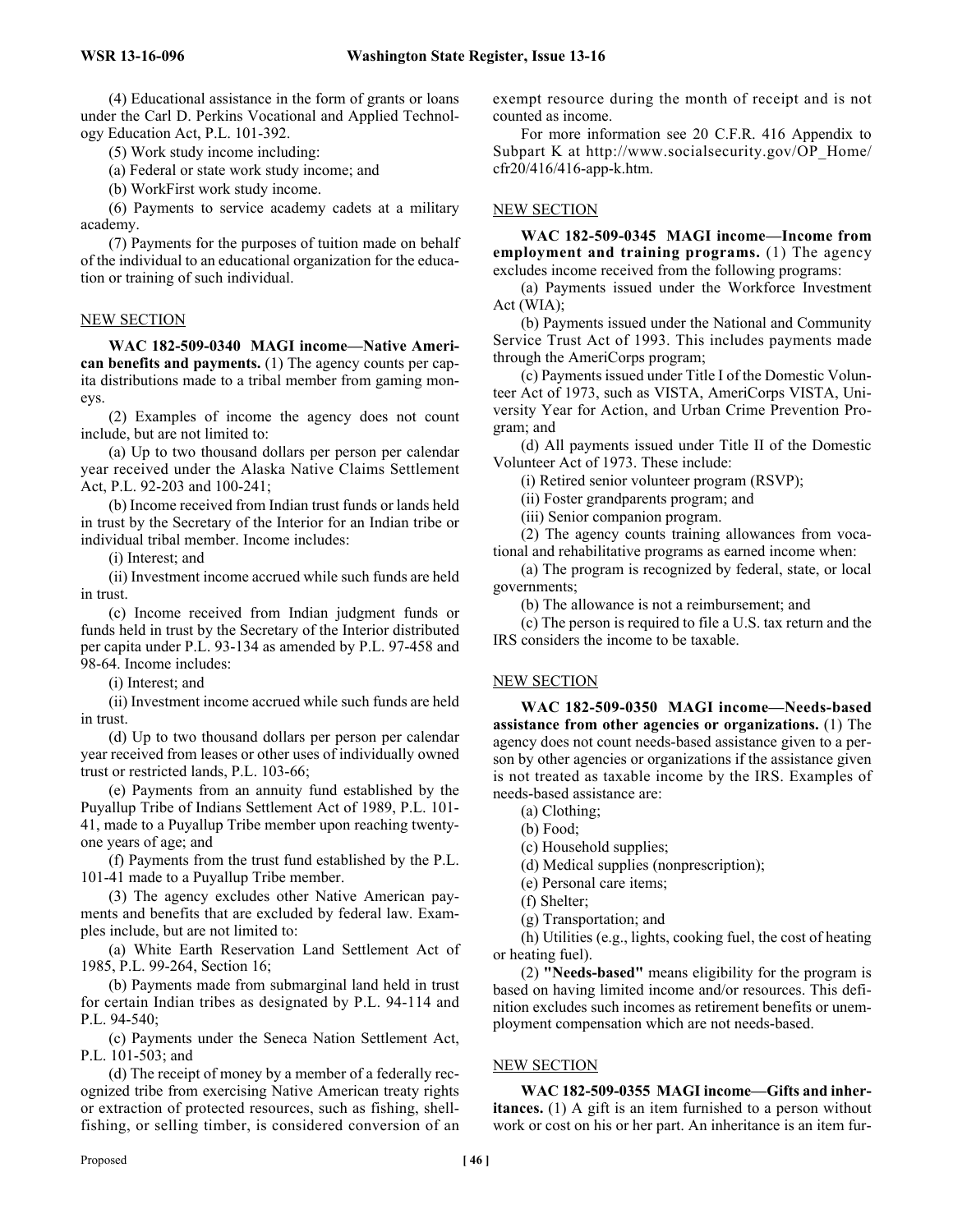nished to a person by will or testament or by the laws of intestacy.

(2) The agency does not count as income to a person any gifts or inheritances, whether cash or noncash, received by the person, except that the agency does count as income to a person:

(a) Any gift or inheritance that is income from property; and

(b) Any income from any gift or inheritance.

(3) The agency does not count as income to a person any amounts paid on behalf of an individual to any person who provides medical care (as defined in Internal Revenue Code Section 213(d)) to the individual.

#### NEW SECTION

**WAC 182-509-0360 MAGI income—How a child's income is counted.** (1) Income received by a child claimed as a tax dependent by someone else is not counted when determining the eligibility of the tax filers who claim the tax dependent.

(2) Income received by a child in a nonfiling medical assistance unit (as described in WAC 182-506-0010) is not counted when determining the eligibility of the child or the other household members in the nonfiling household.

(3) Income received by a child age eighteen or younger who is required to file his or her own tax return but who is also claimed as a tax dependent by another person is counted when determining eligibility for WAH for the child, but not the person that claims them.

(4) Income of a sibling is not counted when determining the eligibility of any other sibling in the household.

#### NEW SECTION

**WAC 182-509-0365 MAGI income—Self-employment income.** (1) Self-employment income is income earned by a person from running a business, performing a service, selling items that are made, or reselling items with the intent to make a profit. This income can be earned if the person is carrying on a trade or business as a sole proprietor or an independent contractor; a member of a partnership that carries on a trade or business; or otherwise in business for themselves (including a part-time business).

(2) A person is considered to be self-employed if they earn income without having an employer/employee relationship with the individual who pays the income. Factors to consider are:

(a) The person has primary control or has the right to control what they do and how they do their job;

(b) The business aspects of the person's job are controlled by the person and not the payer (this includes things like how the person is paid, whether expenses are reimbursed, or who provides tools/supplies);

(c) The person has a written contract stating that he or she is an independent contractor; or

(d) The person reports his or her income using IRS Schedule C, Schedule C-EZ, Schedule K-1, or Schedule SE.

(3) A person is considered to have an employer/ employee relationship when:

(a) The individual the person provides services for has primary control of how the work is done; or

(b) The person receives an IRS Form W-2 to report the income that is earned.

(4) Self-employment does not have to be a licensed business for a person's business or activity to qualify as selfemployment. Some examples of self-employment are:

(a) Child care that requires a license under chapter 74.15 RCW;

(b) Driving a taxi cab;

(c) Farming/fishing;

(d) Odd jobs such as mowing lawns, house painting, gutter cleaning, or car care;

(e) Running lodging for roomers or boarders. Roomer income includes money paid to a person for shelter costs by someone not included in the person's household who resides in the same home when:

(i) The person owns or is buying his or her residence; or

(ii) The person rents all or a part of the residence and the total rent charged to all others in the home is more than the total rent obligation of the person.

(f) Running an adult family home;

(g) Providing services such as a massage therapist or a professional escort;

(h) Retainer fees to reserve a bed for a foster child;

(i) Selling home-made items or items that are supplied to the individual;

(j) Selling or donating biological products such as providing blood or reproductive material for profit;

(k) Working as an independent contractor; and

(l) Running a business or trade either as a sole proprietorship or in a partnership.

(5) A person must keep records of his or her selfemployment income and deductions and provide this information to the agency upon request.

(6) The agency does not count receipt of money by a member of a federally recognized tribe from exercising federally protected rights or extraction of exempt resources as self-employment income (such as fishing, shell-fishing, or selling timber from protected tribal land). This is considered conversion of a resource. See WAC 182-509-0340.

(7) A person who is an employee of a company or other individual who does the activities listed in subsection (4) of this section as a part of his or her job duties is not considered to be self-employed.

(8) Self-employment income is counted as earned income as described in WAC 182-509-0330.

#### NEW SECTION

**WAC 182-509-0370 MAGI income—How selfemployment income is counted.** (1) If the person has worked long enough at the business to file a federal tax return for the previous year and it represents his or her current income, the agency determines self-employment income by using the income and deductions claimed on the previous year's tax return.

(2) If the person has not worked long enough at the business to file a federal tax return in the previous year, the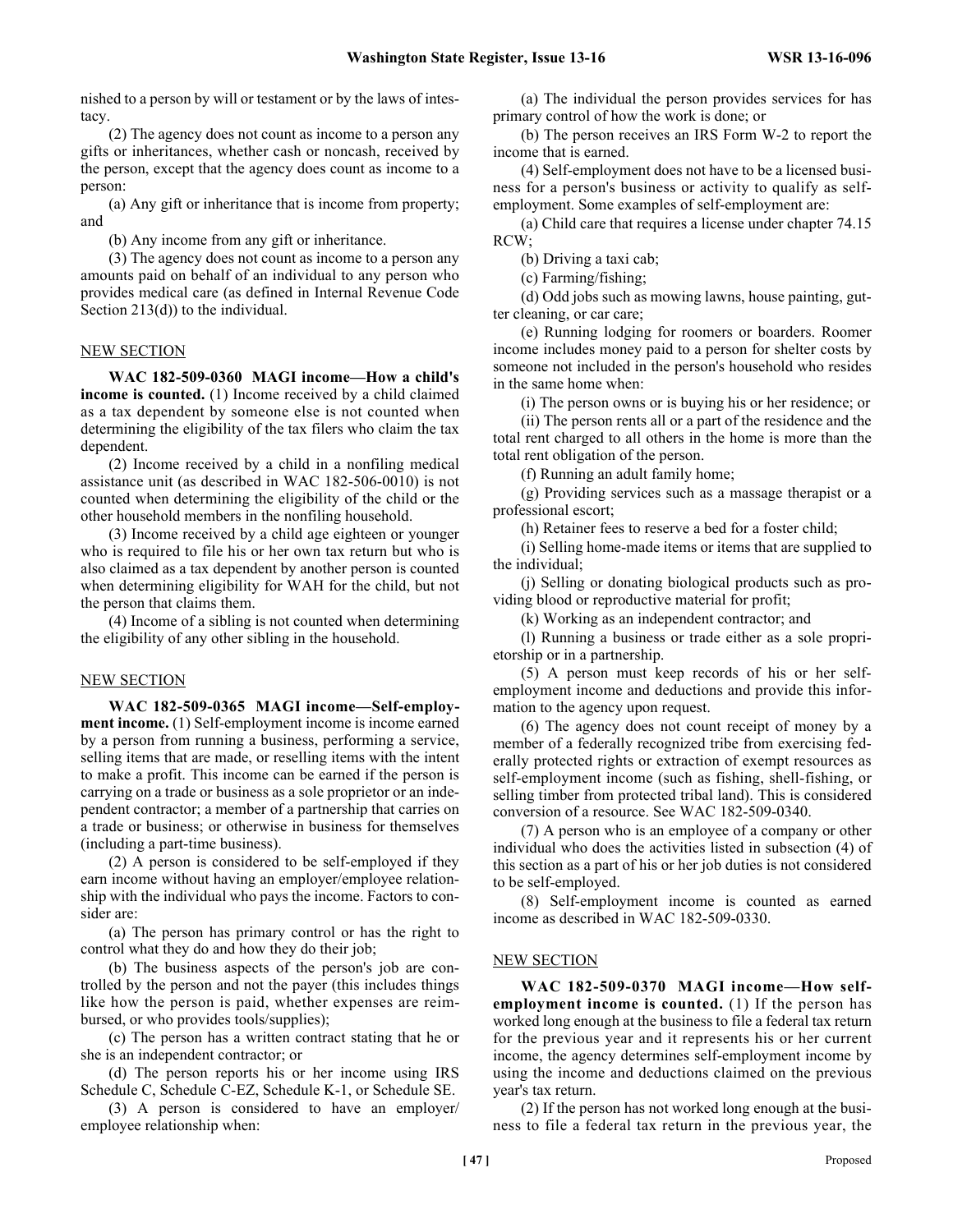agency permits a determination of monthly self-employment income by:

(a) Adding together gross self-employment income and any profit made from selling business property or equipment over the period of time the business has been in operation within the last year;

(b) Subtracting business expenses and income deduction expenses allowed by the Internal Revenue Service that the person would be entitled to if they were filing a full year return; and

(c) Averaging the income to come up with a monthly amount based on the period of time the business has been in operation within the last year.

(3) If the person's current income does not represent his or her projected income as evidenced by clear indications of future changes in income, the agency permits the person to estimate a monthly amount by averaging income over a representative period of time.

#### NEW SECTION

**WAC 182-509-0375 MAGI income—Lump sums.** (1) A lump sum payment is money that a person receives but does not expect to receive on a continuing basis, such as an insurance settlement.

(2) Any portion of a lump sum payment that is awarded for wrongful death, personal injury, damage, or loss of property is excluded from income.

(3) Any remaining portion of a lump sum payment is counted as income if it is received in the month of application, unless it qualifies as noncounted income under another rule, and with the exception of subsections (4) and (5) of this section.

(4) Receipt of a lump sum by a member of a federally recognized tribe from exercising federally protected rights or extraction of exempt resources is considered an exempt resource in the month of receipt and is not budgeted as income.

(5) Federal, state and local tax refunds (including any interest and penalties) and earned income tax lump sums are not counted as income.

#### NEW SECTION

**WAC 182-520-0005 Washington apple health fraud referrals and overpayments.** (1) The agency or its designee may refer a case to the office of fraud and accountability for a fraud investigation when it has reliable information that the person purposely misrepresented their circumstances in order to qualify for Washington apple health (WAH).

(2) When a fraud investigation reveals substantial evidence to support a finding of fraud, the case is referred for prosecution. The prosecuting attorney's office decides which cases will be prosecuted.

(3) When a referral results in a conviction, an overpayment amount for the cost of the WAH coverage is established.

(4) The person is responsible to pay the agency for the amount of overpayment established as a result of a fraud conviction.

#### NEW SECTION

**WAC 182-520-0010 Washington apple health overpayments resulting from an administrative hearing.** (1) A person must pay the agency for overpayment of the cost of Washington apple health (WAH) coverage if both (a) and (b) of this subsection occur:

(a) The administrative law judge enters an order:

(i) That the person was not eligible for WAH coverage during a period of continuation of WAH coverage;

(ii) Dismissing the hearing under WAC 182-526- 0285(3) and the agency's action that was appealed included a finding that the person was not eligible for WAH coverage; or

(iii) Dismissing the hearing under WAC 182-526- 0285(4) due to a written agreement between all the parties that the person will pay for an overpayment of the cost of WAH coverage.

(b) The agency decides to pursue establishing the amount of overpayment (unless an amount was already agreed to in the written agreement described in (a)(iii) of this subsection) and collecting that overpayment.

(2) The overpayment amount is limited to payments for WAH coverage that were spent:

(a) During the sixty days following receipt of the hearing request; and

(b) For a person who was not eligible for WAH coverage.

#### **WSR 13-16-098 PROPOSED RULES HEALTH CARE AUTHORITY**

(Medicaid Program)

[Filed August 7, 2013, 10:32 a.m.]

Original Notice.

Proposal is exempt under RCW 34.05.310(4) or 34.05.330(1).

Title of Rule and Other Identifying Information: WAC 182-502-0022 Provider preventable conditions (PPCs)— Payment policy and chapter 182-527 WAC, Estate recovery and pre death liens.

Hearing Location(s): Health Care Authority (HCA), Cherry Street Plaza Building, Sue Crystal Conference Room 106A, 626 8th Avenue, Olympia, WA 98504 (metered public parking is available street side around building. A map is available at http://maa.dshs.wa.gov/pdf/CherryStreet DirectionsNMap.pdf or directions can be obtained by calling (360) 725-1000), on September 10, 2013, at 10:00 a.m.

Date of Intended Adoption: Not sooner than September 11, 2013.

Submit Written Comments to: HCA Rules Coordinator, P.O. Box 45504, Olympia, WA 98504-5504, delivery 626 8th Avenue, Olympia, WA 98504, e-mail arc@hca.wa.gov, fax (360) 586-9727, by 5:00 p.m. on September 10, 2013.

Assistance for Persons with Disabilities: Contact Kelly Richters by September 3, 2013, TTY (800) 848-5429 or (360) 725-1307 or e-mail kelly.richters@hca.wa.gov.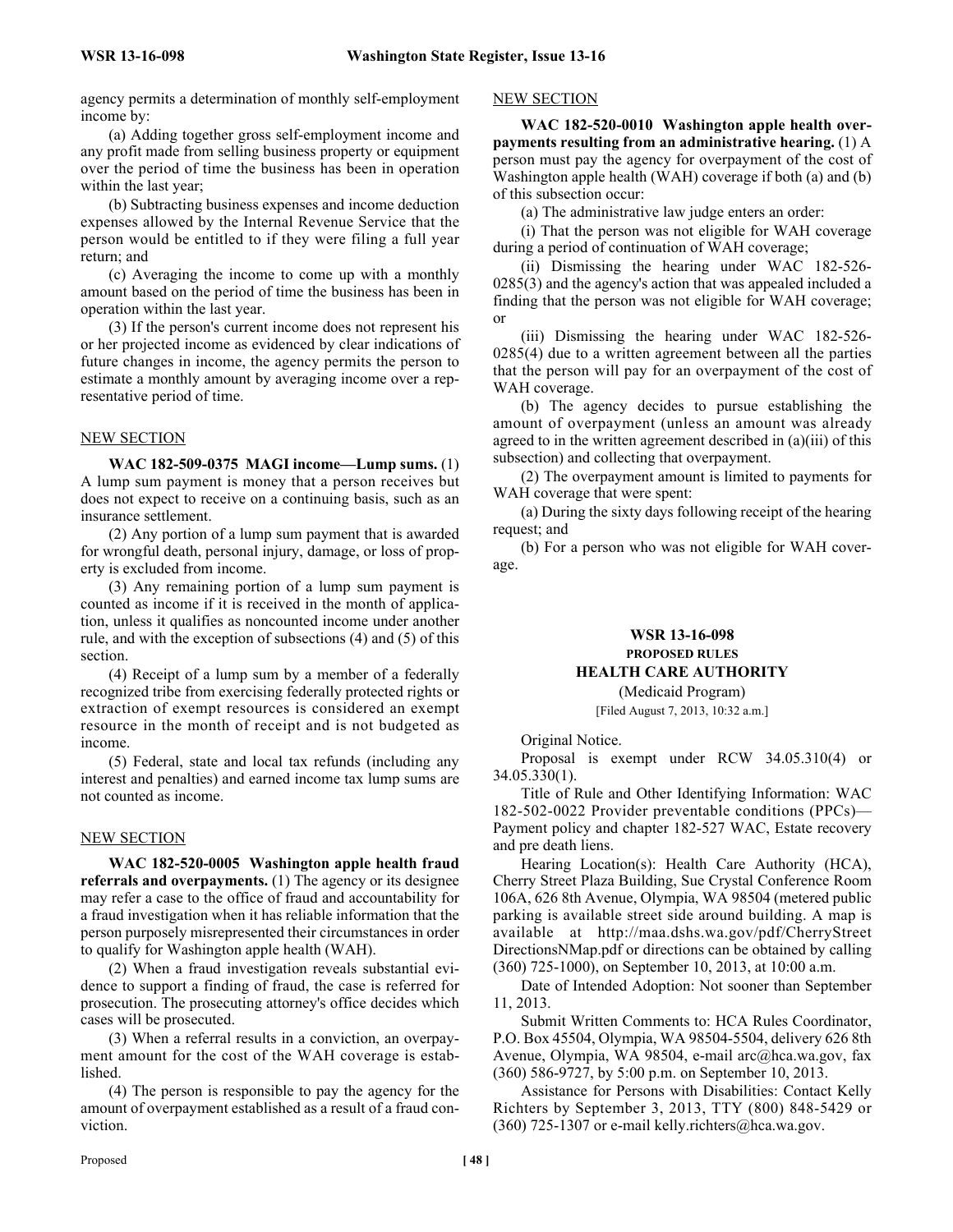Purpose of the Proposal and Its Anticipated Effects, Including Any Changes in Existing Rules: The agency is making the following housekeeping changes:

- For WAC 182-502-0022: Correcting the incorrect hyperlink to the agency form in the section.
- For chapter 182-527 WAC: In WAC 182-527- 2810(2), replacing obsolete hyperlink; in WAC 182- 527-2870, updating the office of financial recovery's mailing address; changing obsolete references to "the department" to "the agency" and "388" to "182" as appropriate.

Statutory Authority for Adoption: RCW 41.05.021. Statute Being Implemented: RCW 41.05.021.

Rule is not necessitated by federal law, federal or state court decision.

Name of Proponent: HCA, governmental.

Name of Agency Personnel Responsible for Drafting, Implementation and Enforcement: Jason R. P. Crabbe, P.O. Box 45004 [45504], Olympia, WA 98504-5504, (360) 725- 1346.

No small business economic impact statement has been prepared under chapter 19.85 RCW. These rule amendments are exempt from a small business economic impact statement per RCW 34.05.328 (5)(b).

A cost-benefit analysis is not required under RCW 34.05.328. RCW 34.05.328 does not apply to HCA rules unless requested by the joint administrative rules review committee or applied voluntarily.

> August 7, 2013 Kevin M. Sullivan Rules Coordinator

AMENDATORY SECTION (Amending WSR 13-11-051, filed 5/14/13, effective 7/1/13)

**WAC 182-502-0022 Provider preventable conditions (PPCs)—Payment policy.** (1) This section establishes the agency's payment policy for services provided to medicaid clients on a fee-for-service basis or to a client enrolled in a managed care organization (defined in WAC 182-538-050) by health care professionals and inpatient hospitals that result in provider preventable conditions (PPCs).

(2) The rules in this section apply to:

(a) All health care professionals who bill the agency directly; and

(b) Inpatient hospitals.

(3) Definitions. The following definitions and those found in chapter 182-500 WAC apply to this section:

(a) **Agency -** See WAC 182-500-0010.

(b) **Health care-acquired conditions (HCAC) -** A condition occurring in any inpatient hospital setting (identified as a hospital acquired condition by medicare other than deep vein thrombosis/pulmonary embolism as related to a total knee replacement or hip replacement surgery in pediatric and obstetric patients.) Medicare's list of hospital acquired conditions is also available at: http://www.cms.gov/Medicare/ Medicare-Fee-for-Service-Payment/HospitalAcqCond/ Hospital-Acquired\_Conditions.html.

(c) **Other provider preventable conditions (OPPC) -**  The list of serious reportable events in health care as identified by the department of health in WAC 246-302-030 and published by the National Quality Forum.

(d) **Present on admission (POA) indicator -** A status code the hospital uses on an inpatient claim that indicates if a condition was present at the time the order for inpatient admission occurs.

(e) **Provider preventable condition (PPC) -** An umbrella term for hospital and nonhospital acquired conditions identified by the agency for nonpayment to ensure the high quality of medicaid services. PPCs include two distinct categories: Health care-acquired conditions (HCACs) and other provider-preventable conditions (OPPCs).

(4) **Health care-acquired condition (HCAC) -** The agency will deny or recover payment to health care professionals and inpatient hospitals for care related only to the treatment of the consequences of a HCAC.

(a) HCAC conditions include:

(i) Foreign object retained after surgery;

(ii) Air embolism;

(iii) Blood incompatibility;

(iv) Stage III and IV pressure ulcers;

(v) Falls and trauma:

(A) Fractures;

(B) Dislocations;

(C) Intracranial injuries;

(D) Crushing injuries;

(E) Burns;

(F) Other injuries.

(vi) Manifestations of poor glycemic control:

(A) Diabetic ketoacidosis;

(B) Nonketotic hyperosmolar coma;

(C) Hypoglycemic coma;

(D) Secondary diabetes with ketoacidosis;

(E) Secondary diabetes with hyperosmolarity.

(vii) Catheter-associated urinary tract infection (UTI);

(viii) Vascular catheter-associated infection;

(ix) Surgical site infection, mediastinitis, following coronary artery bypass graft (CABG);

(x) Surgical site infection following bariatric surgery for obesity:

(A) Laparoscopic gastric bypass;

(B) Gastroenterostomy; or

(C) Laparoscopic gastric restrictive surgery.

(xi) Surgical site infection following certain orthopedic procedures:

(A) Spine;

(B) Neck;

(C) Shoulder;

(D) Elbow.

(xii) Surgical site infection following cardiac implantable electronic device (CIED).

(xiii) Deep vein thrombosis/pulmonary embolism (DVT/ PE) following certain orthopedic procedures:

(A) Total knee replacement; or

(B) Hip replacement.

(xiv) Latrogenic pneumothorax with venous catheterization.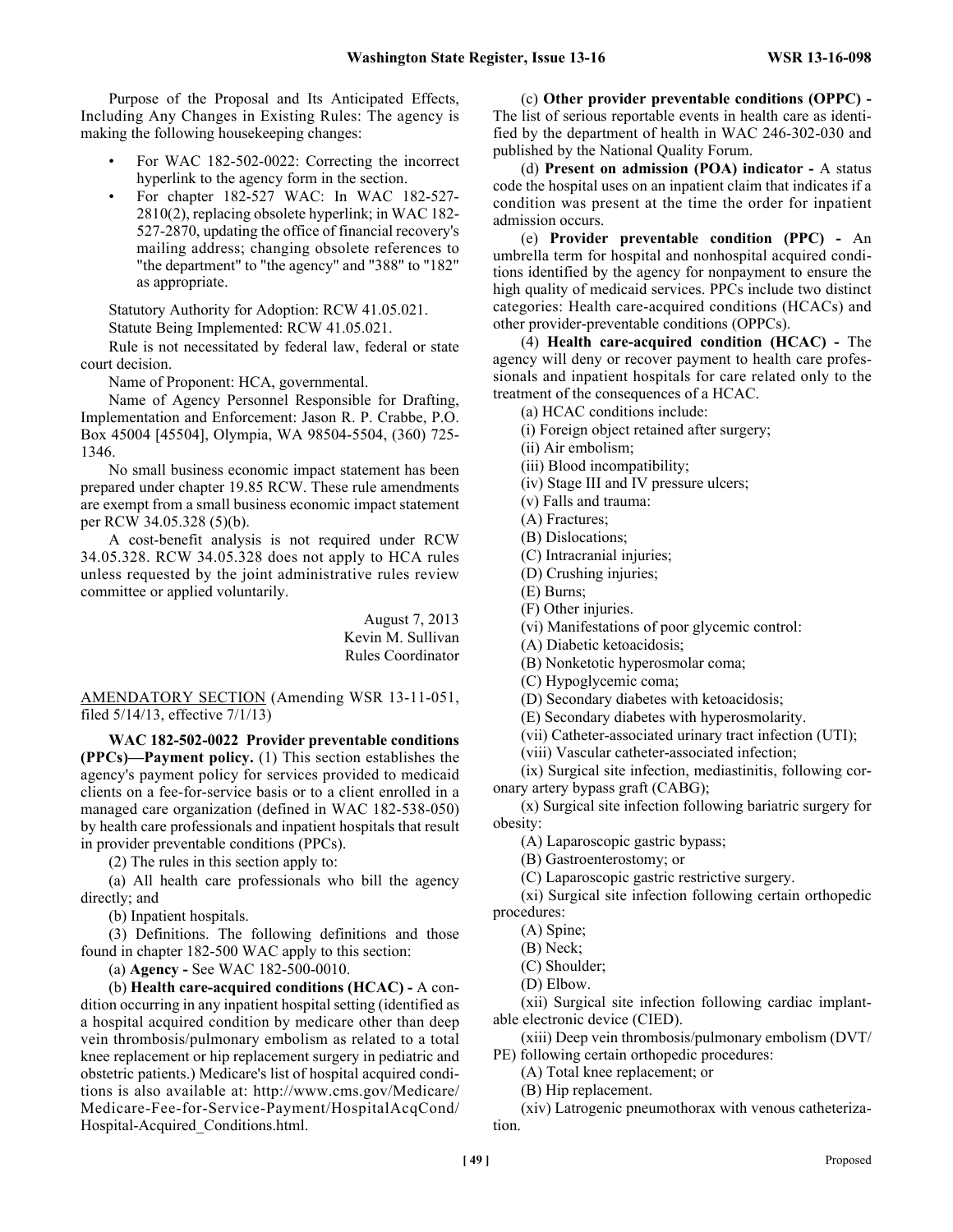(b) Hospitals must include the present on admission (POA) indicator when submitting inpatient claims for payment. The POA indicator is to be used according to the official coding guidelines for coding and reporting and the CMS guidelines. The POA indicator may prompt a review, by the agency or the agency's designee, of inpatient hospital claims with an HCAC diagnosis code when appropriate according to the CMS guidelines. The agency will identify professional claims using the information provided on the hospital claims.

(c) HCACs are based on current medicare inpatient prospective payment system rules with the inclusion of POA indicators. Health care professionals and inpatient hospitals must report HCACs on claims submitted to the agency for consideration of payment.

(5) **Other provider preventable condition (OPPC) -**  The agency will deny or recoup payment to health care professionals and inpatient hospitals for care related only to the treatment of consequences of an OPPC when the condition:

(a) Could have reasonably been prevented through the application of nationally recognized evidence based guidelines;

(b) Is within the control of the hospital;

(c) Occurred during an inpatient hospital admission;

(d) Has a negative consequence for the beneficiary;

(e) Is auditable; and

(f) Is included on the list of serious reportable events in health care as identified by the department of health in WAC 246-302-030 effective on the date the incident occurred. The list of serious reportable events in health care, as of the publishing of this rule, includes:

(i) Surgical or invasive procedure events:

(A) Surgical or other invasive procedure performed on the wrong site;

(B) Surgical or other invasive procedure performed on the wrong patient;

(C) Wrong surgical or other invasive procedure performed on a patient;

(D) Unintended retention of a foreign object in a patient after surgery or other invasive procedure;

(E) Intraoperative or immediately postoperative/postprocedure death in an ASA Class 1 patient.

(ii) Product or device events:

(A) Patient death or serious injury associated with the use of contaminated drugs, devices, or biologics provided by the hospital;

(B) Patient death or serious injury associated with the use or function of a device in patient care, in which the device is used or functions other than as intended;

(C) Patient death or serious injury associated with intravascular air embolism that occurs while being cared for in a hospital.

(iii) Patient protection events:

(A) Discharge or release of a patient/resident of any age, who is unable to make decisions, to other than an authorized person;

(B) Patient death or serious injury associated with patient elopement;

(C) Patient suicide, attempted suicide, or self-harm that results in serious injury, while being cared for in a hospital.

(iv) Care management events:

(A) Patient death or serious injury associated with a medication error (e.g., errors involving the wrong drug, wrong dose, wrong patient, wrong time, wrong rate, wrong preparation, or wrong route of administration);

(B) Patient death or serious injury associated with unsafe administration of blood products;

(C) Maternal death or serious injury associated with labor or delivery in a low-risk pregnancy while being cared for in a hospital;

(D) Death or serious injury of a neonate associated with labor or delivery in a low-risk pregnancy;

(E) Patient death or serious injury associated with a fall while being cared for in a hospital;

(F) Any stage 3, stage 4, or unstageable pressure ulcers acquired after admission/presentation to a hospital (not present on admission);

(G) Patient death or serious injury resulting from the irretrievable loss of an irreplaceable biological specimen;

(H) Patient death or serious injury resulting from failure to follow-up or communicate laboratory, pathology, or radiology test results.

(v) Environmental events:

(A) Patient death or serious injury associated with an electric shock in the course of a patient care process in a hospital;

(B) Any incident in which systems designated for oxygen or other gas to be delivered to a patient contains no gas, the wrong gas, or is contaminated by toxic substances;

(C) Patient death or serious injury associated with a burn incurred from any source in the course of a patient care process in a hospital;

(D) Patient death or serious injury associated with the use of physical restraints or bedrails while being cared for in a hospital.

(vi) Radiologic events: Death or serious injury of a patient associated with the introduction of a metallic object into the magnetic resonance imaging (MRI) area.

(vii) Potential criminal event:

(A) Any instance of care ordered by or provided by someone impersonating a physician, nurse, pharmacist, or other licensed health care provider;

(B) Abduction of a patient of any age;

(C) Sexual abuse/assault on a patient within or on the grounds of a health care setting;

(D) Death or serious injury of a patient resulting from a physical assault (i.e., battery) that occurs within or on the grounds of a health care setting.

(6) Reporting PPCs.

(a) The agency requires inpatient hospitals to report PPCs (as appropriate according to (d) and (e) of this subsection) to the agency by using designated present on admission (POA) indicator codes and appropriate HCPCs modifiers that are associated:

(i) With claims for medical assistance payment; or

(ii) With courses of treatment furnished to clients for which medical assistance payment would otherwise be available.

(b) Health care professionals and inpatient hospitals must report PPCs associated with medicaid clients to the agency even if the provider does not intend to bill the agency.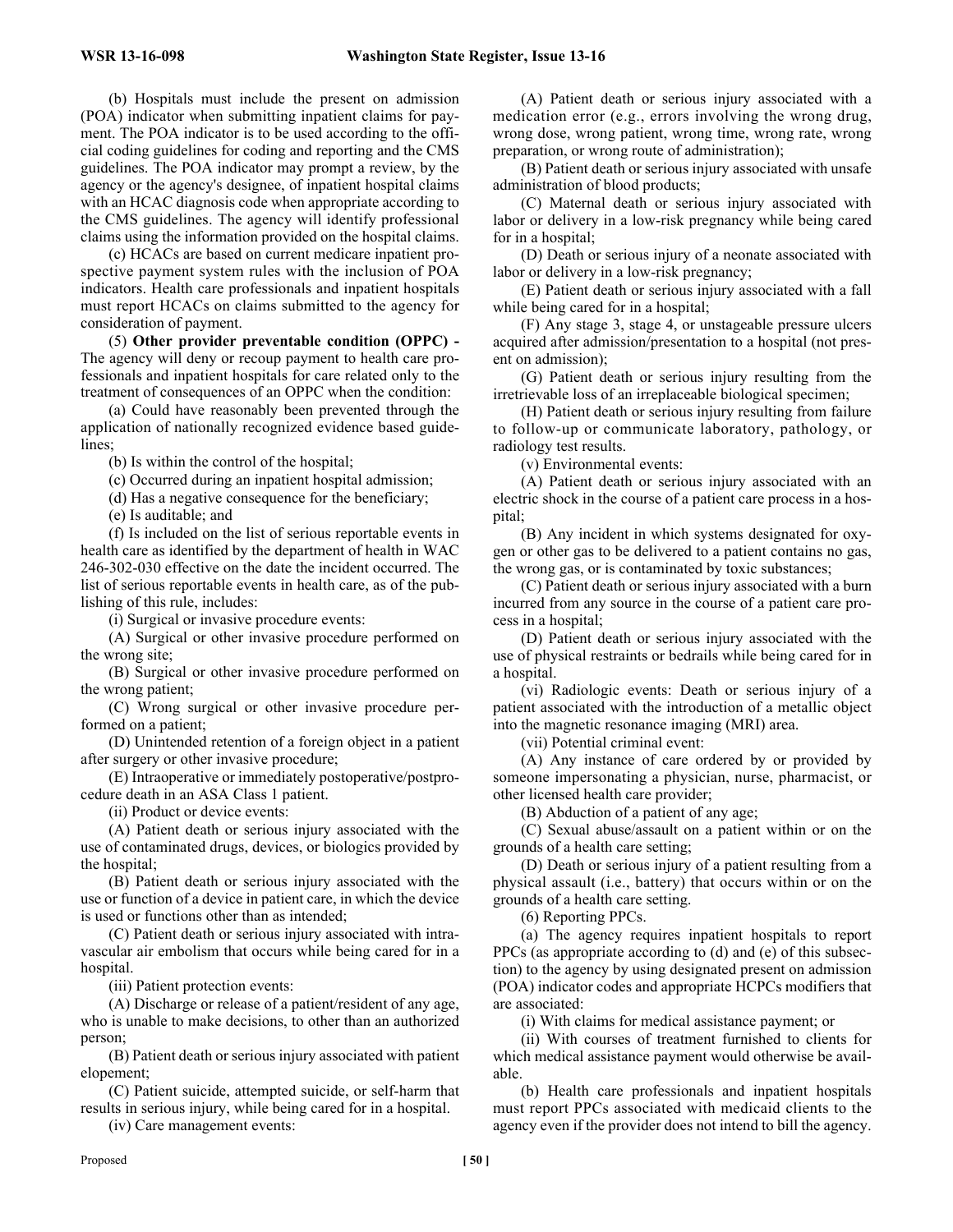(c) Use of the appropriate POA indicator codes informs the agency of the following:

(i) A condition was present at the time of inpatient hospital admission or at the time the client was first seen by the health care professional or hospital; or

(ii) A condition occurred during admission or encounter with a health care professional either inpatient or outpatient.

(d) Hospitals must notify the agency of an OPPC associated with an established medicaid client within forty-five calendar days of the confirmed OPPC in accordance with RCW 70.56.020. If the client's medicaid eligibility status is not known or established at the time the OPPC is confirmed, the agency allows hospitals thirty days to notify the agency once the client's eligibility is established or known.

(i) Notification must be in writing, addressed to the agency's chief medical officer, and include the OPPC, date of service, client identifier, and the claim number if the facility submits a claim to the agency.

(ii) Hospitals must complete the appropriate portion of the HCA 12-200 form to notify the agency of the OPPC. Agency forms are available for download at: ((http:// maa.dshs.wa.gov/forms/)) http://www.hca.wa.gov/medicaid/ forms/Pages/index.aspx.

(e) Health care professionals or designees responsible for or may have been associated with the occurrence of a PPC involving a medicaid client must notify the agency within forty-five calendar days of the confirmed PPC in accordance with chapter 70.56 RCW. Notifications must be in writing, addressed to the agency's chief medical officer, and include the PPC, date of service, and client identifier. Providers must complete the appropriate portion of the HCA 12-200 form to notify the agency of the PPC. Agency forms are available for download at ((http://maa.dshs.wa.gov/forms/)) http:// www.hca.wa.gov/medicaid/forms/Pages/index.aspx.

(f) Failure to report, code, bill or claim PPCs according to the requirements in this section will result in loss or denial of payments.

(7) Identifying PPCs. The agency may identify PPCs as follows:

(a) Through the department of health (DOH); or

(b) Through the agency's program integrity efforts, including:

(i) The agency's claims payment system;

(ii) Retrospective hospital utilization review process (see WAC 182-550-1700);

(iii) The agency's provider payment review process (see WAC 182-502-0230);

(iv) The agency's provider audit process (see chapter 182-502A WAC); and

(v) A provider or client complaint.

(8) Payment adjustment for PPCs. The agency or its designee conducts a review of the PPC prior to reducing or denying payment.

(a) The agency does not reduce, recoup, or deny payment to a provider for a PPC when the condition:

(i) Existed prior to the initiation of treatment for that client by that provider. Documentation must be kept in the client's clinical record to clearly support that the PPC existed prior to initiation of treatment; or

(ii) Is directly attributable to a comorbid condition(s).

(b) The agency reduces payment to a provider when the following applies:

(i) The identified PPC would otherwise result in an increase in payment; and

(ii) The portion of the professional services payment directly related to the PPC, or treatment of the PPC, can be reasonably isolated for nonpayment.

(c) The agency does not make additional payments for services on claims for covered health care services that are attributable to HCACs and/or are coded with POA indicator codes "N" or "U."

(d) Medicare crossover claims. The agency applies the following rules for these claims:

(i) If medicare denies payment for a claim at a higher rate for the increased costs of care under its PPC policies:

(A) The agency limits payment to the maximum allowed by medicare;

(B) The agency does not pay for care considered nonallowable by medicare; and

(C) The client cannot be held liable for payment.

(ii) If medicare denies payment for a claim under its national coverage determination agency from Section 1862  $(a)(1)(A)$  of the Social Security Act (42 U.S.C. 1395) for an adverse health event:

(A) The agency does not pay the claim, any medicare deductible or any coinsurance related to the inpatient hospital and health care professional services; and

(B) The client cannot be held liable for payment.

(9) The agency will calculate its reduction, denial or recoupment of payment based on the facts of each OPPC or HCAC. Any overpayment applies only to the health care professional or hospital where the OPPC or HCAC occurred and does not apply to care provided by other health care professionals and inpatient hospitals, should the client subsequently be transferred or admitted to another hospital for needed care.

(10) Medicaid clients are not liable for payment of an item or service related to an OPPC or HCAC or the treatment of consequences of an OPPC or HCAC that would have been otherwise payable by the agency, and must not be billed for any item or service related to a PPC.

(11) Provider dispute process for PPCs.

(a) A health care professional or inpatient hospital may dispute the agency's reduction, denial or recoupment of payment related to a PPC as described in chapter 182-502A WAC.

(b) The disputing health care professional or inpatient hospital must provide the agency with the following information:

(i) The health care professional or inpatient hospital's assessment of the PPC; and

(ii) A complete copy of the client's medical record and all associated billing records, to include itemized statement or explanation of charges.

AMENDATORY SECTION (Amending WSR 12-19-070, filed 9/17/12, effective 10/1/12)

**WAC 182-527-2700 Purpose.** This chapter describes the requirements, limitations, and procedures that apply when the ((department)) medicaid agency or its designee recovers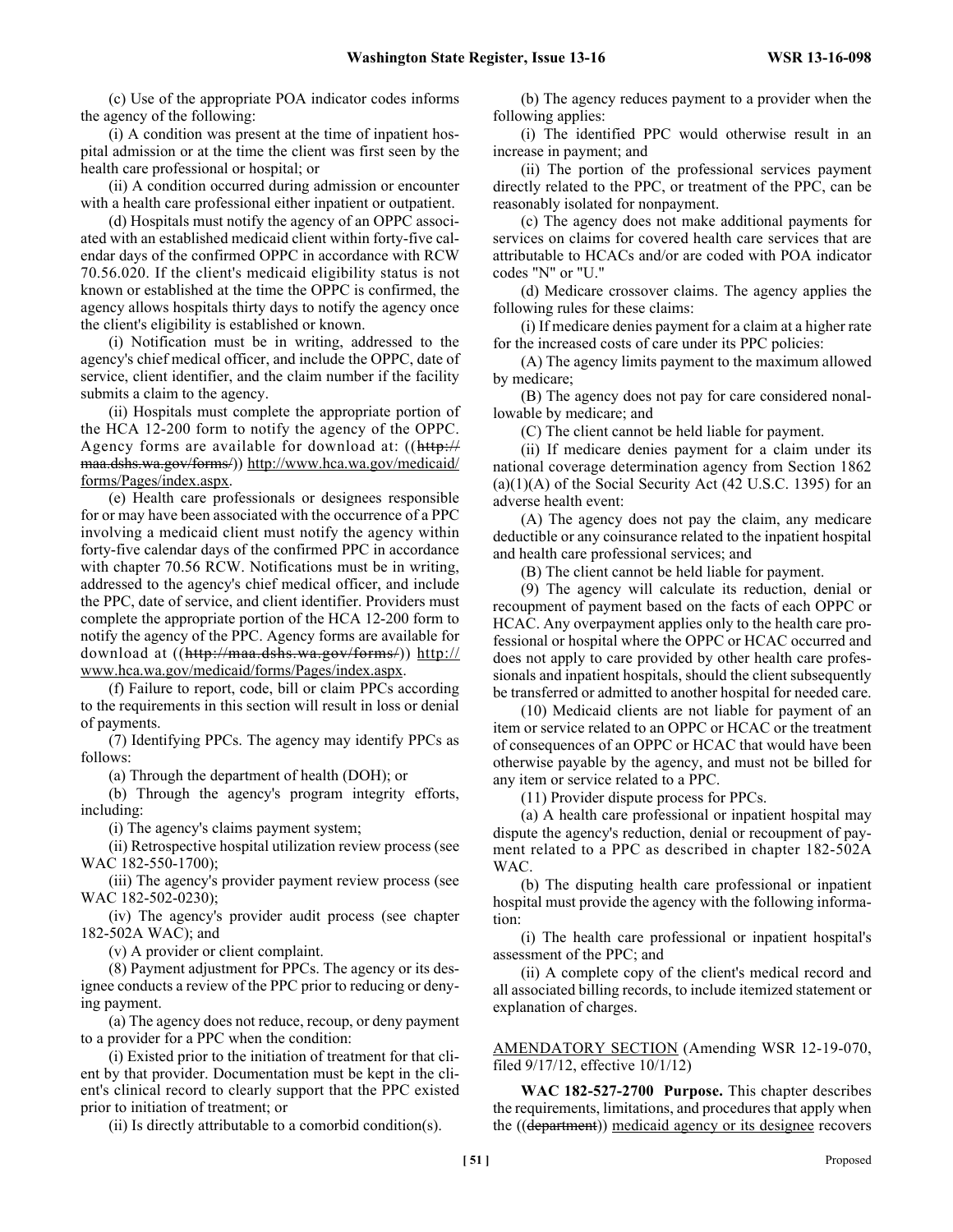the cost of medical care from the estate of a deceased client and when the ((department)) agency or its designee files liens prior to the client's death.

AMENDATORY SECTION (Amending WSR 12-19-070, filed 9/17/12, effective 10/1/12)

**WAC 182-527-2730 Definitions.** The following definitions apply to this chapter:

**"Contract health service delivery area (CHSDA)"** means the geographic area within which contract health services will be made available by the Indian health service to members of an identified Indian community who reside in the area as identified in 42 C.F.R. Sec. 136.21(d) and 136.22.

**"Domestic partner"** ((means an adult who meets the requirements for a valid registered domestic partnership as established by RCW 26.60.030 and who has been issued a certificate of state registered domestic partnership by the Washington secretary of state)) See WAC 182-500-0025. When the terms "domestic partner" or "domestic partnership" are used in this chapter, they mean "state registered domestic partner" or "state registered domestic partnership."

**"Estate"** means all property and any other assets that pass upon the client's death under the client's will or by intestate succession pursuant to chapter 11.04 RCW or under chapter 11.62 RCW. The value of the estate will be reduced by any valid liability against the decedent's property at the time of death. An estate also includes:

(1) For a client who died after June 30, 1995 and before July 27, 1997, nonprobate assets as defined by RCW 11.02.- 005, except property passing through a community property agreement; or

(2) For a client who died after July 26, 1997 and before September 14, 2006, nonprobate assets as defined by RCW 11.02.005.

(3) For a client who died on or after September 14, 2006, nonprobate assets as defined by RCW 11.02.005 and any life estate interest held by the recipient immediately before death.

**"Heir"** means the decedent's surviving spouse and children (natural and adopted); or those persons who are entitled to inherit the decedent's property under a will properly executed under RCW 11.12.020 and accepted by the probate court as a valid will.

**"Joint tenancy"** means ownership of property held under circumstances that entitle one or more owners to the whole of the property on the death of the other owner(s), including, but not limited to, joint tenancy with right of survivorship.

**"Life estate"** means an ownership interest in a property only during the lifetime of the person(s) owning the life estate. In some cases, the ownership interest lasts only until the occurrence of some specific event, such as remarriage of the life estate owner. A life estate owner may not have the legal title or deed to the property, but may have rights to possession, use, income and/or selling their life estate interest in the property.

**"Lis pendens"** means a notice filed in public records warning that title to certain real property is in litigation and the outcome of the litigation may affect the title.

**"Long-term care services"** means, for the purposes of this chapter only, the services administered directly or through contract by the department of social and health services for clients of the home and community services division of the department of social and health services (DSHS) and ((division of)) the developmental disabilities administration of DSHS including, but not limited to, nursing facility care and home and community services.

**"Medicaid"** ((means the state and federally funded program that provides medical services under Title XIX of the Federal Social Security Act)) see WAC 182-500-0070.

**"Medical assistance"** ((means medicaid services funded under Title XIX or state-funded medical services)) see WAC 182-500-0070.

**"Medicare savings programs"** means the programs described in WAC ((388-517-0300)) 182-517-0300 that help a client pay some of the costs that medicare does not cover.

**"Property":** Examples include, but are not limited to, personal property, real property, title property, and trust property as described below:

(1) **"Personal property"** means any property that is not classified as real, title, or trust property in the definitions provided here;

(2) **"Real property"** means land and anything growing on, attached to, or erected thereon;

(3) **"Title property"** means, for the purposes of this chapter only, property with a title such as motor homes, mobile homes, boats, motorcycles, and vehicles.

(4) **"Trust property"** means any type of property interest titled in, or held by, a trustee for the benefit of another person or entity.

**"State-only funded long-term care"** means the longterm care services that are financed with state funds only.

**"Qualified long-term care insurance partnership"** means an agreement between the Centers for Medicare and Medicaid services (CMS), the Washington state insurance commission which allows for the disregard of any assets or resources in an amount equal to the insurance benefit payments that are made to or on behalf of an individual who is a beneficiary under a long-term care insurance policy that has been determined by the Washington state insurance commission to meet the requirements of section 1917 (b)(1)(C)(iii) of the act.

AMENDATORY SECTION (Amending WSR 12-19-070, filed 9/17/12, effective 10/1/12)

**WAC 182-527-2733 Estate liability.** (1) The client's estate is not liable for services provided before July 26, 1987.

(2) The client's estate is not liable when the client died before July 1, 1994 and on the date of death there was:

(a) A surviving spouse; or

(b) A surviving child who was either:

(i) Under twenty-one years of age; or

(ii) Blind or disabled as defined under chapter  $((388 -$ 511)) 182-512 WAC.

(3) The estate of a frail elder or vulnerable adult under RCW 74.34.005 is not liable for the cost of adult protective services (APS) financed with state funds only.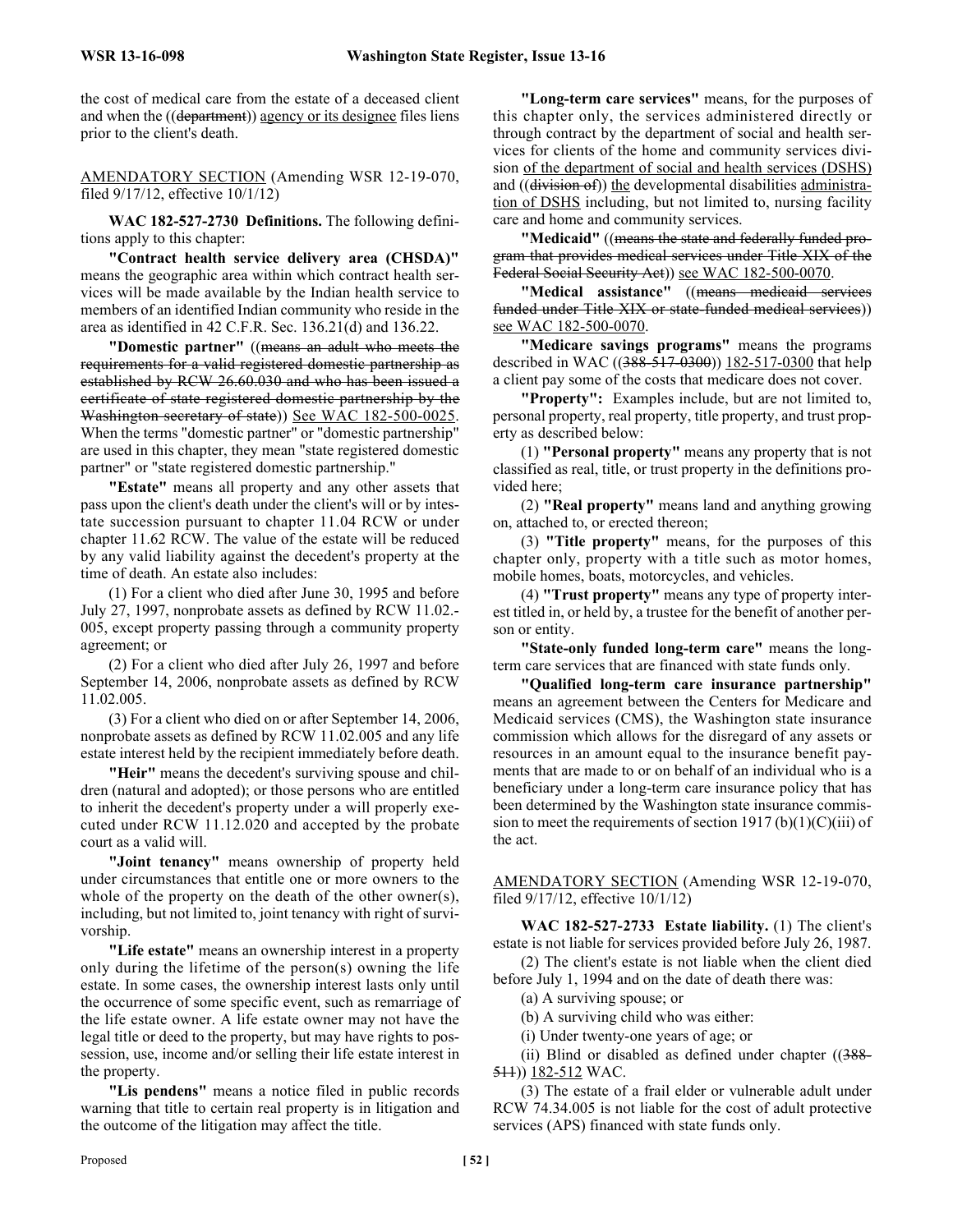(4) On or before December 31, 2009, the client's estate is not liable for amounts paid for medicare premiums and other cost-sharing expenses incurred on behalf of a client who is eligible only for the medicare savings programs (MSP), and not otherwise medicaid eligible.

(5) On or after January 1, 2010, the client's estate is not liable for amounts paid for medical assistance cost-sharing for benefits for clients who received coverage under a MSP only or for clients who receive coverage under a medicare savings program and medicaid as described in 42 U.S.C. 1396a (a)(10)(E).

AMENDATORY SECTION (Amending WSR 12-19-070, filed 9/17/12, effective 10/1/12)

**WAC 182-527-2737 Deferring recovery.**  $((\text{(+)}))$  For a client who died after June 30, 1994, the  $((\text{department})) \text{ med-}$ icaid agency or its designee defers recovery from the estate until:

 $((a))$  (1) The death of the surviving spouse, if any; and

 $((\text{(b)}))$  (2) There is no surviving child who is:

 $((\overrightarrow{(i)}))$  (a) Twenty years of age or younger; or

 $((\overrightarrow{ii}))$  (b) Blind or disabled at the time of the client's death, as defined under WAC ((388-475-0050)) 182-512-0050.

AMENDATORY SECTION (Amending WSR 12-19-070, filed 9/17/12, effective 10/1/12)

**WAC 182-527-2740 Age when recovery applies.** The client's age and the date when services were received determine whether the client's estate is liable for the cost of medical services provided. Subsection (1) of this section covers liability for medicaid services and subsection (2) covers liability for state-only funded long-term care services. An estate may be liable under both subsections.

(1) For a client who on July 1, 1994 was:

(a) Age sixty-five or older, the client's estate is liable for medicaid services that were subject to recovery and provided on and after the date the client became age sixty-five or after July 26, 1987, whichever is later;

(b) Age fifty-five through sixty-four years of age, the client's estate is liable for medicaid services that were subject to recovery and provided on and after July 1, 1994; or

(c) Under age fifty-five, the client's estate is liable for medicaid services that were subject to recovery and provided on and after the date the client became age fifty-five.

(2) Regardless of the client's age when the services were provided, the client's estate is liable for state-only funded long-term care services provided to:

(a) Clients of the home and community ((services' elients)) services division of the department of social and health services (DSHS) on and after July 1, 1995; and

(b)  $((\overline{Division\ \ of})$  Clients of the developmental  $((\overline{dis}$ abilities' clients)) disabilities administration of DSHS on and after June 1, 2004.

AMENDATORY SECTION (Amending WSR 12-19-070, filed 9/17/12, effective 10/1/12)

**WAC 182-527-2742 Services subject to recovery.** The ((department)) medicaid agency or its designee considers the medical services the client received and the dates when the services were provided to the client, in order to determine whether the client's estate is liable for the cost of medical services provided. Subsection (1) of this section covers liability for medicaid services, subsection (2) of this section covers liability for state-only funded long-term care services, and subsection (3) of this section covers liability for all other state-funded services. An estate can be liable under any of these subsections.

(1) The client's estate is liable for:

(a) All medicaid services provided from July 26, 1987, through June 30, 1994;

(b) The following medicaid services provided after June 30, 1994 and before July 1, 1995:

(i) Nursing facility services;

(ii) Home and community-based services; and

(iii) Hospital and prescription drug services provided to a client while receiving nursing facility services or home and community-based services.

(c) The following medicaid services provided after June 30, 1995, and before June 1, 2004:

(i) Nursing facility services;

(ii) Home and community-based services;

(iii) Adult day health;

(iv) Medicaid personal care;

(v) Private duty nursing administered by the aging and ((disability services)) long-term support administration of the department of social and health services (DSHS); and

(vi) Hospital and prescription drug services provided to a client while receiving services described under (c)(i), (ii),  $(iii)$ ,  $(iv)$ , or  $(v)$  of this subsection.

(d) The following services provided on and after June 1, 2004, through December 31, 2009:

(i) All medicaid services, including those services described in subsection (c) of this section;

(ii) Medicare savings programs services for individuals also receiving medicaid;

(iii) Medicare premiums only for individuals also receiving medicaid; and

(iv) Premium payments to managed care organizations.

(e) The following services provided on or after January 1, 2010:

(i) All medicaid services except those defined under  $((subsection))$   $(d)(ii)$  and  $((d))$  $(iii)$  of this  $((section))$  subsection;

(ii) All institutional medicaid services described in subsection (c) of this section;

(iii) Premium payments to managed care organizations; and

(iv) The client's proportional share of the state's monthly contribution to the centers for medicare and medicaid services (CMS) to defray the costs for outpatient prescription drug coverage provided to a person who is eligible for medicare Part D and medicaid.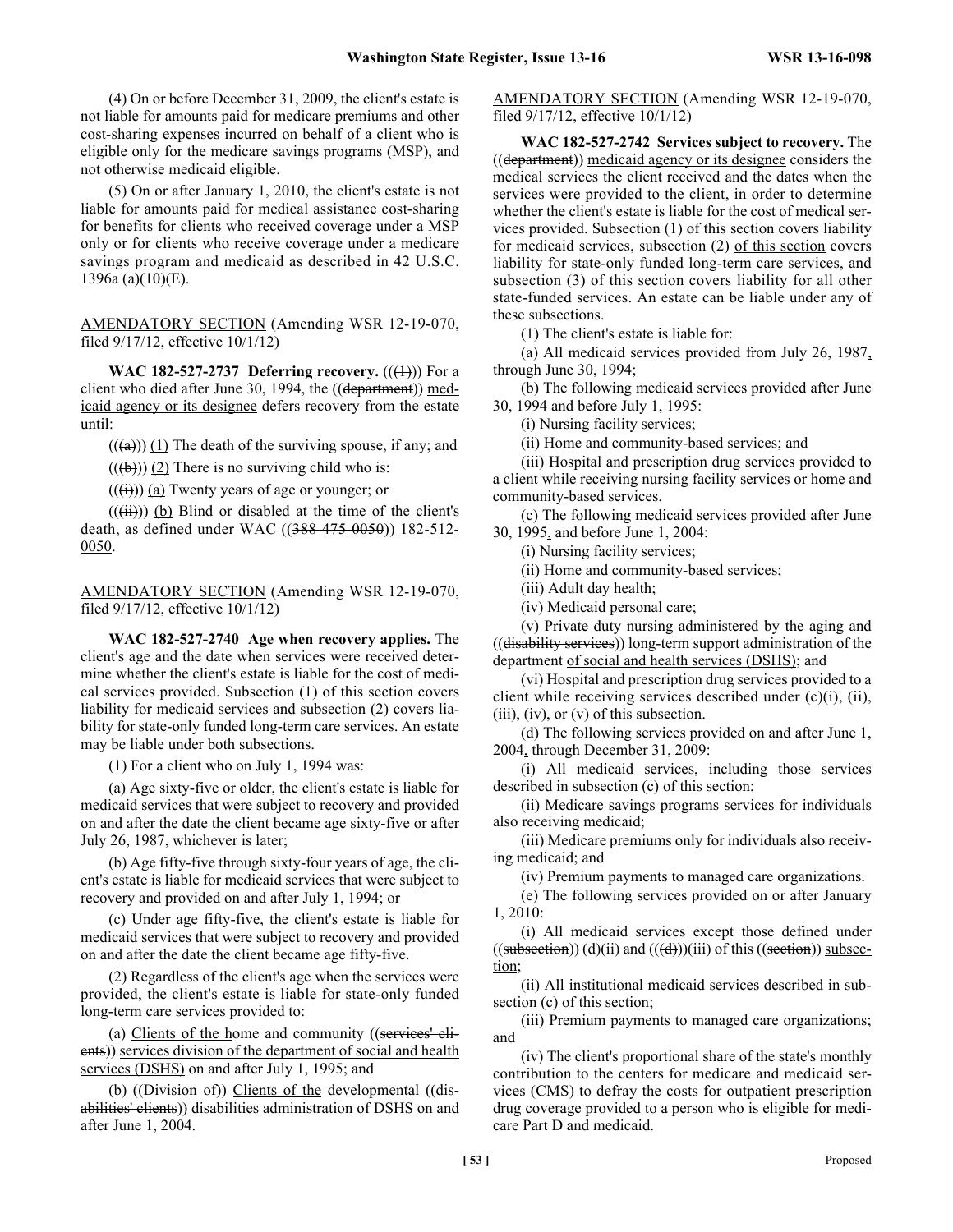(2) The client's estate is liable for all state-only funded long-term care services and related hospital and prescription drug services provided to:

(a) Clients of the home and community ((services' clients)) services division of DSHS on and after July 1, 1995; and

(b) ((Division)) Clients of the developmental ((disabilities' clients)) disabilities administration of DSHS on and after June 1, 2004.

(3) The client's estate is liable for all state-funded services provided regardless of the age of the client at the time the services were provided.

AMENDATORY SECTION (Amending WSR 12-19-070, filed 9/17/12, effective 10/1/12)

**WAC 182-527-2750 Delay of recovery for undue hardship.** The ((department)) medicaid agency or its designee delays recovery under this section when the ((department)) agency or its designee determines that recovery would cause an undue hardship for an heir. This delay is limited to the period during which the undue hardship exists. The undue hardship must exist at the time of the client's death in order to be considered for a delay of recovery.

(1) Undue hardship exists when:

(a) The estate subject to adjustment or recovery is the sole income-producing asset of one or more heirs and income is limited;

(b) Recovery would deprive an heir of shelter and the heir lacks the financial means to obtain and maintain alternative shelter; or

(c) The client is survived by a domestic partner.

(2) Undue hardship does not exist when:

(a) The adjustment or recovery of the decedent's cost of assistance would merely cause the heir inconvenience or restrict his or her lifestyle; or

(b) The undue hardship was created as a result of estate planning methods by which the heir or deceased client divested, transferred or otherwise encumbered assets, in whole or in part, to avoid recovery from the estate.

(3) When a delay in recovery is not granted, the ((department)) agency or its designee provides notice to the person who requested the delay of recovery. The ((department's)) agency's or its designee's notice includes information on how to request an administrative hearing to contest the ((department's)) agency's or its designee's denial.

(4) When a delay of recovery is granted under subsection (1)(a) or  $((\text{+)})$ (b) of this section, the ((department)) agency or its designee may revoke the delay of recovery if the heir $(s)$ :

(a) Fails to supply timely information and resource declaration when requested by the ((department)) agency or its designee;

(b) Sells, transfers, or encumbers title to the property;

(c) Fails to reside full-time on the premises;

(d) Fails to pay property taxes and utilities when due;

(e) Fails to identify the state of Washington as the primary payee on the property insurance policies. The person granted the delay of recovery must provide the ((department)) agency or its designee with documentation of the coverage status on an annual basis( $(.))$ ;

(f) Have a change in circumstances under subsection (1) of this section for which the delay of recovery due to undue hardship was granted; or

(g) Dies.

(5) When a delay of recovery is granted due to undue hardship, the ((department)) agency or its designee has the option to:

(a) Apply a lien; and/or

(b) Accept a payment plan.

(6) A person may request an administrative hearing to contest the ((department's)) agency's or its designee's denial of delay of recovery due to undue hardship when that person suffered a loss because the delay was not granted.

(7) A request for an administrative hearing under this section must:

(a) Be in writing;

(b) State the basis for contesting the ((department's)) agency's or its designee's denial of the request for a delay of recovery due to an undue hardship;

(c) Include a copy of the ((department's)) agency's or its designee's denial;

(d) Be signed by the requester and include the requester's address and telephone number; and

(e) Be served, as described in WAC  $((388-527-2870))$ 182-527-2870, on the office of financial recovery (OFR) within twenty-eight calendar days of the date that the ((department)) agency or its designee sent the decision denying the request for a delay of recovery.

(8) Upon receiving a request for an administrative hearing, the ((department)) agency or its designee notifies persons known to have title to the property and other assets of the time and place of the administrative hearing.

(9) An adjudicative proceeding held under this section is governed by chapters 34.05 RCW and ((388-02)) 182-526 WAC and this section. If a provision in this section conflicts with a provision in chapter  $((388-02))$  182-526 WAC, the provision in this section governs.

AMENDATORY SECTION (Amending WSR 12-19-070, filed 9/17/12, effective 10/1/12)

**WAC 182-527-2754 Assets not subject to recovery and other limits on recovery.** (1) Recovery does not apply to the first fifty thousand dollars of the estate value at the time of death and is limited to thirty-five percent of the remaining value of the estate for services the client:

(a) Received through July 24, 1993; and

(b) When the client died with:

(i) No surviving spouse;

(ii) No surviving child who is:

(A) Under twenty-one years of age;

(B) Blind; or

(C) Disabled.

(iii) A surviving child who is twenty-one years of age or older.

(2) For services received on and after July 25, 1993, all services recoverable under WAC ((388-527-2742)) 182-527-2742 will be recovered, even from the first fifty thousand dol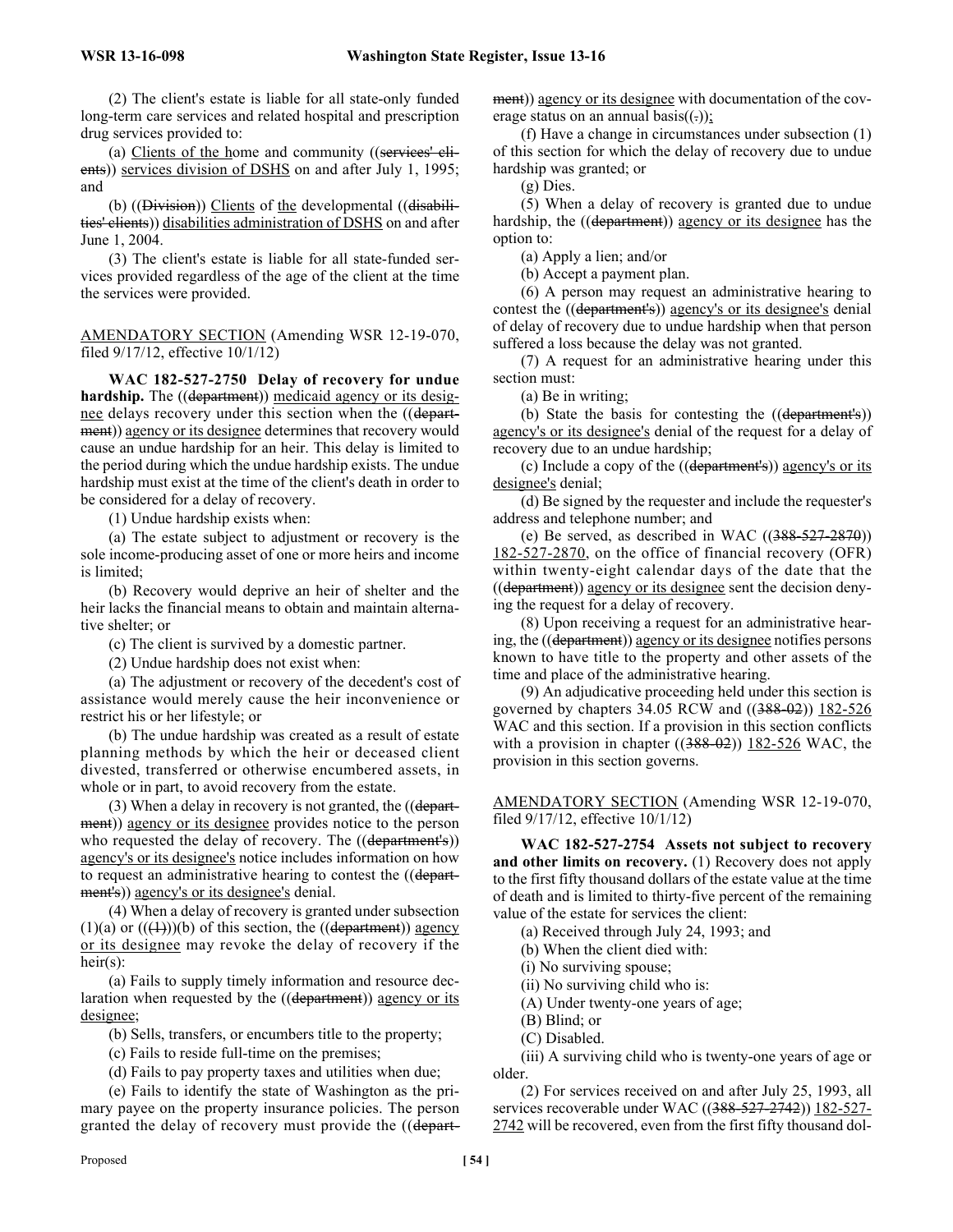lars of estate value that is exempt above, except as set forth in subsections (3) through (8) of this section.

(3) For a client who received services on and after July 25, 1993 through June 30, 1994, the following property, up to a combined fair market value of two thousand dollars, is not recovered from the estate of the client:

(a) Family heirlooms;

(b) Collectibles;

(c) Antiques;

(d) Papers;

(e) Jewelry;

(f) Photos; and

(g) Other personal effects of the deceased client and to which a surviving child is entitled.

(4) Certain properties belonging to American Indians/ Alaska natives (AI/AN) are exempt from estate recovery if at the time of death:

(a) The deceased client was enrolled in a federally recognized tribe; and

(b) The estate or heir documents the deceased client's ownership interest in trust or nontrust real property and improvements located on a reservation, near a reservation as designated and approved by the Bureau of Indian Affairs of the U.S. Department of the Interior, or located:

(i) Within the most recent boundaries of a prior federal reservation; or

(ii) Within the contract health service delivery area boundary for social services provided by the deceased client's tribe to its enrolled members.

(5) Protection of trust and nontrust property under subsection (4) is limited to circumstances when the real property and improvements pass from an Indian (as defined in 25 U.S.C. Chapter 17, Sec. 1452(b)) to one or more relatives (by blood, adoption, or marriage), including Indians not enrolled as members of a tribe and non-Indians, such as spouses and step-children, that their culture would nonetheless protect as family members, to a tribe or tribal organization and/or to one or more Indians.

(6) Certain AI/AN income and resources (such as interests in and income derived from tribal land and other resources currently held in trust status and judgment funds from the Indian Claims Commission and the U.S. Claims Court) are exempt from estate recovery by other laws and regulations.

(7) Ownership interests in or usage rights to items that have unique religious, spiritual, traditional, and/or cultural significance or rights that support subsistence or a traditional life style according to applicable tribal law or custom.

(8) Government reparation payments specifically excluded by federal law in determining eligibility are exempt from estate recovery as long as such funds have been kept segregated and not commingled with other countable resources and remain identifiable.

(9) Assets designated as protected by a qualified longterm care partnership (QLTC) policy issued on or after December 1, 2011, may be disregarded for estate recovery purposes if:

(a) The insured individual's estate is the recipient of the estate recovery exemption; or

(b) The insured individual holds title to property which is potentially subject to a predeath lien and that individual asserts the property is protected under the long term care (LTC) partnership policy.

(10) An individual must provide clear and convincing evidence that the asset in question was designated as protected to the office of financial recovery including:

(a) Proof of a valid QLTC partnership policy; and

(b) Verification from the LTC insurance company of the dollar amount paid out by the policy; and

(c) A current DSHS LTCP asset designation form when the LTC partnership policy paid out more than was previously designated.

(11) The insured individual's estate must provide evidence proving an asset is protected prior to the final recovery settlement.

AMENDATORY SECTION (Amending WSR 12-19-070, filed 9/17/12, effective 10/1/12)

**WAC 182-527-2790 Filing liens.** (1) The ((department)) medicaid agency or its designee may file liens to recover the cost of medical assistance or state-only funded long-term care services, or both, correctly paid on behalf of a client consistent with 42 U.S.C. 1396p and chapters 43.20B RCW and ((388-527)) 182-527 WAC.

(2) Prior to the  $((department))$  agency or its designee filing a lien under this section, the ((department)) agency or its designee sends a notice via first class mail to:

(a) The address of the property and other assets subject to the lien;

(b) The probate estate's personal representative, if any;

(c) Any other person known to have title to the affected property and/or to the decedent's heir(s) as defined by WAC  $((388-527-2730))$  182-527-2730; and

(d) The decedent's last known address or the address listed on the title, if any.

(3) The notice in subsection (2) of this section includes:

(a) The decedent's name, identification number, date of birth, and date of death;

(b) The amount of medical assistance or state-only funded long-term care services, or both, correctly paid on behalf of the deceased client that the ((department)) agency or its designee seeks to recover;

(c) The ((department's)) agency's or its designee's intent to file a lien against the deceased client's property and other assets to recover the amount of medical assistance or stateonly funded long-term care services, or both, correctly paid on behalf of the deceased client;

(d) The county in which the property and other assets are located; and

(e) The procedures to contest the ((department's)) agency's or its designee's decision to file a lien by applying for an administrative hearing.

(4) An administrative hearing only determines:

(a) Whether the medical assistance or state-only funded long-term care services, or both, correctly paid on behalf of the decedent alleged by the ((department's)) agency's or its designee's notice is correct;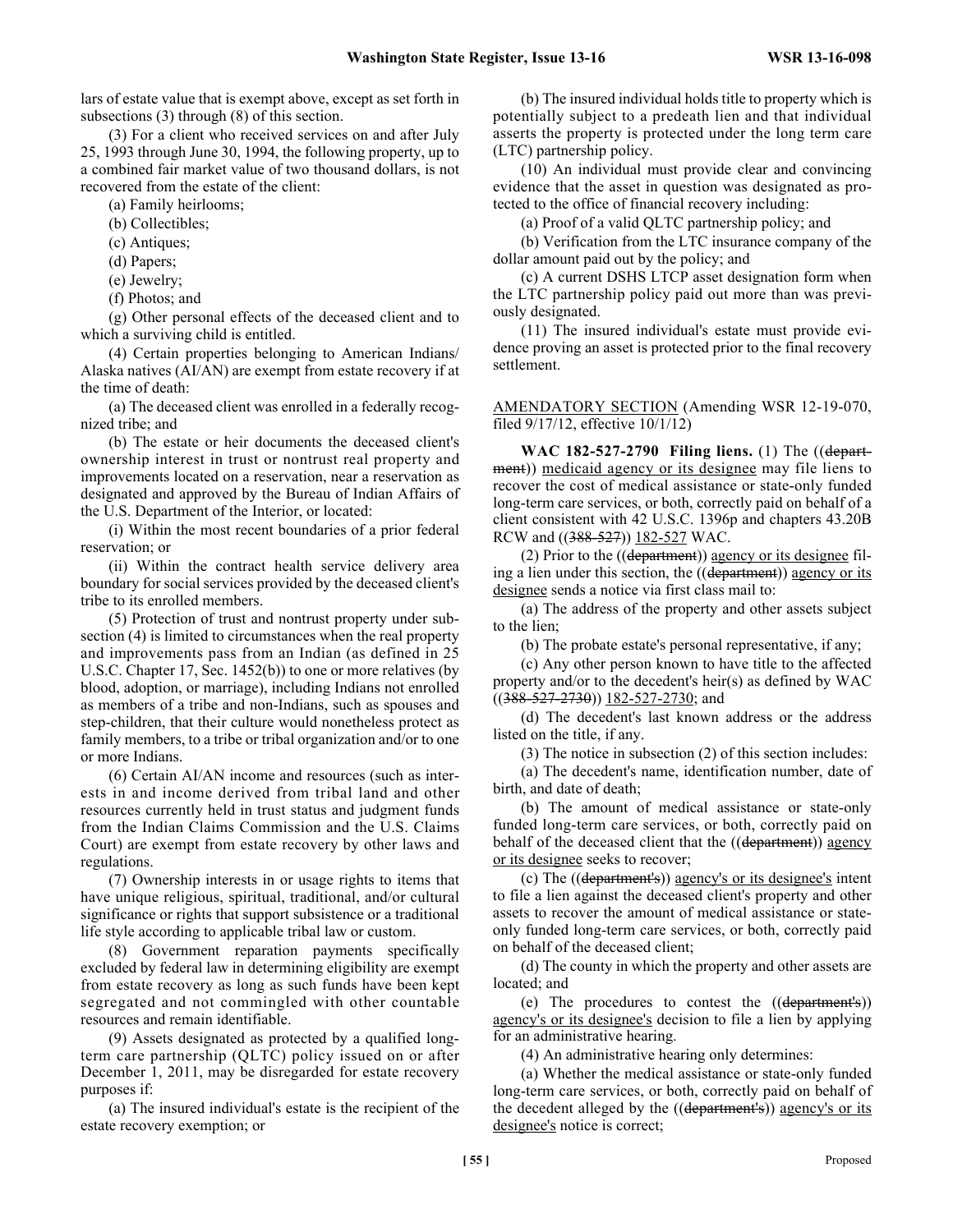(b) Whether the decedent had legal title to the property; and

(c) Whether a lien is allowed under the provisions of Title 42 U.S.C. Section 1396p (a) and (b).

(5) A request for an administrative hearing must:

(a) Be in writing;

(b) State the basis for contesting the lien;

(c) Be signed by the requester and must include the requester's address and telephone number; and

(d) Be served to the office of financial recovery (OFR) as described in WAC ((388-527-2870)) 182-527-2870, within twenty-eight calendar days of the date the ((department)) agency or its designee mailed the notice.

(6) Upon receiving a request for an administrative hearing, the ((department)) agency or its designee notifies persons known to have title to the property and other assets of the time and place of the administrative hearing.

(7) Disputed assets must not be distributed while in litigation.

(8) An administrative hearing under this section is governed by chapters 34.05 RCW and ((388-02)) 182-526 WAC and this section. If a provision in this section conflicts with a provision in chapter ((388-02)) 182-526 WAC, the provision in this section governs.

(9) If an administrative hearing is conducted in accordance with this regulation, and the final agency decision is issued, the ((department)) agency or its designee only files a lien against the decedent's property and other assets only if upheld by the final agency decision.

(10) If no known title holder requests an administrative hearing, the ((department)) agency or its designee files a lien twenty-eight calendar days after the date the ((department)) agency or its designee mailed the notice described in subsection (2) of this section.

AMENDATORY SECTION (Amending WSR 12-19-070, filed 9/17/12, effective 10/1/12)

**WAC 182-527-2810 Life estates and joint tenancy.** (1) The ((department)) medicaid agency or its designee may enforce a lien authorized under this section against a decedent's life estate or joint tenancy interest in real property held by the decedent immediately prior to his or her death until the lien is satisfied. The ((department)) agency or its designee will not apply a lien against a decedent's life estate interest providing the decedent had not previously transferred an interest in the property while retaining a life estate.

(a) The value of the life estate subject to the lien is the fair market value of the decedent's interest in the property subject to the life estate immediately prior to death.

(b) The value of the joint tenancy interest subject to the lien is the value of the decedent's fractional interest he or she would have owned in the jointly held interest in the property had the decedent and the surviving joint tenants held title to the property as tenants in common immediately prior to death.

(2) The ((department's)) agency's or its designee's methodology for calculating the value of the life estate is determined using fair market value of the property. To determine the value of the life estate, the ((department)) agency or its designee multiplies the current fair market value of the property by the life estate factor in the life estate table. (The Centers for Medicare and Medicaid Services based table is found in the ((department's)) department of social and health service's Eligibility A-Z Manual, Long Term Care, Appendix II and is available online at: ((http://www1.dshs.wa.gov/esa/ eazmanual/)) http://www.dshs.wa.gov/manuals/eaz/sections/ longtermcare/LTCOappendix2.shtml.)

AMENDATORY SECTION (Amending WSR 12-19-070, filed 9/17/12, effective 10/1/12)

**WAC 182-527-2820 Liens prior to death.** (1) Subject to the requirements of 42 U.S.C. Section 1396p and the conditions of this section, the ((department)) agency or its designee is authorized to file a lien against the property of a medical assistance client prior to his or her death, and to seek adjustment and recovery from the client's estate or sale of the property subject to the lien if:

(a) The client is permanently an inpatient in a nursing facility, intermediate care facility for individuals with mental retardation, or other medical institution as described in WAC ((388-500-0005)) 182-500-0050;

(b) The ((department)) agency or its designee determines, after notice and opportunity for a hearing, that the client cannot reasonably be expected to be discharged from the medical institution and return home; and

(c) None of the following are lawfully residing, in the client's home:

(i) The client's spouse or domestic partner;

(ii) The client's child who at the time of the client's death is twenty years of age or younger, or is blind or permanently and totally disabled as defined in Title 42 U.S.C. Section 1382c; or

(iii) A sibling of the client (who has an equity interest in such home and who was residing in the client's home for a period of at least one year immediately before the date of the client's admission to the medical institution).

(2) If the client is discharged from the medical facility and returns home, the ((department)) agency or its designee dissolves the lien.

(3) Prior to the  $((\text{department}))$  agency or its designee filing a lien under this section, the ((department)) agency or its designee sends a notice via first class mail to:

(a) The address of the property and other assets subject to the lien;

(b) The client's known address;

(c) Any other person known to have title to the affected property and the client's authorized representative, if any.

(4) The notice in subsection (3) of this section includes:

(a) The client's name, and the date the client began to receive services;

(b) The ((department's)) agency's or its designee's intent to file a lien against the client's property to recover the amount of medical assistance or state-only funded long-term care services, or both correctly paid on behalf of the client;

(c) The county in which the property and other assets are located; and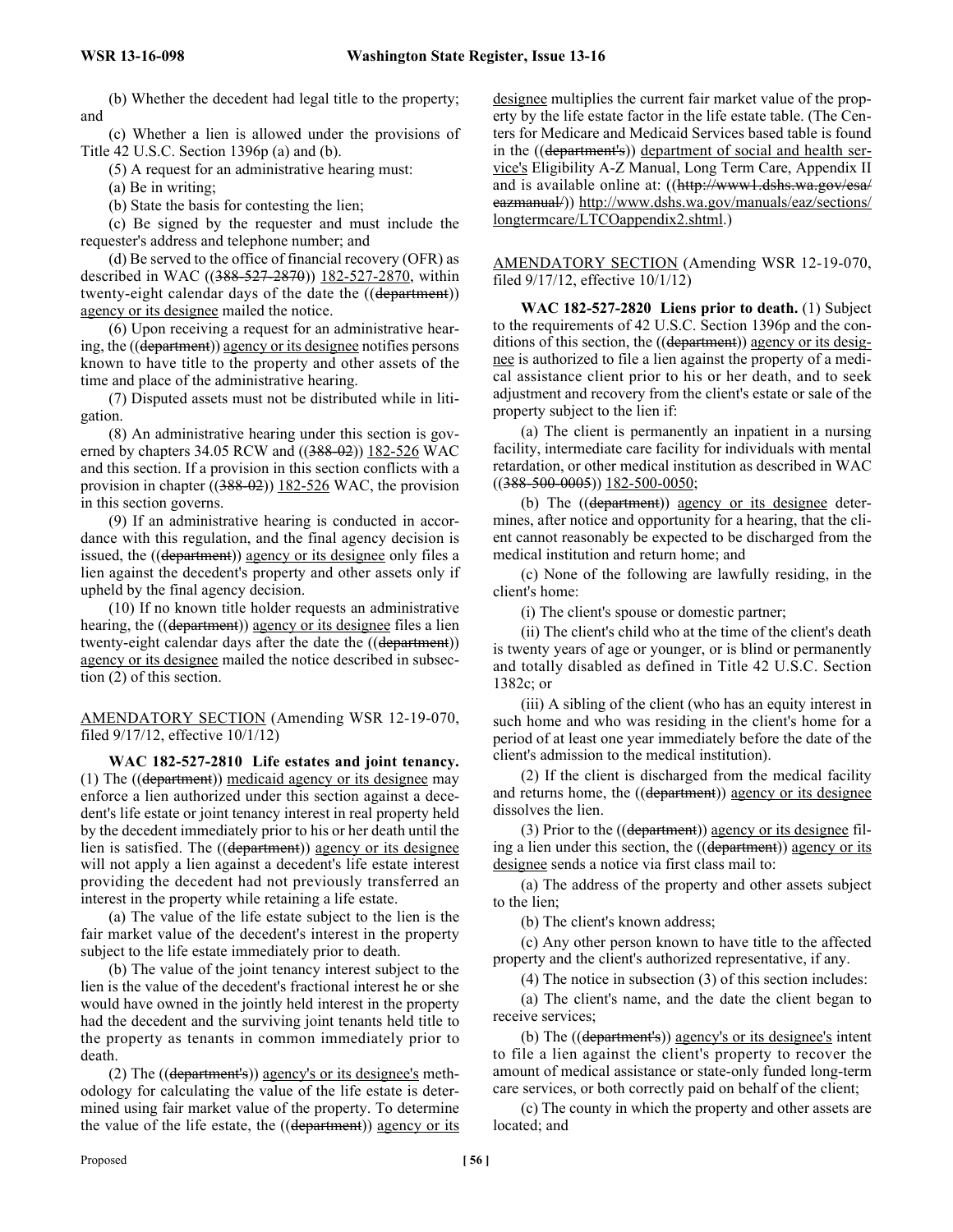(d) The procedures to contest the ((department's)) agency's or its designee's decision to file a lien by applying for an administrative hearing.

(5) An administrative hearing only determines:

(a) Whether the medical assistance or state-only funded long-term care services, or both, on behalf of the decedent alleged by the ((department's)) agency's or its designee's notice is correct; and

(b) Whether the decedent had legal title to the identified property.

(6) A request for an administrative hearing must:

(a) Be in writing;

(b) State the basis for contesting the lien;

(c) Be signed by the requester and must include the requester's address and telephone number; and

(d) Be served to the office of financial recovery (OFR) as described in WAC ((388-527-2870)) 182-527-2870, within twenty-eight calendar days of the date the ((department)) agency or its designee mailed the notice.

(7) Upon receiving a request for an administrative hearing, the ((department)) agency or its designee notifies persons known to have title to the property of the time and place of the administrative hearing.

(8) Disputed assets must not be distributed while in litigation.

(9) An administrative hearing under this subsection is governed by chapters 34.05 RCW and ((388-02)) 182-526 WAC and this section. If a provision in this section conflicts with a provision in chapter  $((388-02))$  182-526 WAC, the provision in this section governs.

(10) If an administrative hearing is conducted in accordance with this regulation, and the final agency decision is issued, the ((department)) agency or its designee only files a lien against the client's property and other assets only if upheld by the final agency decision.

(11) If no known title holder requests an administrative hearing, the ((department)) agency or its designee files a lien twenty-eight calendar days after the date the ((department)) agency or its designee mailed the notice described in subsection (3) of this section.

AMENDATORY SECTION (Amending WSR 12-19-070, filed 9/17/12, effective 10/1/12)

**WAC 182-527-2830 Request for notice of transfer or encumbrance.** (1) When a client receives medical assistance subject to recovery under this chapter and the client is the holder of record title to real property or the purchaser under a land sale contract, the ((department)) medicaid agency or its designee files a request for notice of transfer or encumbrance  $((f))$ (DSHS form 18-664 Notice of Possible Debt $((f))$ ) with the county auditor for recording in the deed and mortgage records.

(2) The request for notice of transfer or encumbrance  $((f))$ (DSHS 18-664 $((f))$ ) complies with the requirements for recording in RCW 36.18.010, and, at a minimum, contains the:

(a) Client's name and case identifier;

(b) Legal description of the real property, including parcel number; and

(c) Mailing address for the ((department)) agency or its designee to receive the notice of transfer or encumbrance.

(3) The request for notice of transfer or encumbrance  $((f))(18-664((f)))$  described in subsection (1) of this section does not affect title to real property and is not a lien on, encumbrance of, or other interest in the real property.

(4) When filing a request for notice of transfer or encumbrance  $(())$ (DSHS 18-664 $(())$ ) with the county auditor, the ((department)) agency or its designee gives the opportunity to request an administrative hearing as follows:

(a) Any person known to have title to the property is served with a copy of the notice. The notice states:

(i) The ((department's)) agency's or its designee's intent to recover from the client's estate the amount of medical assistance or state-only funded long-term care services, or both, correctly paid on behalf of the client;

(ii) The county in which the property is located; and

(iii) The right of the person known to have title in the property to contest the ((department's)) agency's or its designee's decision to file the notice by applying for an administrative hearing with the office of financial recovery (OFR).

(b) An administrative hearing only determines:

(i) Whether the amount of medical assistance or stateonly funded long-term care services, or both, correctly paid on behalf of the client alleged by the ((department's)) agency's or its designee's notice is correct; and

(ii) Whether the client has legal title to the identified property.

(5) A request for an administrative hearing must:

(a) Be in writing;

(b) State the basis for contesting the ((department's)) agency's or its designee's notice;

(c) Be signed by the requester and state the requester's address and telephone number; and

(d) Be served on OFR as described in WAC  $(388-527 2870$ ))  $182-527-2870$ , within twenty-eight calendar days of the date the individual received the ((department's)) agency's or its designee's notice.

(6) Upon receiving a request for an administrative hearing, the ((department)) agency or its designee notifies the persons known to have title to the property of the time and place of the administrative hearing.

(7) An administrative hearing under this section is governed by chapters ((388-05)) 34.05 RCW and ((388-02)) 182-526 WAC, and this section. If a provision of this section conflicts with a provision in chapter  $((388-02))$  182-526 WAC, the provision of this section governs.

(8) A title insurance company or agent that discovers the presence of a request for notice of transfer or encumbrance  $(())$ (DSHS 18-664 $(())$ ) when performing a title search on real property must disclose the presence of the request for notice or transfer or encumbrance of real property in any report preliminary to, or commitment to offer, a certificate of title insurance for the real property.

(9) If the ((department)) agency or its designee has filed a request for notice of transfer or encumbrance  $((f))$ (DSHS)  $18-664$ ( $(1)$ )), any individual who transfers or encumbers real property must provide the ((department)) agency or its designee with a notice of transfer or encumbrance  $((1))$ (DSHS 18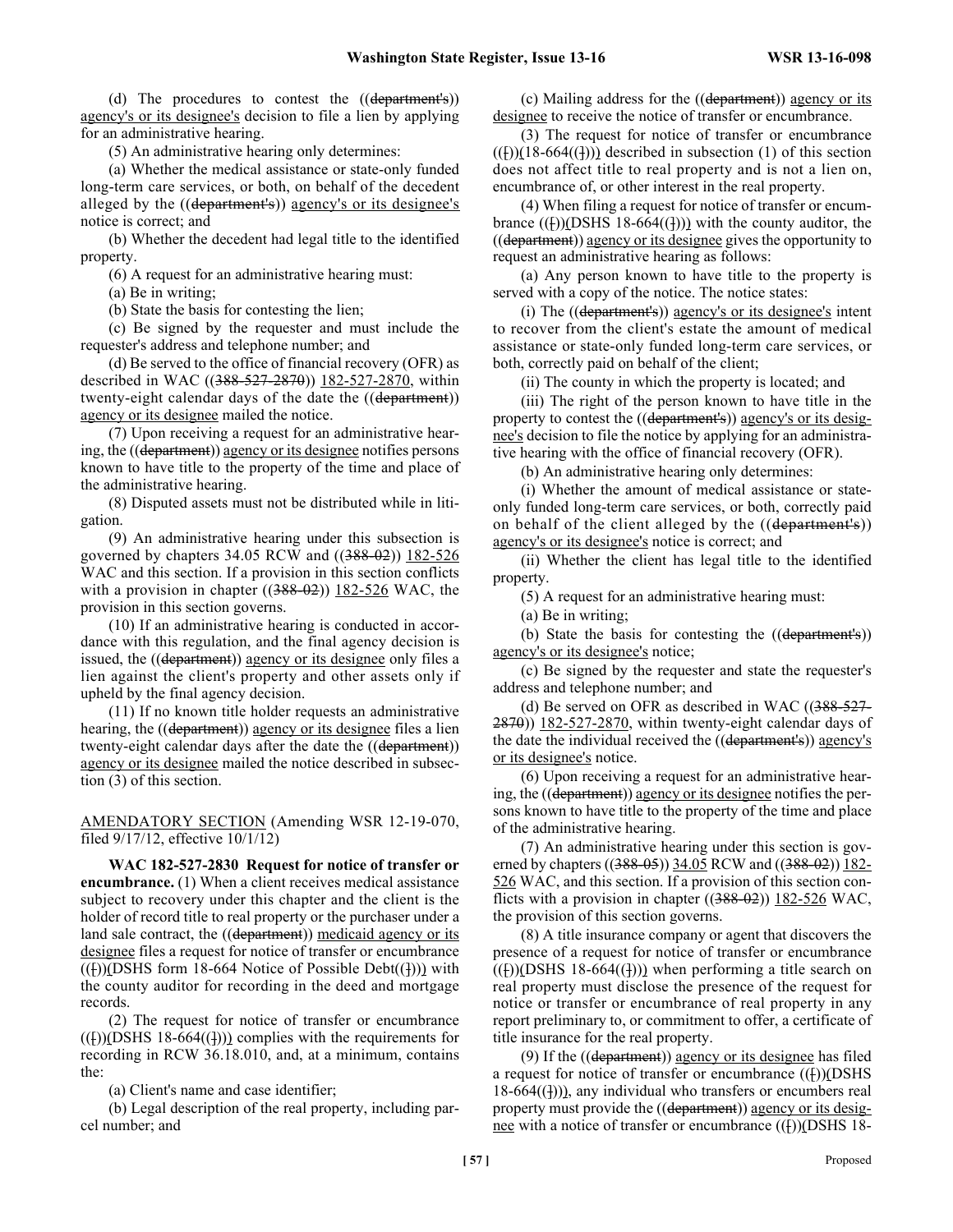663((<del>]</del>))) as described in WAC ((388-527-2850)) 182-527-2850.

AMENDATORY SECTION (Amending WSR 12-19-070, filed 9/17/12, effective 10/1/12)

**WAC 182-527-2840 Termination of request for notice of transfer or encumbrance.** (1) The ((department)) medicaid agency or its designee files a termination of prior notice  $((\dagger))$ (DSHS 18-662 $((\dagger))$ ) of transfer or encumbrance, with the county auditor for recording when, in the judgment of the ((department)) agency or its designee, it is no longer necessary or appropriate for the ((department)) agency or its designee to monitor transfers or encumbrances related to the real property.

(2) The termination of prior notice  $((**[**))$ (DSHS 18- $662((1))$  request for notice of transfer or encumbrance complies with the requirements for recording in RCW 36.18.010, and, at a minimum, contains the:

(a) Client's name and case identifier;

(b) Legal description of the real property, including parcel number; and

(c) Mailing address for the ((department)) agency or its designee to receive the notice of transfer or encumbrance.

AMENDATORY SECTION (Amending WSR 12-19-070, filed 9/17/12, effective 10/1/12)

**WAC 182-527-2850 Notice of transfer or encumbrance.** (1) If the ((department)) medicaid agency or its designee has filed a request for notice of transfer or encumbrance  $((f))$ (DSHS 18-664 Notice of Possible Debt $((f))$ ), any individual who transfers or encumbers real property must provide the ((department)) agency or its designee with a notice of transfer or encumbrance  $((\dagger))$ (DSHS 18-663 $((\dagger))$ ) or a substantially similar notice as required by chapter 43.20B RCW.

(2) The ((department's)) agency's or its designee's notice of transfer or encumbrance  $((\lceil))$ (DSHS 18-663 $((\rceil))$ ) is available online at ((http://www1.dshs.wa.gov/msa/forms/ eforms.html)) http://www.dshs.wa.gov/forms/eforms.shtml or by writing to Forms and Records Management Services, P.O. Box 45805, Olympia, WA 98504-5805.

(3) The notice of transfer or encumbrance  $((f))$ (DSHS)  $18-663$ ( $(1)$ )) must comply with the requirements for recording in RCW 36.18.010, and, at a minimum, contain the:

(a) Client's name and case identifier as listed on the ((department's)) agency's or its designee's request for notice of transfer or encumbrance;

(b) Recording date and recording reference as listed on the ((department's)) agency's or its designee's request for notice of transfer or encumbrance;

(c) Legal description of the real property as listed on the ((department's)) agency's or its designee's request for notice of transfer or encumbrance;  $((and))$ 

(d) Type of instrument; and

(e) Recording date and recording reference.

(4) The notice of transfer or encumbrance  $((f))$ (DSHS  $18-663$ ((1))) or a similar notice and copy of the transfer or encumbrance related to the real property must be sent to the ((department)) agency or its designee as specified in WAC  $((388 - 527 - 2870))$   $182 - 527 - 2870$ .

AMENDATORY SECTION (Amending WSR 12-19-070, filed 9/17/12, effective 10/1/12)

**WAC 182-527-2860 Interest assessed on past due debt.** (1) The recovery debt becomes past due and accrues interest at a rate of one percent per month on recoverable estate assets beginning nine months after the earlier of:

(a) The filing of the ((department's)) medicaid agency's or its designee's creditor's claim in the probate of the deceased client's estate; or

(b) The recording of the ((department's)) agency's or its designee's lien against the property of the deceased client in the county where the property is located.

(2) The ((department)) agency or its designee may waive interest if:

(a) Insufficient cash, accounts, or stock exist to satisfy the ((department's)) agency's or its designee's claim and no sales of estate property has occurred despite its continuous listing or marketing for sale in a commercially reasonable manner for a reasonable fair market value; or

(b) Suit filed in the probate of the deceased client's estate resulted in the filing of a lis pendens or order prohibiting the personal representative from selling the estate property. However, this section does not apply to such suite contesting the ((department's)) agency's or its designee's assessment of interest or claim for reimbursement of medical assistance or state-only funded long-term care services debt.

AMENDATORY SECTION (Amending WSR 12-19-070, filed 9/17/12, effective 10/1/12)

**WAC 182-527-2870 Serving notices on the office of financial recovery (OFR).** Serving legal notice on the office of financial recovery (OFR) requires the notice to be served either:

(1) In person at  $((the Blake Office Park, 4450 10th Ave)$ S.E., Lacey)) DCS - Office of Financial Recovery, 712 Pear St. S.E., Olympia, Washington 98504-0001; or

(2) By certified mail, return receipt requested, to Office of Financial Recovery, P.O. Box 9501, Olympia, WA 98507- 9501.

# **WSR 13-16-099 PROPOSED RULES DEPARTMENT OF**

**SOCIAL AND HEALTH SERVICES**

(Economic Services Administration)) ((Community Services Division) [Filed August 7, 2013, 10:43 a.m.]

Original Notice.

Preproposal statement of inquiry was filed as WSR 13- 05-081.

Title of Rule and Other Identifying Information: The department is proposing to amend the following rules to implement annual adjustments to standards for the Washington Basic Food program: WAC 388-450-0195 Does the department use my utility costs when calculating my Basic Food or WASHCAP benefits?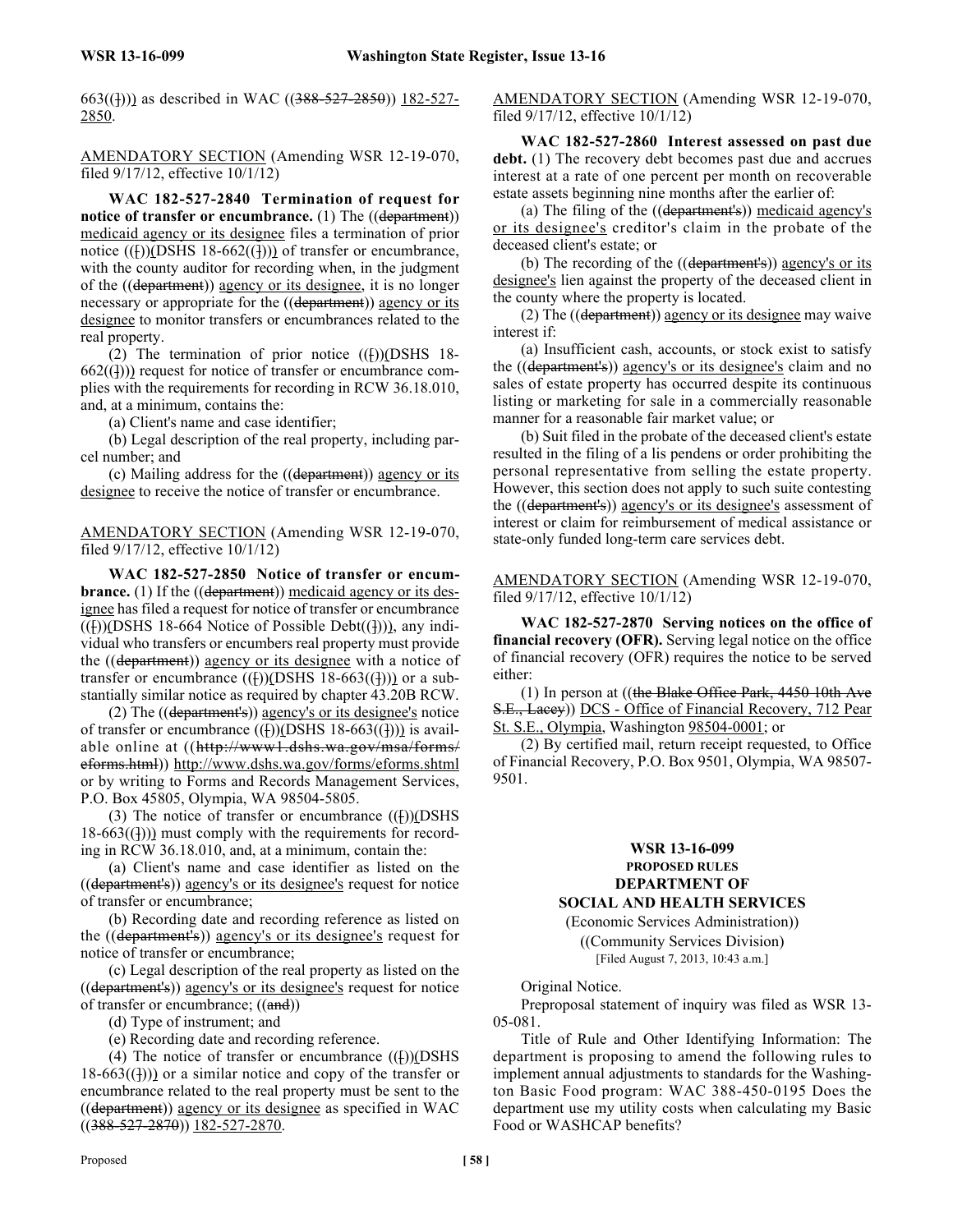Hearing Location(s): Office Building 2, Lookout Room, DSHS Headquarters, 1115 Washington, Olympia, WA 98504 (public parking at 11th and Jefferson. A map is available at http://www1.dshs.wa.gov/msa/rpau/RPAU-OB-2directions. html), on September 10, 2013, at 10:00 a.m.

Date of Intended Adoption: Not earlier than September 11, 2013.

Submit Written Comments to: DSHS Rules Coordinator, P.O. Box 45850, Olympia, WA 98504, e-mail DSHSRPAU RulesCoordinator@dshs.wa.gov, fax (360) 664-6185, by 5 p.m. on September 10, 2013.

Assistance for Persons with Disabilities: Contact Jennisha Johnson, DSHS rules consultant, by August 21, 2013, TTY (360) 664-6178 or (360) 664-6094 or by e-mail at jennisha.johnson@dshs.wa.gov.

Purpose of the Proposal and Its Anticipated Effects, Including Any Changes in Existing Rules: The department is proposing to amend WAC 388-450-0195 Does the department use my utility costs when calculating my Basic Food or WASHCAP benefits?, increasing the standard utility allowance from \$394 to \$409.

Reasons Supporting Proposal: The amendments update Basic Food standards for federal fiscal year (FFY) 2014 to comply with requirements of the United States Department of Agriculture, Food and Nutrition Service (FNS 7 C.F.R. §  $273.9$  (d)(iii)(B), memo dated July 1, 2013 SUA for FFY 2014 and SUA forecast for FFY 2014.

Statutory Authority for Adoption: RCW 74.04.005, 74.04.050, 74.04.055, 74.04.057, 74.04.500, 74.04.510, 74.08.090.

Statute Being Implemented: RCW 74.04.005, 74.04.050, 74.04.055, 74.04.057, 74.04.500, 74.04.510, 74.08.090.

Rule is necessary because of federal law, 7 C.F.R. §  $273.9$  (d)(iii)(B).

Name of Proponent: Department of social and health services, governmental.

Name of Agency Personnel Responsible for Drafting, Implementation and Enforcement: Holly St. John, Community Services Division, 712 Pear Street, Olympia, WA, (360) 725-4895.

No small business economic impact statement has been prepared under chapter 19.85 RCW. The proposed rule does not have an economic impact on small businesses.

A cost-benefit analysis is not required under RCW 34.05.328. These amendments are exempt as allowed under RCW 34.05.328 (5)(b)(vii) which states in part, "this section does not apply to … rules of the department of social and health services relating only to client medical or financial eligibility and rules concerning liability for care of dependents."

> July 31, 2013 Katherine I. Vasquez Rules Coordinator

AMENDATORY SECTION (Amending WSR 11-24-027, filed 12/1/11, effective 1/1/12)

**WAC 388-450-0195 Does the department use my utility costs when calculating my Basic Food or WASH-CAP benefits?** (1) We use a standard utility allowance (SUA) of ((three hundred ninety-four)) four hundred nine dollars instead of your actual utility costs when we determine your assistance unit's:

(a) Monthly benefits under WAC 388-492-0070 if you receive WASHCAP; or

(b) Shelter cost income deduction under WAC 388-450- 0190 for Basic Food.

(2) We considered the average cost of the following utilities to determine the value of the SUA:

(a) Heating and cooling fuel such as electricity, oil, or gas;

(b) Electricity;

(c) Water and sewer;

(d) Well or septic tank installation/maintenance;

(e) Garbage/trash collection; and

(f) Telephone service.

(3) The department uses the SUA if you have utility costs separate from your rent or mortgage payment or if you receive a low income home energy assistance program (LIHEAP) benefit during the year.

#### **WSR 13-16-101 PROPOSED RULES DEPARTMENT OF SOCIAL AND HEALTH SERVICES**

# (Aging and Long-Term Support Administration)

[Filed August 7, 2013, 11:18 a.m.]

Original Notice.

Preproposal statement of inquiry was filed as WSR 12- 20-076.

Title of Rule and Other Identifying Information: The department is amending chapter 388-106 WAC, specifically WAC 388-106-0010 and 388-106-0130.

Hearing Location(s): Office Building 2, Lookout Room, DSHS Headquarters, 1115 Washington, Olympia, WA 98504 (public parking at 11th and Jefferson. A map is available at http://www1.dshs.wa.gov/msa/rpau/RPAU-OB-2directions. html), on September 24, 2013, at 10:00 a.m.

Date of Intended Adoption: Not earlier than September 25, 2013.

Submit Written Comments to: DSHS Rules Coordinator, P.O. Box 45850, Olympia, WA 98504, e-mail DSHSRPAU RulesCoordinator@dshs.wa.gov, fax (360) 664-6185, by 5 p.m. on September 24, 2013.

Assistance for Persons with Disabilities: Contact Jennisha Johnson, DSHS rules consultant, by September 9, 2013, TTY (360) 664-6178 or (360) 664-6094 or by e-mail at jennisha.johnson@dshs.wa.gov.

Purpose of the Proposal and Its Anticipated Effects, Including Any Changes in Existing Rules: The department is amending and clarifying rules to revise the assessment process for allocating personal care hours as a result of the Washington state supreme court decision in *Samantha A. v. Department of Social and Health Services*.

Reasons Supporting Proposal: See Purpose above.

Statutory Authority for Adoption: RCW 74.08.090, 74.09.520.

Statute Being Implemented: RCW 74.08.090, 74.09.520.